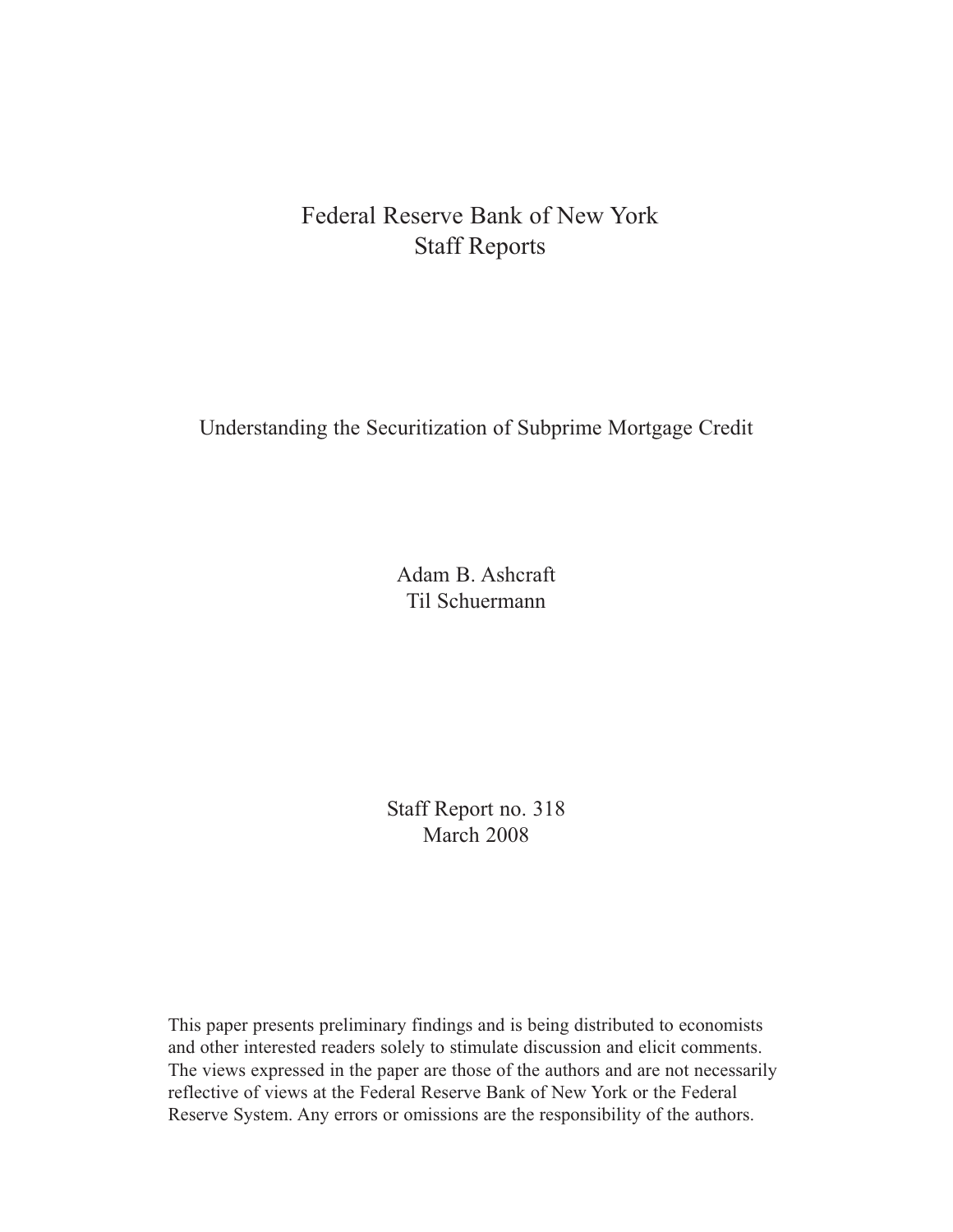#### **Understanding the Securitization of Subprime Mortgage Credit**

Adam B. Ashcraft and Til Schuermann *Federal Reserve Bank of New York Staff Reports*, no. 318 March 2008 JEL classification: G24, G28

#### **Abstract**

In this paper, we provide an overview of the subprime mortgage securitization process and the seven key informational frictions that arise. We discuss the ways that market participants work to minimize these frictions and speculate on how this process broke down. We continue with a complete picture of the subprime borrower and the subprime loan, discussing both predatory borrowing and predatory lending. We present the key structural features of a typical subprime securitization, document how rating agencies assign credit ratings to mortgage-backed securities, and outline how these agencies monitor the performance of mortgage pools over time. Throughout the paper, we draw upon the example of a mortgage pool securitized by New Century Financial during 2006.

Key words: subprime mortgage credit, securitization, rating agencies, principal agent, moral hazard

Ashcraft: Federal Reserve Bank of New York (e-mail: adam.ashcraft@ny.frb.org). Schuermann: Federal Reserve Bank of New York (e-mail: til.schuermann@ny.frb.org). The authors would like to thank Mike Holscher, Josh Frost, Alex LaTorre, Kevin Stiroh, and especially Beverly Hirtle for their valuable comments and contributions. The views expressed in this paper are those of the authors and do not necessarily reflect the position of the Federal Reserve Bank of New York or the Federal Reserve System.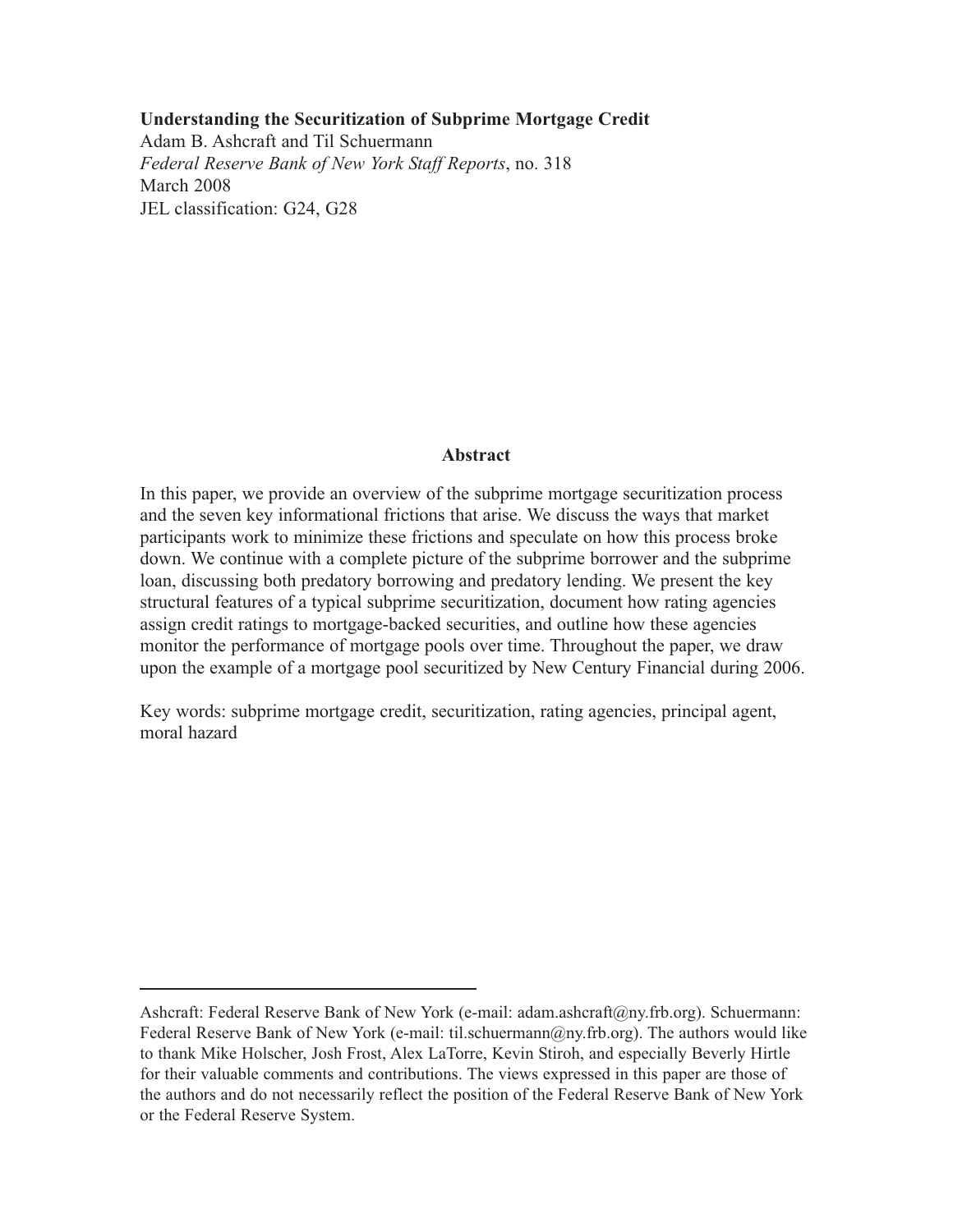# **Executive Summary**

Section numbers containing more detail are provided in [square] brackets.

- Until very recently, the origination of mortgages and issuance of mortgage-backed securities (MBS) was dominated by loans to prime borrowers conforming to underwriting standards set by the Government Sponsored Agencies (GSEs) [2]
	- − By 2006, non-agency origination of \$1.480 trillion was more than 45% larger than agency origination, and non-agency issuance of \$1.033 trillion was 14% larger than agency issuance of \$905 billion.
- The securitization process is subject to seven key frictions.
	- 1) Fictions between the mortgagor and the originator: predatory lending [2.1.1]
		- $\triangleright$  Subprime borrowers can be financially unsophisticated
		- $\triangleright$  Resolution: federal, state, and local laws prohibiting certain lending practices, as well as the recent regulatory guidance on subprime lending
	- 2) Frictions between the originator and the arranger: Predatory borrowing and lending [2.1.2]
		- $\triangleright$  The originator has an information advantage over the arranger with regard to the quality of the borrower.
		- $\triangleright$  Resolution: due diligence of the arranger. Also the originator typically makes a number of representations and warranties (R&W) about the borrower and the underwriting process. When these are violated, the originator generally must repurchase the problem loans.
	- 3) Frictions between the arranger and third-parties: Adverse selection [2.1.3]
		- $\triangleright$  The arranger has more information about the quality of the mortgage loans which creates an adverse selection problem: the arranger can securitize bad loans (the lemons) and keep the good ones. This third friction in the securitization of subprime loans affects the relationship that the arranger has with the warehouse lender, the credit rating agency (CRA), and the asset manager.
		- $\triangleright$  Resolution: haircuts on the collateral imposed by the warehouse lender. Due diligence conducted by the portfolio manager on the arranger and originator. CRAs have access to some private information; they have a franchise value to protect.
	- 4) Frictions between the servicer and the mortgagor: Moral hazard [2.1.4]
		- $\triangleright$  In order to maintain the value of the underlying asset (the house), the mortgagor (borrower) has to pay insurance and taxes on and generally maintain the property. In the approach to and during delinquency, the mortgagor has little incentive to do all that.
		- $\triangleright$  Resolution: Require the mortgagor to regularly escrow funds for both insurance and property taxes. When the borrower fails to advance these funds, the servicer is typically required to make these payments on behalf of the investor. However, limited effort on the part of the mortgagor to maintain the property has no resolution, and creates incentives for quick foreclosure.
	- 5) Frictions between the servicer and third-parties: Moral hazard [2.1.5]
		- $\triangleright$  The income of the servicer is increasing in the amount of time that the loan is serviced. Thus the servicer would prefer to keep the loan on its books for as long as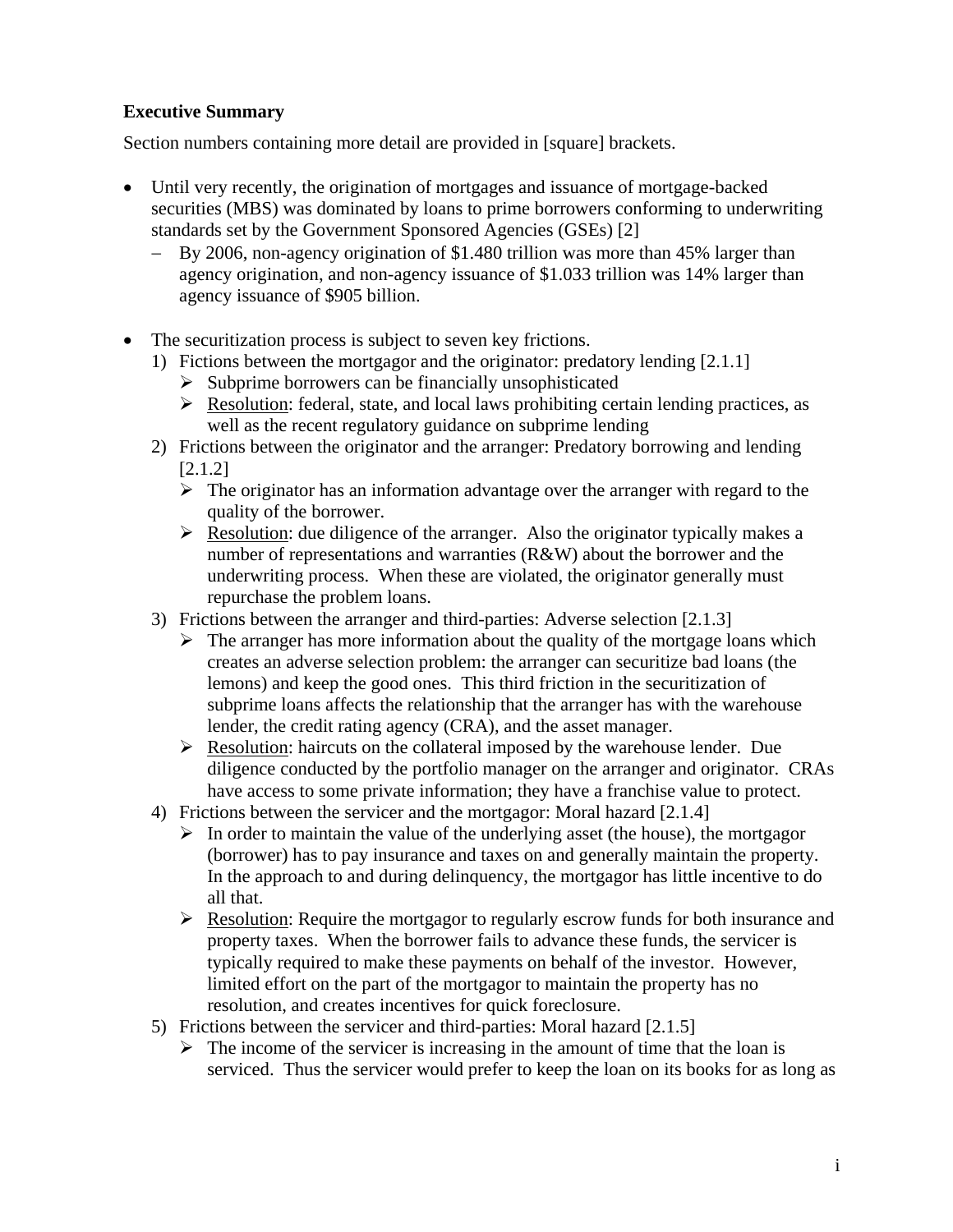possible and therefore has a strong preference to modify the terms of a delinquent loan and to delay foreclosure.

- $\triangleright$  In the event of delinguency, the servicer has a natural incentive to inflate expenses for which it is reimbursed by the investors, especially in good times when recovery rates on foreclosed property are high.
- $\triangleright$  Resolution: servicer quality ratings and a master servicer. Moody's estimates that servicer quality can affect the realized level of losses by plus or minus 10 percent. The master servicer is responsible for monitoring the performance of the servicer under the pooling and servicing agreement.
- 6) Frictions between the asset manager and investor: Principal-agent [2.1.6]
	- $\triangleright$  The investor provides the funding for the MBS purchase but is typically not financially sophisticated enough to formulate an investment strategy, conduct due diligence on potential investments, and find the best price for trades. This service is provided by an asset manager (agent) who may not invest sufficient effort on behalf of the investor (principal).
	- $\triangleright$  Resolution: investment mandates and the evaluation of manager performance relative to a peer group or benchmark
- 7) Frictions between the investor and the credit rating agencies: Model error [2.1.7]
	- $\triangleright$  The rating agencies are paid by the arranger and not investors for their opinion, which creates a potential conflict of interest. The opinion is arrived at in part through the use of models (about which the rating agency naturally knows more than the investor) which are susceptible to both honest and dishonest errors.
	- $\triangleright$  Resolution: the reputation of the rating agencies and the public disclosure of ratings and downgrade criteria.
- Five frictions caused the subprime crisis [2.2]

 $\overline{a}$ 

- − Friction #1: Many products offered to sub-prime borrowers are very complex and subject to mis-understanding and/or mis-representation.
- − Friction #6: Existing investment mandates do not adequately distinguish between structured and corporate ratings. Asset managers had an incentive to reach for yield by purchasing structured debt issues with the same credit rating but higher coupons as corporate debt issues. $<sup>1</sup>$ </sup>
- − Friction #3: Without due diligence of the asset manager, the arranger's incentives to conduct its own due diligence are reduced. Moreover, as the market for credit derivatives developed, including but not limited to the ABX, the arranger was able to limit its funded exposure to securitizations of risky loans.
- − Friction #2: Together, frictions 1, 2 and 6 worsened the friction between the originator and arranger, opening the door for predatory borrowing and lending.
- − Friction #7: Credit ratings were assigned to subprime MBS with significant error. Even though the rating agencies publicly disclosed their rating criteria for subprime, investors lacked the ability to evaluate the efficacy of these models.
- We suggest some improvements to the existing process, though it is not clear that any additional regulation is warranted as the market is already taking remedial steps in the right direction.

 $1$ <sup>1</sup> The fact that the market demands a higher yield for similarly rated structured products than for straight corporate bonds ought to provide a clue to the potential of higher risk.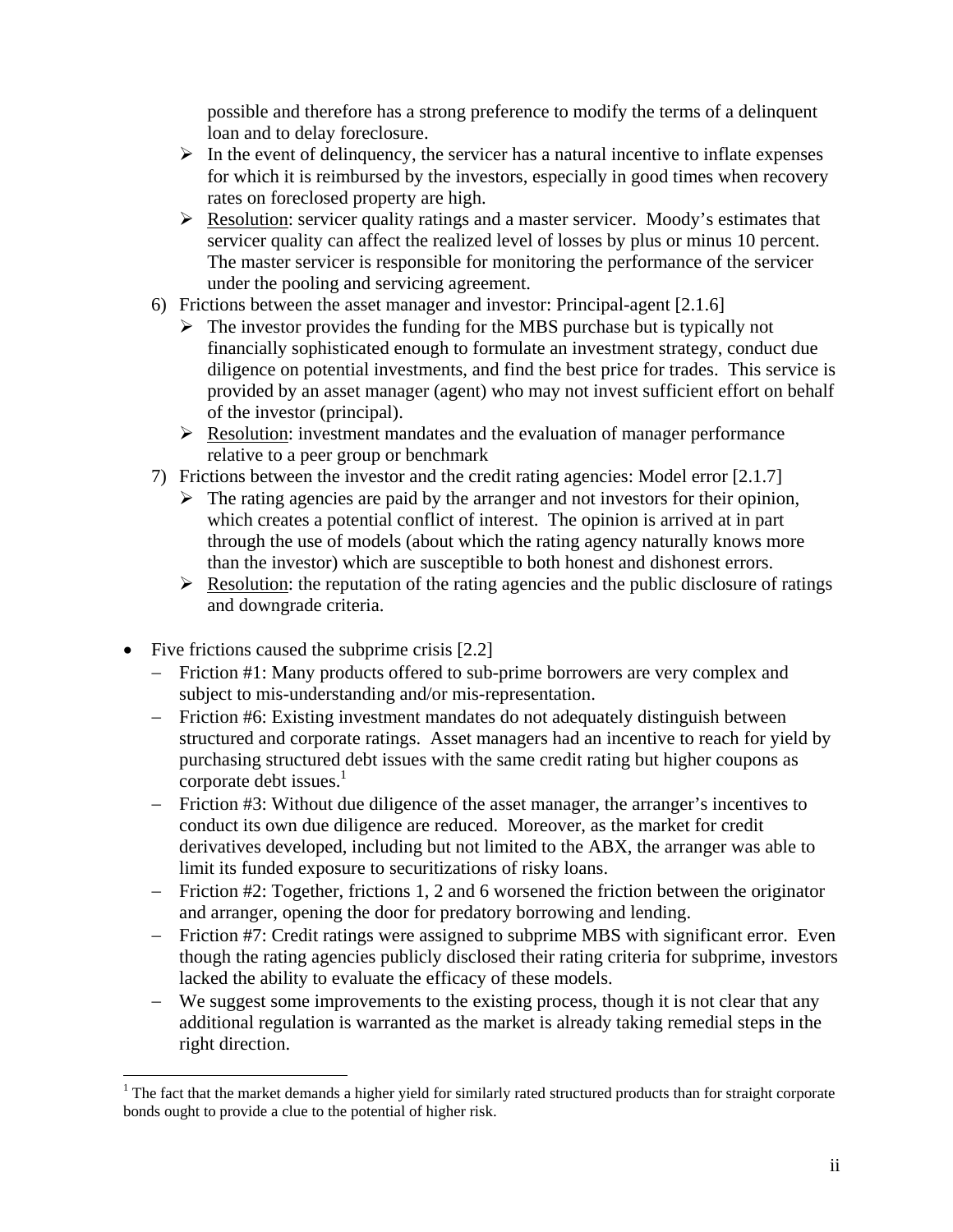- An overview of subprime mortgage credit [3] and subprime MBS [4]
- Credit rating agencies (CRAs) play an important role by helping to resolve many of the frictions in the securitization process
	- − A credit rating by a CRA represents an overall assessment and opinion of a debt obligor's creditworthiness and is thus meant to reflect only credit or default risk. It is meant to be directly comparable across countries and instruments. Credit ratings typically represent an unconditional view, sometimes called "cycle-neutral" or "through-the-cycle." [5.1]
	- − Especially for investment grade ratings, it is very difficult to tell the difference between a "bad" credit rating and bad luck [5.3]
	- − The subprime credit rating process can be split into two steps: (1) estimation of a loss distribution, and (2) simulation of the cash flows. With a loss distribution in hand, it is straightforward to measure the amount of credit enhancement necessary for a tranche to attain a given credit rating. [5.4]
	- There seem to be substantial differences between corporate and asset backed securities (ABS) credit ratings (an MBS is just a special case of an ABS – the assets are mortgages) [5.5]
		- $\triangleright$  Corporate bond (obligor) ratings are largely based on firm-specific risk characteristics. Since ABS structures represent claims on cash flows from a *portfolio* of underlying assets, the rating of a structured credit product must take into account systematic risk.
		- $\triangleright$  ABS ratings refer to the performance of a static pool instead of a dynamic corporation.
		- $\triangleright$  ABS ratings rely heavily on quantitative models while corporate debt ratings rely heavily on analyst judgment.
		- ¾ Unlike corporate credit ratings, ABS ratings rely explicitly on a forecast of (macro)economic conditions.
		- $\triangleright$  While an ABS credit rating for a particular rating grade should have similar expected loss to corporate credit rating of the same grade, the volatility of loss (i.e. the *un*expected loss) can be quite different across asset classes.
		- $\triangleright$  Rating agency must respond to shifts in the loss distribution by increasing the amount of needed credit enhancement to keep ratings stable as economic conditions deteriorate. It follows that the stabilizing of ratings through the cycle is associated with pro-cyclical credit enhancement: as the housing market improves, credit enhancement falls; as the housing market slows down, credit enhancement increases which has the potential to amplify the housing cycle. [5.6]
		- $\triangleright$  An important part of the rating process involves simulating the cash flows of the structure in order to determine how much credit excess spread will receive towards meeting the required credit enhancement. This is very complicated, with results that can be rather sensitive to underlying model assumptions. [5.7]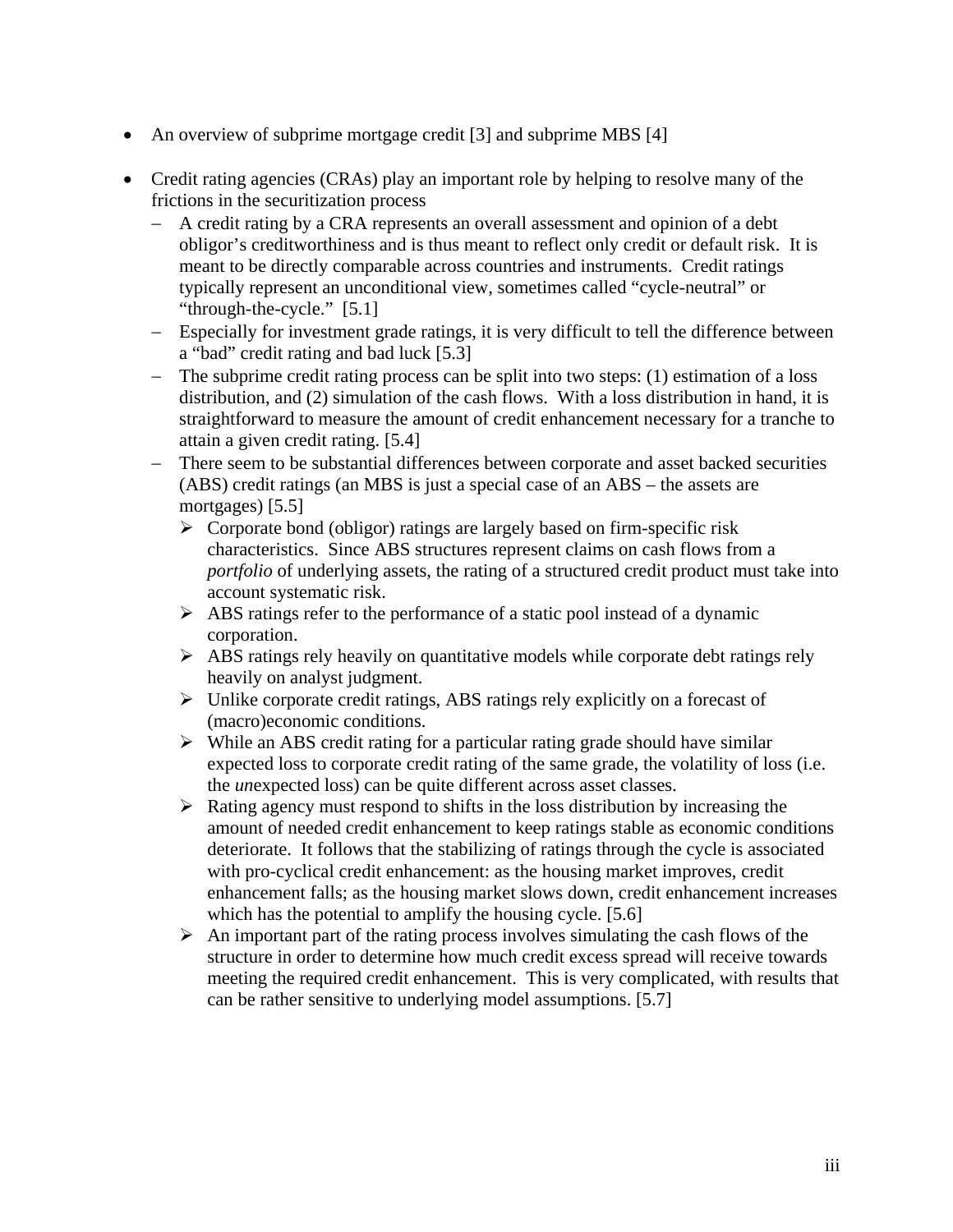# **Table of Contents**

| 1.     |                                                                                     |  |
|--------|-------------------------------------------------------------------------------------|--|
| 2.     |                                                                                     |  |
| 2.1.   |                                                                                     |  |
| 2.1.1. |                                                                                     |  |
| 2.1.2. | Frictions between the originator and the arranger: Predatory lending and borrowing5 |  |
| 2.1.3. |                                                                                     |  |
|        |                                                                                     |  |
| 2.1.5. |                                                                                     |  |
| 2.1.6. | Frictions between the asset manager and investor: Principal-agent 9                 |  |
| 2.1.7. | Frictions between the investor and the credit rating agencies: Model error 10       |  |
| 2.2.   |                                                                                     |  |
| 3.     |                                                                                     |  |
| 3.1.   |                                                                                     |  |
| 3.2.   |                                                                                     |  |
| 3.3.   |                                                                                     |  |
| 3.4.   |                                                                                     |  |
| 4.     |                                                                                     |  |
| 4.1.   |                                                                                     |  |
| 4.2.   |                                                                                     |  |
| 4.3.   |                                                                                     |  |
| 4.4.   |                                                                                     |  |
| 4.5.   |                                                                                     |  |
| 5.     |                                                                                     |  |
| 5.1.   |                                                                                     |  |
| 5.2.   |                                                                                     |  |
| 5.3.   |                                                                                     |  |
| 5.4.   |                                                                                     |  |
| 5.4.1. |                                                                                     |  |
| 5.5.   | Conceptual differences between corporate and ABS credit ratings  43                 |  |
| 5.6.   |                                                                                     |  |
| 5.7.   |                                                                                     |  |
| 5.8.   |                                                                                     |  |
| 5.9.   |                                                                                     |  |
| 6.     |                                                                                     |  |
| 6.1.   |                                                                                     |  |
| 6.2.   |                                                                                     |  |
| 7.     |                                                                                     |  |
|        |                                                                                     |  |
|        |                                                                                     |  |
|        |                                                                                     |  |
|        |                                                                                     |  |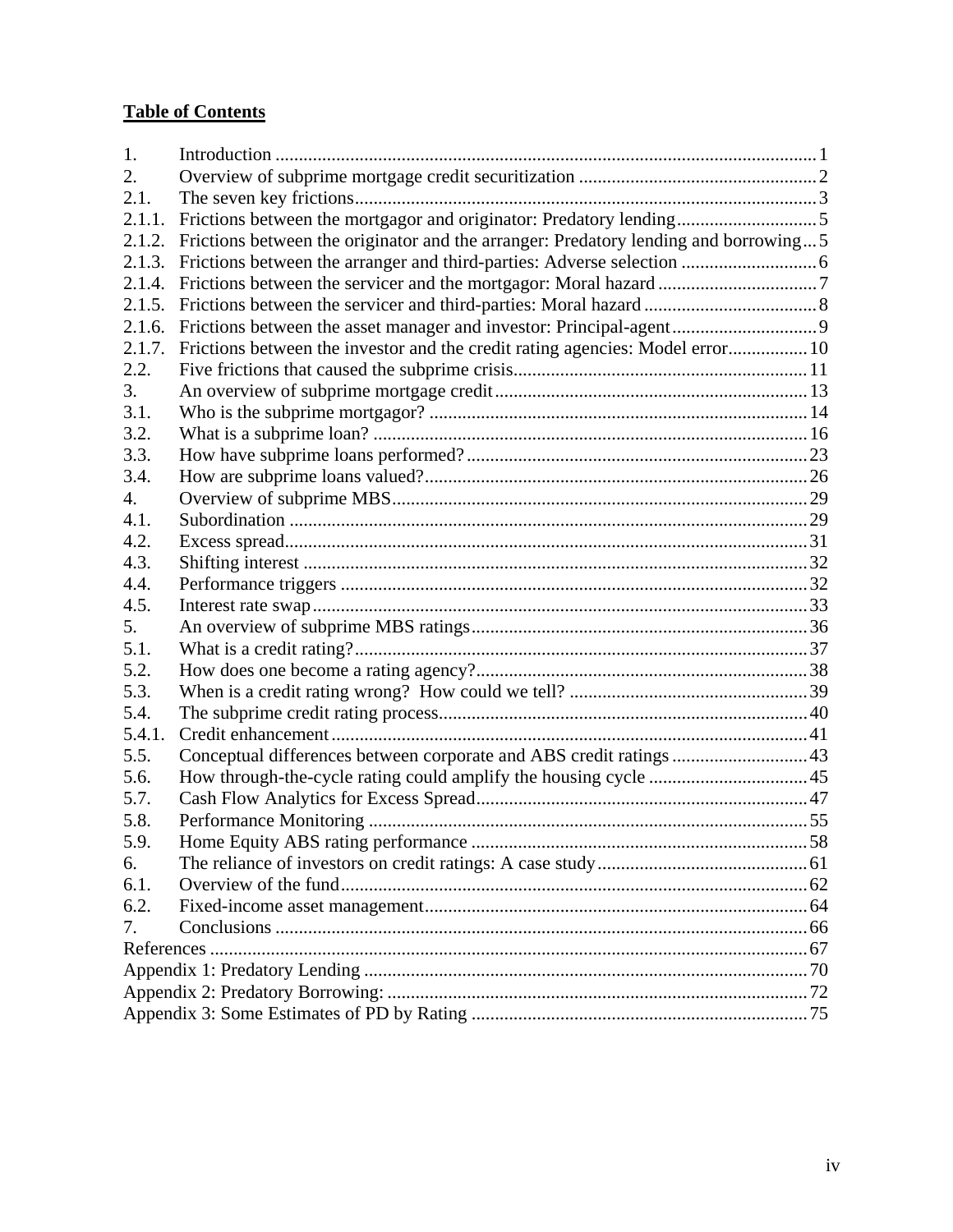## **1. Introduction**

How does one securitize a pool of mortgages, especially subprime mortgages? What is the process from origination of the loan or mortgage to the selling of debt instruments backed by a pool of those mortgages? What problems creep up in this process, and what are the mechanisms in place to mitigate those problems? This paper seeks to answer all of these questions. Along the way we provide an overview of the market and some of the key players, and provide an extensive discussion of the important role played by the credit rating agencies.

In Section 2, we provide a broad description of the securitization process and pay special attention to seven key frictions that need to be resolved. Several of these frictions involve moral hazard, adverse selection and principal-agent problems. We show how each of these frictions is worked out, though as evidenced by the recent problems in the subprime mortgage market, some of those solutions are imperfect. In Section 3, we provide an overview of subprime mortgage credit; our focus here is on the subprime borrower and the subprime loan. We offer, as an example a pool of subprime mortgages New Century securitized in June 2006. We discuss how predatory lending and predatory borrowing (i.e. mortgage fraud) fit into the picture. Moreover, we examine subprime loan performance within this pool and the industry, speculate on the impact of payment reset, and explore the ABX and the role it plays. In Section 4, we examine subprime mortgage-backed securities, discuss the key structural features of a typical securitization, and, once again illustrate how this works with reference to the New Century securitization. We finish with an examination of the credit rating and rating monitoring process in Section 5. Along the way we reflect on differences between corporate and structured credit ratings, the potential for pro-cyclical credit enhancement to amplify the housing cycle, and document the performance of subprime ratings. Finally, in Section 6, we review the extent to which investors rely upon on credit rating agencies views, and take as a typical example of an investor: the Ohio Police & Fire Pension Fund.

We reiterate that the views presented here are our own and not those of the Federal Reserve Bank of New York or the Federal Reserve System. And, while the paper focuses on subprime mortgage credit, note that there is little qualitative difference between the securitization and ratings process for Alt-A and home equity loans. Clearly, recent problems in mortgage markets are not confined to the subprime sector.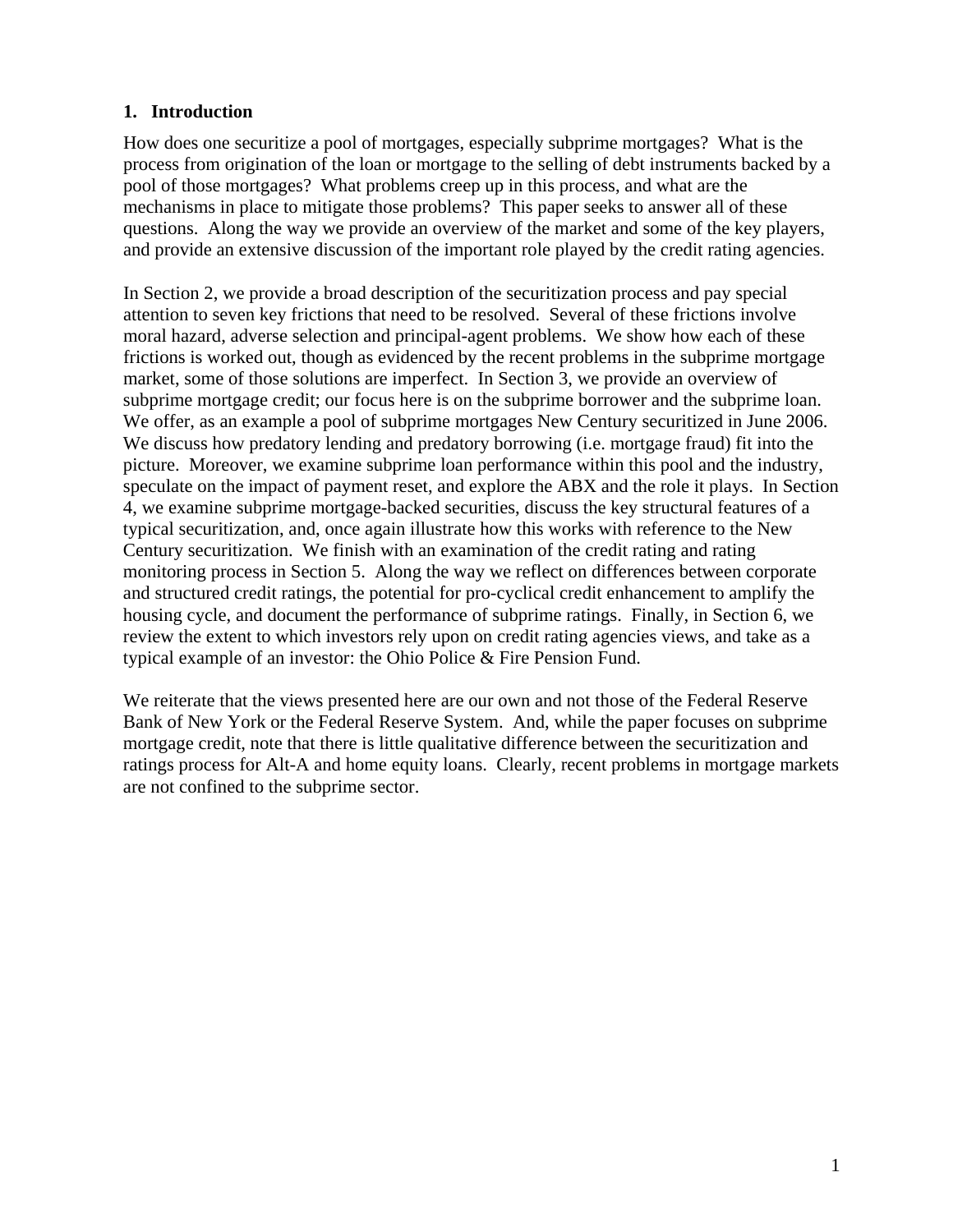#### **2. Overview of subprime mortgage credit securitization**

Until very recently, the origination of mortgages and issuance of mortgage-backed securities (MBS) was dominated by loans to prime borrowers conforming to underwriting standards set by the Government Sponsored Agencies (GSEs). Outside of conforming loans are non-agency asset classes that include Jumbo, Alt-A, and Subprime. Loosely speaking, the Jumbo asset class includes loans to prime borrowers with an original principal balance larger than the conforming limits imposed on the agencies by Congress; ${}^{2}$  the Alt-A asset class involves loans to borrowers with good credit but include more aggressive underwriting than the conforming or Jumbo classes (i.e. no documentation of income, high leverage); and the Subprime asset class involves loans to borrowers with poor credit history.

Table 1 documents origination and issuance since 2001 in each of four asset classes. In 2001, banks originated \$1.433 trillion in conforming mortgage loans and issued \$1.087 trillion in mortgage-backed securities secured by those mortgages, shown in the "Agency" columns of Table 1. In contrast, the non-agency sector originated \$680 billion (\$190 billion subprime + \$60 billion Alt-A + \$430 billion jumbo) and issued \$240 billion (\$87.1 billion subprime +  $$11.4$  Alt-A +  $$142.2$  billion jumbo), and most of these were in the Jumbo sector. The Alt-A and Subprime sectors were relatively small, together comprising \$250 billion of \$2.1 trillion (12 percent) in total origination during 2001.

**Table 1: Origination and Issue of Non-Agency Mortgage Loans** 

|      |        | Sub-prime                   |       | Alt-A |              | Jumbo                  |       |  | Agency |                        |       |             |            |       |
|------|--------|-----------------------------|-------|-------|--------------|------------------------|-------|--|--------|------------------------|-------|-------------|------------|-------|
| Year |        | <b>Origination Issuance</b> | Ratio |       |              | Origination I Issuance | Ratio |  |        | Origination I Issuance | Ratio | Origination | Issuance   | Ratio |
| 2001 | 190.00 | \$<br>87.10                 | 46%   |       | 60.00        | S<br>11.40             | 19%   |  | 430.00 | \$142.20               | 33%   | \$1,433.00  | \$1,087.60 | 76%   |
| 2002 |        | 231.00 \ \$ 122.70          | 53%   |       | $68.00$ \ \$ | 53.50                  | 79%   |  | 576.00 | \$171.50               | 30%   | 898.00      | \$1,442.60 | 76%   |
| 2003 | 335.00 | \$195.00                    | 58%   |       | $85.00$ \ \$ | 74.10                  | 87%   |  | 655.00 | \$237.50               | 36%   | \$2.690.00  | \$2.130.90 | 79%   |
| 2004 | 540.00 | \$362.63                    | 67%   |       |              | $200.00$   \$158.60    | 79%   |  | 515.00 | \$233.40               | 45%   | \$1.345.00  | \$1,018.60 | 76%   |
| 2005 | 625.00 | \$465.00                    | 74%   |       |              | $380.00$   \$ 332.30   | 87%   |  | 570.00 | \$280.70               | 49%   | \$1.180.00  | 964.80     | 82%   |
| 2006 | 600.00 | \$448.60                    | 75%   |       | 400.00       | \$365.70               | 91%   |  | 480.00 | \$219.00               | 46%   | .040.00     | 904.60     | 87%   |

**Source:** Inside Mortgage Finance (2007).

**Notes:** Jumbo origination includes non-agency prime. Agency origination includes conventional/conforming and FHA/VA loans. Agency issuance GNMA, FHLMC, and FNMA. Figures are in billions of USD.

A reduction in long-term interest rates through the end of 2003 was associated with a sharp increase in origination and issuance across all asset classes. While the conforming markets peaked in 2003, the non-agency markets continued rapid growth through 2005, eventually eclipsing activity in the conforming market. In 2006, non-agency production of \$1.480 trillion was more than 45 percent larger than agency production, and non-agency issuance of \$1.033 trillion was larger than agency issuance of \$905 billion.

Interestingly, the increase in Subprime and Alt-A origination was associated with a significant increase in the ratio of issuance to origination, which is a reasonable proxy for the fraction of loans sold. In particular, the ratio of subprime MBS issuance to subprime mortgage origination was close to 75 percent in both 2005 and 2006. While there is typically a one-quarter lag between origination and issuance, the data document that a large and increasing fraction of both subprime and Alt-A loans are sold to investors, and very little is retained on the balance sheets of the institutions who originate them. The process through which loans are removed from the

 $\overline{a}$  $2$  This limit is currently \$417,000.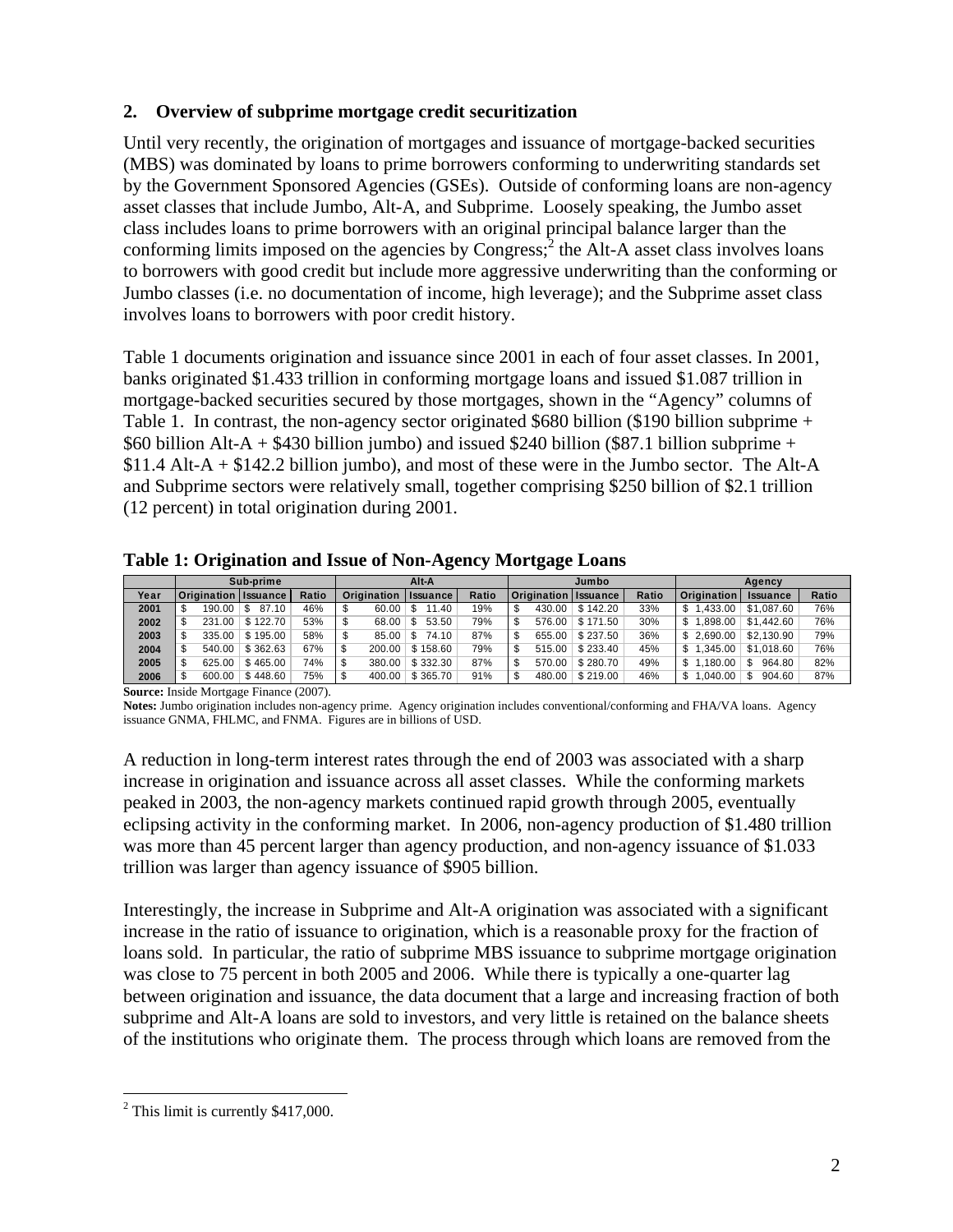balance sheet of lenders and transformed into debt securities purchased by investors is called securitization.

# **2.1. The seven key frictions**

The securitization of mortgage loans is a complex process that involves a number of different players. Figure 1 provides an overview of the players, their responsibilities, the important frictions that exist between the players, and the mechanisms used in order to mitigate these frictions. An overarching friction which plagues every step in the process is asymmetric information: usually one party has more information about the asset than another. We think that understanding these frictions and evaluating the mechanisms designed to mitigate their importance is essential to understanding how the securitization of subprime loans could generate bad outcomes.<sup>3</sup>



# **Figure 1: Key Players and Frictions in Subprime Mortgage Credit Securitization**

 $\overline{a}$ <sup>3</sup> A recent piece in *The Economist* (September 20, 2007) provides a nice description of some of the frictions described here.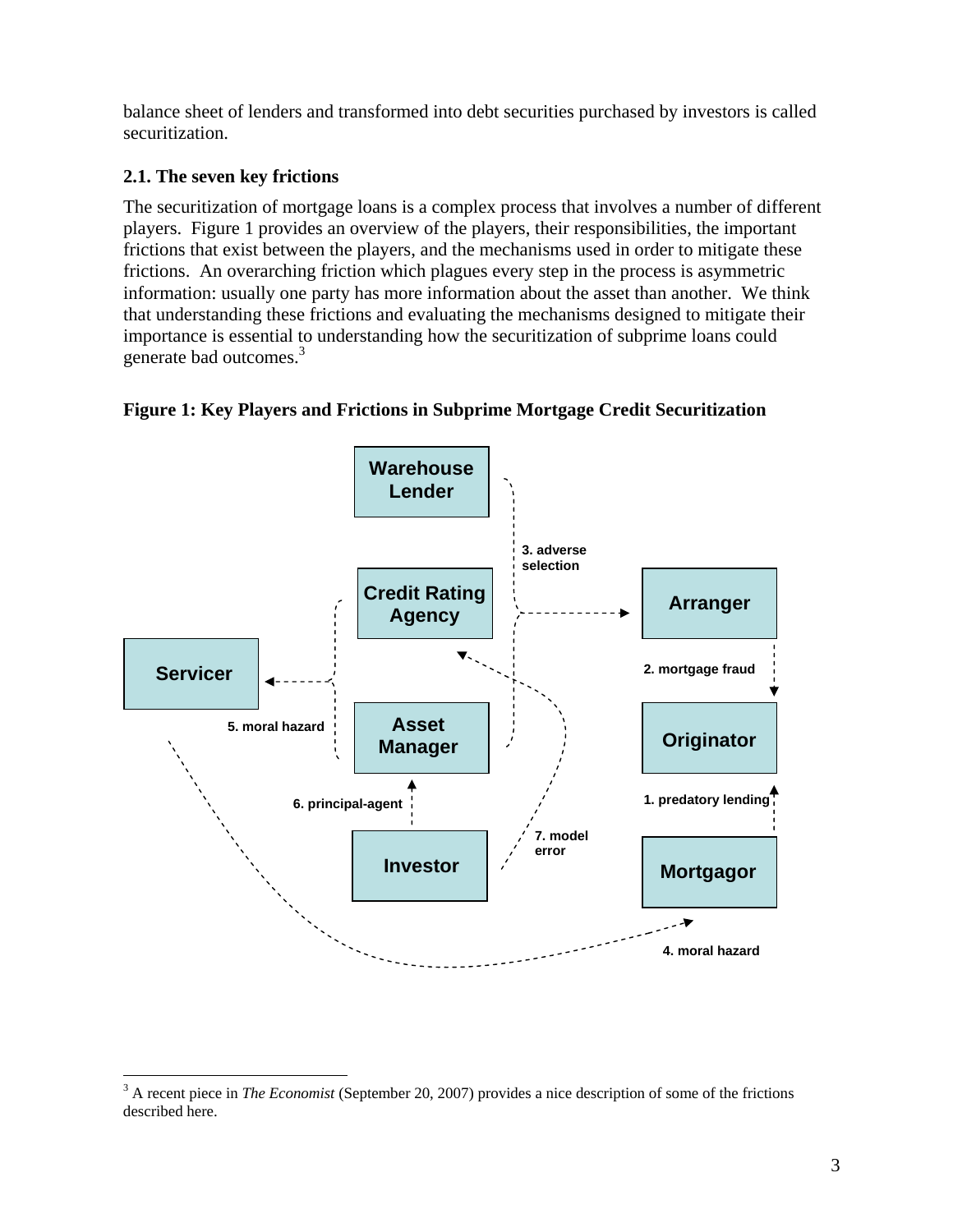|                         |                            | 2006         |               | 2005         |           |
|-------------------------|----------------------------|--------------|---------------|--------------|-----------|
| <b>Rank</b>             | <b>Lender</b>              | Volume (\$b) | Share $(\% )$ | Volume (\$b) | %Change   |
| 1                       | <b>HSBC</b>                | \$52.8       | 8.8%          | \$58.6       | $-9.9\%$  |
| $\overline{2}$          | New Century Financial      | \$51.6       | 8.6%          | \$52.7       | $-2.1%$   |
| 3                       | Countrywide                | \$40.6       | 6.8%          | \$44.6       | $-9.1%$   |
| $\overline{\mathbf{4}}$ | CitiGroup                  | \$38.0       | 6.3%          | \$20.5       | 85.5%     |
| 5                       | <b>WMC</b> Mortgage        | \$33.2       | 5.5%          | \$31.8       | 4.3%      |
| 6                       | Fremont                    | \$32.3       | 5.4%          | \$36.2       | $-10.9\%$ |
| 7                       | <b>Ameriquest Mortgage</b> | \$29.5       | 4.9%          | \$75.6       | $-61.0%$  |
| 8                       | Option One                 | \$28.8       | 4.8%          | \$40.3       | $-28.6%$  |
| 9                       | Wells Fargo                | \$27.9       | 4.6%          | \$30.3       | $-8.1%$   |
| 10                      | <b>First Franklin</b>      | \$27.7       | 4.6%          | \$29.3       | $-5.7\%$  |
|                         | Top $25$                   | \$543.2      | 90.5%         | \$604.9      | $-10.2%$  |
|                         | Total                      | \$600.0      | 100.0%        | \$664.0      | $-9.8%$   |

# **Table 2: Top Subprime Mortgage Originators**

Source: Inside Mortgage Finance (2007)

# **Table 3: Top Subprime MBS Issuers**

|                |                                 | 2006         |               | 2005         |                |
|----------------|---------------------------------|--------------|---------------|--------------|----------------|
| Rank           | <b>Lender</b>                   | Volume (\$b) | Share $(\% )$ | Volume (\$b) | <b>%Change</b> |
|                | Countrywide                     | \$38.5       | 8.6%          | \$38.1       | 1.1%           |
| $\overline{2}$ | New Century                     | \$33.9       | 7.6%          | \$32.4       | 4.8%           |
| 3              | Option One                      | \$31.3       | 7.0%          | \$27.2       | 15.1%          |
| 4              | Fremont                         | \$29.8       | $6.6\%$       | \$19.4       | 53.9%          |
| 5              | <b>Washington Mutual</b>        | \$28.8       | 6.4%          | \$18.5       | 65.1%          |
| 6              | <b>First Franklin</b>           | \$28.3       | 6.3%          | \$19.4       | 45.7%          |
| 7              | <b>Residential Funding Corp</b> | \$25.9       | 5.8%          | \$28.7       | $-9.5%$        |
| 8              | Lehman Brothers                 | \$24.4       | 5.4%          | \$35.3       | $-30.7\%$      |
| 9              | <b>WMC</b> Mortgage             | \$21.6       | 4.8%          | \$19.6       | 10.5%          |
| 10             | Ameriquest                      | \$21.4       | 4.8%          | \$54.2       | $-60.5%$       |
|                | Top $25$                        | \$427.6      | 95.3%         | \$417.6      | 2.4%           |
|                | Total                           | \$448.6      | 100.0%        | \$508.0      | $-11.7%$       |

Source: Inside Mortgage Finance (2007)

#### **Table 4: Top Subprime Mortgage Servicers**

|                |                              | 2006         |               | 2005         |           |
|----------------|------------------------------|--------------|---------------|--------------|-----------|
| <b>Rank</b>    | <b>Lender</b>                | Volume (\$b) | Share $(\% )$ | Volume (\$b) | % Change  |
|                | Countrywide                  | \$119.1      | 9.6%          | \$120.6      | $-1.3\%$  |
| $\overline{2}$ | JP MorganChase               | \$83.8       | 6.8%          | \$67.8       | 23.6%     |
| 3              | CitiGroup                    | \$80.1       | 6.5%          | \$47.3       | 39.8%     |
| 4              | Option One                   | \$69.0       | 5.6%          | \$79.5       | $-13.2%$  |
| 5              | Ameriquest                   | \$60.0       | 4.8%          | \$75.4       | $-20.4%$  |
| 6              | Ocwen Financial Corp         | \$52.2       | 4.2%          | \$42.0       | 24.2%     |
| 7              | <b>Wells Fargo</b>           | \$51.3       | 4.1%          | \$44.7       | 14.8%     |
| 8              | Homecomings Financial        | \$49.5       | 4.0%          | \$55.2\$     | $-10.4\%$ |
| 9              | <b>HSBC</b>                  | \$49.5       | 4.0%          | \$43.8       | 13.0%     |
| 10             | <b>Litton Loan Servicing</b> | \$47.0       | 4.0%          | \$42.0       | 16.7%     |
|                | Top $30$                     | \$1,105.7    | 89.2%         | \$1,057.8    | 4.5%      |
|                | Total                        | \$1,240      | 100.0%        | \$1,200      | 3.3%      |

Source: Inside Mortgage Finance (2007)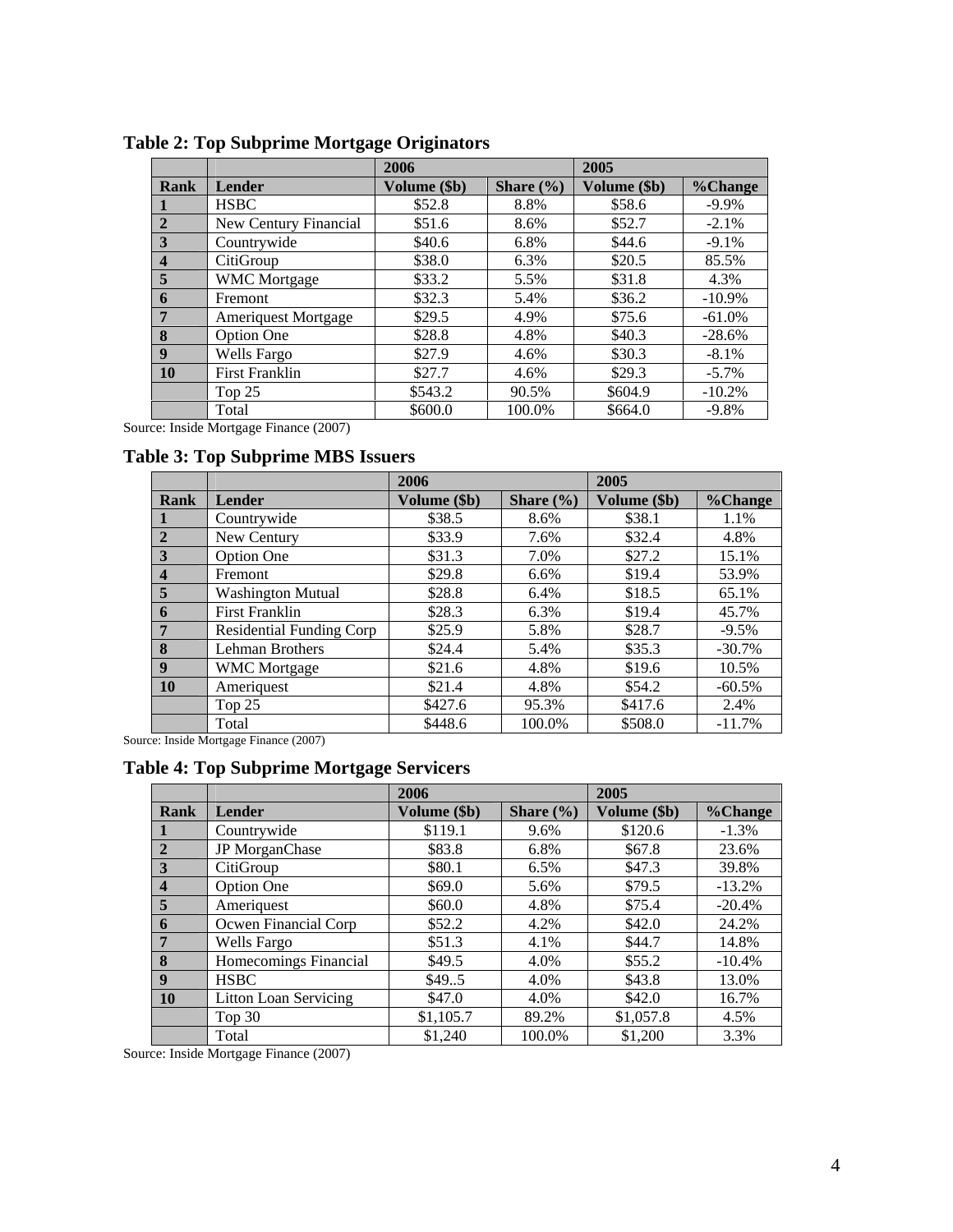#### **2.1.1. Frictions between the mortgagor and originator: Predatory lending**

The process starts with the mortgagor or borrower, who applies for a mortgage in order to purchase a property or to refinance and existing mortgage. The originator, possibly through a broker (yet another intermediary in this process), underwrites and initially funds and services the mortgage loans. Table 2 documents the top 10 subprime originators in 2006, which are a healthy mix of commercial banks and non-depository specialized mono-line lenders. The originator is compensated through fees paid by the borrower (points and closing costs), and by the proceeds of the sale of the mortgage loans. For example, the originator might sell a portfolio of loans with an initial principal balance of \$100 million for \$102 million, corresponding to a gain on sale of \$2 million. The buyer is willing to pay this premium because of anticipated interest payments on the principal.

The first friction in securitization is between the borrower and the originator. In particular, subprime borrowers can be financially unsophisticated. For example, a borrower might be unaware of all of the financial options available to him. Moreover, even if these options are known, the borrower might be unable to make a choice between different financial options that is in his own best interest. This friction leads to the possibility of predatory lending, defined by Morgan (2005) as the welfare-reducing provision of credit. The main safeguards against these practices are federal, state, and local laws prohibiting certain lending practices, as well as the recent regulatory guidance on subprime lending. See Appendix 1 for further discussion of these issues.

## **2.1.2. Frictions between the originator and the arranger: Predatory lending and borrowing**

The pool of mortgage loans is typically purchased from the originator by an institution known as the arranger or issuer. The first responsibility of the arranger is to conduct due diligence on the originator. This review includes but is not limited to financial statements, underwriting guidelines, discussions with senior management, and background checks. The arranger is responsible for bringing together all the elements for the deal to close. In particular, the arranger creates a bankruptcy-remote trust that will purchase the mortgage loans, consults with the credit rating agencies in order to finalize the details about deal structure, makes necessary filings with the SEC, and underwrites the issuance of securities by the trust to investors. Table 3 documents the list of the top 10 subprime MBS issuers in 2006. In addition to institutions which both originate and issue on their own, the list of issuers also includes investment banks that purchase mortgages from originators and issue their own securities. The arranger is typically compensated through fees charged to investors and through any premium that investors pay on the issued securities over their par value.

The second friction in the process of securitization involves an information problem between the originator and arranger. In particular, the originator has an information advantage over the arranger with regard to the quality of the borrower. Without adequate safeguards in place, an originator can have the incentive to collaborate with a borrower in order to make significant misrepresentations on the loan application, which, depending on the situation, could be either construed as predatory lending (the lender convinces the borrower to borrow "too much) or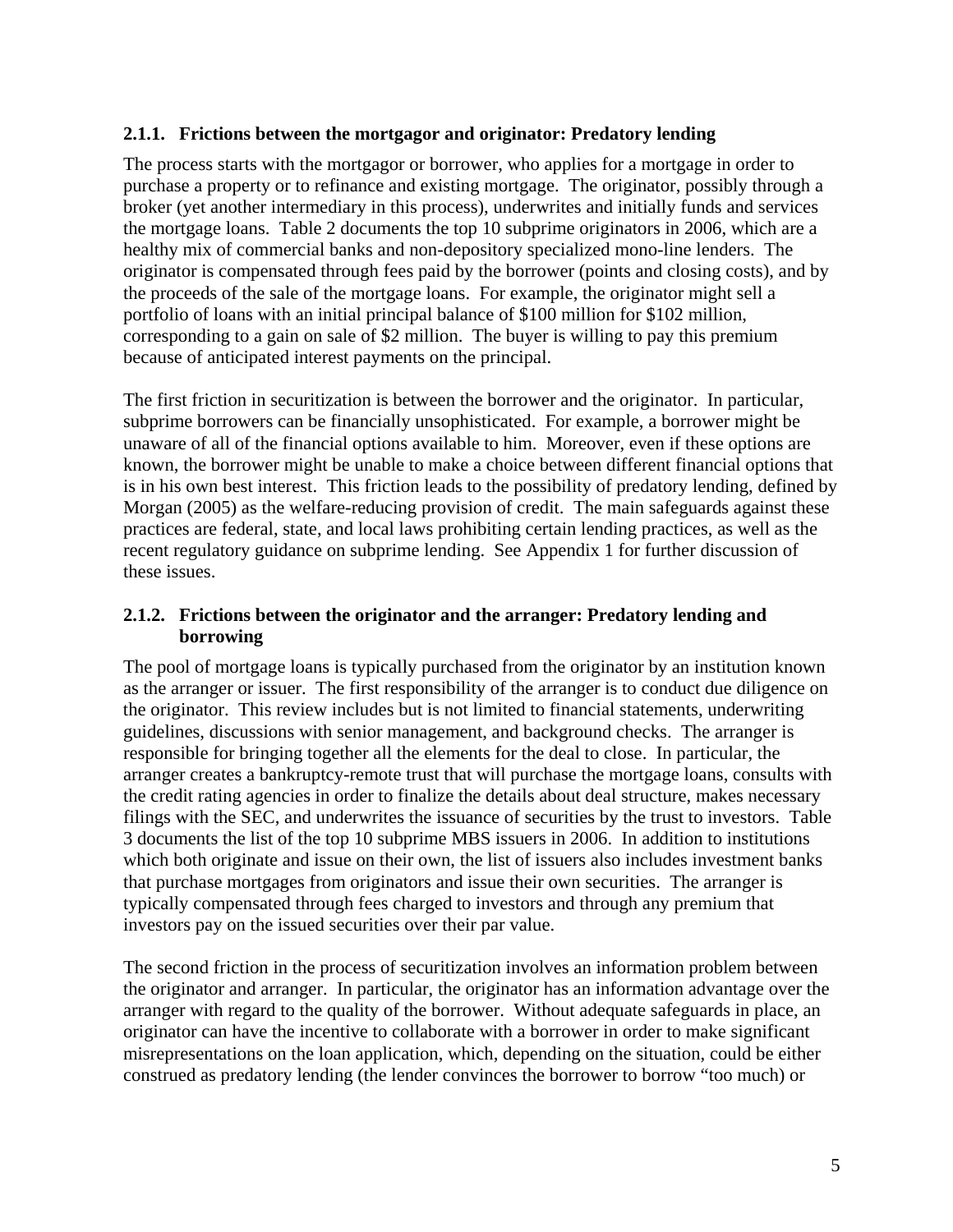predatory borrowing (the borrower convinces the lender to lend "too much"). See Appendix 2 on predatory borrowing for further discussion.

There are several important checks designed to prevent mortgage fraud, the first being the due diligence of the arranger. In addition, the originator typically makes a number of representations and warranties (R&W) about the borrower and the underwriting process. When these are violated, the originator generally must repurchase the problem loans. However, in order for these promises to have a meaningful impact on the friction, the originator must have adequate capital to buy back those problem loans. Moreover, when an arranger does not conduct or routinely ignores its own due diligence, as suggested in a recent Reuters piece by Rucker (1 Aug 2007), there is little to stop the originator from committing widespread mortgage fraud.

# **2.1.3. Frictions between the arranger and third-parties: Adverse selection**

There is an important information asymmetry between the arranger and third-parties concerning the quality of mortgage loans. In particular, the fact that the arranger has more information about the quality of the mortgage loans creates an adverse selection problem: the arranger can securitize bad loans (the lemons) and keep the good ones (or securitize them elsewhere). This third friction in the securitization of subprime loans affects the relationship that the arranger has with the warehouse lender, the credit rating agency (CRA), and the asset manager. We discuss how each of these parties responds to this classic lemons problem.

# Adverse selection and the warehouse lender

The arranger is responsible for funding the mortgage loans until all of the details of the securitization deal can be finalized. When the arranger is a depository institution, this can be done easily with internal funds. However, mono-line arrangers typically require funding from a third-party lender for loans kept in the "warehouse" until they can be sold. Since the lender is uncertain about the value of the mortgage loans, it must take steps to protect itself against overvaluing their worth as collateral. This is accomplished through due diligence by the lender, haircuts to the value of collateral, and credit spreads. The use of haircuts to the value of collateral imply that the bank loan is over-collateralized  $(o/c)$  – it might extend a \$9 million loan against collateral of \$10 million of underlying mortgages –, forcing the arranger to assume a funded equity position – in this case \$1 million – in the loans while they remain on its balance sheet.

We emphasize this friction because an adverse change in the warehouse lender's views of the value of the underlying loans can bring an originator to its knees. The failure of dozens of mono-line originators in the first half of 2007 can be explained in large part by the inability of these firms to respond to increased demands for collateral by warehouse lenders (Wei, 2007; Sichelman, 2007).

## Adverse selection and the asset manager

The pool of mortgage loans is sold by the arranger to a bankruptcy-remote trust, which is a special-purpose vehicle that issues debt to investors. This trust is an essential component of credit risk transfer, as it protects investors from bankruptcy of the originator or arranger. Moreover, the sale of loans to the trust protects both the originator and arranger from losses on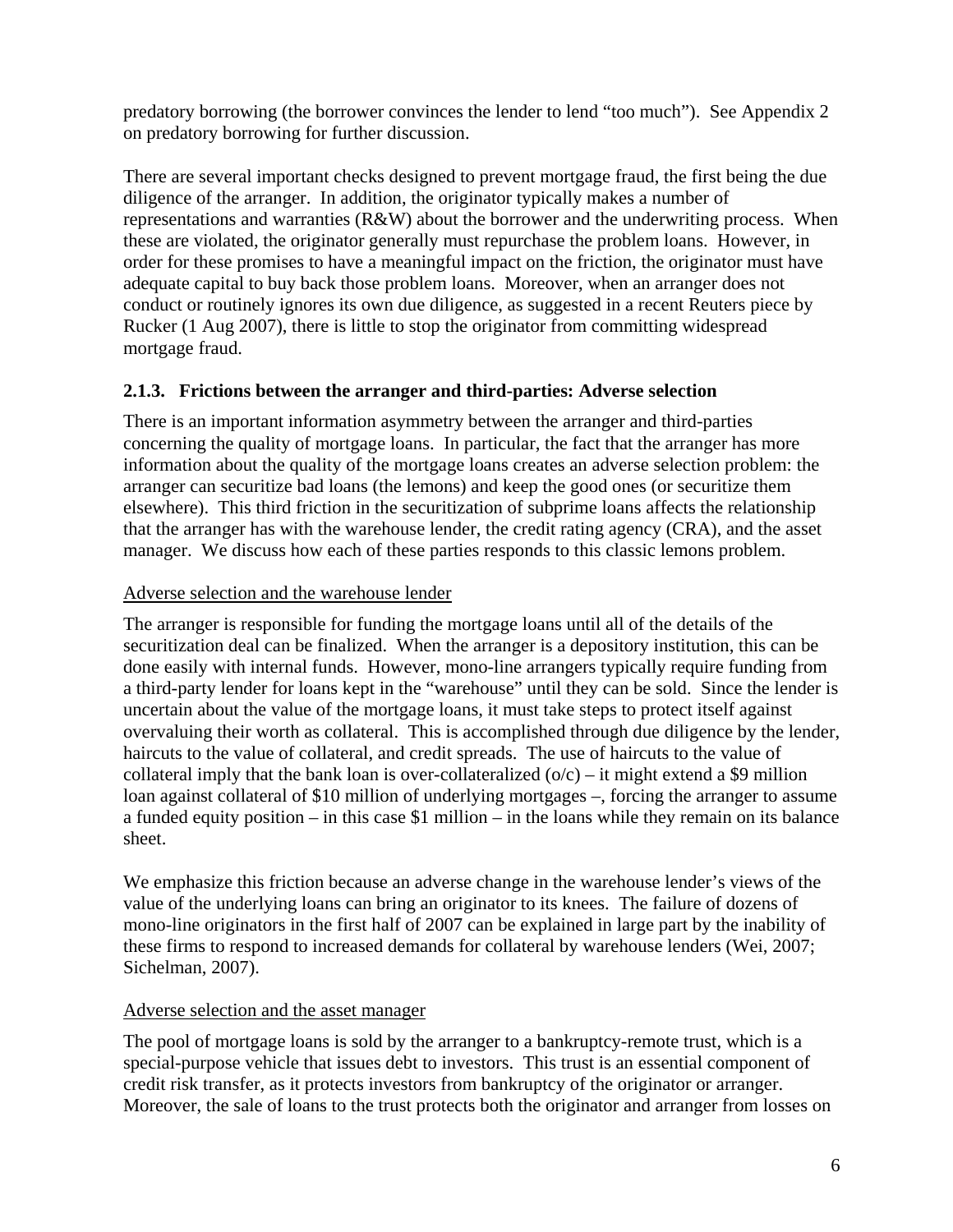the mortgage loans, provided that there have been no breaches of representations and warranties made by the originator.

The arranger underwrites the sale of securities secured by the pool of subprime mortgage loans to an asset manager, who is an agent for the ultimate investor. However, the information advantage of the arranger creates a standard lemons problem. This problem is mitigated by the market through the following means: reputation of the arranger, the arranger providing a credit enhancement to the securities with its own funding, and any due diligence conducted by the portfolio manager on the arranger and originator.

#### Adverse selection and credit rating agencies

The rating agencies assign credit ratings on mortgage-backed securities issued by the trust. These opinions about credit quality are determined using publicly available rating criteria which map the characteristics of the pool of mortgage loans into an estimated loss distribution. From this loss distribution, the rating agencies calculate the amount of credit enhancement that a security requires in order for it to attain a given credit rating. The opinion of the rating agencies is vulnerable to the lemons problem (the arranger likely still knows more) because they only conduct limited due diligence on the arranger and originator.

# **2.1.4. Frictions between the servicer and the mortgagor: Moral hazard**

The trust employs a servicer who is responsible for collection and remittance of loan payments, making advances of unpaid interest by borrowers to the trust, accounting for principal and interest, customer service to the mortgagors, holding escrow or impounding funds related to payment of taxes and insurance, contacting delinquent borrowers, and supervising foreclosures and property dispositions. The servicer is compensated through a periodic fee by paid the trust. Table 4 documents the top 10 subprime servicers in 2006, which is a mix of depository institutions and specialty non-depository mono-line servicing companies.

Moral hazard refers to changes in behavior in response to redistribution of risk, e.g., insurance may induce risk-taking behavior if the insured does not bear the full consequences of bad outcomes. Here we have a problem where one party (the mortgagor) has unobserved costly effort that affects the distribution over cash flows which are shared with another party (the servicer), and the first party has limited liability (it does not share in downside risk). In managing delinquent loans, the servicer is faced with a standard moral hazard problem vis-à-vis the mortgagor. When a servicer has the incentive to work in investors' best interest, it will manage delinquent loans in a fashion to minimize losses. A mortgagor struggling to make a mortgage payment is also likely struggling to keep hazard insurance and property tax bills current, as well as conduct adequate maintenance on the property. The failure to pay property taxes could result in costly liens on the property that increase the costs to investors of ultimately foreclosing on the property. The failure to pay hazard insurance premiums could result in a lapse in coverage, exposing investors to the risk of significant loss. And the failure to maintain the property will increase expenses to investors in marketing the property after foreclosure and possibly reduce the sale price. The mortgagor has little incentive to expend effort or resources to maintain a property close to foreclosure.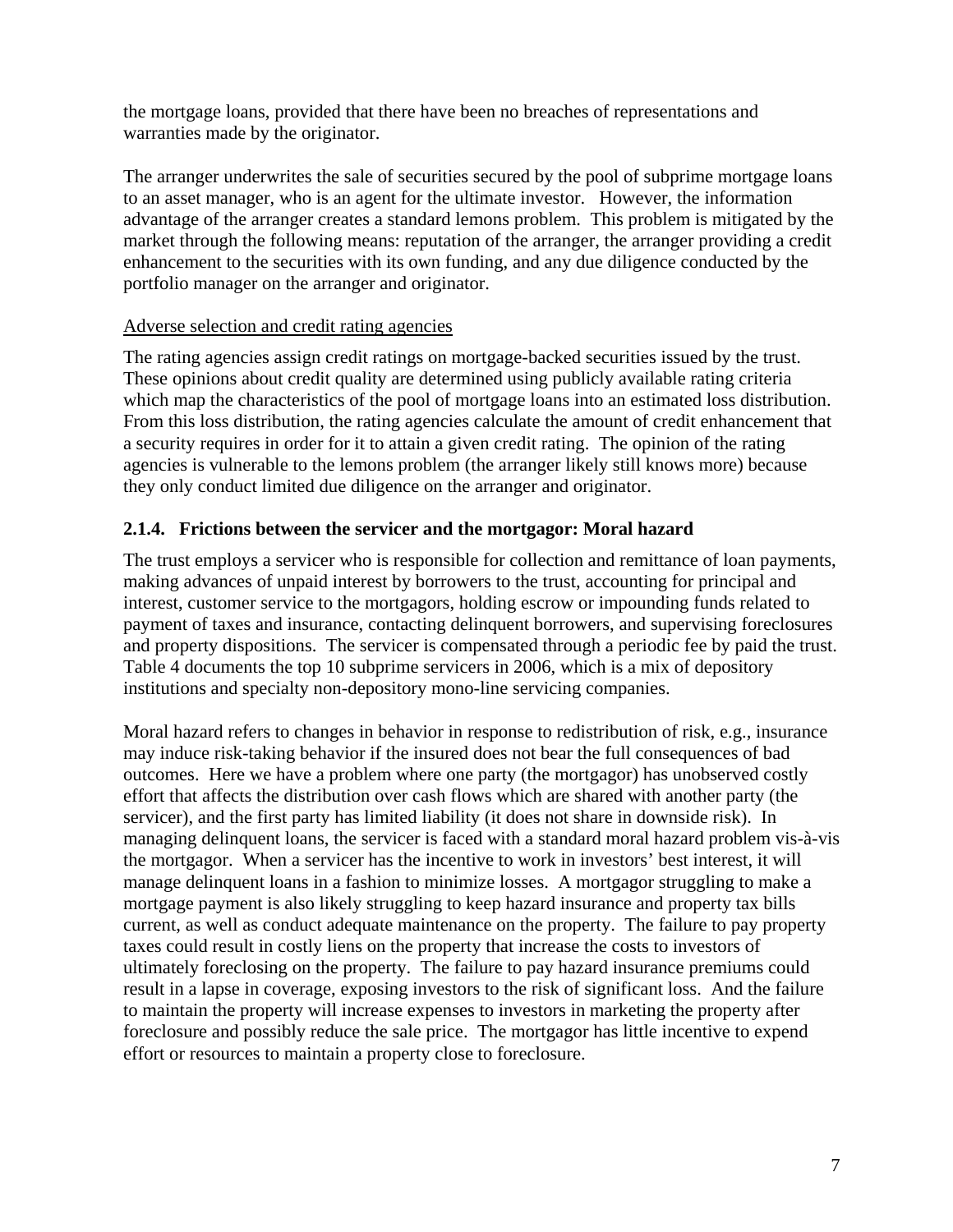In order to prevent these potential problems from surfacing, it is standard practice to require the mortgagor to regularly escrow funds for both insurance and property taxes. When the borrower fails to advance these funds, the servicer is typically required to make these payments on behalf of the investor. In order to prevent lapses in maintenance from creating losses, the servicer is encouraged to foreclose promptly on the property once it is deemed uncollectible. An important constraint in resolving this latter issue is that the ability of a servicer to collect on a delinquent debt is generally restricted under the Real Estate Settlement Procedures Act, Fair Debt Collection Practices Act and state deceptive trade practices statutes. In a recent court case, a plaintiff in Texas alleging unlawful collection activities against Ocwen Financial was awarded \$12.5 million in actual and punitive damages.

## **2.1.5. Frictions between the servicer and third-parties: Moral hazard**

The servicer can have a significantly positive or negative effect on the losses realized from the mortgage pool. Moody's estimates that servicer quality can affect the realized level of losses by plus or minus 10 percent. This impact of servicer quality on losses has important implications for both investors and credit rating agencies. In particular, investors want to minimize losses while credit rating agencies want to minimize the uncertainty about losses in order to make accurate opinions.In each case articulated below we have a similar problem as in the fourth friction, namely where one party (here the servicer) has unobserved costly effort that affects the distribution over cash flows which are shared with other parties, and the first party has limited liability (it does not share in downside risk).

#### Moral hazard between the servicer and the asset manager $<sup>4</sup>$ </sup>

The servicing fee is a flat percentage of the outstanding principal balance of mortgage loans. The servicer is paid first out of receipts each month before any funds are advanced to investors. Since mortgage payments are generally received at the beginning of the month and investors receive their distributions near the end of the month, the servicer benefits from being able to earn interest on float.<sup>5</sup>

There are two key points of tension between investors and the servicer: (a) reasonable reimbursable expenses, and (b) the decision to modify and foreclose. We discuss each of these in turn.

In the event of a delinquency, the servicer must advance unpaid interest (and sometimes principal) to the trust as long as it is deemed collectable, which typically means that the loan is less than 90 days delinquent. In addition to advancing unpaid interest, the servicer must also keep paying property taxes and insurance premiums as long as it has a mortgage on the property. In the event of foreclosure, the servicer must pay all expenses out of pocket until the property is liquidated, at which point it is reimbursed for advances and expenses. The servicer has a natural incentive to inflate expenses, especially in good times when recovery rates on foreclosed property are high.

 $\overline{a}$ 

<sup>&</sup>lt;sup>4</sup> Several points raised in this section were first raised in a 20 February 2007 post on the blog http://calculatedrisk.blogspot.com/ entitled "Mortgage Servicing for Ubernerds."

 $\frac{1}{5}$  In addition to the monthly fee, the servicer generally gets to keep late fees. This can tempt a servicer to post payments in a tardy fashion or not make collection calls until late fees are assessed.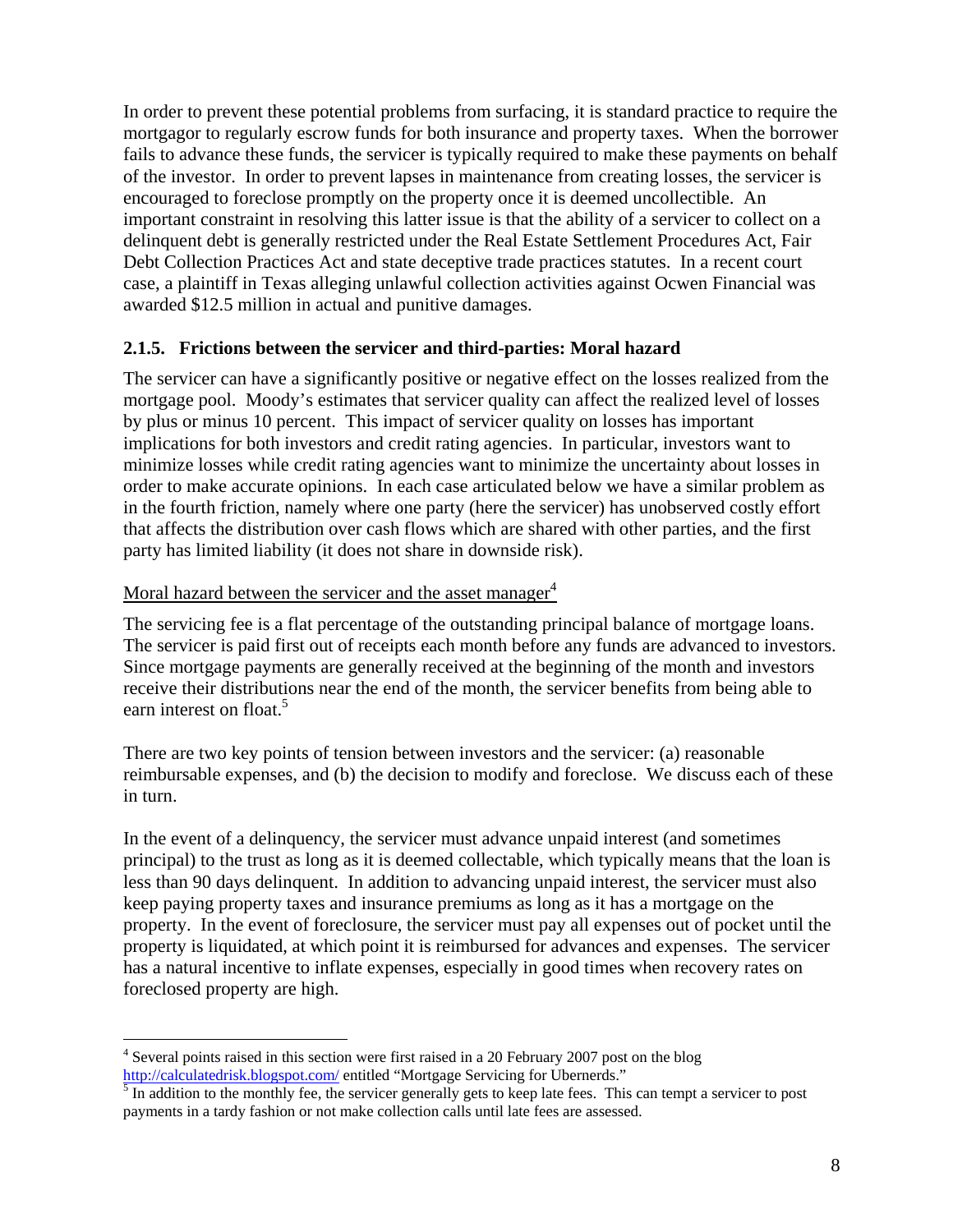Note that the un-reimbursable expenses of the servicer are largely fixed and front-loaded: registering the loan in the servicing system, getting the initial notices out, doing the initial escrow analysis and tax setups, etc. At the same time, the income of the servicer is increasing in the amount of time that the loan is serviced. It follows that the servicer would prefer to keep the loan on its books for as long as possible. This means it has a strong preference to modify the terms of a delinquent loan and to delay foreclosure.

Resolving each of these problems involves a delicate balance. On the one hand, one can put hard rules into the pooling and servicing agreement limiting loan modifications, and an investor can invest effort into actively monitoring the servicer's expenses. On the other hand, the investor wants to give the servicer flexibility to act in the investor's best interest and does not want to incur too much expense in monitoring. This latter point is especially true since other investors will free-ride off of any one investor's effort. It is not surprising that the credit rating agencies play an important role in resolving this collective action problem through servicer quality ratings.

In addition to monitoring effort by investors, servicer quality ratings, and rules about loan modifications, there are two other important ways to mitigate this friction: servicer reputation and the master servicer. As the servicing business is an important counter-cyclical source of income for banks, one would think that these institutions would work hard on their own to minimize this friction. The master servicer is responsible for monitoring the performance of the servicer under the pooling and servicing agreement. It validates data reported by the servicer, reviews the servicing of defaulted loans, and enforces remedies of servicer default on behalf of the trust.

## Moral hazard between the servicer and the credit rating agency

Given the impact of servicer quality on losses, the accuracy of the credit rating placed on securities issued by the trust is vulnerable to the use of a low quality servicer. In order to minimize the impact of this friction, the rating agencies conduct due diligence on the servicer, use the results of this analysis in the rating of mortgage-backed securities, and release their findings to the public for use by investors.

Servicer quality ratings are intended to be an unbiased benchmark of a loan servicer's ability to prevent or mitigate pool losses across changing market conditions. This evaluation includes an assessment of collections/customer service, loss mitigation, foreclosure timeline management, management, staffing & training, financial stability, technology and disaster recovery, legal compliance and oversight and financial strength. In constructing these quality ratings, the rating agency attempts to break out the actual historical loss experience of the servicer into an amount attributable to the underlying credit risk of the loans and an amount attributable to the servicer's collection and default management ability.

## **2.1.6. Frictions between the asset manager and investor: Principal-agent**

The investor provides the funding for the purchase of the mortgage-backed security. As the investor is typically financially unsophisticated, an agent is employed to formulate an investment strategy, conduct due diligence on potential investments, and find the best price for trades. Given differences in the degree of financial sophistication between the investor and an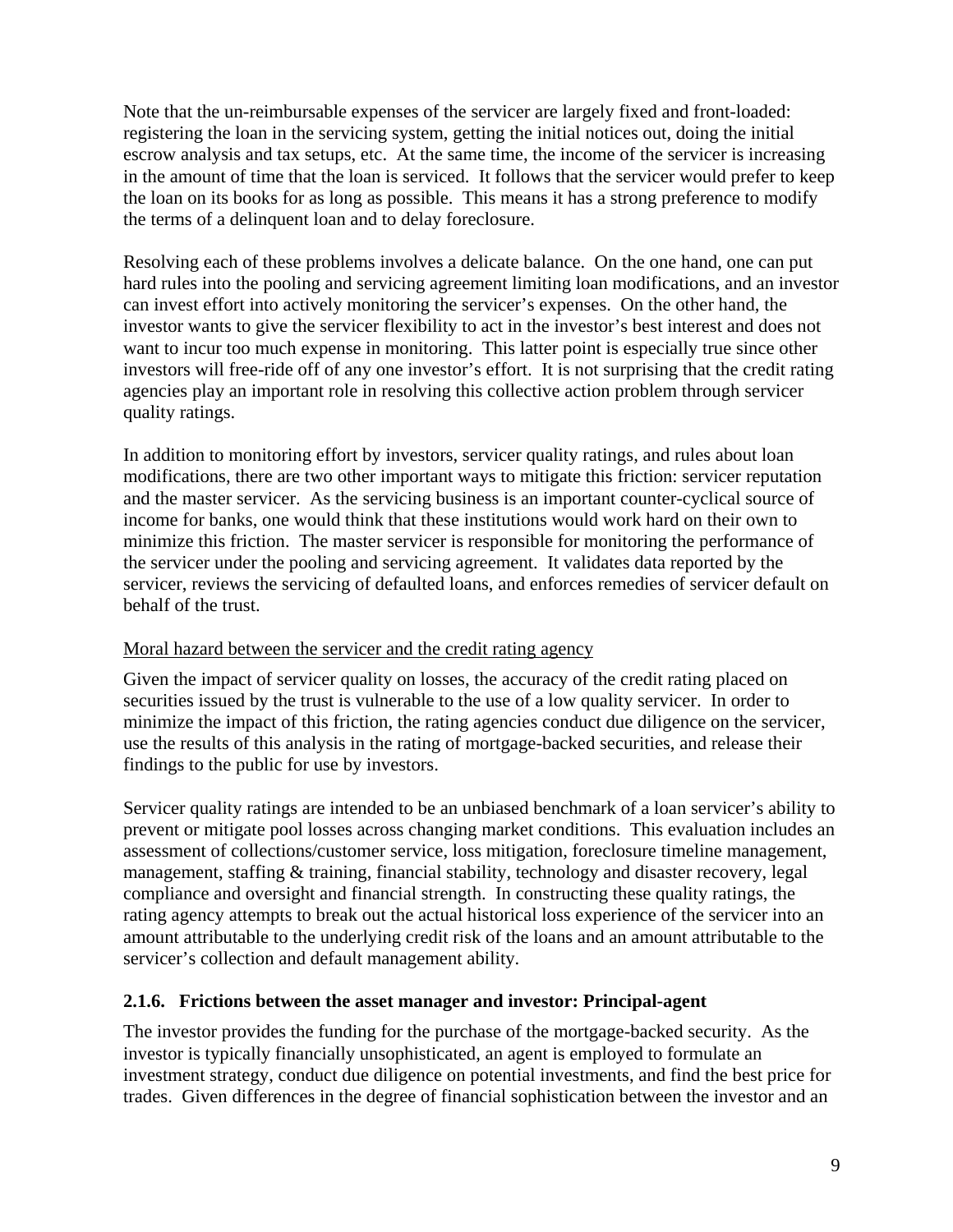asset manager, there is an obvious information problem between the investor and portfolio manger that gives rise to the sixth friction.

In particular, the investor will not fully understand the investment strategy of the manager, has uncertainty about the manager's ability, and does not observe any effort that the manager makes to conduct due diligence. This principal (investor)-agent (manager) problem is mitigated through the use of investment mandates, and the evaluation of manager performance relative to a peer benchmark or its peers.

As one example, a public pension might restrict the investments of an asset manager to debt securities with an investment grade credit rating and evaluate the performance of an asset manager relative to a benchmark index. However, there are other relevant examples. The FDIC, which is an implicit investor in commercial banks through the provision of deposit insurance, prevents insured banks from investing in speculative-grade securities or enforces risk-based capital requirements that use credit ratings to assess risk-weights. An activelymanaged collateralized debt obligation (CDO) imposes covenants on the weighted average rating of securities in an actively-managed portfolio as well as the fraction of securities with a low credit rating.

As investment mandates typically involve credit ratings, it should be clear that this is another point where the credit rating agencies play an important role in the securitization process. By presenting an opinion on the riskiness of offered securities, the rating agencies help resolve the information frictions that exist between the investor and the portfolio manager. Credit ratings are intended to capture the expectations about the long-run or through-the-cycle performance of a debt security. A credit rating is fundamentally a statement about the suitability of an instrument to be included in a risk class, but importantly, it is an opinion only about credit risk; we discuss credit ratings in more detail in Section 5.1. It follows that the opinion of credit rating agencies is a crucial part of securitization, because in the end the rating is the means through which much of the funding by investors finds its way into the deal.

## **2.1.7. Frictions between the investor and the credit rating agencies: Model error**

The rating agencies are paid by the arranger and not investors for their opinion, which creates a potential conflict of interest. Since an investor is not able to assess the efficacy of rating agency models, they are susceptible to both honest and dishonest errors on the agencies' part. The information asymmetry between investors and the credit rating agencies is the seventh and final friction in the securitization process. Honest errors are a natural byproduct of rapid financial innovation and complexity. On the other hand, dishonest errors could be driven by the dependence of rating agencies on fees paid by the arranger (the conflict of interest).

Some critics claim that the rating agencies are unable to objectively rate structured products due to conflicts of interest created by issuer-paid fees. Moody's, for example, made 44 per cent of its revenue last year from structured finance deals (Tomlinson and Evans, 2007). Such assessments also command more than double the fee rates of simpler corporate ratings, helping keep Moody's operating margins above 50 per cent (Economist, 2007).

Beales, Scholtes and Tett (15 May 2007) write in the *Financial Times*: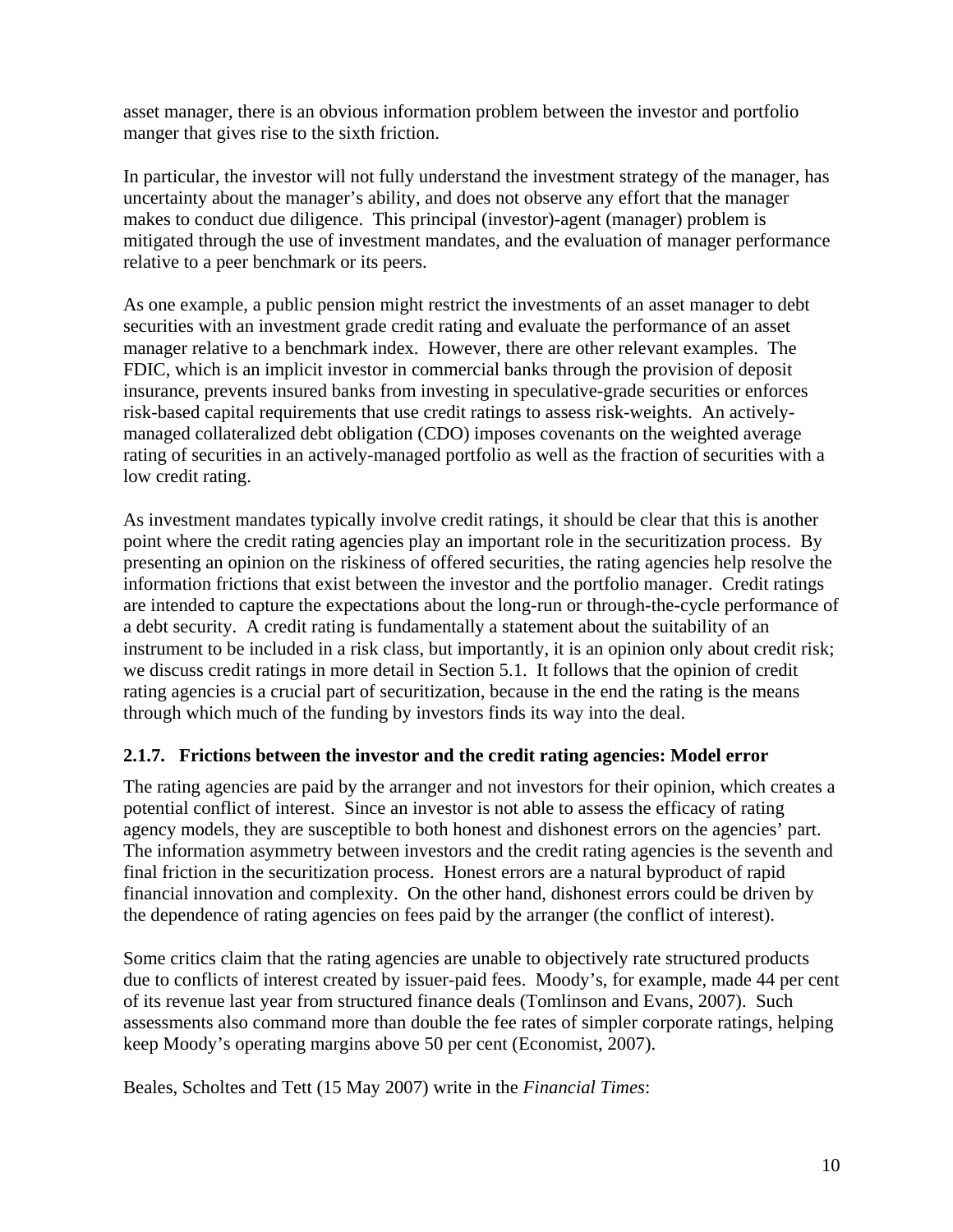The potential for conflicts of interest in the agencies' "issuer pays" model has drawn fire before, but the scale of their dependence on investment banks for structured finance business gives them a significant incentive to look kindly on the products they are rating, critics say. From his office in Paris, the head of the Autorité des Marchés Financiers, the main French financial regulator, is raising fresh questions over their role and objectivity. Mr Prada sees the possibility for conflicts of interest similar to those that emerged in the audit profession when it drifted into consulting. Here, the integrity of the auditing work was threatened by the demands of winning and retaining clients in the more lucrative consultancy business, a conflict that ultimately helped bring down accountants Arthur Andersen in the wake of Enron's collapse. "I do hope that it does not take another Enron for everyone to look at the issue of rating agencies," he says.

This friction is minimized through two devices: the reputation of the rating agencies and the public disclosure of ratings and downgrade criteria. For the rating agencies, their business is their reputation, so it is difficult – though not impossible – to imagine that they would risk deliberately inflating credit ratings in order to earn structuring fees, thus jeopardizing their franchise. Moreover, with public rating and downgrade criteria, any deviations in credit ratings from their models are easily observed by the public.<sup>6</sup>

## **2.2. Five frictions that caused the subprime crisis**

 $\overline{a}$ 

We believe that five of the seven frictions discussed above help to explain the breakdown in the subprime mortgage market.

The problem starts with friction #1: many products offered to sub-prime borrowers are very complex and subject to mis-understanding and/or mis-representation. This opened the possibility of both excessive borrowing (predatory borrowing) and excessive lending (predatory lending.

At the other end of the process we have the principal-agent problem between the investor and asset manager (friction #6). In particular, it seems that investment mandates do not adequately distinguish between structured and corporate credit ratings. This is a problem because asset manager performance is evaluated relative to peers or relative to a benchmark index. It follows that asset managers have an incentive to reach for yield by purchasing structured debt issues with the same credit rating but higher coupons as corporate debt issues.<sup>7</sup>

Initially, this portfolio shift was likely led by asset managers with the ability to conduct their own due diligence, recognizing value in the wide pricing of subprime mortgage-backed securities. However, once the other asset managers started to under-perform their peers, they likely made similar portfolio shifts, but did not invest the same effort into due diligence of the arranger and originator.

This phenomenon worsened the friction between the arranger and the asset manager (friction #3). In particular, without due diligence by the asset manager, the arranger's incentives to conduct its own due diligence are reduced. Moreover, as the market for credit derivatives

 $<sup>6</sup>$  We think that there are two ways these errors could emerge. One, the rating agency builds its model honestly,</sup> but then applies judgment in a fashion consistent with its economic interest. The average deal is structured appropriately, but the agency gives certain issuers better terms. Two, the model itself is knowingly aggressive. The average deal is structured inadequately.

 $<sup>7</sup>$  The fact that the market demands a higher yield for similarly rated structured products than for straight corporate</sup> bonds ought to provide a clue to the potential of higher risk.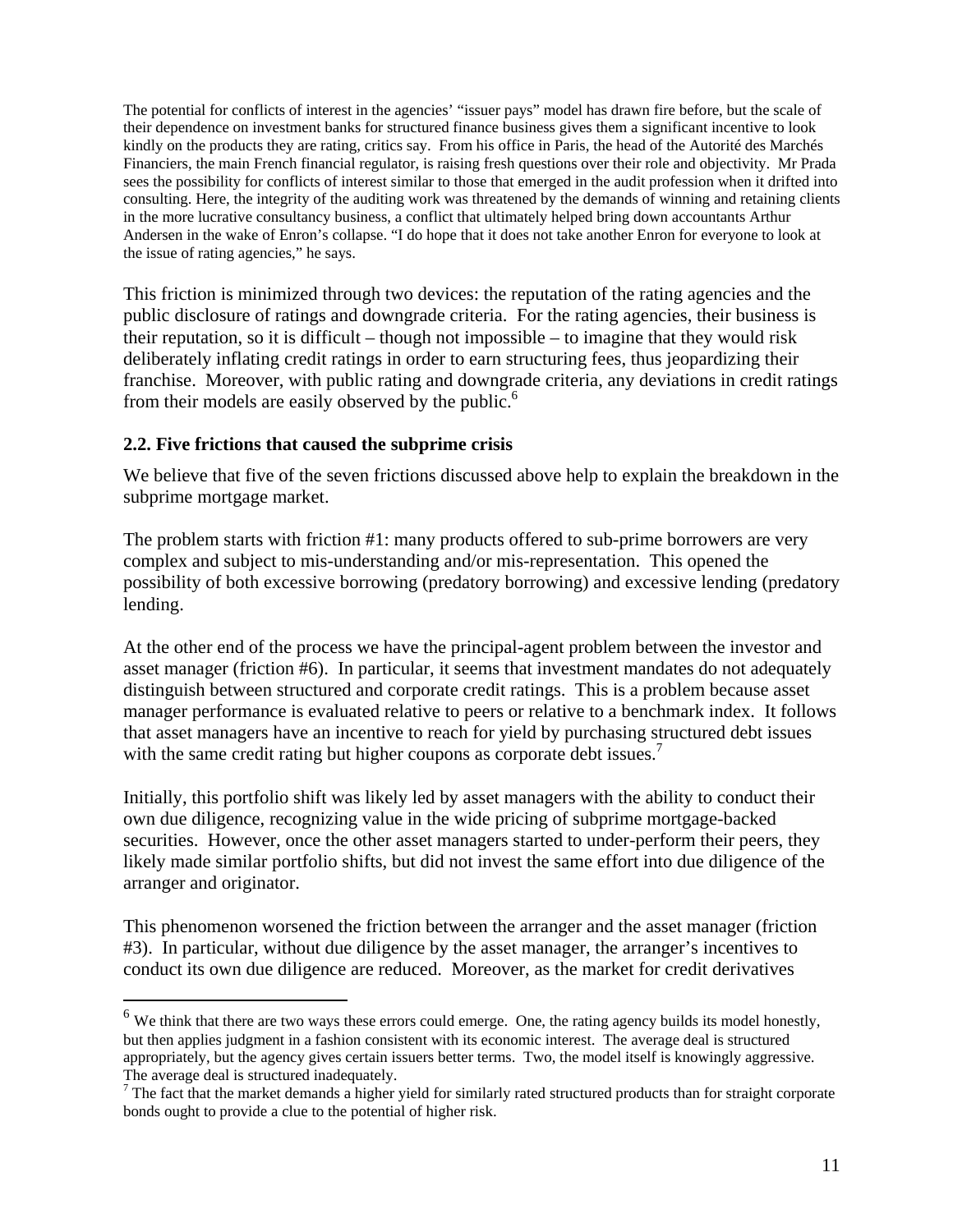developed, including but not limited to the ABX, the arranger was able to limit its funded exposure to securitizations of risky loans. Together, these considerations worsened the friction between the originator and arranger, opening the door for predatory borrowing and provides incentives for predatory lending (friction #2). In the end, the only constraint on underwriting standards was the opinion of the rating agencies. With limited capital backing representations and warranties, an originator could easily arbitrage rating agency models, exploiting the weak historical relationship between aggressive underwriting and losses in the data used to calibrate required credit enhancement.

The inability of the rating agencies to recognize this arbitrage by originators and respond appropriately meant that credit ratings were assigned to subprime mortgage-backed securities with significant error. The friction between investors and the rating agencies is the final nail in the coffin (friction #7). Even though the rating agencies publicly disclosed their rating criteria for subprime, investors lacked the ability to evaluate the efficacy of these models.

While we have identified seven frictions in the mortgage securitization process, there are mechanisms in place to mitigate or even resolve each of these frictions, including for example anti-predatory lending laws and regulations. As we have seen, some of these mechanisms have failed to deliver as promised. Is it hard to fix this process? We believe not, and we think the solution might start with investment mandates. Investors should realize the incentives of asset managers to push for yield. Investments in structured products should be compared to a benchmark index of investments in the same asset class. When investors or asset managers are forced to conduct their own due diligence in order to outperform the index, the incentives of the arranger and originator are restored. Moreover, investors should demand that either the arranger or originator – or even both – retain the first-loss or equity tranche of every securitization, and disclose all hedges of this position. At the end of the production chain, originators need to be adequately capitalized so that their representations and warranties have value. Finally, the rating agencies could evaluate originators with the same rigor that they evaluate servicers, including perhaps the designation of originator ratings.

It is not clear to us that any of these solutions require additional regulation, and note that the market is already taking steps in the right direction. For example, the credit rating agencies have already responded with greater transparency and have announced significant changes in the rating process. In addition, the demand for structured credit products generally and subprime mortgage securitizations in particular has declined significantly as investors have started to re-assess their own views of the risk in these products. Along these lines, it may be advisable for policymakers to give the market a chance to self-correct.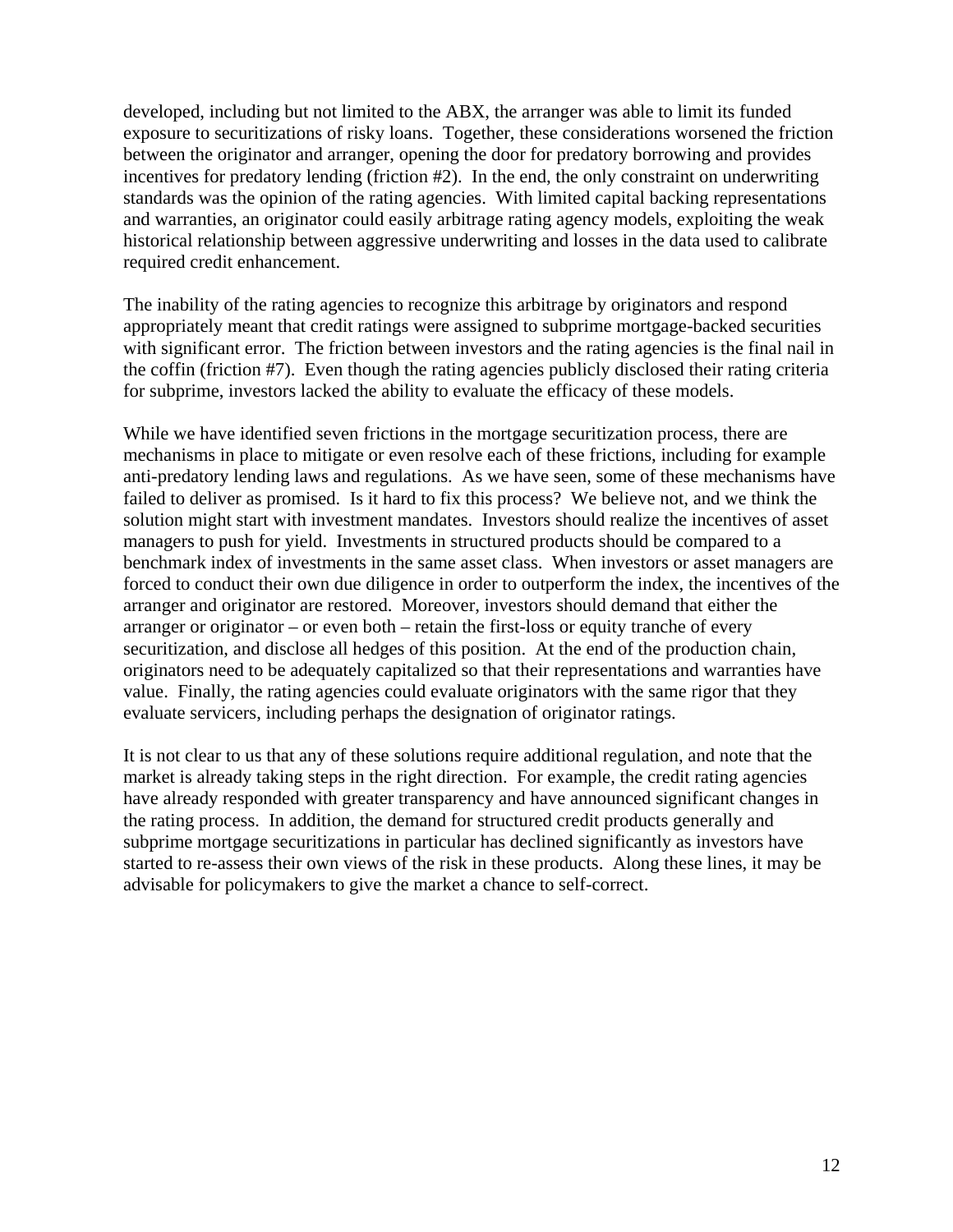#### **3. An overview of subprime mortgage credit**

In this section, we shed some light on the subprime mortgagor, work through the details of a typical subprime mortgage loan, and review the historical performance of subprime mortgage credit.

#### The motivating example

 $\overline{a}$ 

In order to keep the discussion from becoming too abstract, we find it useful to frame many of these issues in the context of a real-life example which will be used throughout the paper. In particular, we focus on a securitization of 3,949 subprime loans with aggregate principal balance of \$881 million originated by New Century Financial in the second quarter of 2006.<sup>8</sup>

Our view is that this particular securitization is interesting because illustrates how typical subprime loans from what proved to be the worst-performing vintage came to be originated, structured, and ultimately sold to investors. In each of the years 2004 to 2006, New Century Financial was the second largest subprime lender, originating \$51.6 billion in mortgage loans during 2006 (Inside Mortgage Finance, 2007). Volume grew at a compound annual growth rate of 59% between 2000 and 2004. The backbone of this growth was an automated internet-based loan submission and pre-approval system called *FastQual*. The performance of New Century loans closely tracked that of the industry through the 2005 vintage (Moody's, 2005b). However, the company struggled with early payment defaults in early 2007, failed to meet a call for more collateral on its warehouse lines of credit on 2 March 2007 and ultimately filed for bankruptcy protection on 2 April 2007. The junior tranches of this securitization were part of the historical downgrade action by the rating agencies during the week of 9 July 2007 that affected almost half of first-lien home equity ABS deals issued in 2006.

As illustrated in Figure 2, these loans were initially purchased by a subsidiary of Goldman Sachs, who in turn sold the loans to a bankruptcy-remote special purpose vehicle named GSAMP TRUST 2006-NC2. The trust funded the purchase of these loans through the issue of asset-backed securities, which required the filing of a prospectus with the SEC detailing the transaction. New Century serviced the loans initially, but upon creation of the trust, this business was transferred to Ocwen Loan Servicing, LLC in August 2006, who receives a fee of 50 basis points (or \$4.4 million) per year on a monthly basis. The master servicer and securities administrator is Wells Fargo, who receives a fee of 1 basis point (or \$881K) per year on a monthly basis. The prospectus includes a list of 26 reps and warranties made by the originator. Some of the items include: the absence of any delinquencies or defaults in the pool; compliance of the mortgages with federal, state, and local laws; the presence of title and hazard insurance; disclosure of fees and points to the borrower; statement that the lender did not encourage or require the borrower to select a higher cost loan product intended for less creditworthy borrowers when they qualified for a more standard loan product.

 $8$  The details of this transaction are taken from the prospectus filed with the SEC and with monthly remittance reports filed with the Trustee. The former is available on-line using the Edgar database at http://www.sec.gov/edgar/searchedgar/companysearch.html with the company name GSAMP Trust 2006-NC2 while the latter is available with free registration from http://www.absnet.net/.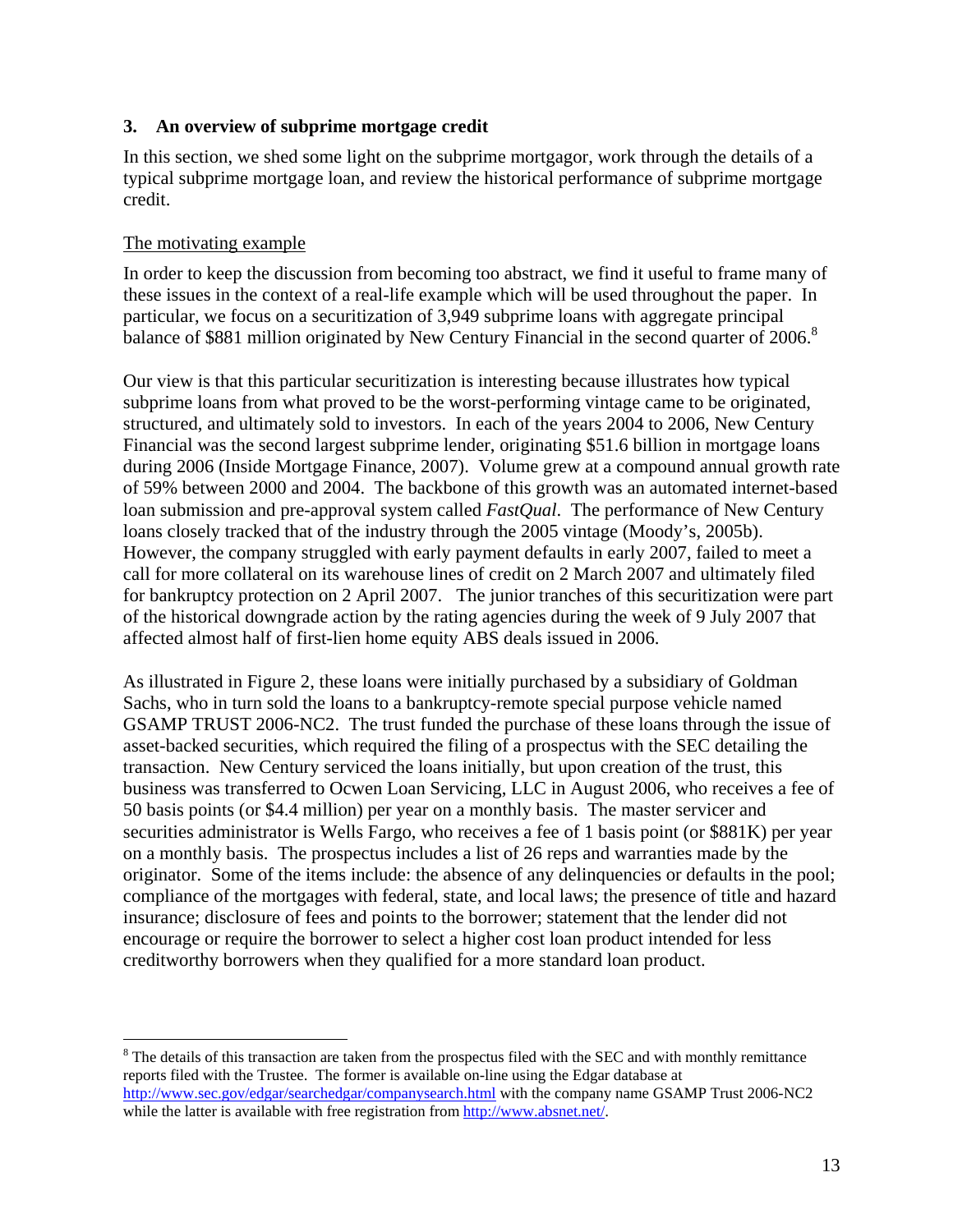# **Figure 2: Key Institutions Surrounding GSAMP Trust 2006-NC2**





**Deutche Bank**  Trustee

**Source:** Prospectus filed with the SEC of GSAMP 2006-NC2

#### **3.1. Who is the subprime mortgagor?**

The 2001 *Interagency Expanded Guidance for Subprime Lending Programs* defines the subprime borrower as one who generally displays a range of credit risk characteristics, including one or more of the following:

- Two or more 30-day delinquencies in the last 12 months, or one or more 60-day delinquencies in the last 24 months;
- Judgment, foreclosure, repossession, or charge-off in the prior 24 months;
- Bankruptcy in the last 5 years;
- Relatively high default probability as evidenced by, for example, a credit bureau risk score (FICO) of 660 or below (depending on the product/collateral), or other bureau or proprietary scores with an equivalent default probability likelihood; and/or,
- Debt service-to-income ratio of 50 percent or greater; or, otherwise limited ability to cover family living expenses after deducting total debt-service requirements from monthly income.

#### The motivating example

The pool of mortgage loans used as collateral in the New Century securitization can be summarized as follows:

• 98.7% of the mortgage loans are first-lien. The rest are second-lien home equity loans.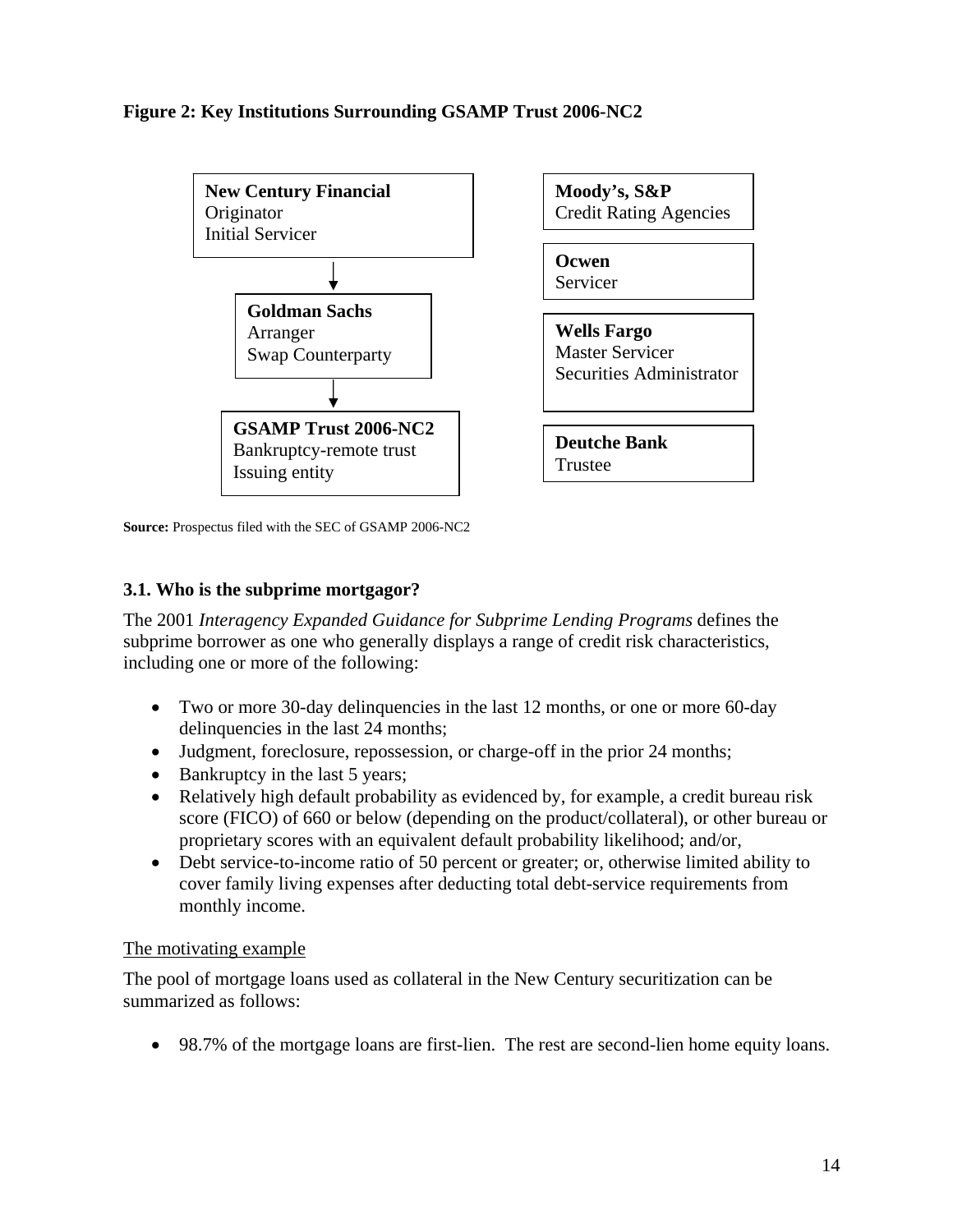- 43.3% are purchase loans, meaning that the mortgagor's stated purpose for the loan was to purchase a property. The remaining loans' stated purpose are cash-out refinance of existing mortgage loans.
- 90.7% of the mortgagors claim to occupy the property as their primary residence. The remaining mortgagors claim to be investors or purchasing second homes.
- 73.4% of the mortgaged properties are single-family homes. The remaining properties are split between multi-family dwellings or condos.
- 38.0% and 10.5% are secured by residences in California and Florida, respectively, the two dominant states in this securitization.
- The average borrower in the pool has a FICO score of 626. Note that 31.4% have a FICO score below 600, 51.9% between 600 and 660, and 16.7% above 660.
- The combined loan-to value ratio is sum of the original principal balance of all loans secured by the property to its appraised value. The average mortgage loan in the pool has a CLTV of 80.34%. However, 62.1% have a CLTV of 80% or lower, 28.6% between 80% and 90%, and 9.3% between 90% and 100%.
- The ratio of total debt service of the borrower (including the mortgage, property taxes and insurance, and other monthly debt payments) to gross income (income before taxes) is 41.78%.

It is worth pausing here to make a few observations. First, the stated purpose of the majority of these loans is not to purchase a home, but rather to refinance an existing mortgage loan. Second, 90 percent of the borrowers in this portfolio have at least 10 percent equity in their homes. Third, while it might be surprising to find borrowers with a FICO score above 660 in the pool, these loans are much more aggressively underwritten than the loans to the lower FICO-score borrowers. In particular, while not reported in the figures above, loans to borrowers with high FICO scores tend to be much larger, have a higher CLTV, are less likely to use full-documentation, and are less likely to be owner-occupied. The combination of good credit with aggressive underwriting suggests that many of these borrowers could be investors looking to take advantage of rapid home price appreciation in order to re-sell houses for profit. Finally, while the average loan size in the pool is \$223,221, much of the aggregate principal balance of the pool is made up of large loans. In particular, 24% of the total number of loans are in excess of \$300,000 and make up about 45% of the principal balance of the pool.

## Industry trends

Table 5 documents average borrower characteristics for loans contained in Alt-A and Subprime MBS pools in panel (a) and (b), respectively, broken out by year of origination. The most dramatic difference between the two panels is the credit score, as the average Alt-A borrower has a FICO score that is 85 points higher than the average Subprime borrower in 2006 (703 versus 623). Subprime borrowers typically have a higher CLTV, but are more likely to document income and are less likely to purchase a home. Alt-A borrowers are more likely to be investors and are more likely to have silent  $2<sup>nd</sup>$  liens on the property. Together, these summary statistics suggest that the example securitization discussed seems to be representative of the industry, at least with respect to stated borrower characteristics.

The industry data is also useful to better understand trends in the subprime market that one would not observe by focusing on one deal from 2006. In particular, the CLTV of a subprime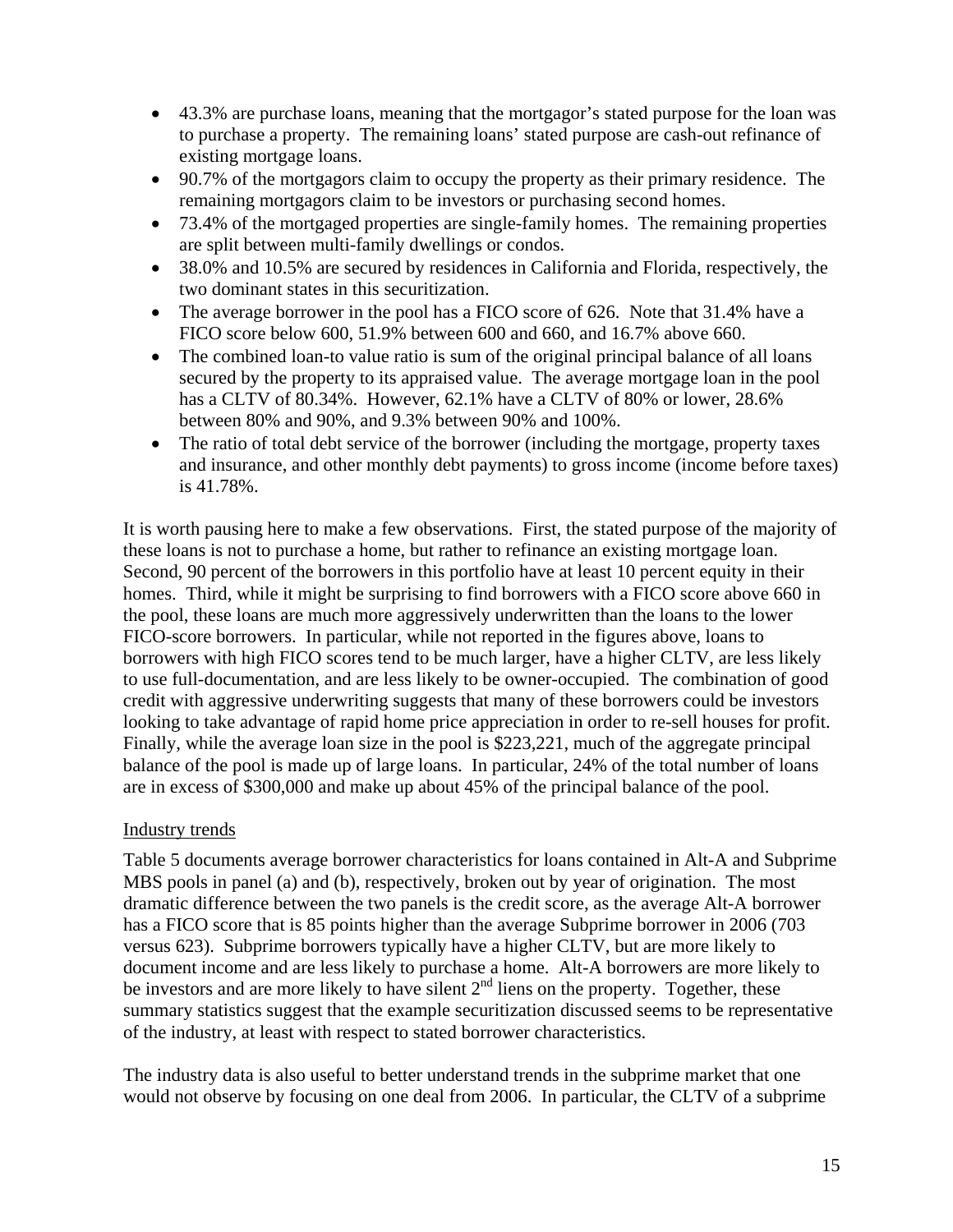loan has been increasing since 1999, as has the fraction of loans with silent second liens. A silent second is a second mortgage that was not disclosed to the first mortgage lender at the time of origination. Moreover, the table illustrates that borrowers have become less likely to document their income over time, and that the fraction of borrowers using the loan to purchase a property has increased significantly since the start of the decade. Together, these data suggest that the average subprime borrower has become significantly more risky in the last two years.

|      |                          |                 |                 |                 | N <sub>0</sub>    |             |                   |
|------|--------------------------|-----------------|-----------------|-----------------|-------------------|-------------|-------------------|
|      |                          |                 |                 |                 | <b>Prepayment</b> |             |                   |
|      | <b>CLTV</b>              | <b>Full Doc</b> | <b>Purchase</b> | <b>Investor</b> | <b>Penalty</b>    | <b>FICO</b> | Silent $2nd$ lien |
|      | A. Alt-A Loans           |                 |                 |                 |                   |             |                   |
| 1999 | 77.5                     | 38.4            | 51.8            | 18.6            | 79.4              | 696         | 0.1               |
| 2000 | 80.2                     | 35.4            | 68.0            | 13.8            | 79.0              | 697         | 0.2               |
| 2001 | 77.7                     | 34.8            | 50.4            | 8.2             | 78.8              | 703         | 1.4               |
| 2002 | 76.5                     | 36.0            | 47.4            | 12.5            | 70.1              | 708         | 2.4               |
| 2003 | 74.9                     | 33.0            | 39.4            | 18.5            | 71.2              | 711         | 12.4              |
| 2004 | 79.5                     | 32.4            | 53.9            | 17.0            | 64.8              | 708         | 28.6              |
| 2005 | 79.0                     | 27.4            | 49.4            | 14.8            | 56.9              | 713         | 32.4              |
| 2006 | 80.6                     | 16.4            | 45.7            | 12.9            | 47.9              | 708         | 38.9              |
|      | <b>B. Subprime Loans</b> |                 |                 |                 |                   |             |                   |
| 1999 | 78.8                     | 68.7            | 30.1            | 5.3             | 28.7              | 605         | 0.5               |
| 2000 | 79.5                     | 73.4            | 36.2            | 5.5             | 25.4              | 596         | 1.3               |
| 2001 | 80.3                     | 71.5            | 31.3            | 5.3             | 21.0              | 605         | 2.8               |
| 2002 | 80.7                     | 65.9            | 29.9            | 5.4             | 20.3              | 614         | 2.9               |
| 2003 | 82.4                     | 63.9            | 30.2            | 5.6             | 23.2              | 624         | 7.3               |
| 2004 | 83.9                     | 62.2            | 35.7            | 5.6             | 24.6              | 624         | 15.8              |
| 2005 | 85.3                     | 58.3            | 40.5            | 5.5             | 26.8              | 627         | 24.6              |
| 2006 | 85.5                     | 57.7            | 42.1            | 5.6             | 28.9              | 623         | 27.5              |

**Table 5: Underwriting Characteristics of Loans in MBS Pools** 

All entries are in percentage points except FICO.

**Source:** LoanPerformance (2007)

# **3.2. What is a subprime loan?**

## The motivating example

Table 6 documents that only 8.98% of the loans by dollar-value in the New Century pool are traditional 30-year fixed-rate mortgages (FRMs). The pool also includes a small fraction – 2.81% -- of fixed-rate mortgages which amortize over 40 years, but mature in 30 years, and consequently have a balloon payment after 30 years. Note that 88.2% of the mortgage loans by dollar value are adjustable-rate loans (ARMs), and that each of these loans is a variation on the 2/28 and 3/27 hybrid ARM. These loans are known as hybrids because they have both fixedand adjustable-rate features to them. In particular, the initial monthly payment is based on a "teaser" interest rate that is fixed for the first two (for the 2/28) or three (for the 3/27) years, and is lower than what a borrower would pay for a 30-year fixed rate mortgage (FRM). The table documents that the average initial interest rate for a vanilla 2/28 loan in the first row is 8.64%. However, after this initial period, the monthly payment is based on a higher interest rate, equal to the value of an interest rate index (i.e. 6-month LIBOR) measured at the time of adjustment, plus a margin that is fixed for the life of the loan. Focusing again on the first 2/28,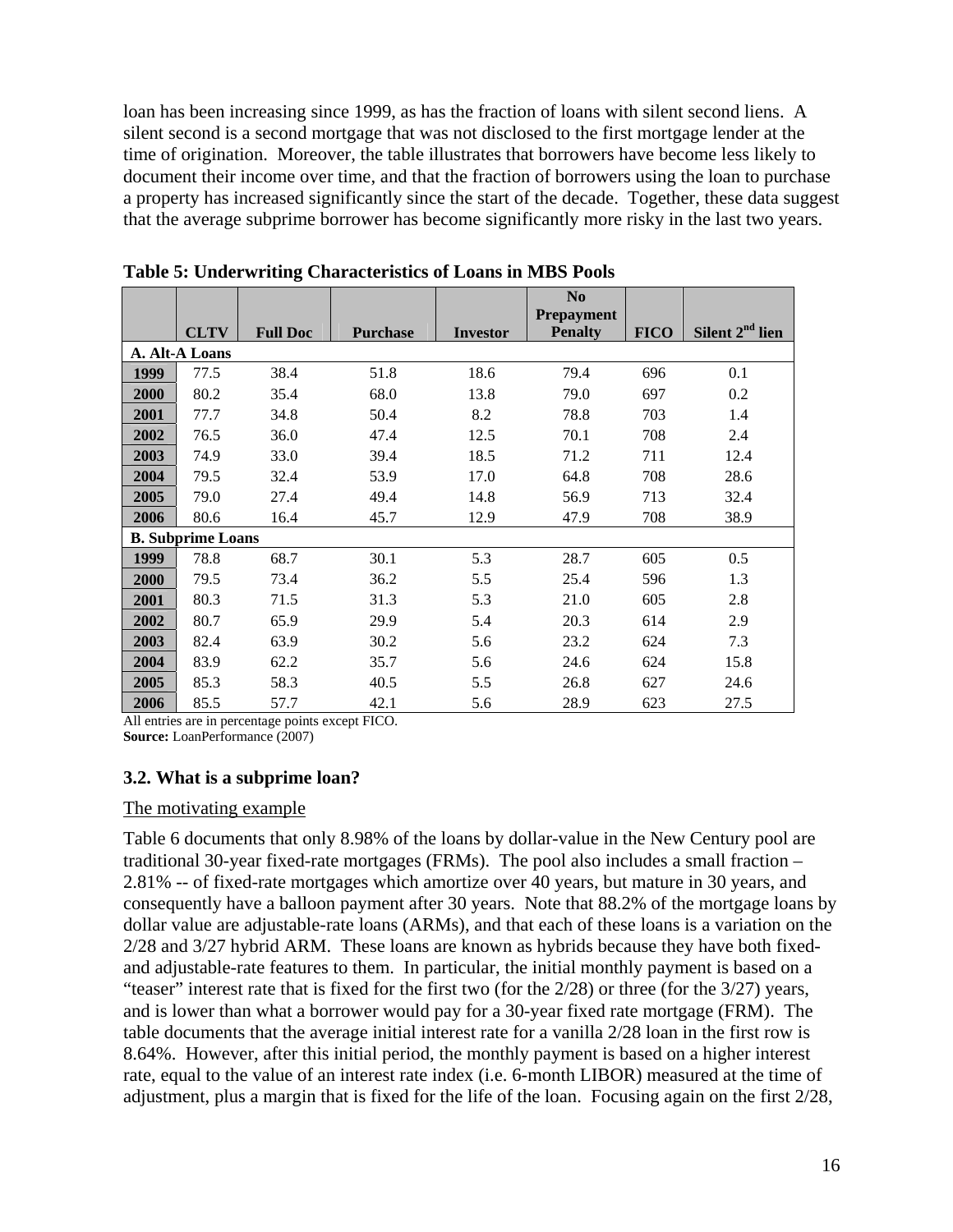the margin is 6.22% and LIBOR at the time of origination is 5.31%. This interest rate is updated every six months for the life of the loan, and is subject to limits called adjustment caps on the amount that it can increase: the cap on the first adjustment is called the initial cap; the cap on each subsequent adjustment is called the period cap; the cap on the interest rate over the life of the loan is called the lifetime cap; and the floor on the interest rate is called the floor. In our example of a simple 2/28 ARM, these caps are equal to 1.49%, 1.50%, 15.62%, and 8.62% for the average loan. More than half of the dollar value of the loans in this pool are a 2/28 ARM with a 40-year amortization schedule in order to calculate monthly payments. A substantial fraction are a 2/28 ARM with a five-year interest-only option. This loan permits the borrower to only pay interest for the first sixty months of the loan, but then must make payments in order to repay the loan in the final 25 years. While not noted in the table, the prospectus indicates that none of the mortgage loans carry mortgage insurance. Moreover, approximately 72.5% of the loans include prepayment penalties which expire after one to three years.

These ARMs are rather complex financial instruments with payout features often found in interest rate derivatives. In contrast to a FRM, the mortgagor retains most of the interest rate risk, subject to a collar (a floor and a cap). Note that most mortgagors are not in a position to easily hedge away this interest rate risk.

Table 7 illustrates the monthly payment across loan type, using the average terms for each loan type, a principal balance of \$225,000, and making the assumption that six-month LIBOR remains constant. The payment for the 30-year mortgage amortized over 40 years is lower due to the longer amortization period and a lower average interest rate. The latter loan is more risky from a lender's point of view because the borrower's equity builds more slowly and the borrower will likely have to refinance after 30 years or have cash equal to 84 monthly payments. The monthly payment for the 2/28 ARM is documented in the third column. When the index interest rate remains constant, the payment increases by 14% in the month 25 at initial adjustment and by another 12% in month 31. When amortized over 40 years, as in the fourth column, the payment shock is more severe as the loan balance is much higher in every month compared to the 30-year amortization. In particular, the payment increases by 18% in month 25 and another 14% in month 31. However, when the 2/28 is combined with an interestonly option, the payment shock is even more severe since the principal balance does not decline at all over time when the borrower makes the minimum monthly payment. In this case, the payment increases by 19% in month 25, another 26% in month 31, and another 11% in month 61 when the interest-only option expires. The 3/27 ARMs exhibit similar patterns in monthly payments over time.

In order to better understand the severity of payment shock, Table 8 illustrates the impact of changes in the mortgage payment on the ratio of debt (service) to gross income. The table is constructed under the assumption that the borrower has no other debt than mortgage debt, and imposes an initial debt-to-income ratio of 40 percent, similar to that found in the mortgage pool. The third column documents that the debt-to-income ratio increases in month 31 to 50.45% for the simple 2/28 ARM, to 52.86% for the 2/28 ARM amortized over 40 years, and to 58.14% for the 2/28 ARM with an interest-only option. Without significant income growth over the first two years of the loan, it seems reasonable to expect that borrowers will struggle to make these higher payments. It begs the question why such a loan was made in the first place.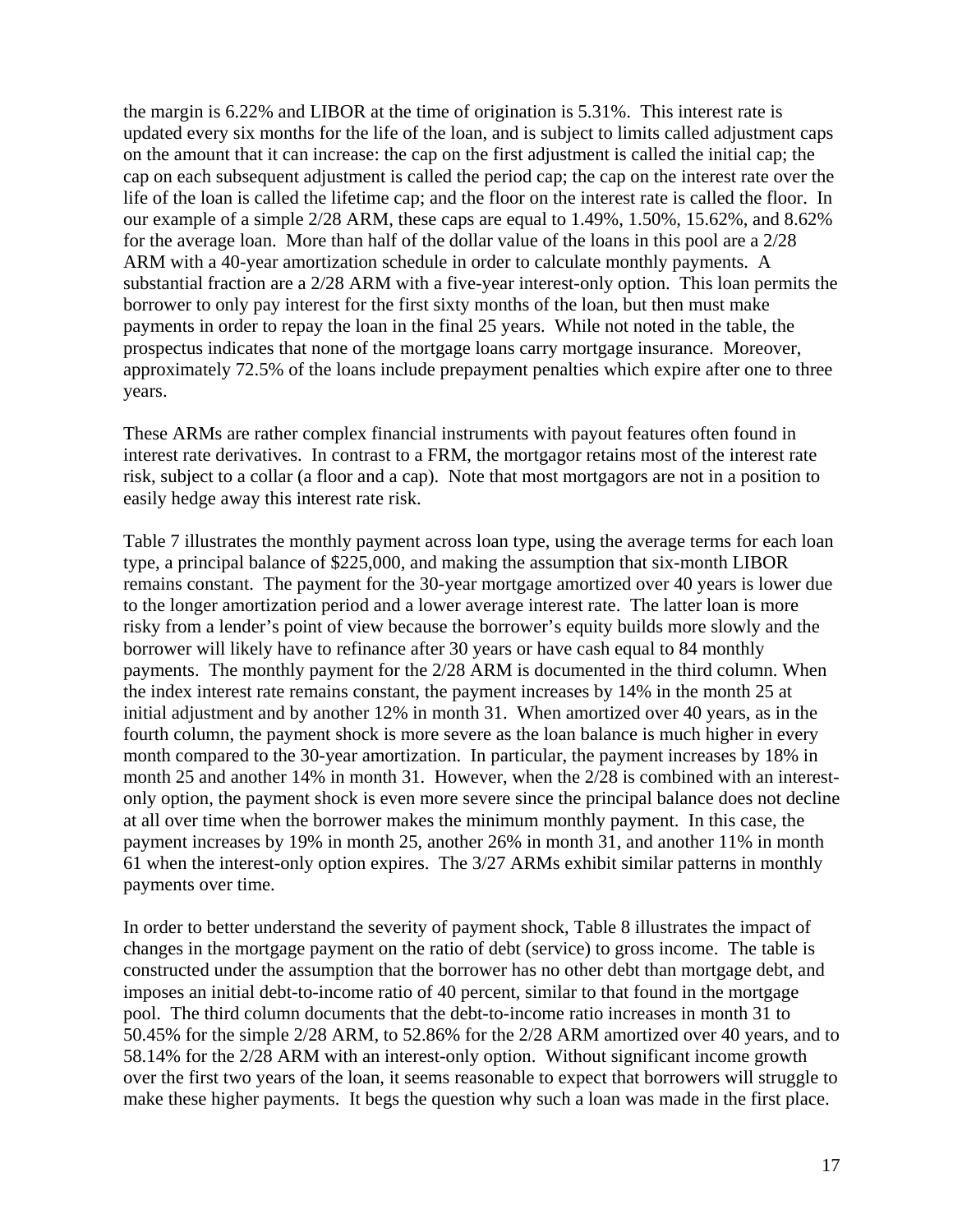The likely answer is that lenders expected that the borrower would be able to refinance before payment reset.

#### Industry trends

Table 9 documents the average terms of loans securitized in the Alt-A and subprime markets over the last eight years. Subprime loans are more likely than Alt-A loans to be ARMs, and are largely dominated by the 2/28 and 3/27 hybrid ARMs. Subprime loans are less likely to have an interest-only option or permit negative amortization (i.e. option ARM), but are more likely to have a 40-year amortization instead of a 30-year amortization. The table also documents that hybrid ARMs have become more important over time for both Alt-A and subprime borrowers, as have interest only options and the 40-year amortization term. In the end, the mortgage pool referenced in our motivating example does not appear to be very different from the average loan securitized by the industry in 2006.

The immediate concern from the industry data is obviously the widespread dependency of subprime borrowers on what amounts to short-term funding, leaving them vulnerable to adverse shifts in the supply of subprime credit. Figure 3 documents the timing ARM resets over the next six years, as of January 2007. Given the dominance of the 2/28 ARM, it should not be surprising that the majority of loans that will be resetting over the next two years are subprime loans. The main source of uncertainty about the future performance of these loans is driven by uncertainty over the ability of these borrowers to refinance. This uncertainty has been highlighted by rapidly changing attitudes of investors towards subprime loans (see the box below on the ABX for the details). Regulators have released guidance on subprime loans that forces a lender to qualify a borrower on a fully-indexed and -amortizing interest rate and discourages the use of state-income loans. Moreover, recent changes in structuring criteria by the rating agencies have prompted several subprime lenders to stop originating hybrid ARMs. Finally, activity in the housing market has slowed down considerably, as the median price of existing homes has declined for the first time in decades while historical levels of inventory and vacant homes.

| Loan Type                    | <b>Gross Rate</b> | <b>Margin</b> | <b>Initial Cap</b> | <b>Periodic Cap</b> | <b>Lifetime Cap</b> | Floor | <b>IO</b> Period | Notional (\$m) | % Total |
|------------------------------|-------------------|---------------|--------------------|---------------------|---------------------|-------|------------------|----------------|---------|
| <b>FIXED</b>                 | 8.18              | л             | ⋏                  |                     |                     |       |                  | 79.12          | 8.98%   |
| <b>FIXED 40-year Balloon</b> | 7.58              | X             | X                  | X                   | X                   | A     |                  | 24.80          | 2.81%   |
| <b>2/28 ARM</b>              | 8.64              | 6.22          | 1.49               | 1.49                | 15.62               | 8.62  |                  | 221.09         | 25.08%  |
| 2/28 ARM 40-year Balloon     | 8.31              | 6.24          | 1.5                | 1.5                 | 15.31               | 8.31  |                  | 452.15         | 51.29%  |
| $2/28$ ARMIO                 | 7.75              | 6.13          | 1.5                | 1.5                 | 14.75               | 7.75  | 60               | 101.18         | 1.48%   |
| 3/27 ARM                     | 7.48              | 6.06          | 1.5                | 1.5                 | 14.48               | 7.48  |                  | 1.71           | 0.19%   |
| 3/27 ARM 40-year Balloon     | 7.61              | 6.11          | 1.5                | 1.5                 | 14.61               | 7.61  |                  | 1.46           | 0.17%   |
| <b>Total</b>                 | 8.29              | л             |                    | X                   |                     |       |                  | 881.50         | 100.00% |

**Table 6: Loan Type in the GSAMP 2006-NC2 Mortgage Loan Pool** 

**Note:** LIBOR is 5.31% at the time of issue. Notional amount is reported in millions of dollars. **Source:** SEC filings, Author's calculations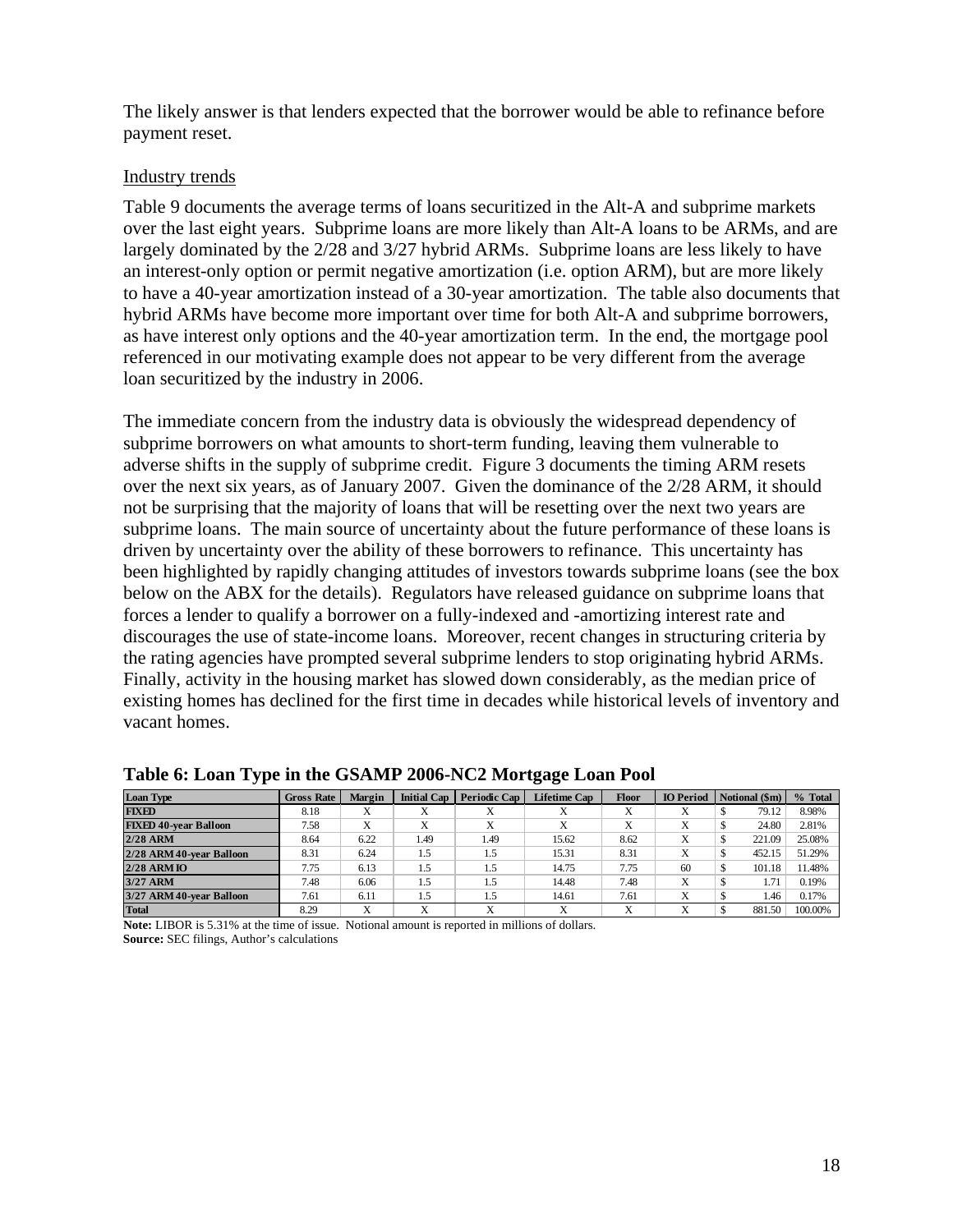|                     |                |                |                 | <b>Monthly Payment Across Mortgage Loan Type</b> |                    |                 |                 |
|---------------------|----------------|----------------|-----------------|--------------------------------------------------|--------------------|-----------------|-----------------|
| <b>Month</b>        | 30-year fixed  | 30-year fixed  | <b>2/28 ARM</b> | <b>2/28 ARM</b>                                  | <b>2/28 ARM IO</b> | <b>3/27 ARM</b> | <b>3/27 ARM</b> |
|                     | \$<br>1,633.87 | \$<br>1.546.04 | \$1,701.37      | 1,566.17<br>\$.                                  | \$<br>1,404.01     | 1.533.12<br>\$. | -\$<br>1,437.35 |
| 24                  | 1.00           | 1.00           | 1.00            | 1.00                                             | 1.00               | 1.00            | 1.00            |
| 25                  | 1.00           | 1.00           | 1.14            | 1.18                                             | 1.19               | 1.00            | 1.00            |
| 30                  | 1.00           | 1.00           | 1.14            | 1.18                                             | 1.19               | 1.00            | 1.00            |
| 31                  | 1.00           | 1.00           | 1.26            | 1.32                                             | 1.45               | 1.00            | 1.00            |
| 36                  | 1.00           | 1.00           | 1.26            | 1.32                                             | 1.45               | 1.00            | 1.00            |
| 37                  | 1.00           | 1.00           | 1.26            | 1.32                                             | 1.45               | 1.13            | 1.18            |
| 42                  | 1.00           | 1.00           | 1.26            | 1.32                                             | 1.45               | 1.13            | 1.18            |
| 43                  | 1.00           | 1.00           | 1.26            | 1.32                                             | 1.45               | 1.27            | 1.34            |
| 48                  | 1.00           | 1.00           | 1.26            | 1.32                                             | 1.45               | 1.27            | 1.34            |
| 49                  | 1.00           | 1.00           | 1.26            | 1.32                                             | 1.45               | 1.27            | 1.43            |
| 60                  | 1.00           | 1.00           | 1.26            | 1.32                                             | 1.45               | 1.27            | 1.43            |
| 61                  | 1.00           | 1.00           | 1.26            | 1.32                                             | 1.56               | 1.27            | 1.43            |
| 359                 | 1.00           | 1.00           | 1.26            | 1.32                                             | 1.56               | 1.27            | 1.43            |
| 360                 | 1.00           | 83.81          | 1.26            | 100.72                                           | 1.56               | 1.27            | 105.60          |
| <b>Amortization</b> | 30 years       | 40 years       | 30 years        | 40 years                                         | 30 years           | 30 years        | 40 years        |

**Table 7: Monthly Payment Across Mortgage Loan Type** 

**Note:** The first line documents the average initial monthly payment for each loan type. The subsequent rows document the ratio of the future to the initial monthly payment under an assumption that LIBOR remains at 5.31% through the life of the loan. **Source:** SEC filing, Author's Calculations

#### **Table 8: Ratio of Debt to Income Across Mortgage Loan Type**

|                     |               | Ratio of Debt to Income Across Mortgage Loan Type |                 |                 |                    |                 |                 |
|---------------------|---------------|---------------------------------------------------|-----------------|-----------------|--------------------|-----------------|-----------------|
| <b>Month</b>        | 30-year fixed | 30-year fixed                                     | <b>2/28 ARM</b> | <b>2/28 ARM</b> | <b>2/28 ARM IO</b> | <b>3/27 ARM</b> | <b>3/27 ARM</b> |
|                     | 40.00%        | 40.00%                                            | 40.00%          | 40.00%          | 40.00%             | 40.00%          | 40.00%          |
| 24                  | 40.00%        | 40.00%                                            | 40.00%          | 40.00%          | 40.00%             | 40.00%          | 40.00%          |
| 25                  | 40.00%        | 40.00%                                            | 45.46%          | 47.28%          | 47.44%             | 40.00%          | 40.00%          |
| 30                  | 40.00%        | 40.00%                                            | 45.46%          | 47.28%          | 47.44%             | 40.00%          | 40.00%          |
| 31                  | 40.00%        | 40.00%                                            | 50.35%          | 52.86%          | 58.14%             | 40.00%          | 40.00%          |
| 36                  | 40.00%        | 40.00%                                            | 50.35%          | 52.86%          | 58.14%             | 40.00%          | 40.00%          |
| 37                  | 40.00%        | 40.00%                                            | 50.45%          | 52.86%          | 58.14%             | 45.36%          | 47.04%          |
| 42                  | 40.00%        | 40.00%                                            | 50.45%          | 52.86%          | 58.14%             | 45.36%          | 47.04%          |
| 43                  | 40.00%        | 40.00%                                            | 50.45%          | 52.86%          | 58.14%             | 50.83%          | 53.53%          |
| 48                  | 40.00%        | 40.00%                                            | 50.45%          | 52.86%          | 58.14%             | 50.83%          | 53.53%          |
| 49                  | 40.00%        | 40.00%                                            | 50.45%          | 52.86%          | 58.14%             | 50.83%          | 57.08%          |
| 60                  | 40.00%        | 40.00%                                            | 50.45%          | 52.86%          | 58.14%             | 50.83%          | 57.08%          |
| 61                  | 40.00%        | 40.00%                                            | 50.45%          | 52.86%          | 62.29%             | 50.83%          | 57.08%          |
| 359                 | 40.00%        | 40.00%                                            | 50.45%          | 52.86%          | 62.29%             | 50.83%          | 57.08%          |
| 360                 | 40.00%        | 3352.60%                                          | 50.45%          | 4028.64%        | 62.29%             | 50.83%          | 4223.92%        |
| <b>Amortization</b> | 30 years      | 40 years                                          | 30 years        | 40 years        | 30 years           | 30 years        | 40 years        |

**Note:** The table documents the path of the debt-to-income ratio over the life of each loan type under an assumption that LIBOR remains at 5.31% through the life of the loan. The calculation assumes that all debt is mortgage debt.

**Source**: SEC filing, Author's Calculations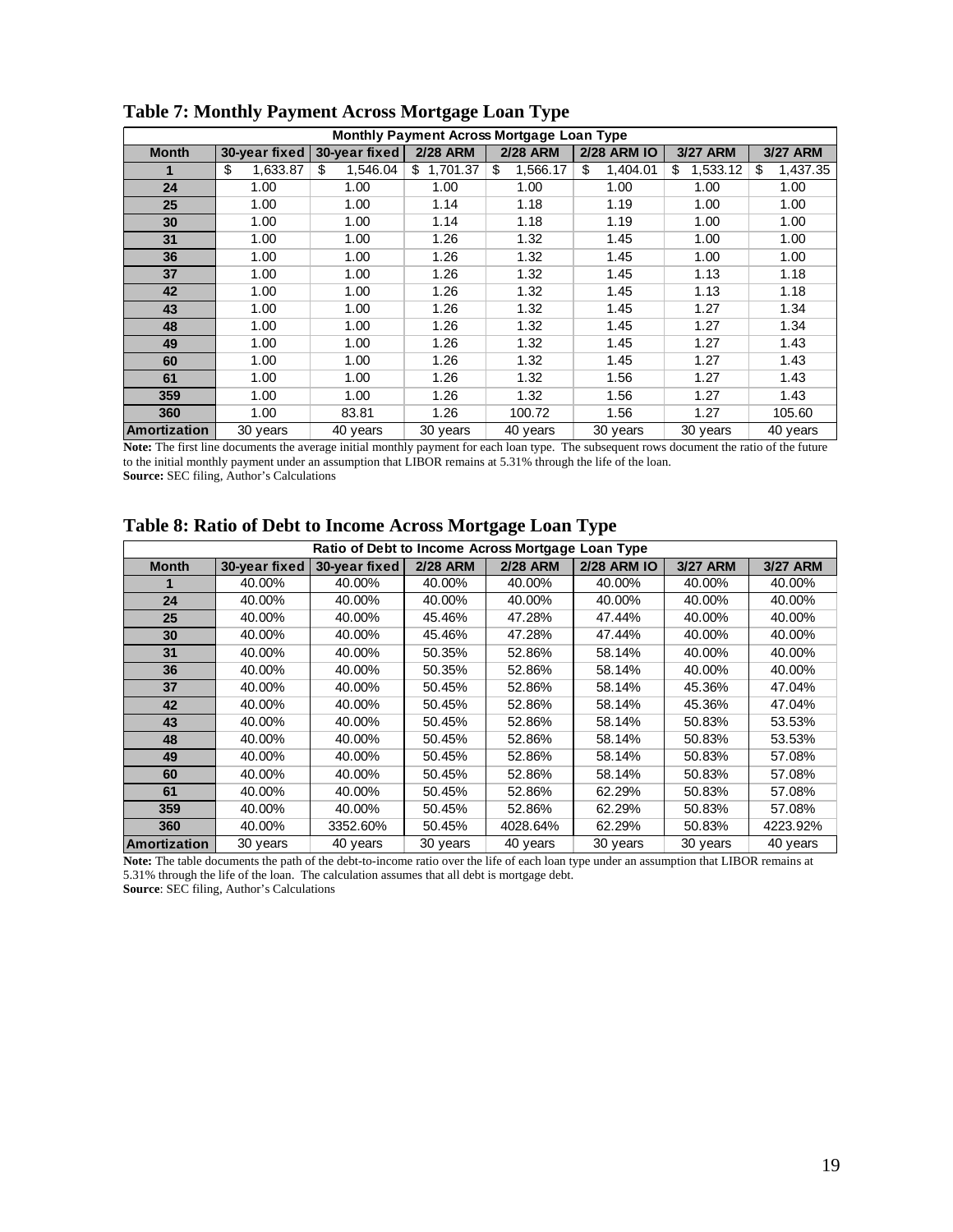| Year     | <b>ARM</b>         | <b>2/28 ARM</b> | 3/27 ARM | 5/25 ARM | <b>IO</b> | <b>Option ARM</b> | 40-year |
|----------|--------------------|-----------------|----------|----------|-----------|-------------------|---------|
| A. Alt-A |                    |                 |          |          |           |                   |         |
| 1999     | 6.3                | 2.6             | 0.9      | 1.9      | 0.8       | 0.0               | 0.0     |
| 2000     | 12.8               | 4.7             | 1.7      | 3.4      | 1.1       | 1.1               | 0.1     |
| 2001     | 20.0               | 4.9             | 2.3      | 8.8      | 3.9       | 0.0               | 0.0     |
| 2002     | 28.0               | 3.7             | 2.8      | 10.9     | 7.7       | 0.4               | 0.0     |
| 2003     | 34.0               | 4.8             | 5.3      | 16.7     | 19.6      | 1.7               | 0.1     |
| 2004     | 68.7               | 8.9             | 16.7     | 24.0     | 46.4      | 10.3              | 0.5     |
| 2005     | 69.7               | 4.0             | 6.3      | 15.6     | 38.6      | 34.2              | 2.7     |
| 2006     | 69.8               | 1.8             | 1.7      | 15.8     | 35.6      | 42.3              | 11.0    |
|          | <b>B.</b> Subprime |                 |          |          |           |                   |         |
| 1999     | 51.0               | 31.0            | 16.2     | 0.6      | 0.1       | 0.0               | $0.0\,$ |
| 2000     | 64.5               | 45.5            | 16.6     | 0.6      | 0.0       | 0.1               | 0.0     |
| 2001     | 66.0               | 52.1            | 12.4     | 0.8      | 0.0       | 0.0               | 0.0     |
| 2002     | 71.6               | 57.4            | 12.1     | 1.4      | 0.7       | 0.0               | 0.0     |
| 2003     | 67.2               | 54.5            | 10.6     | 1.5      | 3.6       | 0.0               | 0.0     |
| 2004     | 78.0               | 61.3            | 14.7     | 1.6      | 15.3      | 0.0               | $0.0\,$ |
| 2005     | 83.5               | 66.7            | 13.3     | 1.5      | 27.7      | 0.0               | 5.0     |
| 2006     | 81.7               | 68.7            | 10.0     | 2.5      | 18.1      | 0.0               | 26.9    |

**Table 9: Terms of Mortgage Loans in MBS Pools** 

**Source:** LoanPerformance (2007)

#### **Figure 3: ARM reset schedule**

Exhibit 42: Adjustable Rate Mortgage Reset Schedule



Notes: Data as of January 2007.

Source: Credit Sulcoe Fixed Income U.S. Mortgage Strategy

 $\ddot{\phantom{a}}$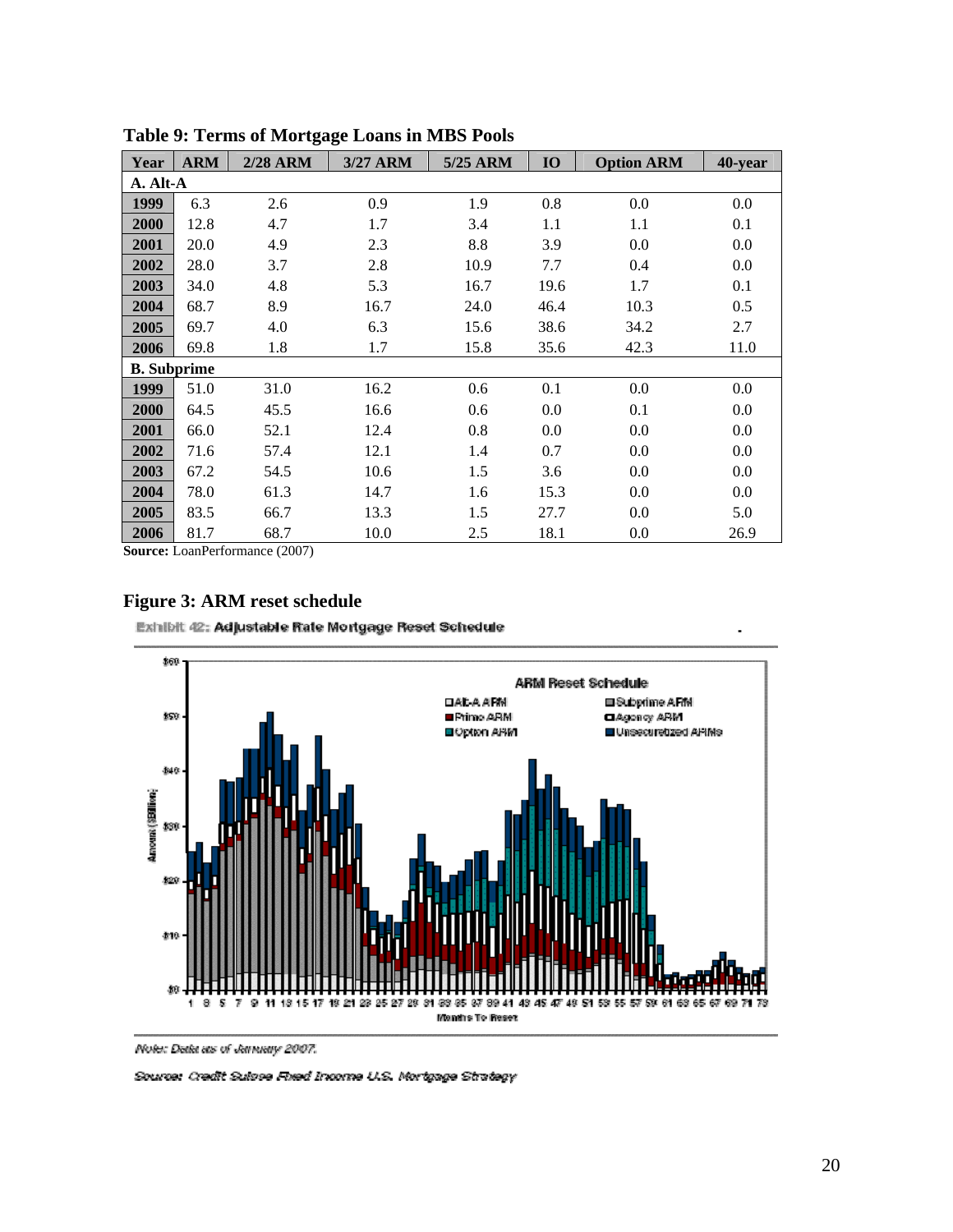#### The impact of payment reset on foreclosure

The most important issue facing the sub-prime credit market is obviously the impact of payment reset on the ability of borrowers to continue making monthly payments. Given that over three-fourths of the subprime-loans underwritten over 2004 to 2006 were hybrid ARMS, it is not difficult to understand the magnitude of the problem. But what is the likely outcome? The answer depends on a number of factors, including but not limited to: the amount of equity that these borrowers have in their homes at the time of reset (which itself is a function of CLTV at origination and the severity of the decline in home prices), the severity of payment reset (which depends not only on the loan but also on the six-month LIBOR interest rate), and of course conditions in the labor market.

A recent study by Cagan (2007) of mortgage payment reset tries to estimate what fraction of resetting loans will end up in foreclosure. The author presents evidence suggesting that in an environment of zero home price appreciation and full employment, 12 percent of subprime loans will default due to reset. We review the key elements of this analysis.<sup>9</sup>

Table 10 documents the amount of loans issued over 2004-2006 that were still outstanding as of March 2007, broken out by initial interest rate group and payment reset size group. The data includes all outstanding securitized mortgage loans with a future payment reset date. Each row corresponds to a different initial interest rate bucket: RED corresponding to loans with initial rates between 1 and 3.9 percent; YELLOW corresponding to an initial interest rate of 4.0 to 6.49 percent; and ORANGE with an initial interest rate of 6.5 to 12 percent. Subprime loans can be easily identified by the high original interest rate in the third row (ORANGE). Each column corresponds to a different payment reset size group under an assumption of no change in the 6-month LIBOR interest rate: A to payments which increase between 0 and 25 percent; B to payments which increase between 26 and 50 percent; C to payments which increase between 51 and 99 percent; and D to payments which increase by at least 100 percent. Note that almost all of subprime payment reset is in either the 0-25% or the 26-50% groups, with a little more than \$300 billion in loans sitting in each group. There is a clear correlation in the table between the initial interest rate and the average size of the payment reset. The most severe payment resets appear to be the problem of Alt-A and Jumbo borrowers.

|                           |            | <b>Reset size (\$ billions)</b> |             |             |              |  |  |  |
|---------------------------|------------|---------------------------------|-------------|-------------|--------------|--|--|--|
| Initial interest rate     | $A(0-25%)$ | $B(26-50\%)$                    | $C(51-99%)$ | $D(100\%+)$ | <b>Total</b> |  |  |  |
| <b>RED (1.0-3.9%)</b>     | \$0        | \$0                             | \$61        | \$460       | \$521        |  |  |  |
| <b>YELLOW (4.0-6.49%)</b> | \$545      | \$477                           | \$102       | \$0         | \$1.124      |  |  |  |
| <b>ORANGE (6.5-12%)</b>   | \$366      | \$316                           | \$49        | \$0         | \$631        |  |  |  |
| Total                     | \$811      | \$793                           | \$212       | \$460       | \$2,276      |  |  |  |

## **Table 10: Distribution of Loans by First Reset Size**

**Source:** Cagan (2007); data refer to all ARMs originated 2004-2006.

 $\overline{a}$ 

Cagan helpfully provides estimates of the distribution of updated equity across the initial interest rate group in Table 11. The author uses an automated appraisal system in order to estimate the value of each property, and then constructs an updated value of the equity for each

 $9$  The author is a PhD economist at First American, a credit union which owns LoanPerformance.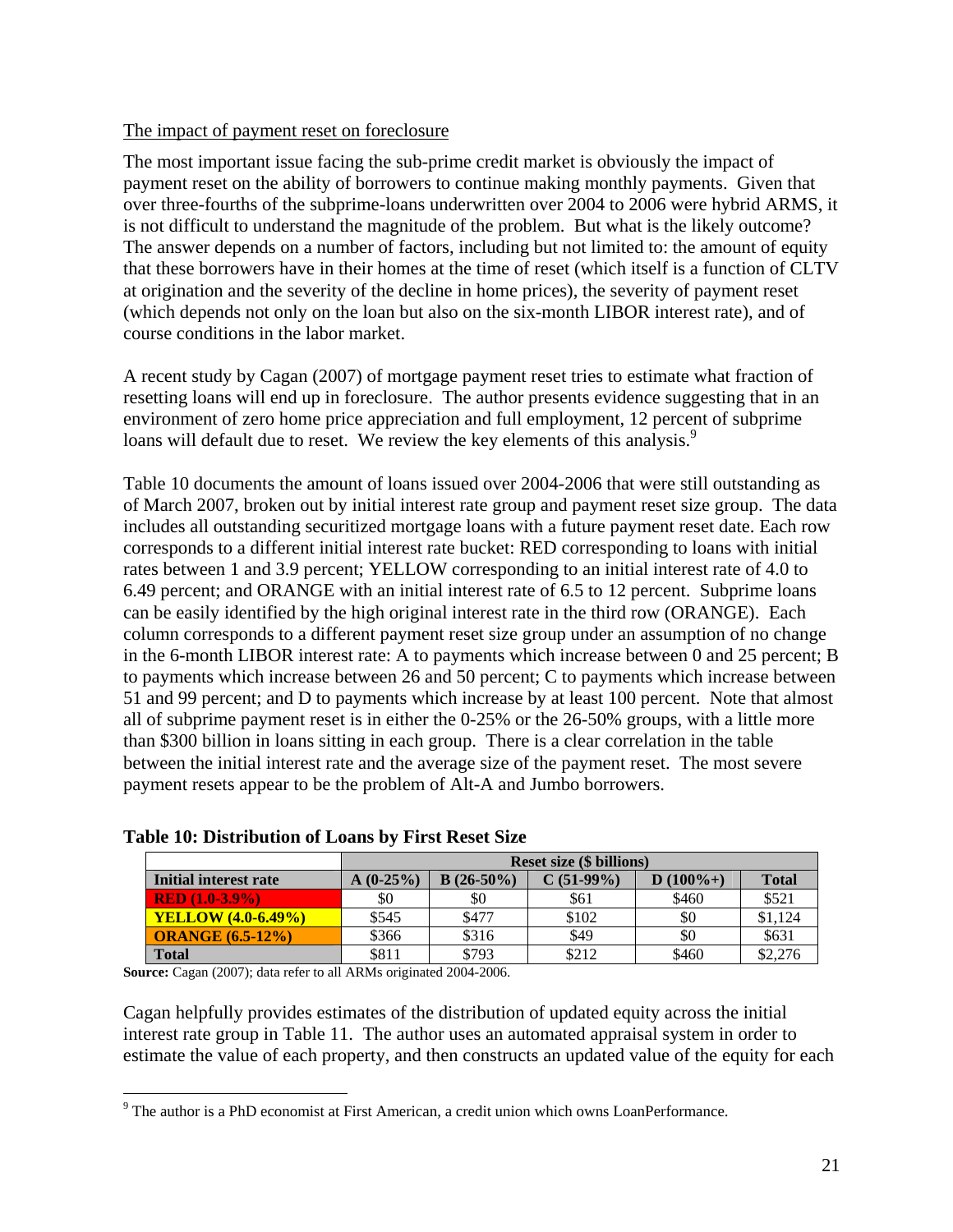borrower. The table reports the cumulative distribution of equity for each initial interest rate bucket reported in the table above. Note that 22.4 percent of subprime borrowers (ORANGE) are estimated to have no equity in their homes, about half have no more than 10 percent, and two-thirds have less than 20 percent. Disturbingly, the table suggests that a national price decline of 10 percent could put half of all subprime borrowers underwater.

|               |            | <b>Initial Rate Group</b> |               |
|---------------|------------|---------------------------|---------------|
| <b>Equity</b> | <b>Red</b> | <b>Yellow</b>             | <b>Orange</b> |
| $< -20%$      | 2.2%       | 1.5%                      | 2.7%          |
| $< -15%$      | 3.2        | 2.0                       | 4.0           |
| $< 10\%$      | 4.9        | 2.9                       | 6.2           |
| $< -5\%$      | 8.2        | 4.8                       | 11.6          |
| $<$ 0%        | 14.1       | 8.6                       | 22.4          |
| $< 5\%$       | 23.9       | 15.5                      | 36.0          |
| $<$ 10%       | 36.7       | 24.5                      | 47.7          |
| <15%          | 49.7       | 34.7                      | 57.9          |
| $<$ 20%       | 62.4       | 45.4                      | 67.3          |
| $<$ 25%       | 73.3       | 56.8                      | 76.8          |
| $<$ 30%       | 81.3       | 67.5                      | 84.6          |

**Table 11: Cumulative distribution of equity by initial interest rate** 

**Source:** Cagan (2007); data refer to all ARMs originated 2004-2006.

In order to transform this raw data into estimates of foreclosure due to reset, the author makes assumptions in Table 12 about the amount of equity or the size of payment reset and the probability of foreclosures.<sup>10</sup> A borrower will only default given difficulty with payment reset and difficulty in refinancing. For example, 70% of borrowers with equity between -5% and 5% are assumed to face difficulty refinancing, while only 30% of borrowers with equity between 15% and 25% have difficulty. At the same time, the author assumes that only 10 percent of borrowers with payment reset 0-25% will face difficulty with the higher payment, while 70 percent with a payment reset of 51-99% will be unable to make the higher payment.

|                |                |               | <b>Reset Size Group</b> |        |                 |
|----------------|----------------|---------------|-------------------------|--------|-----------------|
|                |                |               |                         |        |                 |
|                |                | $25%$ or less | 26-50%                  | 51-99% | $100\%$ or more |
| <b>Equity</b>  | Pr(difficulty) | 10%           | 40%                     | 70%    | 100%            |
| $>25\%$        | 10%            | 1%            | 4%                      | 7%     | 10%             |
| $15 - 25%$     | 30%            |               | 12                      | 21     | 30              |
| $5-15%$        | 50%            |               | 20                      | 35     | 50              |
| $-5 - 5\%$     | 70%            |               | 28                      | 49     | 70              |
| $\langle -5\%$ | 90%            |               | 36                      | 63     | 90              |

**Table 12: Assumed probability of default by reset size and equity risk group** 

**Source:** Cagan (2007).

 $\overline{a}$ 

Estimates of foreclosure due to reset in an environment of constant home prices are documented in Table 13. The author estimates that foreclosures due to reset will be 3.5%  $(= 106.2/3033.1)$  for the 0-25% reset group and 13.5%  $(= 446.4/3282.8)$  for the 26-50% group.

 $10$  The author offers no rationale for these figures, but the analysis here should be transparent enough that one could use different inputs to construct their own alternative scenarios.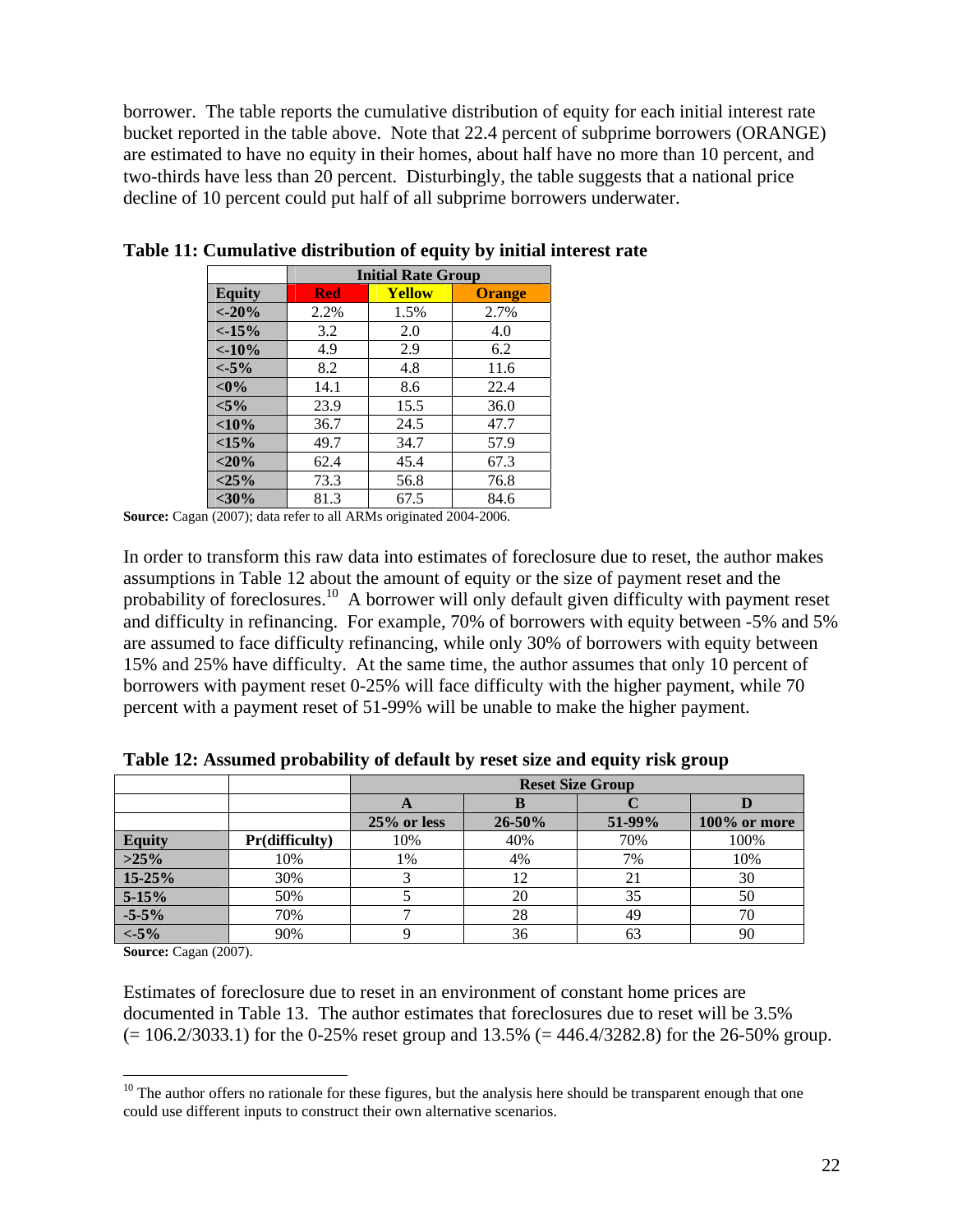Given the greater equity risk of subprime mortgages documented in Table 11, a back-of-theenvelope calculation suggests that these numbers would be 4.5% and 18.6% for subprime mortgages.

| <b>Reset Size</b>        | <b>Reset Risk</b> | <b>Equity Risk</b> | $Pr(\text{loss})$    | Loans $(t)$ | <b>Foreclosures</b> (t) |
|--------------------------|-------------------|--------------------|----------------------|-------------|-------------------------|
| $A(25% \text{ or less})$ | 10%               | 35%                | 3.5%                 | 3033.1      | 106.2                   |
| $B(26-50\%)$             | 40%               | 34%                | 13.6%                | 3282.8      | 446.4                   |
| $C(51-99%)$              | 70%               | 31%                | 21.7%                | 839.2       | 182.1                   |
| $\bf{D}$ (100% or more)  | 100%              | 36%                | 36.0%                | 1.216.7     | 438.0                   |
|                          |                   |                    | Total                | 8.371.9     | 1.172.7                 |
|                          |                   |                    | Percent foreclosures |             | 14.0%                   |

**Table 13: Summary of foreclosure estimates under 0% home price appreciation** 

**Source:** Cagan (2007).

The author also investigates a scenario where home prices fall by 10 percent in Table 14, and estimates foreclosures due to reset for the two payment reset size groups to be 5.5% and 21.6%, respectively. Note that the revised July 2007 economic forecast for Moody's called for this exact scenario by the end of 2008.

| <b>Reset Size</b>        | <b>Reset Risk</b> | <b>Equity Risk</b> | $Pr(\text{loss})$    | <b>Loans</b> $(t)$ | <b>Foreclosures</b> (t) |  |
|--------------------------|-------------------|--------------------|----------------------|--------------------|-------------------------|--|
| $A(25% \text{ or less})$ | 10%               | 55%                | 5.5%                 | 3033.1             | 166.8                   |  |
| $B(26-50\%)$             | 40%               | 54%                | 21.6%                | 3282.8             | 709.1                   |  |
| $C(51-99%)$              | 70%               | 51%                | 35.7%                | 839.2              | 299.6                   |  |
| $\bf{D}$ (100% or more)  | 100%              | 56%                | 56.0%                | 1.216.7            | 681.3                   |  |
|                          |                   |                    | Total                | 8.371.9            | 1856.8                  |  |
|                          |                   |                    | Percent foreclosures |                    | 22.2%                   |  |

| Table 14: Summary of foreclosure estimates under 10% national home price decline |  |  |  |  |  |
|----------------------------------------------------------------------------------|--|--|--|--|--|
|----------------------------------------------------------------------------------|--|--|--|--|--|

**Source:** Cagan (2007).

Market conditions have deteriorated dramatically since this study was published, as the origination of both sub-prime and Alt-A mortgage loans has all but disappeared, making the author's assumptions about equity risk even in the stress scenario for home prices look optimistic. Moreover, the author's original assumption that reset risk is constant across the credit spectrum is likely to be optimistic. In particular, sub-prime borrowers are less likely to be able to handle payment reset, resulting with estimates of foreclosures that are quite modest relative to those in the research reports of investment banks.

## **3.3. How have subprime loans performed?**

## Motivating example

Table 15 documents how the GSAMP 2006-NC2 deal has performed through August 2007. The first three columns report mortgage loans still in the pool that are 30-days, 60-days, and 90-days past due. The fourth column reports loans that are in foreclosure. The fifth column reports loans where the bank has title to the property. The sixth column reports actual cumulative losses. The last column documents the fraction of original loans that remain in the pool.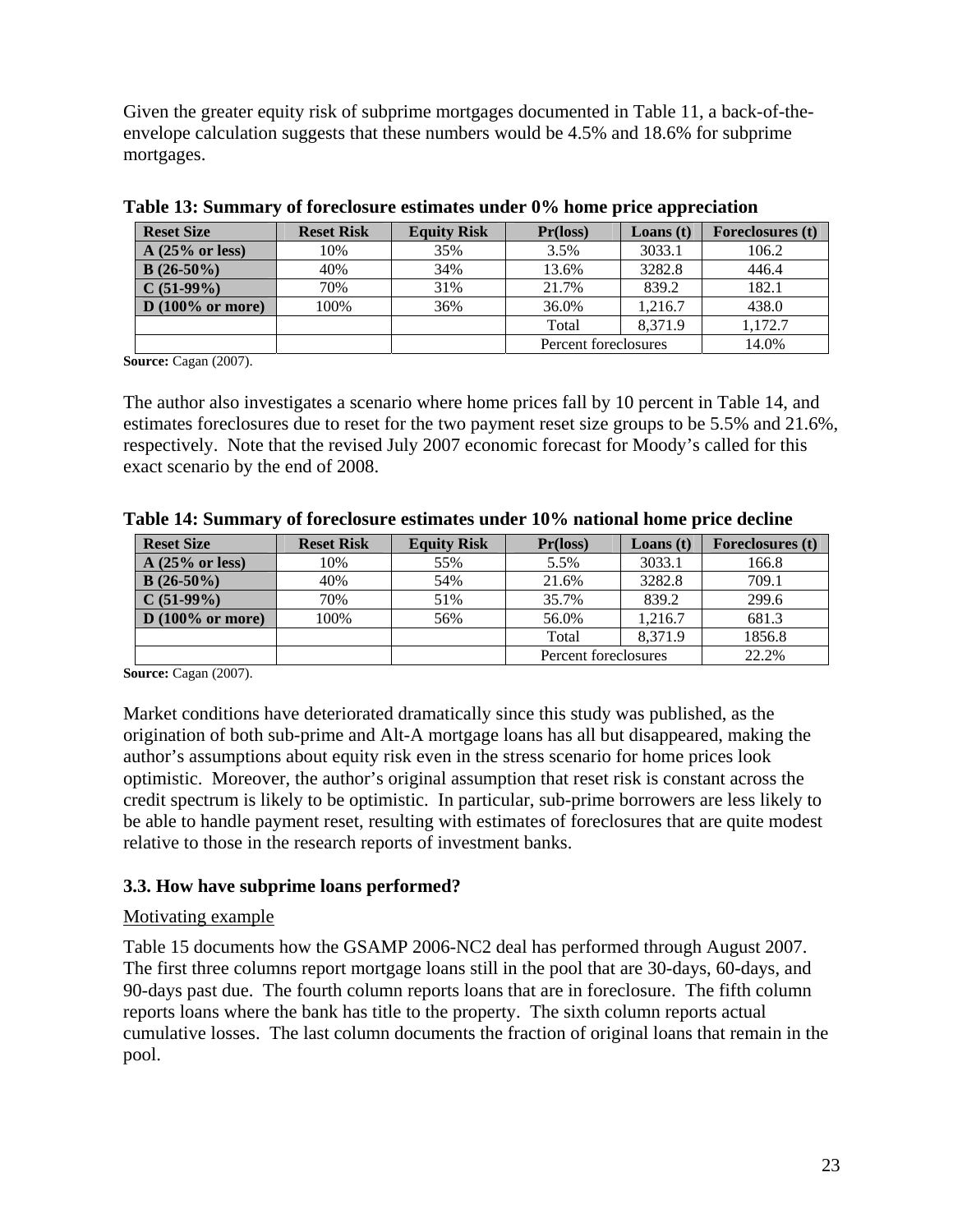| Date          | $30$ day | $60$ day | $90$ day | <b>Foreclosure</b> | <b>Bankruptcy</b> | <b>REO</b> | <b>Cum Loss</b> | <b>CPR</b> | <b>Principal</b> |
|---------------|----------|----------|----------|--------------------|-------------------|------------|-----------------|------------|------------------|
| Aug-07        | 6.32%    | 3.39%    | 1.70%    | 7.60%              | 0.90%             | 3.66%      | 0.25%           | 20.35%     | 72.48%           |
| <b>Jul-07</b> | 5.77%    | 3.47%    | 1.31%    | 7.31%              | 1.03%             | 3.15%      | 0.20%           | 20.77%     | 73.90%           |
| <b>Jun-07</b> | 5.61%    | 3.09%    | 1.43%    | 6.92%              | 0.70%             | 2.63%      | 0.10%           | 25.26%     | 75.38%           |
| $May-07$      | 4.91%    | 3.34%    | 1.38%    | 6.48%              | 0.78%             | 1.83%      | 0.08%           | 19.18%     | 77.26%           |
| Apr-07        | 4.68%    | 3.38%    | 1.16%    | 6.77%              | 0.50%             | 0.72%      | 0.04%           | 15.71%     | 78.68%           |
| Mar-07        | 4.74%    | 2.77%    | 1.12%    | 6.76%              | 0.38%             | 0.21%      | 0.02%           | 19.03%     | 79.84%           |
| Feb-07        | 4.79%    | 2.59%    | 0.96%    | 6.00%              | 0.37%             | 0.03%      | $0.00\%$        | 23.08%     | 81.29%           |
| $Jan-07$      | 4.58%    | 2.85%    | 0.88%    | 5.04%              | 0.36%             | $0.00\%$   | $0.00\%$        | 28.54%     | 83.12%           |

**Table 15: Performance of GSAMP 2006-NC2** 

**Source:** ABSNet

What do these numbers imply for the expected performance of the mortgage pool. UBS (June 2007) outlines an approach to use actual deal performance in order to estimate lifetime losses. Using historical data on loans in an environment of low home price appreciation (less than 5 percent), the author documents that approximately 70 percent of loans in the 60-day, 90-day, and bankruptcy categories eventually default, defined as the event of foreclosure. Interestingly, only about 60-70 percent of loans in bankruptcy are actually delinquent. Moreover, these transitions into foreclosure take about 4 months.

The amount of default "in the pipeline" for remaining loans in the next four months is constructed as follows:

Pipeline default =  $0.7 \times (60$ -day + 90-day + bankruptcy) + (foreclosure + real-estate owned)

For GSAMP 2006-NC2, the pipeline default from the August report is 15.45%, suggesting that this fraction of loans remaining in the pool are likely to default in the next four months.

Total default is constructed by combining this measure with the fraction of loans remaining in the pool, actual cumulative losses to date, and an assumption about the severity of loss. In the UBS study, the author assumes a loss given default of 37%.

Total default = pipeline default  $\times$  (fraction of loans remaining) + (Cum loss)/(loss severity)

For the GSAMP 2006-NC2, this number is 11.88%, which suggests that this fraction of the original pool will have defaulted in four months.

Finally, the paper uses historical data in order to estimate the fraction of total defaults over the life of deal. In particular, a mapping is constructed between weighted-average loan age and the fraction of lifetime default that a deal typically realizes. For example, the typical deal realizes 33% of its defaults by month 13, 59% by month 23, 75% by month 35, and 100% by month 60.

Projected cumulative default  $=$  Total default/Default timing factor

The New Century pool was originated in May 2006, implying that the average loan is about 16 months old at the end of August 2007. The default timing factor for 20 months, which must be used since defaults were predicted through four months in the future, is 51.2%, suggesting that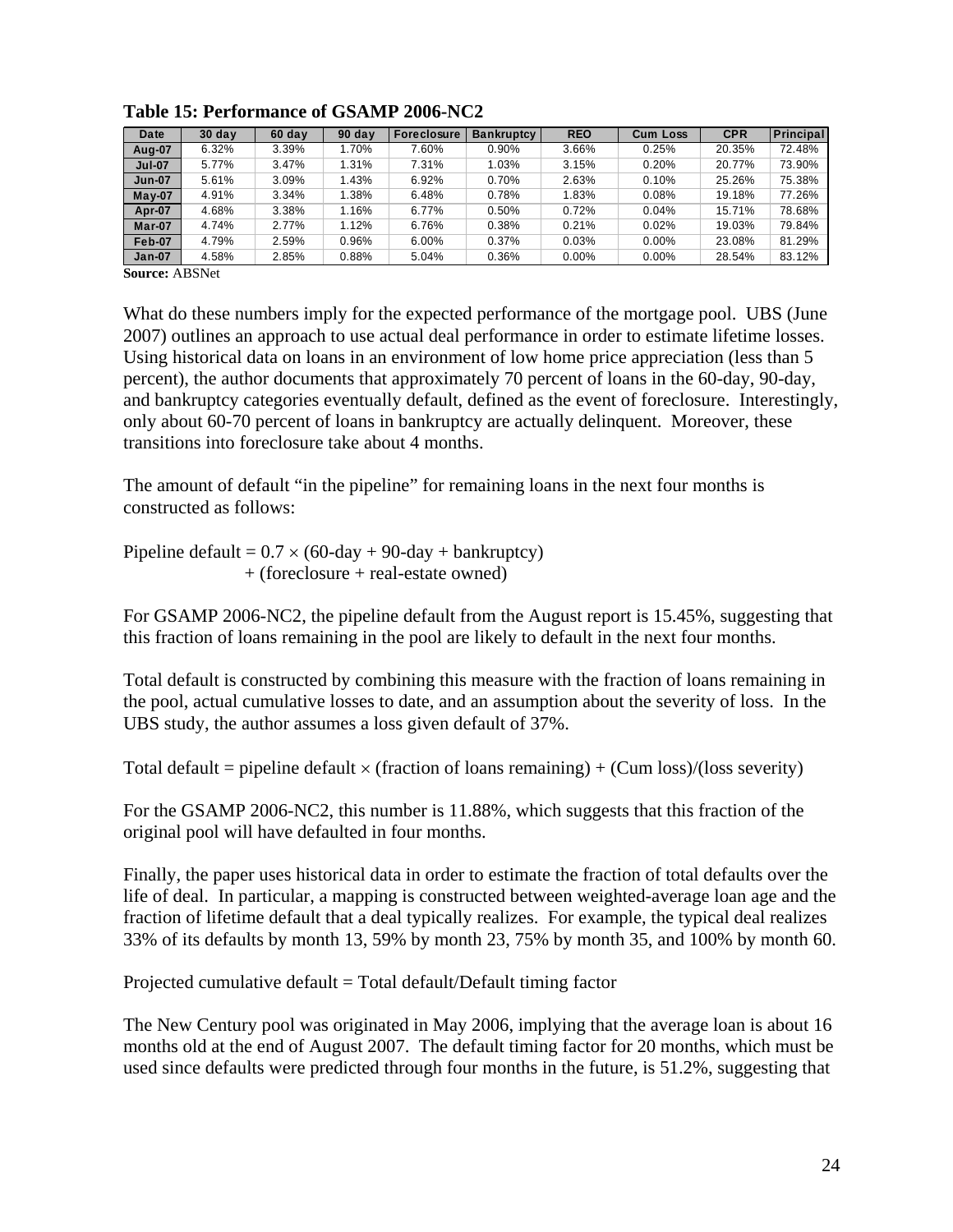projected cumulative default on this mortgage pool is 23.19%. Using a loss severity of 37% results in expected lifetime loss on this mortgage pool of 8.58%**.** 

There are several potential weaknesses of this approach, the foremost being the fact that it is backward-looking and essentially ignores the elephant in the room, payment reset. In particular, in the fact of payment reset, losses are likely to be more back-loaded than the historical curve used above, implying the fraction of lifetime losses which have been observed to date is likely to be too small, resulting in lifetime loss estimates which are too low. In order to address this problem, UBS (23 October 2007) has developed a shut-down model to take into account the inability of borrowers to refinance their way out of payment resets. In that article, the authors estimate the lower prepayment speeds associate with refinancing stress will increase losses by an average of 50 percent. Moreover, the authors also speculate that loss severities will be higher than the 37 percent used above, and incorporate an assumption of 45 percent. Together, these assumptions imply that a more conservative view on losses would be to scale those from the loss projection model above by a factor of two, implying a lifetime loss rate of 17.16% on the example pool.

## **Industry**

UBS (June 2007) applies this methodology to home equity ABS deals that constitute three vintages of the ABX: 06-1, 06-2, and 07-1. In order to understand the jargon, note that deals in 06-1 refer mortgages that were largely originated in the second half of 2005, while deals in 06- 2 refer to mortgages that were largely underwritten in the first half of 2006.

Figure 4 illustrates estimates of the probability distribution of estimated losses as of the June remittance reports across the 20 different deals for each of the three vintages of loans. The mean loss rate of the 06-1 vintage is 5.6%, while the mean of the 06-2 and 07-1 vintages are 9.2% and 11.7%, respectively. From the figure, it is clear that not only the mean but also the variance of the distribution of losses at the deal level has increased considerably over the last year. Moreover, expected lifetime losses from the New Century securitization studied in the example are a little lower than the average deal in the ABX from 06-2.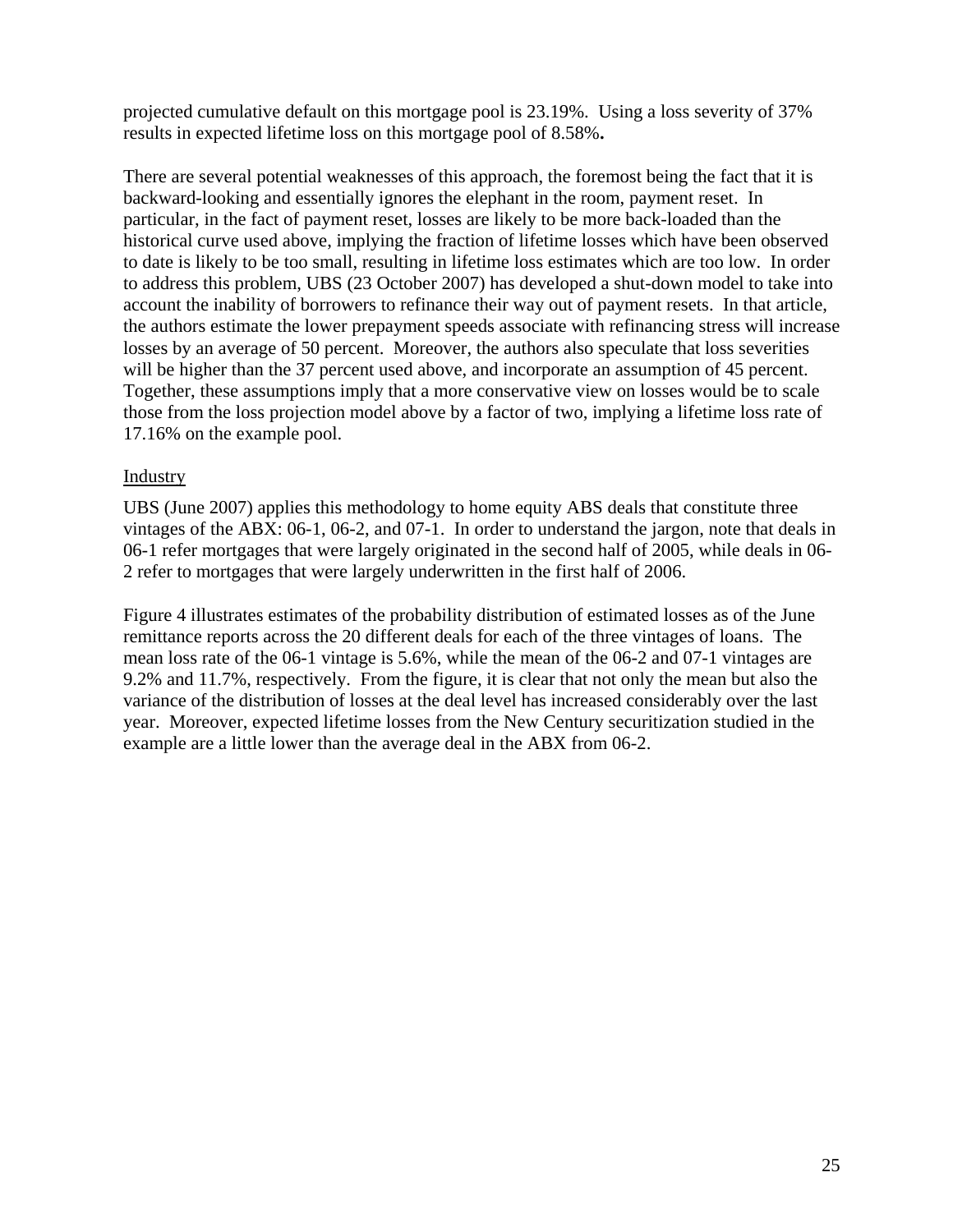



#### **3.4. How are subprime loans valued?**

 $\overline{a}$ 

In January 2006, Markit launched the ABX, which is a series of indices that track the price of credit default insurance on a standardized basket of home equity ABS obligations.<sup>11</sup> The ABX actually has five indices, differentiated by credit rating: AAA, AA, A, BBB, and BBB-. Each of these indices is an equally-weighted average of the price of credit insurance at a maturity of 30-years across similarly-rated tranches from 20 different home equity ABS deals. For example, the BBB index tracks the average price of credit default insurance on the BBB-rated tranche.

Every six months, a new set of 20 home equity deals is chosen from the largest dealer shelves in the previous half year. In order to ensure proper diversification in the portfolio, the same originator is limited to no more than four deals and the same master servicer is limited to no more than six deals. Each reference obligation must be rated by both Moody's and S&P and have a weighted-average remaining life of 4-6 years.

In a typical transaction, a protection buyer pays the protection seller a fixed coupon at a monthly rate on an amount determined by the buyer. For example, Table 16 documents that the price of protection on the AAA tranche of the most recent vintage (07-2) is a coupon rate of 76

<sup>&</sup>lt;sup>11</sup> In the jargon, first-lien sub-prime mortgage loans as well as second- lien home equity loans and home equity lines of credit (HELCOs) are all part of what is called the Home Equity ABS sector. First- lien Alt-A and Jumbo loans are part of what is called the Residential Mortgage-backed Securities (RMBS) sector.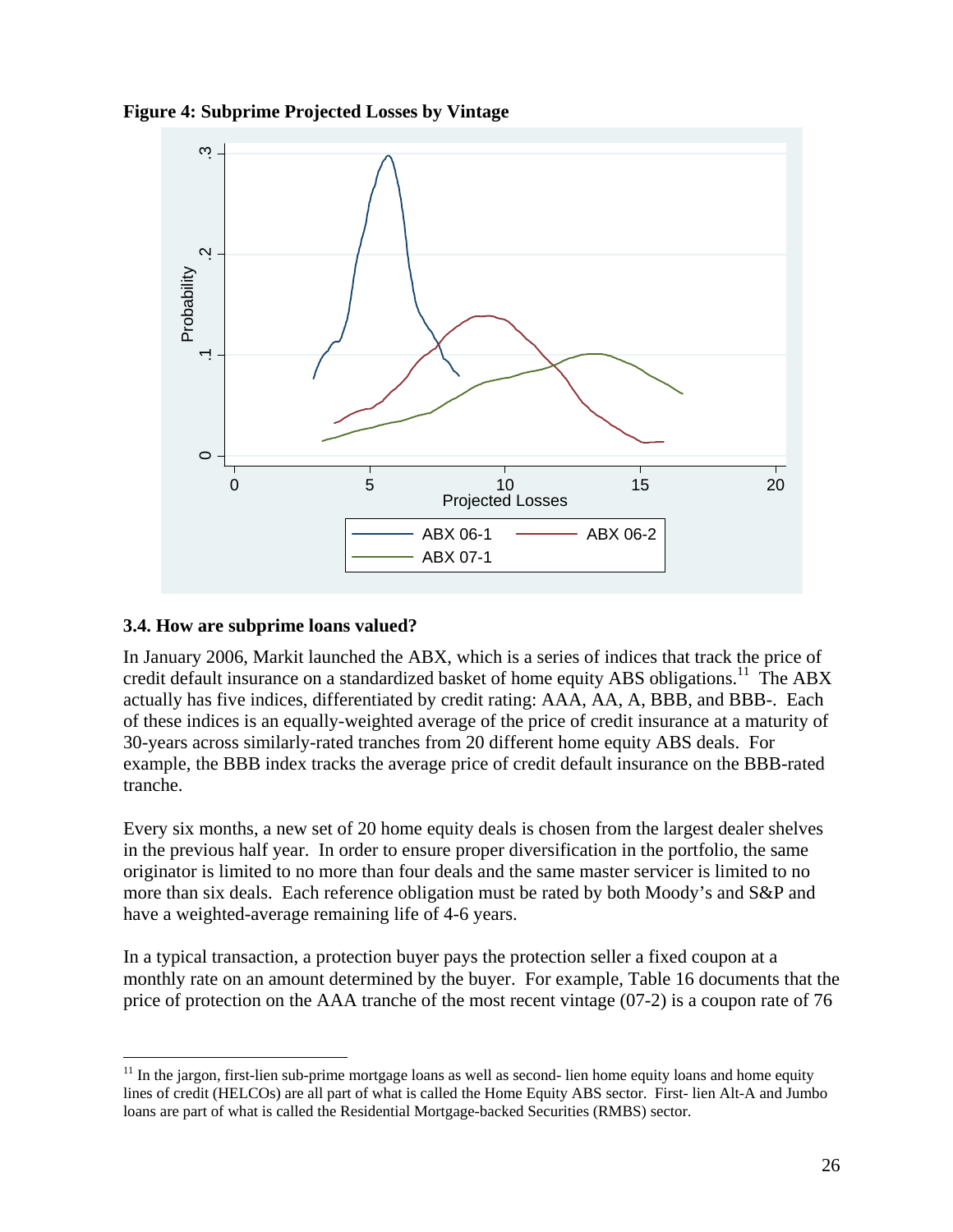basis points per year. Note the significant increase in coupons on all tranches between 07-1 and 07-2, which reflects a significant change in investor sentiment from January to Jul 2007.

When a credit event occurs, the protection seller makes a payment to the protection buyer in an amount equal to the loss. Credit events include the shortfall of interest or principal (i.e. the servicer fails to forward a payment when it is due) as well as the write-down of the tranche due to losses on underlying mortgage loans. In the event that these losses are later reimbursed, the protection buyer must reimburse the protection seller.

For example, if one tranche of a securitization referenced in the index is written down by an amount of 1%, and the current balance of the tranche is 70% of its original balance, an institution which has sold \$10 million in protection must make a payment of \$583,333  $[= $10m \times 70\% \times (1/20)]$  to the protection buyer. Moreover, the future protection fee will be based on a principal balance that is 0.20%  $[= 1\% \times (1/20)]$  lower than before the write-down of the tranche.

Changes in investor views about the risk of the mortgage loans over time will affect the price at which investors are willing to buy or sell credit protection. However, the terms of the insurance contract (i.e. coupon, maturity, pool of deals) are fixed. The ABX tracks the amount that one party has to pay the other at the onset of the contract in order for both parties to accept the terms. For example, when investors think the underlying loans have become more risky since the index was created, a protection buyer will have to pay an up-front fee to the protection seller in order to only pay a coupon of 76 basis points per year. On 24 July, the ABX.AAA.07 was at 98.04, suggesting that a protection buyer would have to pay the seller a fee of 1.96% upfront. Using an estimate of 5.19 from UBS of this tranche's estimated duration, it is possible to write the implied spread on the tranche as 114 basis points per year  $[= 100 \times (100 - 98.04)/5.19$  $+ 76$ ].

Figure 5 documents the behavior of the BBB-rated 06-2 vintage of the ABX over the first six and a half months of 2007. Note from Table 16 that the initial coupon on this tranche was 133 basis points. However, the first two months of the year marked a significant adverse change in investor sentiment against the home equity sector. In particular, the BBB-rated index fell from 95 to below 75 by the end of February. Using an estimated duration of 3.3, the implied spread increased from just under 300 basis points to almost 900 basis points. Through the end of May, this index fluctuated between 80 and 85, consistent with an implied spread of about 650 basis points. However, the market responded adversely to a further deterioration in performance following the May remittance report, and at the time of this writing, the index has dropped to about 54, consistent with an implied spread of approximately 1800 basis points.

While it is not clear what exactly triggered the sell-off in the first two months of January, there were some notable events that occurred over this period. There were early concerns about the vintage in the form of early payment defaults resulting in originators being forced to repurchase loans from securitizations. These repurchase requests put pressure on the liquidity of originators. Moreover, warehouse lenders began to ask for more collateral, putting further liquidity pressure on originators.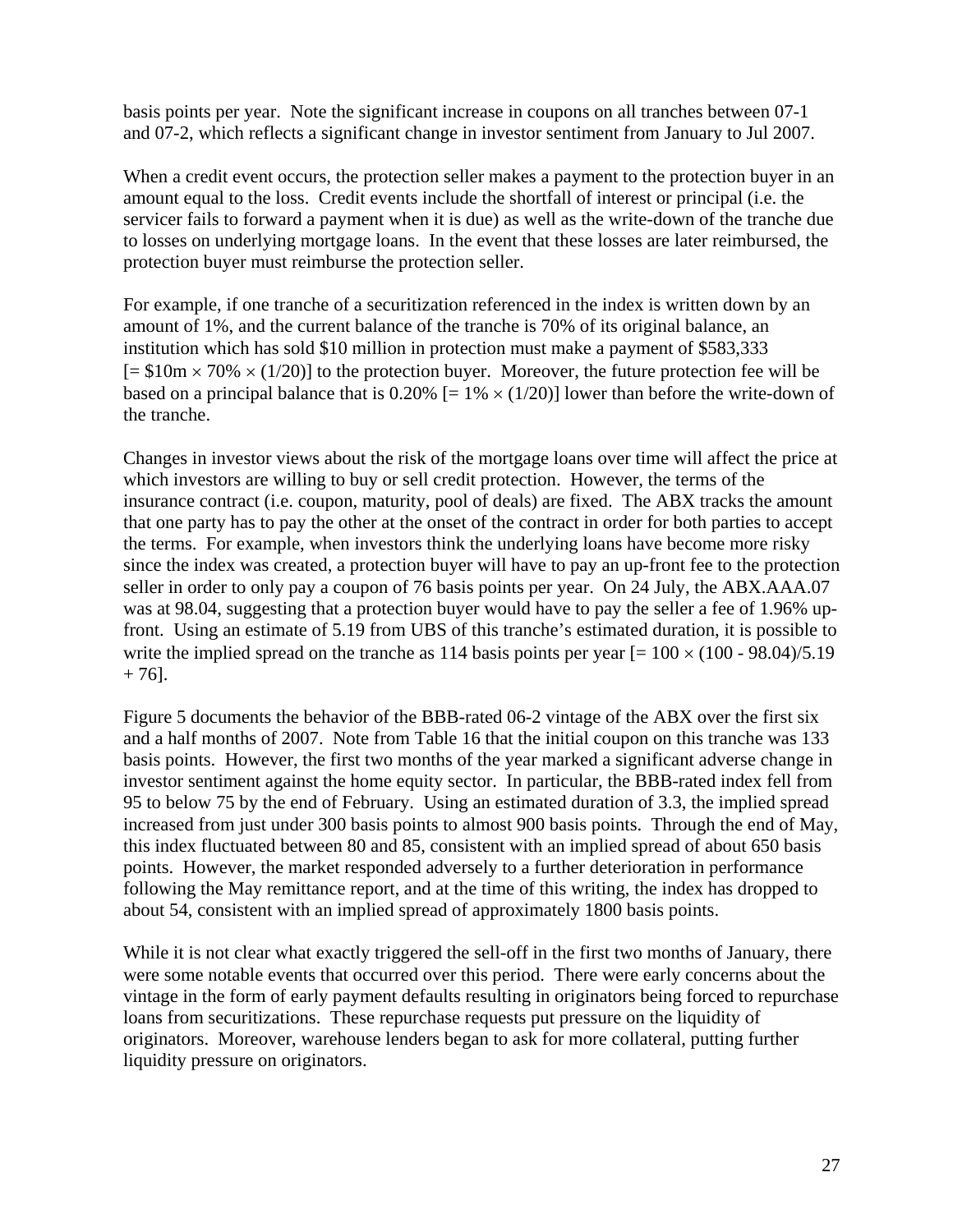| <b>Vintage</b> | <b>Credit</b><br><b>Rating</b> | Coupon<br>Rate | <b>Index</b><br><b>Price</b> | <b>Estimated</b><br><b>Duration</b> | <b>Implied</b><br><b>Spread</b> |
|----------------|--------------------------------|----------------|------------------------------|-------------------------------------|---------------------------------|
| $07 - 2$       | AAA                            | 76             | 98.04                        | 5.19                                | 114                             |
|                |                                |                |                              |                                     |                                 |
| $07 - 2$       | AA                             | 192            | 95.36                        | 3.85                                | 313                             |
| $07 - 2$       | A                              | 369            | 78.05                        | 3.47                                | 1002                            |
| $07 - 2$       | <b>BBB</b>                     | 500            | 54.43                        | 3.31                                | 1877                            |
| $07 - 2$       | BBB-                           | 500            | 47.31                        | 3.30                                | 2097                            |
| $07-1$         | AAA                            | 9              | 95.05                        | 5.07                                | 107                             |
| $07-1$         | AA                             | 15             | 88.36                        | 3.7                                 | 330                             |
| $07-1$         | A                              | 64             | 65.5                         | 3.44                                | 1067                            |
| $07-1$         | <b>BBB</b>                     | 224            | 44.55                        | 3.02                                | 2060                            |
| $07-1$         | BBB-                           | 389            | 41.79                        | 2.75                                | 2506                            |
| $06-2$         | AAA                            | 11             | 96.45                        | 4.68                                | 87                              |
| $06-2$         | AA                             | 17             | 92.79                        | 3.21                                | 242                             |
| $06-2$         | A                              | 44             | 74.45                        | 3.05                                | 882                             |
| $06-2$         | <b>BBB</b>                     | 133            | 53.57                        | 2.77                                | 1809                            |
| $06-2$         | BBB-                           | 242            | 46.75                        | 2.53                                | 2347                            |
| $06-1$         | AAA                            | 18             | 99.04                        | 4.27                                | 40                              |
| $06-1$         | AA                             | 32             | 97.82                        | 2.89                                | 107                             |
| $06-1$         | A                              | 54             | 85.04                        | 2.74                                | 600                             |
| $06-1$         | <b>BBB</b>                     | 154            | 74.79                        | 2.57                                | 1135                            |
| $06-1$         | BBB-                           | 267            | 66.93                        | 2.42                                | 1634                            |

**Table 16: Overview of the ABX Index** 

**Source:** Coupon and Price: Markit (24 July 2007); duration: UBS; Implied spread is author's calculation as follows: implied spread = 100\*[100-price]/duration + coupon rate.

# **Figure 5: ABX.BBB 06-2**



**Source:** Markit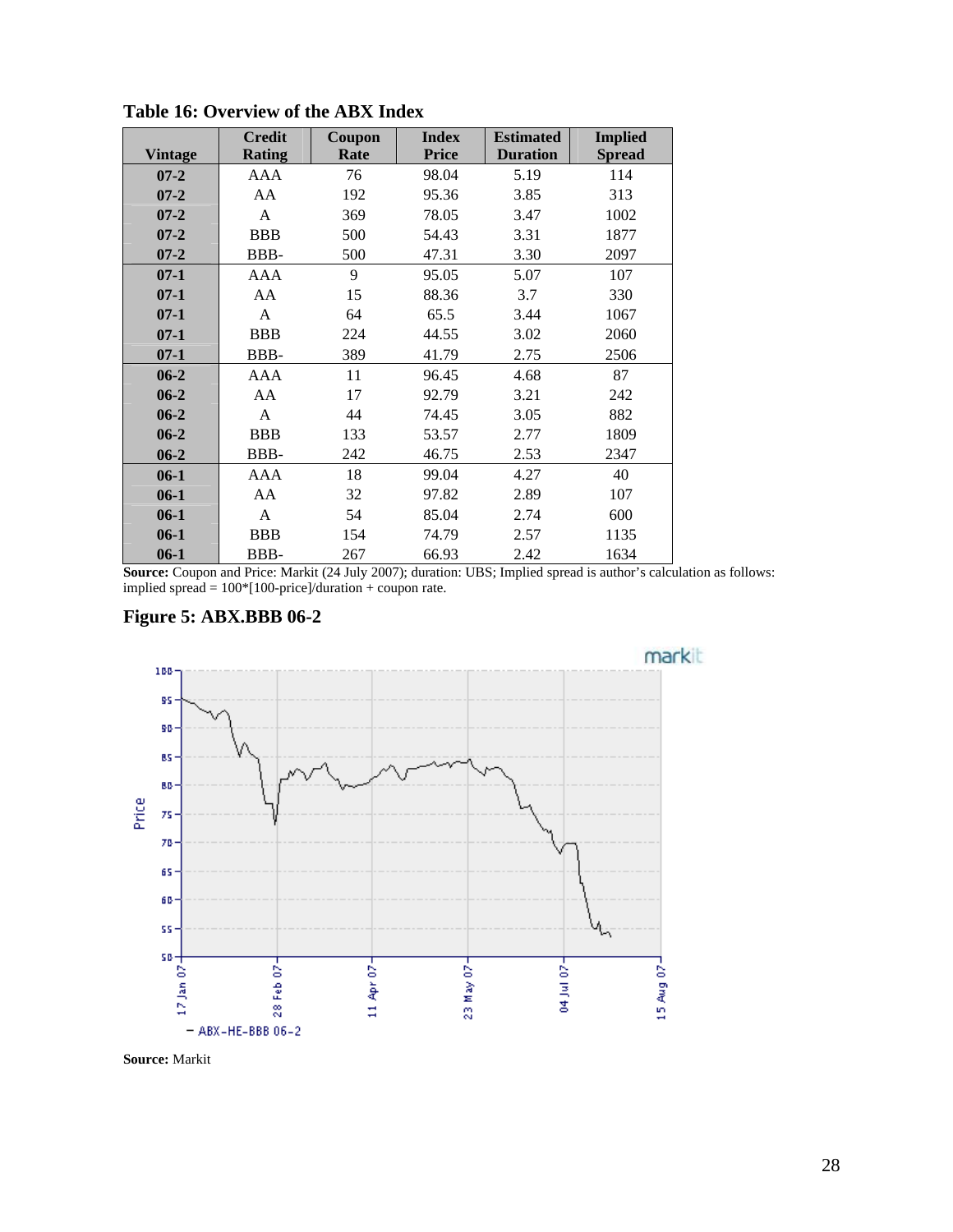## **4. Overview of subprime MBS**

The typical subprime trust has the following structural features designed to protect investors from losses on the underlying mortgage loans:

- Subordination
- Excess spread
- Shifting interest
- Performance triggers
- Interest rate swap

We discuss each of these forms of credit enhancement in turn.

## **4.1. Subordination**

The distribution of losses on the mortgage pool is typically tranched into different classes. In particular, losses on the mortgage loan pool are applied first to the most junior class of investors until the principal balance of that class is completely exhausted. At that point, losses are allocated to the most junior class remaining, and so on.

The most junior class of a securitization is referred to as the equity tranche. In the case of subprime mortgage loans, the equity tranche is typically created through over-collateralization  $(o/c)$ , which means that the principal balance of the mortgage loans exceeds the principal balance of all the debt issued by the trust. This is an important form of credit enhancement that is funded by the arranger in part through the premium it receives on offered securities. O/C is used to reduce the exposure of debt investors to loss on the pool mortgage loans.

A small part of the capital structure of the trust is made up of the mezzanine class of debt securities, which are next in line to absorb losses once the o/c is exhausted. This class of securities typically has several tranches with credit ratings that vary between AA and B. With greater risk comes greater return, as these securities pay the highest interest rates to investors. The lion's share of the capital structure is always funded by the senior class of debt securities, which are last in line to absorb losses. Senior securities are protected not only by  $o/c$ , but also by the width of the mezzanine class. In general, the sum of o/c and the width of all tranches junior is referred to as subordination. Senior securities generally have the highest rating, and since they are last in line (to absorb losses), pay the lowest interest rates to investors.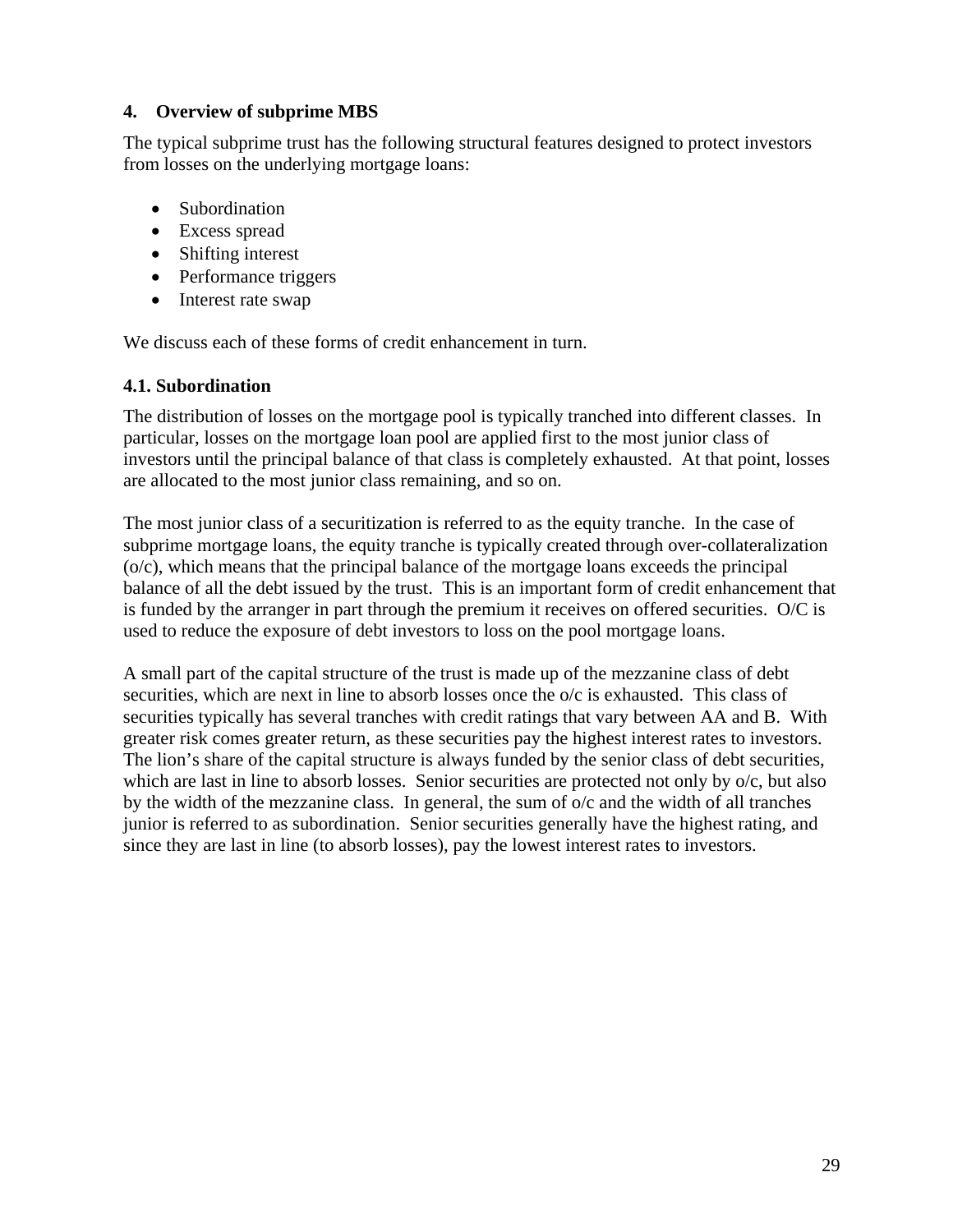| <b>Tranche description</b> |                 |        |                      |            | <b>Credit Ratings</b> |       | <b>Coupon Rate</b> |
|----------------------------|-----------------|--------|----------------------|------------|-----------------------|-------|--------------------|
| <b>Class</b>               | <b>Notional</b> | Width  | <b>Subordination</b> | S&P        | Moody's               | (1)   | (2)                |
| $A-1$                      | \$239,618,000   | 27.18% | 72.82%               | <b>AAA</b> | Aaa                   | 0.15% | 0.30%              |
| $A-2A$                     | \$214,090,000   | 24.29% | 48.53%               | AAA        | Aaa                   | 0.07% | 0.14%              |
| $A-2B$                     | \$102,864,000   | 11.67% | 36.86%               | AAA        | Aaa                   | 0.09% | 0.18%              |
| $A-2C$                     | \$99,900,000    | 11.33% | 25.53%               | AAA        | Aaa                   | 0.15% | 0.30%              |
| $A-2D$                     | \$42,998,000    | 4.88%  | 20.65%               | AAA        | Aaa                   | 0.24% | 0.48%              |
| $M-1$                      | \$35,700,000    | 4.05%  | 16.60%               | $AA+$      | Aal                   | 0.30% | 0.45%              |
| $M-2$                      | \$28,649,000    | 3.25%  | 13.35%               | AA         | Aa2                   | 0.31% | 0.47%              |
| $M-3$                      | \$16,748,000    | 1.90%  | 11.45%               | $AA-$      | Aa3                   | 0.32% | 0.48%              |
| $M-4$                      | \$14,986,000    | 1.70%  | 9.75%                | $A+$       | A1                    | 0.35% | 0.53%              |
| $M-5$                      | \$14,545,000    | 1.65%  | 8.10%                | A          | A2                    | 0.37% | 0.56%              |
| $M-6$                      | \$13,663,000    | 1.55%  | 6.55%                | $A-$       | A3                    | 0.46% | 0.69%              |
| $M-7$                      | \$12,341,000    | 1.40%  | 5.15%                | $BBB+$     | Baa1                  | 0.90% | 1.35%              |
| $M-8$                      | \$11,019,000    | 1.25%  | 3.90%                | <b>BBB</b> | Baa2                  | 1.00% | 1.50%              |
| $M-9$                      | \$7,052,000     | 0.80%  | 3.10%                | BBB-       | Baa3                  | 2.05% | 3.08%              |
| $B-1$                      | \$6,170,000     | 0.70%  | 2.40%                | $BB+$      | Ba1                   | 2.50% | 3.75%              |
| $B-2$                      | \$8,815,000     | 1.00%  | 1.40%                | <b>BB</b>  | Ba2                   | 2.50% | 3.75%              |
| $\mathbf{X}$               | \$12,340,995    | 1.40%  | $0.00\%$             | <b>NR</b>  | <b>NR</b>             | N/A   | N/A                |

**Table 17: Capital structure of GSAMP Trust 2006-NC2** 

**Source:** Prospectus filed with the SEC of GSAMP 2006-NC2

#### **Figure 6: Typical Capital Structure of Subprime and Alt-A MBS**



Average Subprime MBS Capital Structure\*

The capital structure of GSAMP 2006-NC1 is illustrated in Table 17. First, note that the o/c is the class X, which represents 1.4% of the principal balance of the mortgages. There are two B classes of securities not offered in the prospectus. The mezzanine class benefits from a total of 3.10% of subordination created by the o/c and the class B securities. However, note that the mezzanine class is split up into 9 different classes, M-1 to M-10, which class M-2 being junior to class M-1, etc. For example, the M-8 class tranche, which has an investment grade-rating of BBB, has subordination of 3.9% and pays a coupon of 100 basis points. Investors receive 1/12 of this amount on the distribution date, which is the  $25<sup>th</sup>$  of each month. The senior class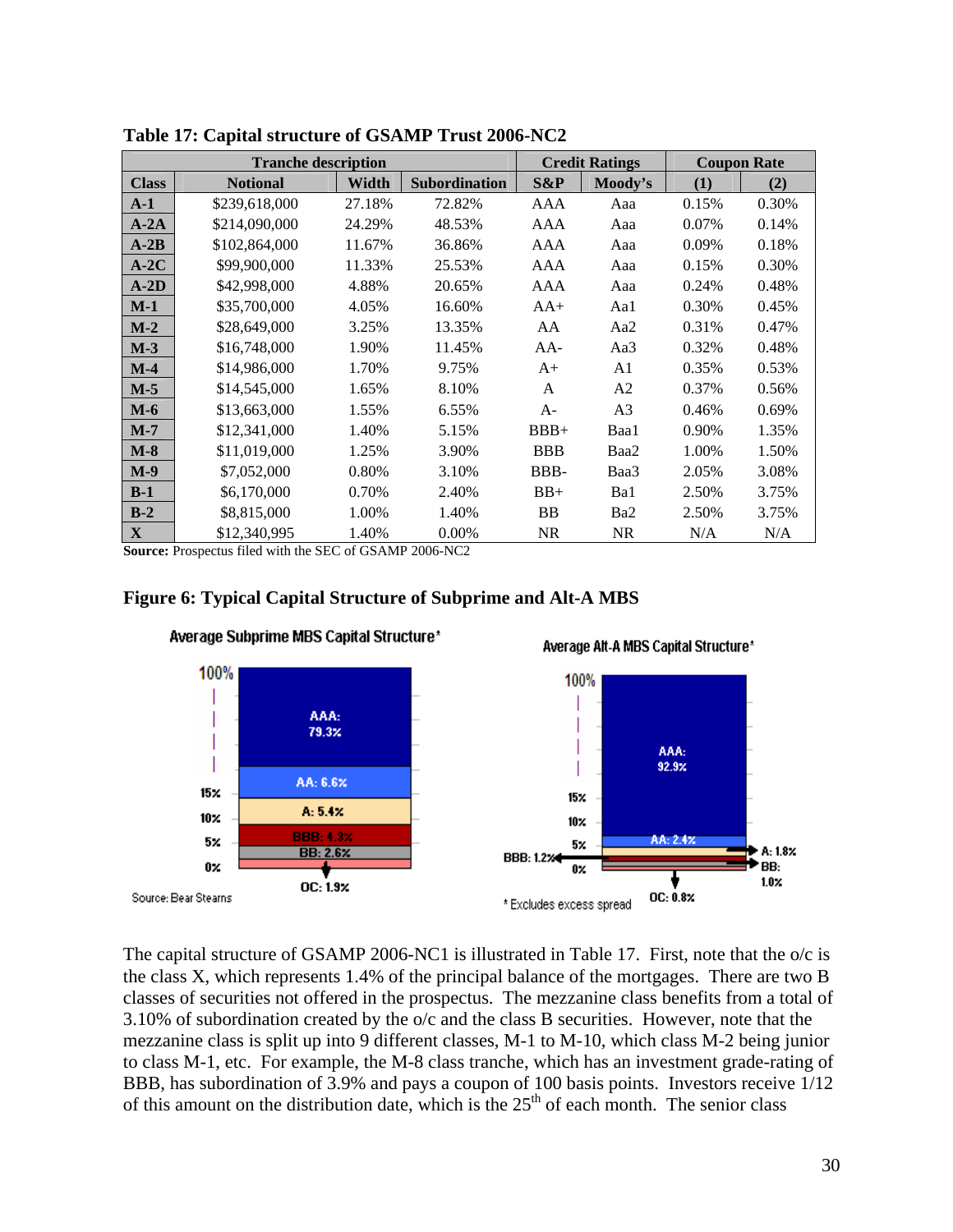benefits from 20.65% of total subordination, including the width of the mezzanine class  $(19.25\%)$ .

Note that the New Century structure is broken into two groups of Class A securities, corresponding to two sub-pools of the mortgage loans. In Group I loans, every mortgage has original principal balance lower than the GSE-conforming loan limits. This feature permits the GSEs to purchase these Class A-1 securities. However, in the Group II loans, there is a mixture of mortgage loans with original principal balance above and below the GSE-conforming loan limit.

The table does not mention either the class P or class C certificates, which have no face value and are not entitled to distributions of principal or interest. The class P securities are the sole beneficiary of all future prepayment penalties. Since the arranger will be paid for these rights, it reduces the premium needed on other offered securities for the deal to work. The class C securities contain a clean-up option which permits the trust to call the offered securities should the principal balance of the mortgage pool fall to a sufficiently low level.<sup>12</sup> In our example deal, the offered debt securities are rated by both S&P and Moody's. Note that Table 17 documents that there is no disagreement between the agencies in their opinion of the appropriate credit rating for each tranche.

# **4.2. Excess spread**

 $\overline{a}$ 

Subordination is not the only protection that senior and mezzanine tranche investors have against loss. As an example, the weighted average coupon from the mortgage loan will typically be larger than fees to the servicers, net payments to the swap counterparty, and the weighted average coupon on debt securities issued by the trust. This difference is referred to as excess spread, which is used to absorb credit losses on the mortgage loans, with the remainder distributed each month to the owners of the Class X securities. Note that this is the first line of defense for investors for credit losses, as the principal of no tranche is reduced by any amount until credit losses reduce excess spread to a negative number. The amount of credit enhancement provided by excess spread depends on both the severity as well as the timing of losses.

In the New Century deal, the weighted average coupon on the tranches at origination is LIBOR plus 23 basis points. With LIBOR at 5.32% at the time of issue, this implies an interest cost of 5.55%. In addition to this cost, the trust pays 51 basis points in servicing fees and initially pays 13 basis points to the swap counterparty (see below). As the weighted average interest rate on collateral at the time of issue is 8.30%, the initial excess spread on this mortgage pool is 2.11%.

More generally, the amount of excess spread varies by deal, but averaged about 2.5 percent during 2006. Dealers estimate that loss rates must reach 9 percent before the average BBB minus bond sustains its first dollar of principal loss, about twice its initial subordination of 4.5 percent in Figure 6 above.

 $12$  The figure also omits discussion of certain "residual certificates" that are not entitled to distributions of interest but appear to be related to residual ownership interests in assets of the trust.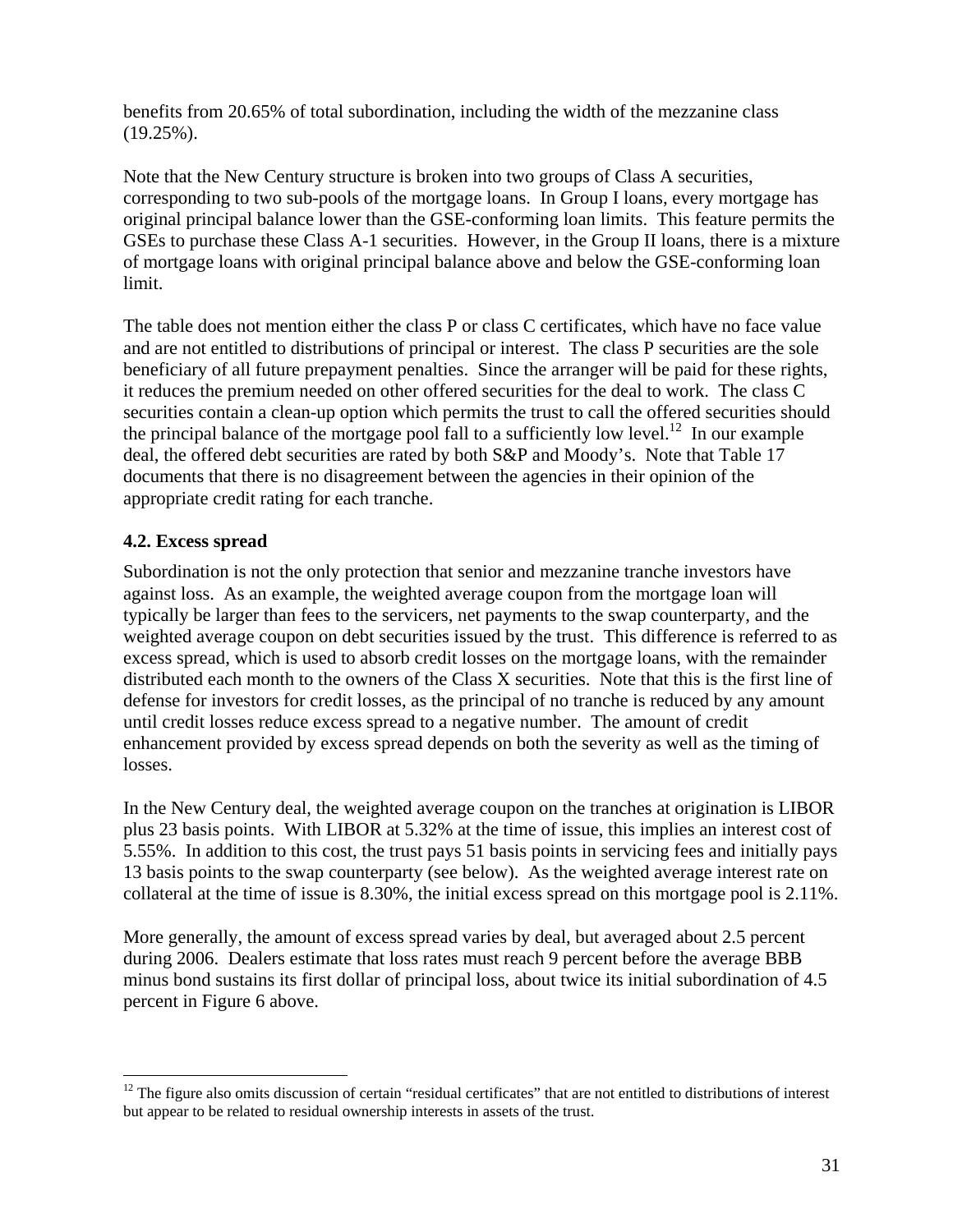# **4.3. Shifting interest**

Senior investors are also protected by the practice of shifting interest, which requires that all principal payments to be applied to senior notes over a specified period of time (usually the first 36 months) before being paid to mezzanine bondholders. During this time, known as the "lockout period," mezzanine bondholders receive only the coupon on their notes. As the principal of senior notes is paid down, the ratio of the senior class to the balance of the entire deal (senior interest) decreases during the first couple years, hence the term "shifting interest". The amount of subordination (alternatively, credit enhancement) for the senior class increases over time because the amount of senior bonds outstanding is smaller relative to the amount outstanding for mezzanine bonds.

# **4.4. Performance triggers**

 $\overline{a}$ 

After the lockout period, subject to passing performance tests,  $^{13}$  the o/c is released and principal is applied to mezzanine notes from the bottom of the capital structure up until target levels of subordination are reached (usually twice the initial subordination, as a percent of current balance). In addition to protecting senior note holders, the purpose of the shifting interest mechanism is to adjust subordination across the capital structure after sufficient seasoning. Also, the release of o/c and pay-down of mezzanine notes reduces the average life of these bonds and the interest costs of the securitization.

In our example securitization, o/c is specified to be 1.4% of the principal balance of the mortgage loans as of the cutoff-date, at least until the step-down date. The step-down date is the earlier of the date on which the principal balance of the senior class has been reduced to zero and the later to occur of 36 months or subordination of the senior class being greater than or equal to 41.3% of the aggregate principal balance of remaining mortgage loans. The trigger event is defined as a distribution date when one of the following two conditions is met:

- The rolling three-month average of 60-days or more delinquent (including those in foreclosure, REO properties, or mortgage loans in bankruptcy) divided by the remaining principal balance of the mortgage loans is larger than 38.70% of the subordination of the senior class from the previous month; or,
- The amount of cumulative realized losses incurred over the life of the deal as a fraction of the original principal balance of the mortgage loans exceeds the thresholds in Figure 7.

If the trigger event does not occur, the deal is 36 months old, and the subordination of the senior class is larger than 41.3%, then the deal will step-down. In this case, o/c is specified to be 2.8 percent of the principal balance of the mortgage loans in the previous month, subject to a floor equal to 0.5% of the principal balance of the mortgage loans as of the cut-off date. At this time, any excess o/c is released to holders of the Class X tranche. Note that the trigger event only affects whether or not o/c is released.

 $13$  There are two types of performance tests in subprime deals, one testing the deal's cumulative losses against a loss schedule, and another test for 60+ day delinquencies.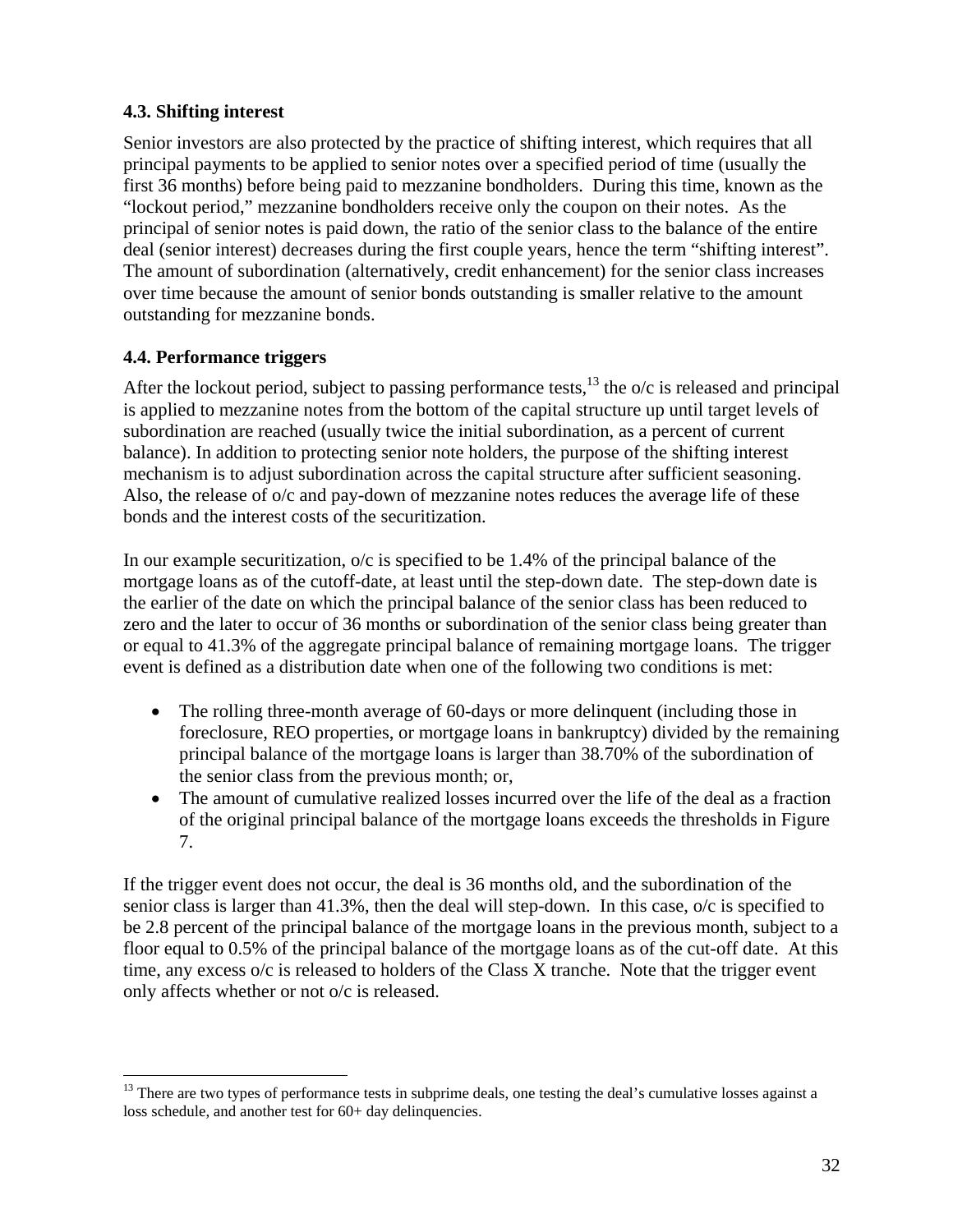## **4.5. Interest rate swap**

While most of the loans are ARMs, as discussed above, the interest rates will not adjust for two to three years following origination. It follows that the trust is exposed to the risk that interest rates increase, so that the cost of funding increases faster than interest payments received on the mortgages. In order to mitigate this risk, the trust engages in an interest rate swap with a third-party named the swap counterparty. In particular, the third-party has agreed to accept a sequence of fixed payments in return for promising to send a sequence of adjustable-rate payments.

In our example, Goldman Sachs is the Swap counterparty, which has agreed to pay 1-month LIBOR and accept a fixed interest rate of 5.45% on a notional amount described in Figure 8 over a term of 60 months. Note that the notional amount hedged decreases over time, as the trust expects pre-payments of principal on the pool of mortgage loans to reduce the amount of debt securities outstanding.



**Figure 7: Cumulative Loss Thresholds for GSAMP Trust 2006-NC2 Trigger Event** 

**Source:** SEC Prospectus for GSAMP Trust 2006-NC2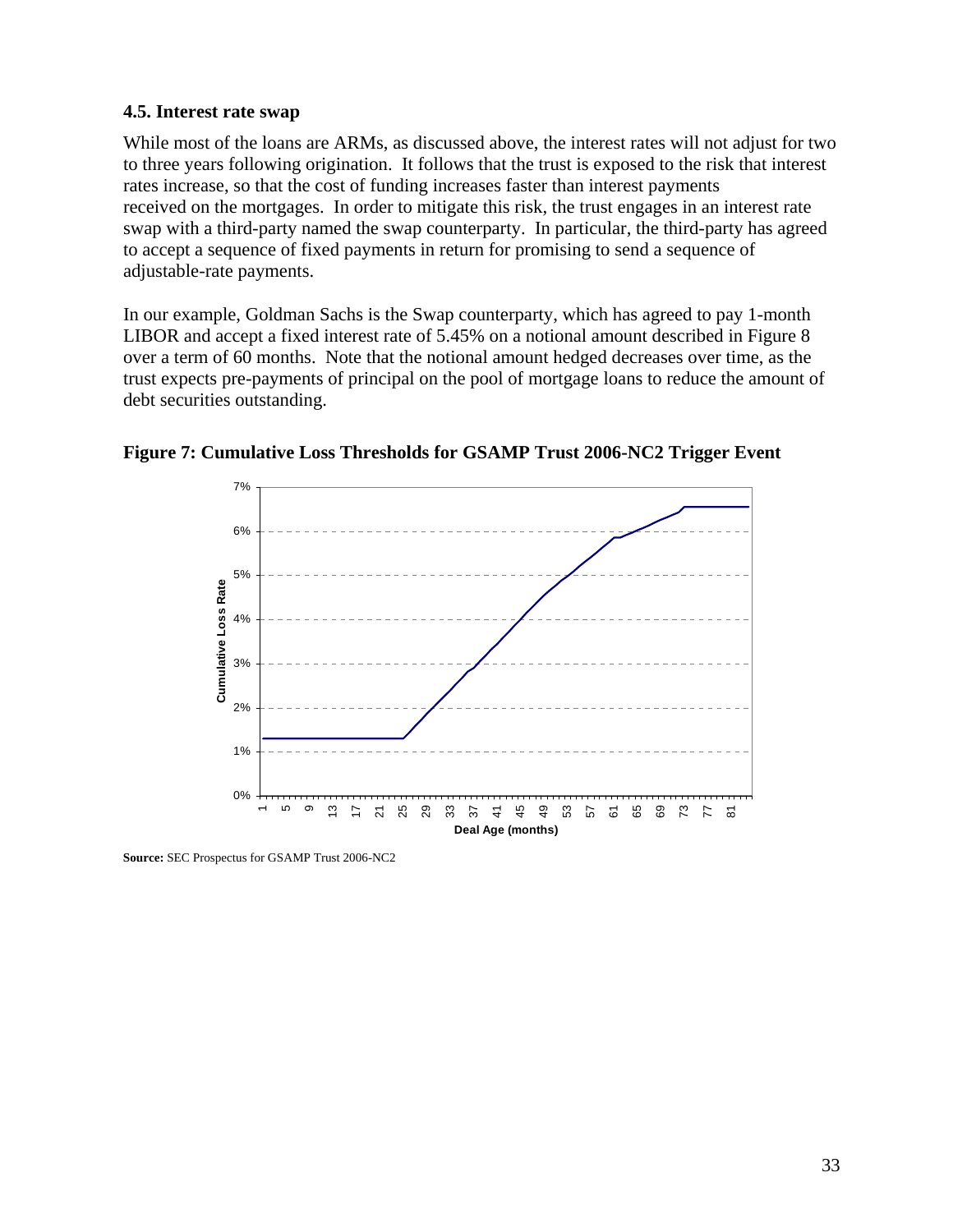



**Source:** SEC Prospectus for GSAMP Trust 2006-NC2

## **4.6 Remittance reports**

The trustee makes monthly reports to investors known as remittance reports. In this section, we use data from these reports in order to document the performance of the New Century deal through August 2007.

Table 18 documents cash receipts of the trust. Scheduled principal and interest are collected from a borrower's monthly payment. Unscheduled principal is collected from borrowers who pay more than their required monthly payment, as well as borrowers who either pre-pay or default on their loans. The first three columns of the table report the remittance of scheduled and unscheduled principal as well as interest and pre-payment penalties. The fourth column reports advances of principal and interest made to the trust by the servicer to cover the nonpayment of these items by certain borrowers. The fifth column documents the repurchase of loans by New Century which have been determined to violate the originator's representations and warranties. Note that only one loan has been repurchased with a principal balance of \$184,956 as of this writing. Finally, realized losses are reported in the sixth column.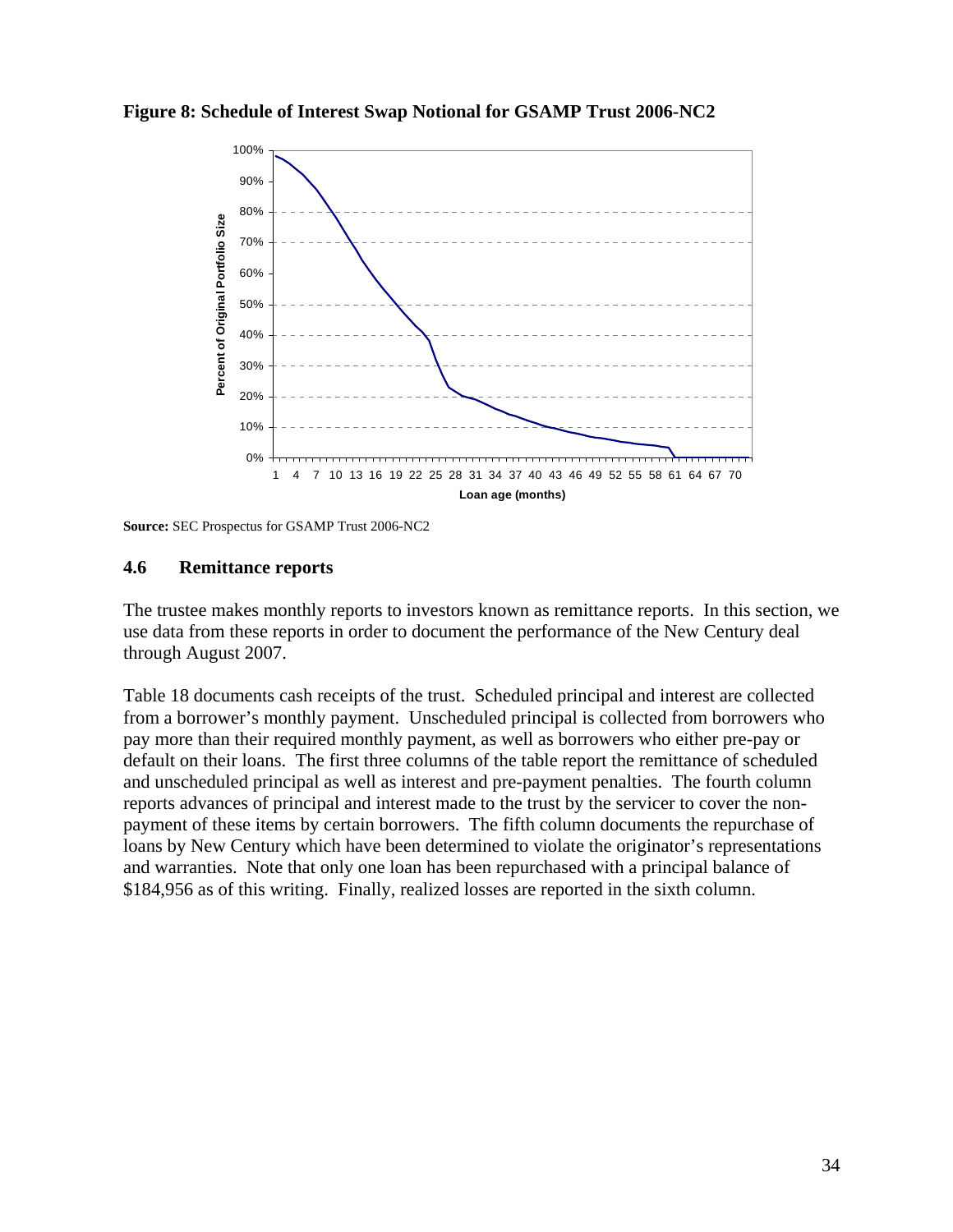| <b>Date</b>   | <b>Remittances of principal</b> |              | <b>Remittances of interest</b> | <b>Servicer</b> | Loan               | <b>Realized losses</b> | <b>Deposits</b> |
|---------------|---------------------------------|--------------|--------------------------------|-----------------|--------------------|------------------------|-----------------|
|               | <b>Scheduled</b>                | Unscheduled  | and prepayment penalties       | <b>Advances</b> | <b>Repurchases</b> |                        |                 |
| $Jul-06$      | \$329,304                       | \$9,067,656  | \$5,860,567                    | \$233,039       | \$0                | \$0                    | \$15,561,090    |
| Aug-06        | \$328,927                       | \$11,818,842 | \$5,772,726                    | \$483,778       | \$0                | \$0                    | \$18,492,964    |
| Sep-06        | \$328,005                       | \$18,872,868 | \$5,099,068                    | \$1,317,531     | \$0                | \$0                    | \$25,783,064    |
| <b>Oct-06</b> | \$324,632                       | \$21,123,948 | \$5,874,901                    | \$1,230,848     | \$0                | \$0                    | \$28,870,206    |
| <b>Nov-06</b> | \$320,165                       | \$21,913,838 | \$5,669,909                    | \$1,191,300     | \$0                | \$0                    | \$29,496,641    |
| <b>Dec-06</b> | \$315,176                       | \$42,949,370 | \$5,496,644                    | \$1,174,086     | \$0                | \$0                    | \$50,229,238    |
| $Jan-06$      | \$303,981                       | \$20,805,981 | \$4,992,533                    | \$1,342,346     | \$0                | \$0                    | \$27,717,274    |
| Feb-06        | \$298,715                       | \$15,842,586 | \$4,874,742                    | \$1,293,706     | \$184,956          | $-\$1,162$             | \$22,738,857    |
| <b>Mar-06</b> | \$294,018                       | \$12,488,956 | \$4,845,576                    | \$1,346,264     | \$0                | $-$179.720$            | \$18,945,495    |
| Apr-06        | \$292,054                       | \$9,947,596  | \$4,781,758                    | \$1,369,108     | \$0                | $-$166,703$            | \$16,351,873    |
| $Mav-06$      | \$290,315                       | \$12,190,508 | \$4,605,848                    | \$1,493,314     | \$0                | $-$ \$323.425          | \$18,459,415    |
| $Jun-06$      | \$285,113                       | \$16,320,384 | \$4,554,347                    | \$1,577,756     | \$0                | $-$ \$233,174          | \$22,742,178    |
| <b>Jul-06</b> | \$279,953                       | \$12,764,719 | \$4,386,611                    | \$1,712,117     | \$0                | -\$835,539             | \$18,504,802    |
| Aug-06        | \$275,885                       | \$12,226,786 | \$4,425,290                    | \$1,720,552     | \$0                | $-$ \$459,357          | \$18,380,129    |

**Table 18: GSAMP Trust 2006-NC2 cash receipts** 

Source: remittance reports through ABSNet

Table 19 documents the cash expenses of the trust. The net swap payments are reported in the first column. Recall that the trust pays Goldman Sachs a fixed interest rate of 5.45 percent and receives an amount equal to one-month LIBOR, each on the amount referenced by Table 18 above. The servicer fees are based on the outstanding principal balance of the mortgage loans at the end of the last month, with 50 basis points paid to the servicer (Owcen) and just under 1 basis point paid to the master servicer (Wells Fargo). All principal paid by the borrower is advanced to the holders of Class A certificates. Each tranche is paid the stated coupon from Table 18 above based on the amount outstanding at the end of the previous month. Prepayment penalties are paid to the owners of the Class P tranche. The residual is denoted excess spread, and is paid to the owners of the Class X tranche each month.

The face value of the Class X tranche is \$12.3 million. To date, this tranche has been paid excess spread in the amount of \$16.1 million. Note that the amount paid to this tranche has decreased over time as credit losses have reduced excess spread. Interestingly, even if the owners of this class are not paid another dollar of interest, they will have received an amount equal to 130.9% of par. $^{14}$ 

| Date          | <b>Net</b>     | <b>Servicing</b> | <b>Servicer advance</b> | <b>LIBOR</b> certificate |                 | <b>Prepayment</b> | <b>Excess Spread</b> |
|---------------|----------------|------------------|-------------------------|--------------------------|-----------------|-------------------|----------------------|
|               | S wap payments | fees             | reimburesements         | Principal                | <b>Interest</b> | penalties         |                      |
| $Jul-06$      | \$62,518       | \$374,270        | \$0                     | \$9,396,455              | \$3,503,784     | \$70,524          | \$2,153,539          |
| Aug-06        | \$47,927       | \$370,280        | \$233,039               | \$12,147,768             | \$4,159,454     | \$88,691          | \$1,445,805          |
| Sep-06        | \$91,323       | \$365,123        | \$483,778               | \$19,200,881             | \$4,058,029     | \$165,593         | \$1,418,337          |
| $Oct-06$      | \$82,957       | \$356,970        | \$1,317,531             | \$21,448,581             | \$3,844,241     | \$315,875         | \$1,504,051          |
| <b>Nov-06</b> | \$96,794       | \$347,863        | \$1,230,848             | \$22,234,002             | \$4,114,629     | \$401.429         | \$1,071,070          |
| <b>Dec-06</b> | \$82,988       | \$338,423        | \$1,191,300             | \$43,264,545             | \$3,518,752     | \$293,963         | \$1,539,266          |
| Jan-06        | \$64,178       | \$320,054        | \$1,174,086             | \$21,109,962             | \$3,463,517     | \$272,433         | \$1,313,044          |
| Feb-06        | \$86,137       | \$311.091        | \$1,342,346             | \$16,141,301             | \$3,573,069     | \$245,315         | \$1,039,598          |
| <b>Mar-06</b> | \$72,641       | \$304,238        | \$1,293,706             | \$12,782,974             | \$3,058,328     | \$150,401         | \$1,283,208          |
| $Apr-06$      | \$74,677       | \$298,810        | \$1,346,264             | \$10,239,650             | \$3,219,019     | \$128,060         | \$1,045,393          |
| $Mav-06$      | \$71,316       | \$294,463        | \$1,369,108             | \$12,480,823             | \$3,172,768     | \$202,855         | \$868,082            |
| $Jun-06$      | \$70,108       | \$289.163        | \$1,493,314             | \$16,605,497             | \$3,220,305     | \$237,753         | \$826,037            |
| <b>Jul-06</b> | \$64,543       | \$282,113        | \$1,577,756             | \$13,044,672             | \$3,041,335     | \$196,941         | \$297,443            |
| Aug-06        | \$67,536       | \$276,574        | \$1,712,117             | \$12,502,671             | \$3,280,603     | \$190,972         | \$349,654            |

**Table 19: Trust cash outlays**

Source: remittance reports from ABSNet

 $\overline{a}$ 

 $14$  Note given the amount of cash being paid out to equity tranche investors in such a bad state of nature, it is likely that these investors have paid a premium over par for these securities, so this should not be interpreted as a return.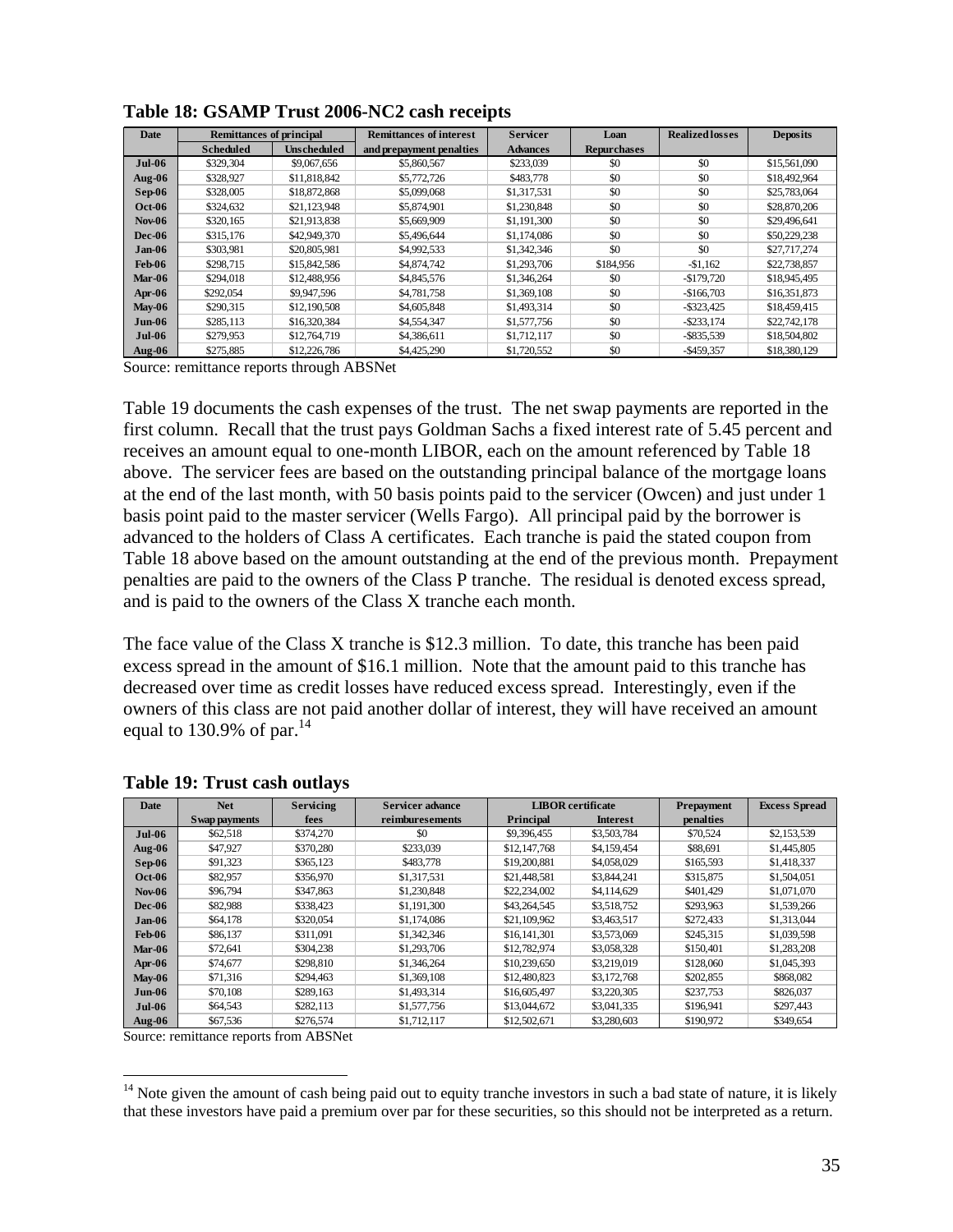There are two trigger events which prevent the release of over-collateralization at the stepdown date, as shown in Table 20. The trigger amount in the third column for the 3-month moving average of 60-day delinquencies is 38.7 percent of the previous month's senior enhancement percentage reported in the fourth column. Recall that the trigger amount for the cumulative losses is constant at 1.3 percent over the first two years of the deal. While losses to date remain lower than the loss trigger amount, the 3-month moving average of 60-day delinquencies has been larger than the threshold amount since the April 2007 remittance report.

| Date          | <b>LIBOR</b> |        | <b>Moving Average 60d Delinquency</b> |        | <b>Senior Enhancement</b> |        | <b>Cumulative Loss</b> |
|---------------|--------------|--------|---------------------------------------|--------|---------------------------|--------|------------------------|
|               | 1-month      | Amount | <b>Trigger</b>                        | Amount | <b>Specified</b>          | Amount | <b>Trigger</b>         |
| $Jul-06$      | 5.35%        | 0.04%  | 7.99%                                 | 20.87% | 41.30%                    | 0.00%  | 1.30%                  |
| Aug-06        | 5.38%        | 0.02%  | 8.08%                                 | 21.17% | 41.30%                    | 0.00%  | 1.30%                  |
| Sep-06        | 5.32%        | 0.78%  | 8.19%                                 | 21.65% | 41.30%                    | 0.00%  | 1.30%                  |
| $Oct-06$      | 5.33%        | 2.32%  | 8.38%                                 | 22.22% | 41.30%                    | 0.00%  | 1.30%                  |
| $Nov-06$      | 5.32%        | 4.84%  | 8.60%                                 | 22.84% | 41.30%                    | 0.00%  | 1.30%                  |
| Dec-06        | 5.32%        | 6.42%  | 8.84%                                 | 24.18% | 41.30%                    | 0.00%  | 1.30%                  |
| $Jan-06$      | 5.35%        | 7.97%  | 9.35%                                 | 24.84% | 41.30%                    | 0.00%  | 1.30%                  |
| Feb-06        | 5.32%        | 9.12%  | 9.61%                                 | 25.40% | 41.30%                    | 0.00%  | 1.30%                  |
| <b>Mar-06</b> | 5.32%        | 4.47%  | 9.83%                                 | 25.86% | 41.30%                    | 0.02%  | 1.30%                  |
| Apr-06        | 5.32%        | 12.62% | 10.10%                                | 26.25% | 41.30%                    | 0.04%  | 1.30%                  |
| $May-06$      | 5.32%        | 14.32% | 10.16%                                | 26.73% | 41.30%                    | 0.08%  | 1.30%                  |
| $Jun-06$      | 5.32%        | 16.07% | 10.34%                                | 27.40% | 41.30%                    | 0.10%  | 1.30%                  |
| $Jul-06$      | 5.32%        | 17.83% | 10.60%                                | 27.94% | 41.30%                    | 0.19%  | 1.30%                  |
| Aug-06        | 5.32%        | 19.66% | 10.81%                                | 28.49% | 41.30%                    | 0.24%  | 1.30%                  |

**Table 20: Key triggers**

Source: remittance reports from ABSnet

The remittance report also discloses loan modifications performed by the servicer each month. Note that through the August remittance report, there have been no modifications of any mortgage loan in the pool. This is not surprising as the first payment reset date for these 2/28 ARMs will not be until spring 2008.

Finally, the remittance report also discloses information that permits a calculation of loss severity. At the time of this writing, the trust has incurred a loss of \$2.199 million on 44 mortgage loans with principal balance of \$5.042 million, for a loss severity of 43.6 percent. This number is only modestly higher than the assumption used in forecasting the lifetime performance of the deal using the UBS methodology.

# **5. An overview of subprime MBS ratings**

This section is intended to provide an overview of how the rating agencies assign credit ratings on tranches of a securitization. We start with a general discussion of credit ratings before moving into the details on the rating process. We continue with an overview of the process through which the credit rating agencies monitor performance of securitization deals over time, and review performance of credit ratings on securities secured by subprime mortgages. In this section there are a number of asides to complement the analysis: conceptual differences between corporate and structured credit ratings; a note on how through-the-cycle structured credit ratings can amplify the housing cycle; an explanation of the timing of recent downgrades.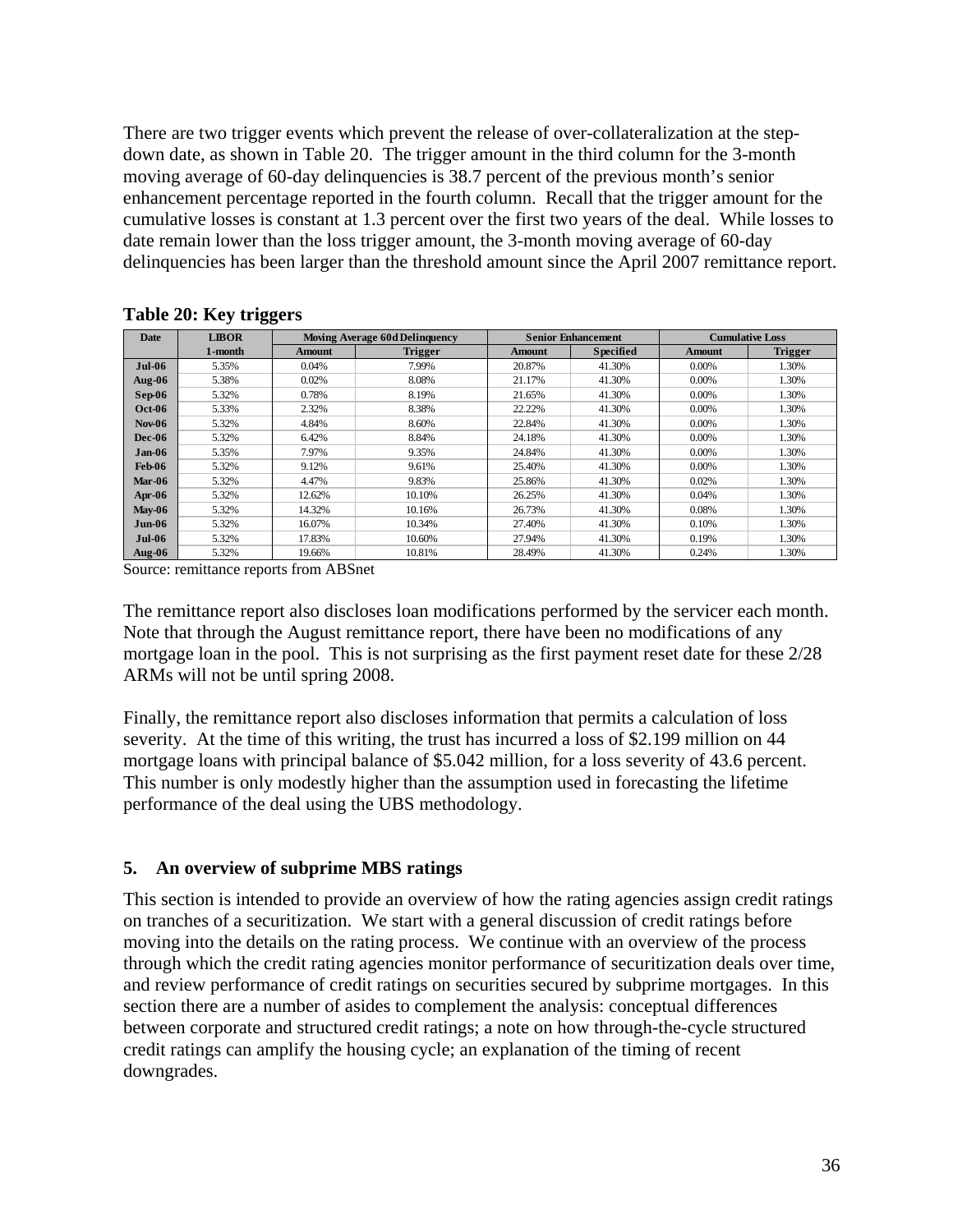# **5.1. What is a credit rating?**

 $\overline{a}$ 

A credit rating by a CRA represents an overall assessment and opinion of a debt obligor's creditworthiness and is thus meant to reflect only credit or default risk. To be sure, it is not the obligor but the instrument issued by the obligor which receives a credit rating. The distinction is not that relevant for corporate bonds, where the obligor rating is commensurate with the rating on a senior unsecured instrument, but is quite relevant for structured credit products such as asset-backed securities (ABS). Nonetheless, in the words of a Moody's presentation (Moody's 2004), "[t]he comparability of these opinions holds regardless of the country of the issuer, is industry, asset class, or type of fixed-income debt." A recent S&P document states "[o]ur ratings represent a uniform measure of credit quality globally and across all types of debt instruments. In other words, an 'AAA' rated corporate bond should exhibit the same degree of credit quality as an 'AAA' rated securitized issue." (S&P 2007, p.4).

This stated intent implies that an investor can assume that, say, a double-A rated instrument is the same in the U.S. as in Belgium or Singapore, regardless whether that instrument is a standard corporate bond or a structured product such as a tranche on a collateralized debt obligation (CDO); see also Mason and Rosner (2007). The actual behavior of rated obligors or instruments may turn out to have more heterogeneity across countries, industries, and product types, and there is substantial supporting evidence. See Nickell, Perraudin, and Varvotto (2000) for evidence across countries of domicile and industries for corporate bond ratings, and CGFS (2005) for differences between corporate bonds and structured products.

The rating agencies differ about what exactly is assessed. Whereas Fitch and S&P evaluate an obligor's overall capacity to meet its financial obligation, and hence is best through of as an estimate of probability of default, Moody's assessment incorporates some judgment of recovery in the event of loss. In the argot of credit risk management, S&P measures PD (probability of default) while Moody's measure is somewhat closer to EL (expected loss) (BCBS, 2000).<sup>15</sup> Interestingly, these differences seem to remain for structured products. In describing their ratings criteria and methodology for structured products, S&P states: "[w]e base our ratings framework on the likelihood of default rather than expected loss or loss given default. In other words, our ratings at the rated instrument level don't incorporate any analysis or opinion on post-default recovery prospects." (S&P, 2007, p. 3) By contrast, Fitch incorporates some measure of expected recovery into their structured product ratings.<sup>16</sup>

Credit ratings issued by the agencies typically represent an unconditional view, sometimes called "cycle-neutral" or "through-the-cycle:" the rating agency's own description of their rating methodology broadly supports this view.

(Moody's 1999, p. 6-7) "...[O]ne of Moody's goals is to achieve stable *expected* [italics in original] default rates across rating categories and time ... Moody's believes that giving only modest weight to cyclical conditions serves the interests of the bulk of investors."

<sup>&</sup>lt;sup>15</sup> Specifically,  $EL = PDXLGD$ , where LGD is loss given default. However, given the paucity of LGD data, little variation in EL exists at the obligor (as opposed to instrument) level can be attributed to variation in LGD making the distinction between the agencies modest at best.

<sup>&</sup>lt;sup>16</sup> See http://www.fitchratings.com/corporate/fitchResources.cfm?detail=1&rd\_file=intro#rtng\_actn.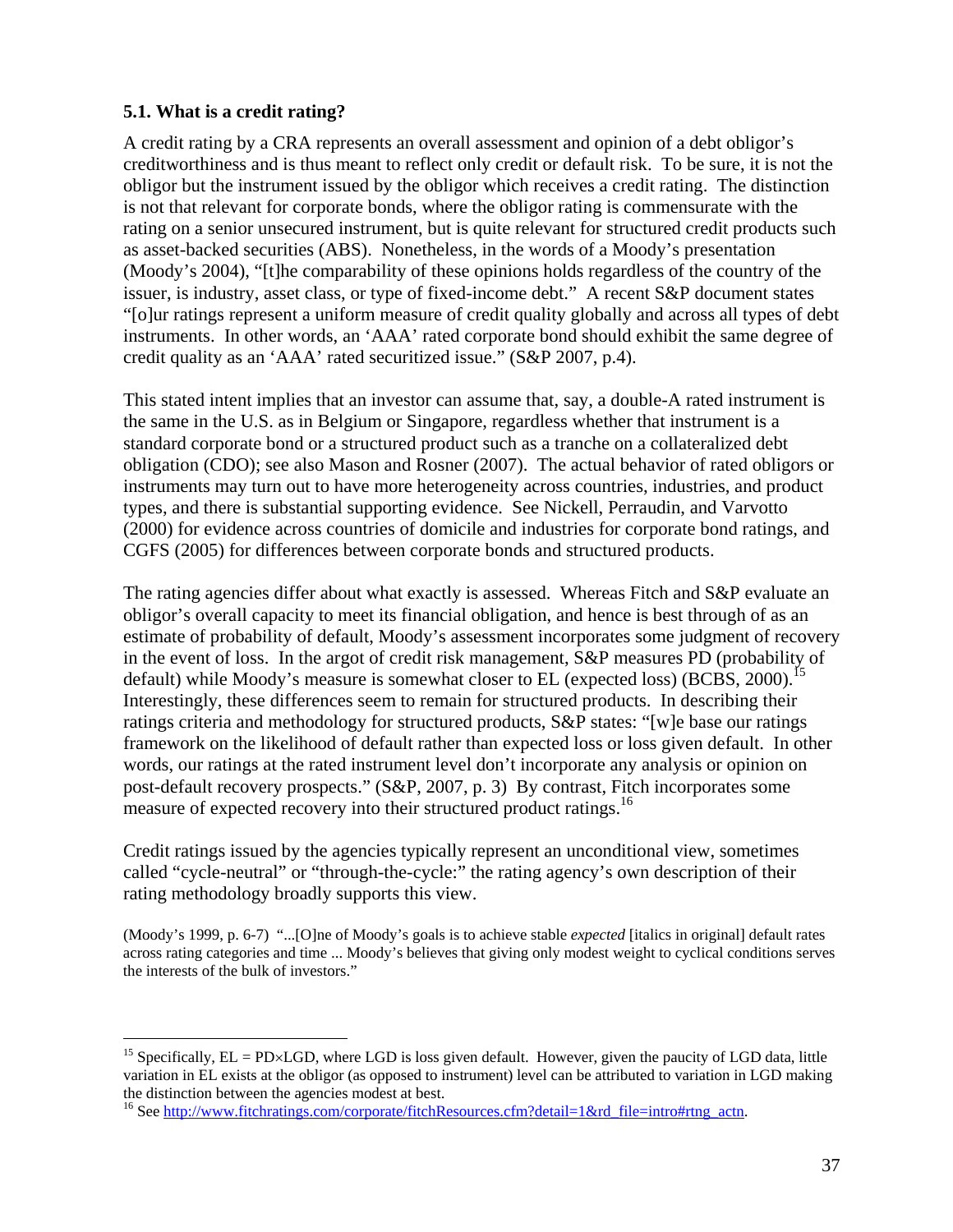(S&P 2001, p. 41): "Standard & Poor's credit ratings are meant to be forward-looking; ... Accordingly, the anticipated ups and downs of business cycles – whether industry specific or related to the general economy – should be factored into the credit rating all along ... The ideal is to rate 'through the cycle'".

This unconditional or firm-specific view of credit risk stands in contrast to risk measures such as EDFs (expected default frequency) from Moody's KMV. An EDF has two principal inputs: firm leverage and asset volatility, where the latter is derived from equity (stock price) volatility. As a result EDFs can change frequently and significantly since they reflect the stock market's view of risk for that firm at a given point in time, a view which incorporates both systematic and idiosyncratic risk.

Unfortunately there is substantial evidence that credit rating changes, including changes to default, exhibit pro-cyclical or systematic variation (Nickell, Perraudin, and Varotto, 2000; Bangia et. al, 2002; Lando and Skodeberg, 2002), especially for speculative grades (Hanson and Schuermann, 2006).

# **5.2. How does one become a rating agency?<sup>17</sup>**

Credit ratings have a long history of playing a role in the regulatory process going back to the 1930s in the U.S. (Sylla, 2002). Asset managers such as pension funds and insurers often have strict asset allocation guidelines which are ratings driven, such as, for instance, a ceiling on the amount that can be invested in speculative grade debt.<sup>18</sup> With the introduction of the Basel 2 standards, ratings have entered bank capital regulation. But whose ratings can be used is left up to the host country supervisor.<sup>19</sup> In the U.S. we use the SEC designation of a "Nationally" Recognized Statistical Rating Organization," NRSRO, introduced in 1975. All three main rating agencies at the time – Moody's, S&P and Fitch – received this designation (White, 2002). It was not until 1997 that the SEC laid out formal criteria for becoming an NRSRO (Levich, Majnoni and Reinhart, 2002). Only with the Credit Rating Agency Reform Act of 2006 did the SEC officially obtain authority to regulate and supervise CRAs that have been designated NRSROs.<sup>20</sup>

Under the Reform Act, in order to qualify as an NRSRO, a credit agency must register with the SEC and it must have been in business as a credit rating agency for at least three consecutive years proceeding the date of its application.<sup>21</sup> The application must contain, among other things, information regarding the applicant's credit ratings performance measurement statistics over short-term, mid-term, and long-term periods; the procedures and methodologies that the applicant uses in determining credit ratings; policies or procedures adopted and implemented to prevent misuse of material, nonpublic information; and any conflict of interest relating to the issuance of credit ratings by the applicant.<sup>22</sup> All documentation submitted by the applicant

 $\overline{a}$ 

 $17$  We are indebted to Michelle Meertens for help with this section.

<sup>&</sup>lt;sup>18</sup> ERISA, the Employee Retirement Income Security Act of 1974, is one such example.

<sup>&</sup>lt;sup>19</sup> European guidelines can be found in "Committee of European Banking Supervisors, Guidelines on the Recognition of External Credit Assessment Institutions (Jan 20, 2006); available at

http://www.bundesbank.de/download/bankenaufsicht/pdf/cebs/GL07.pdf.<br><sup>20</sup> The final rule did not come out until June 2007 (http://www.sec.gov/rules/final/2007/34-55857fr.pdf).<br><sup>21</sup> 15 U.S.C. 78c(a)(62).

 $22$  15 U.S.C. 78o-7(a)(1)(B).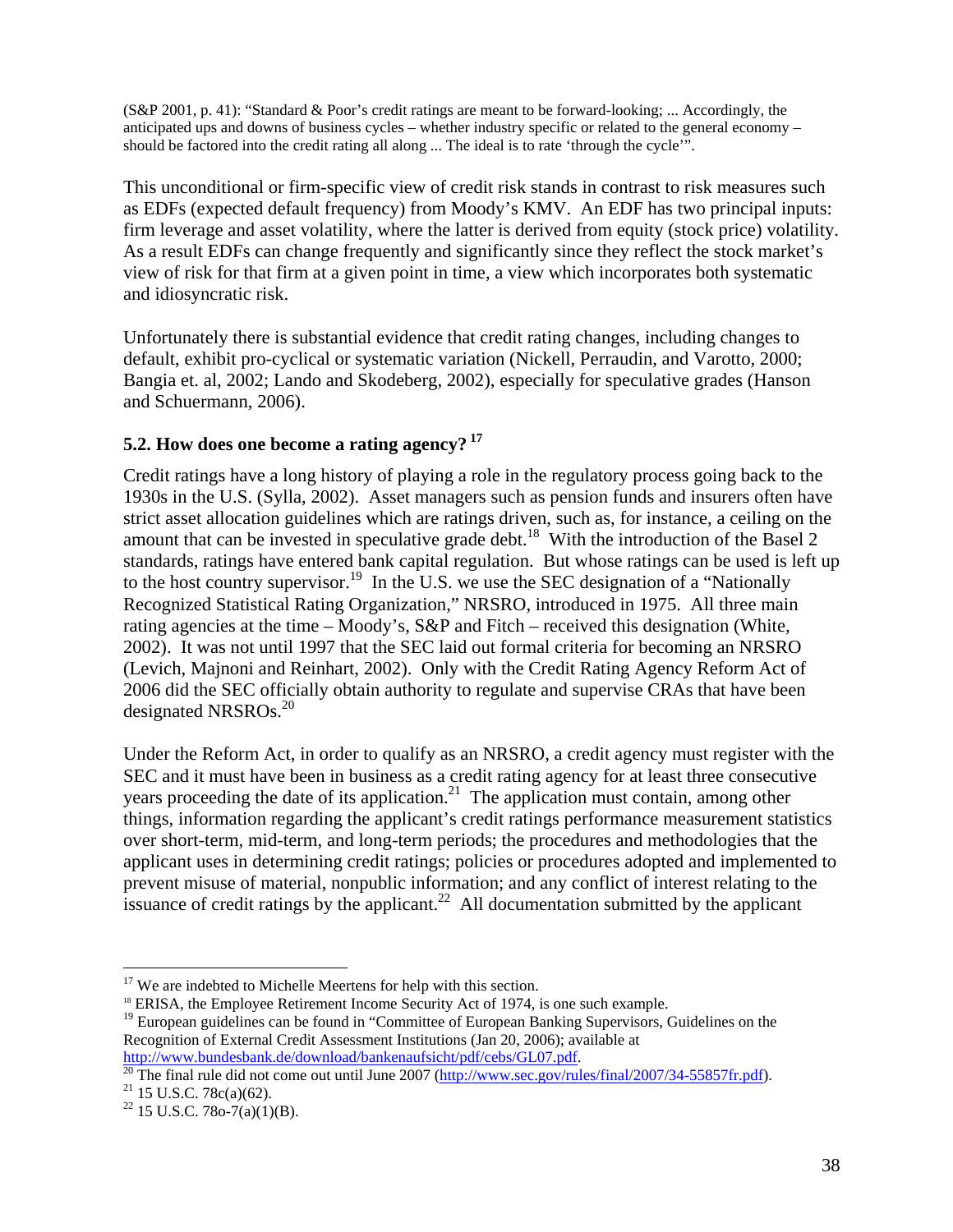must be made publicly available on its website,  $2<sup>3</sup>$  and the information must be kept up to date and current.<sup>24</sup>

Since the early 1970s (1970 for Moody's and Fitch, S&P a few years later), issuers rather than investors are charged for obtaining a rating. These ratings are costly: \$25,000 for issues up to \$500 million, ½ bp for issues greater than \$500 million (Kliger and Sarig, 2000). Treacy and Carey (2000) report that the usual fee charged by  $S\&P$  is 3.25 bp of the face amount, though it may be up to 4.25 bp (Tomlinson and Evans, 2007); Fitch charges 3-7 bp (Tomlinson and Evans, 2007). The fees charged for rating structured credit products are higher: up to 12 bp by S&P and 7-8 bp by Fitch (Tomlinson and Evans, 2007). Moody's does not publish its pricing schedule.

# **5.3. When is a credit rating wrong? How could we tell?**

Highly rated firms default quite rarely. For example, Moody's reports that the one-year investment grade default rate over the period 1983-2006 was 0.073% or 7.3 bp. This is an average over four letter grade ratings: Aaa through Baa. Thus in a pool of 10,000 investment grade obligors or instruments we would expect seven to default over the course of one year. What if only three default? What about eleven? Higher than expect default could be the result of either a bad draw (bad luck) or an indicator that the rating is wrong, and it is very hard to distinguish between the two, especially for small probabilities (see also Lopez and Saidenberg, 2000). Indeed the use of the regulatory color scheme, which is behind the 1996 Market Risk Amendment to the Basel I, was motivated precisely by this recognition, and in that case the probability to be validated is comparatively large 1% (for 99% VaR) (BCBS, 1996) with daily data.

There are other approaches. Although rating agencies insist that their ratings scale reflects an ordinal ranking of credit risk, they also publish default rates for different horizons by rating. Thus we would expect default rates or probabilities to be monotonically increasing as one descends the credit spectrum. Using ratings histories from S&P, Hanson and Schuermann (2006) show formally that monotonicity is violated frequently for most notch-level investment grade one-year estimated default probabilities. The precision of the probability of default (PD) point estimates is quite low; see Appendix 3 for further discussion. Indeed there have been no defaults over one year for triple-A or AA+ (Aa1) rated firms, yet surely we do not believe that the one-year probability of default is identically equal to zero.

Although the one-year horizon is typical in credit analysis (and is also the horizon used in Basel 2), most traded credit instruments have longer maturity. For example, the typical CDS contract is five years, and over that horizon there are positive empirical default rates for Aaa and Aa1 which Moody's reports to be 7.8bp and 14.9bp respectively (Moody's, 2007c).

"We perform a very significant but extremely limited role in the credit markets. We issue reasoned, forward-looking opinions about credit risk," says Fran Laserson, vice president of corporate communications at Moody's. "Our opinions are objective and not tied to any recommendations to buy and sell."

 $\overline{a}$ 

 $23$  15 U.S.C. 78o-7(a)(3).

 $^{24}$  15 U.S.C. 78o-7(b)(1).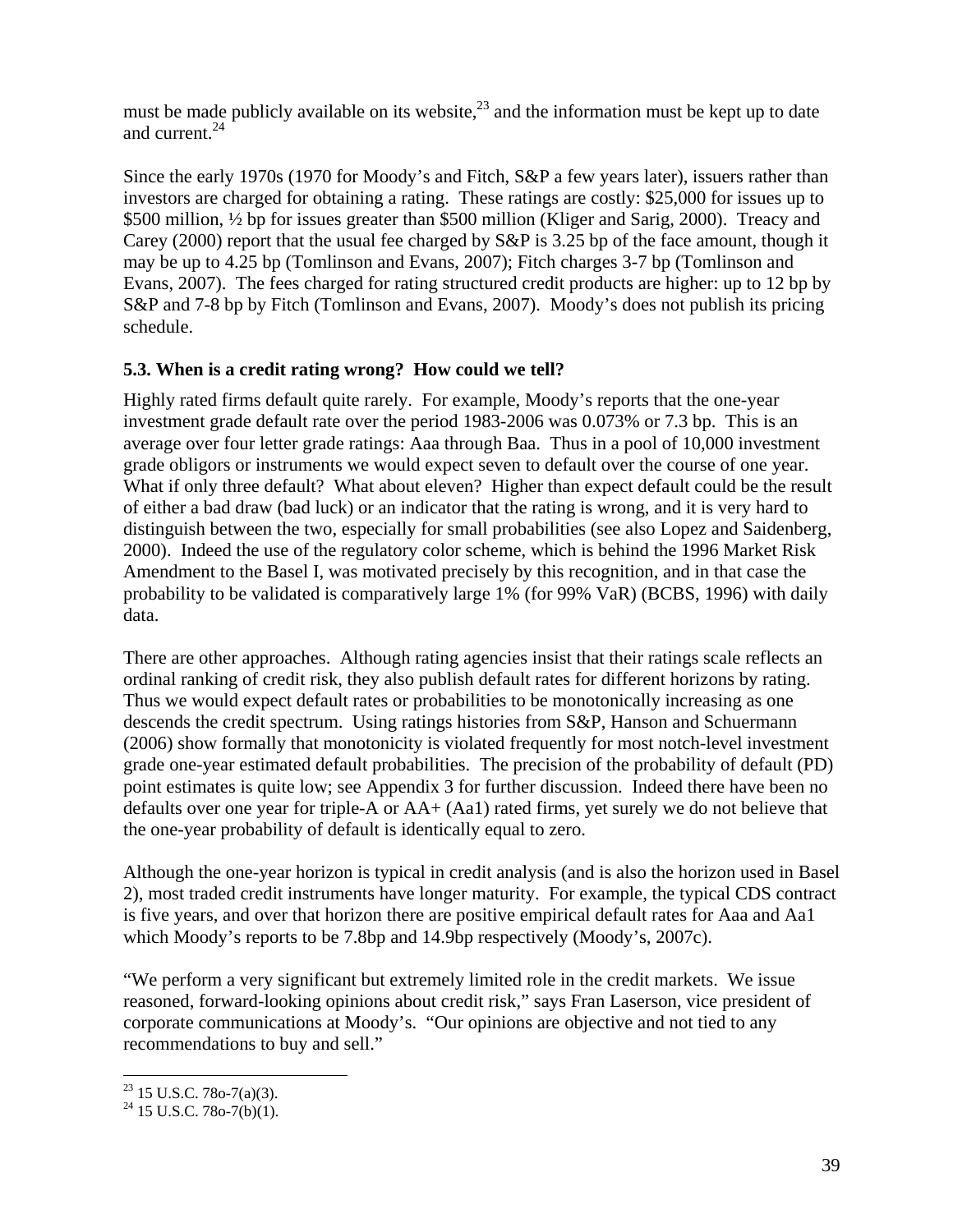## **5.4. The subprime credit rating process**

The rating process can be split into two steps: (1) estimation of a loss distribution, and (2) simulation of the cash flows. With a loss distribution in hand, it is straightforward to measure the amount of credit enhancement necessary for a tranche to attain a given credit rating. Credit enhancement (CE) is simply the amount of loss on underlying collateral that can be absorbed before the tranche absorbs any loss. When a credit rating is associated with the probability of default, the amount of credit enhancement is simply the level of loss CE such that the probability that loss is higher than CE is equal to the probability of default.

Figure 9 below illustrates how one can use the portfolio loss distribution in order map the PD associated with a credit rating on a particular tranche to a level of credit enhancement required for that tranche. For example, given a PD associated with a AAA credit rating, the credit enhancement is quite high at CE(AAA). However, given a higher PD associated with a BBB credit rating, the required credit enhancement is much lower at CE(BBB). A better credit rating is achieved through greater credit enhancement.

In a typical subprime structure, credit enhancement comes from two sources: subordination and excess spread. Subordination refers to the par value of tranches with claims junior to the tranche in question relative to the par value of collateral. It represents the maximum level of loss that could occur immediately without investors in the tranche losing one dollar of interest or principal. Excess spread refers to the difference between the income and expenses of the structure. On the income side, the trust receives interest payments and prepayment penalties from borrowers. On the expense side, the trust pays interest on tranches to investors, pays a fee to the servicer, and might have other payments to make related to derivatives like interest rate swaps. In most structures, excess spread is captured for the first three to five years of the life of the deal, which increases the amount of subordination for each rated tranche over time. Determining how much credit excess spread can be given to meet the required credit enhancement is a dynamic problem that involves simulating cash flows over time, and is the second step of the rating process. We now discuss each of these two steps in greater detail.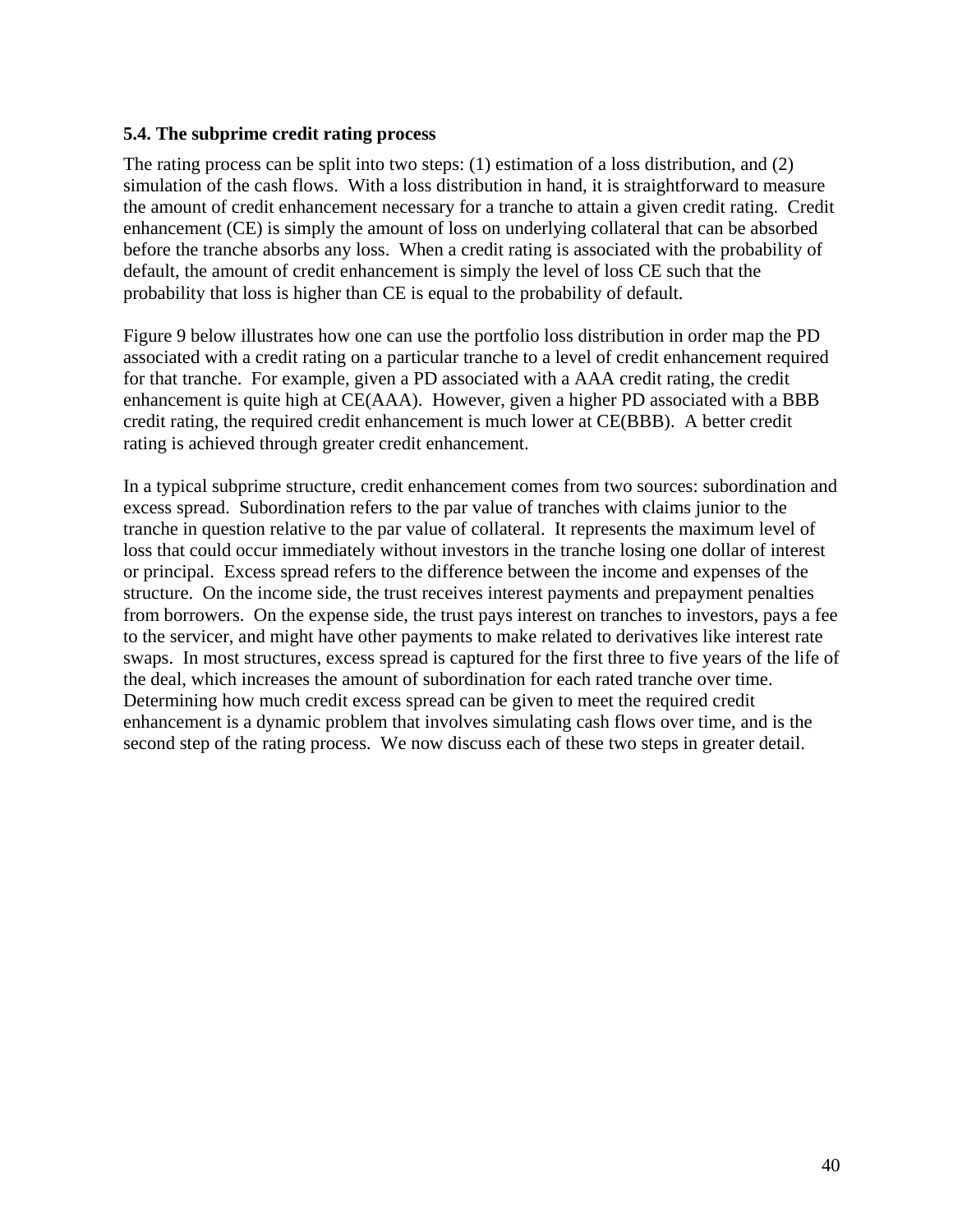



# **5.4.1. Credit enhancement**

In the first step of the rating process, the rating agency estimates the loss distribution associated with a given pool of collateral. The mean of the loss distribution is measured through the construction of a baseline frequency of foreclosure and loss severity for each loan that depends on the characteristics of the loan and local area economic conditions. The distribution of losses is constructed by estimating the sensitivity of losses to local area economic conditions for each mortgage loan, and then simulating future paths of local area economic conditions.

In order to construct the baseline, the rating agency uses historical data in order to estimate the likely sensitivity of the frequency of foreclosure and severity of loss to underwriting characteristics of the loan, the experience of the originator and servicer, and local area and national economic conditions. Most of the agencies claim to rely in part on loan-level data from *LoanPerformance* over 1992-2000 in order to estimate these relationships.

The key loan underwriting characteristics include:

- cumulative loan-to-value ratio (CLTV)
- consumer credit score (FICO)
- loan maturity (15 years, 30 years, 40 years, etc)
- interest rate
- fixed-rate (FRM) vs. adjustable-rate (ARM)
- property type (single-family, townhouse, condo, multi-family)
- home value
- documentation of income and assets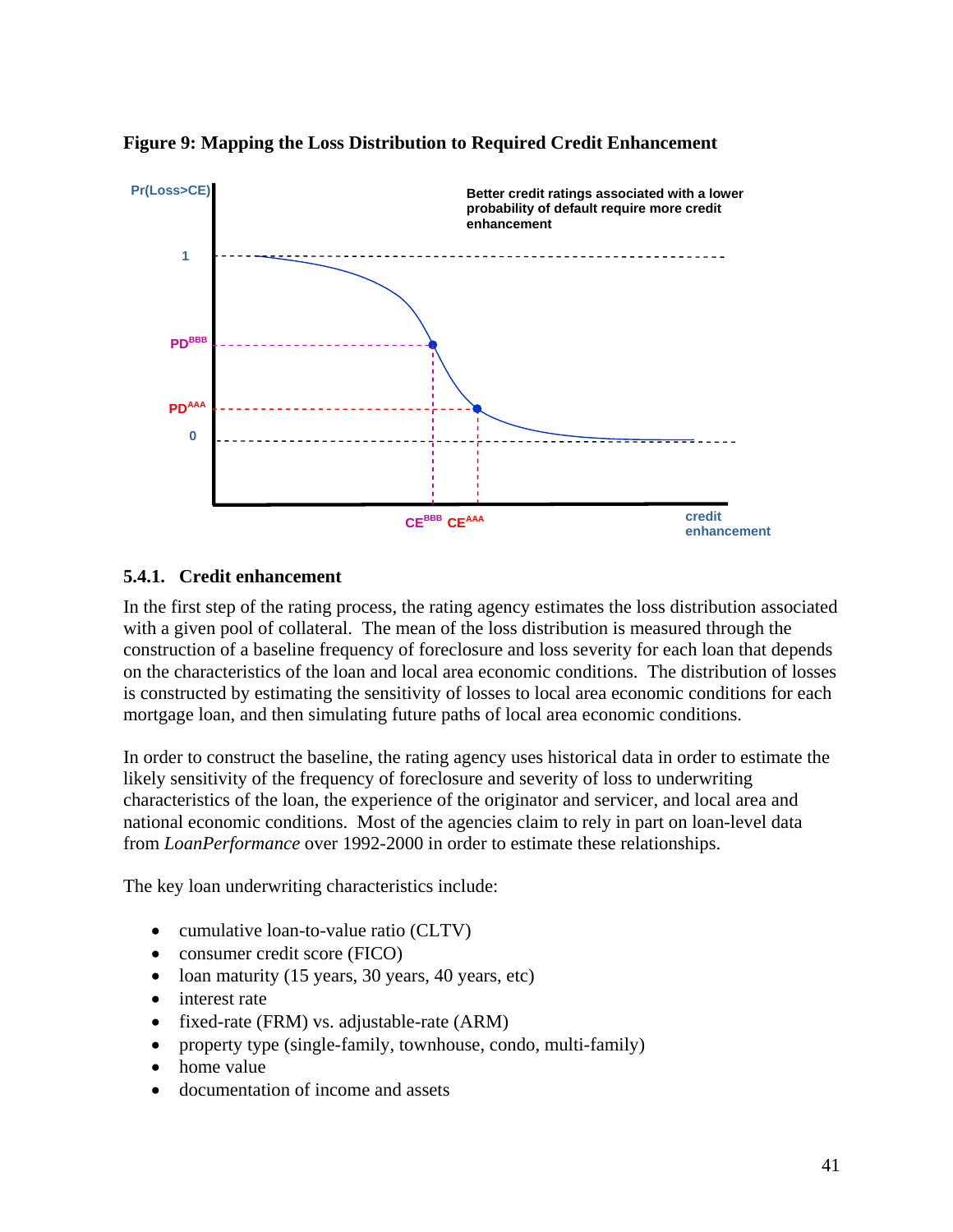- loan purpose (purchase, term refinance, cash-out refinance)
- owner occupancy (owner-occupied, investor)
- mortgage insurance
- asset class (Jumbo, Alt-A, Subprime)

The key originator and servicer adjustments include:

- past performance of the originator's loans
- underwriting guidelines of the mortgage loans and adherence to them
- loan marketing practices
- credit checks made on borrowers
- appraisal standards
- experience in origination of mortgages
- collection practices
- loan modification and liquidation practices

Table 21 documents how the credit support (the product of the frequency of foreclosure and loss severity) for a pool of mortgage loans is sensitive to changes in loan attributes.

|                          |            | <b>Sample Pool A</b> | <b>Sample Pool B</b> |                    |  |
|--------------------------|------------|----------------------|----------------------|--------------------|--|
|                          | Aaa credit | <b>Change from</b>   | Aaa credit           | <b>Change from</b> |  |
|                          | support    | <b>Base</b>          | support              | <b>Base</b>        |  |
| <b>Base Pool</b>         | 3.17       |                      | 2.57                 |                    |  |
| $LTV+5%$                 | 4.28       | 35%                  | 3.52                 | 37%                |  |
| <b>LTV-5%</b>            | 2.32       | $-27%$               | 1.85                 | $-28%$             |  |
| $FICO+20$                | 3.02       | $-5\%$               | 2.49                 | $-3\%$             |  |
| <b>FICO-20</b>           | 3.42       | 8%                   | 2.75                 | 7%                 |  |
| <b>All Cashout</b>       |            |                      |                      |                    |  |
| <b>Appraisal Quality</b> | 4.68       | 48%                  | 3.91                 | 52%                |  |
| <b>All Purchase</b>      | 2.62       | $-17\%$              | 2.15                 | $-16%$             |  |
| <b>All Investor</b>      | 3.69       | 16%                  | 2.99                 | 16%                |  |
| All 15-year term         | 2.42       | $-24%$               | 1.93                 | $-25%$             |  |
| <b>All ARM</b>           | 3.47       | 9%                   | 2.81                 | 9%                 |  |
| <b>All Condo</b>         | 3.31       | 4%                   | 2.68                 | 4%                 |  |
| <b>All Alt Doc</b>       | 3.35       | 6%                   | 2.78                 | 8%                 |  |
| Price $>$ \$300k,        | 3.8        | 20%                  | 3.10                 | 21%                |  |
| <b>LTV</b> constant      |            |                      |                      |                    |  |

**Table 21: Sensitivity of Aaa Credit Enhancement Levels to Loan Attributes** 

**Source:** *Moody's Mortgage Metrics*

Pool A: LTV 67, FICO 732, CashOut 19%, Purch 21%, Single Fam 89%, Owner 98%, Fulldoc 75%, 30-year 98%, Fixed Rate 100% Pool B: LTV 65, FICO 744, CashOut 17%, Purch 21%, Single Fam 89%, Owner 96%, Fulldoc 95%, 30-year 98%, Fixed Rate 100%

The Aaa credit enhancement for the base pools are illustrated in the first row. As Pool A has a higher LTV, lower FICO, and lower percentage of full documentation than Pool B, it has a higher level of credit support  $(3.17$  percent versus 2.57 percent). Table 21 also illustrates the impact of changing one characteristic of the pool for all loans in the pool, holding all other characteristics constant. For example, if all loans in the pool were underwritten under an Alternative Documentation program, the credit support of Pool A would increase by 6 percent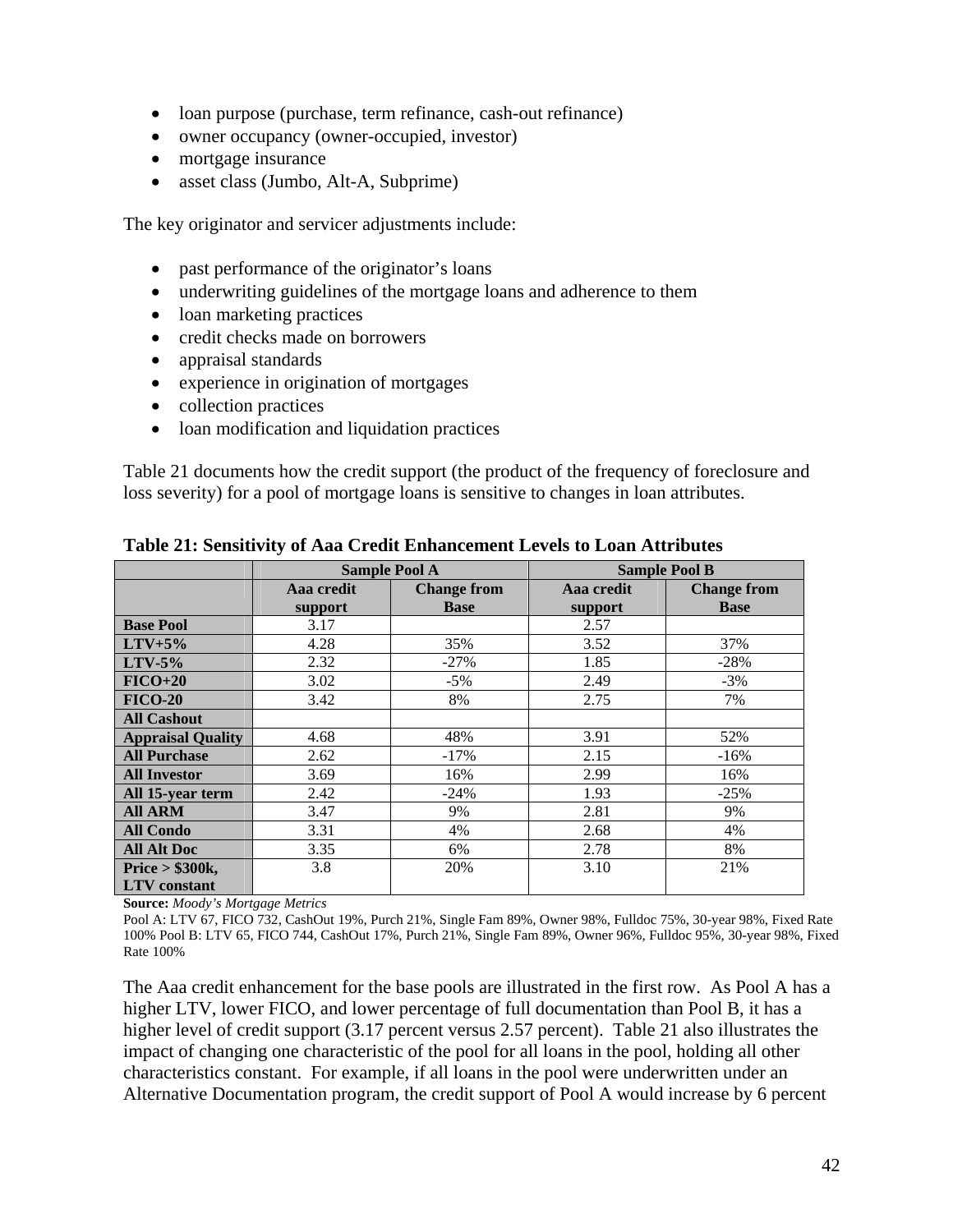to 3.35 percent and Pool B would increase by 8 percent to 2.78 percent. Note that the change in support depends on both the sensitivity of support to the loan characteristic as well as the size of the change in the characteristic. Changes in leverage appear to have significant effects on credit support, as an increase of five percentage points is associated with an increase in credit support by more than one-third. $^{25}$ 

The rating agency will typically adjust this baseline for current local area economic conditions like the unemployment rate, interest rates, and home price appreciation. The agencies are quite opaque about this relationship, and for some reason do not illustrate the impact of changes in local area economic conditions on credit enhancement in their public rating criteria. For example, Fitch employs scaling factors developed by University Financial Associates which control for four different components of regional factors: macro factors like employment rates and construction activity, demographic factors like population growth; political/legal factors; and even topographic factors that might constrain the growth of housing markets. The multipliers typically range from 0.5 to 1.7 and are updated quarterly.

In order to simulate the loss distribution, the rating agency needs to estimate the sensitivity of losses to local area economic conditions. Fitch tackles this problem by breaking out actual losses on mortgage loans into independent national and state components for each quarter. The sensitivity of losses to each factor is equal to one by construction. The final step is to fix a distribution for each of these components, and then simulate the loss distribution of the mortgage pool using random draws from the distribution of state and national components of unexpected loss.<sup>26</sup>

# **5.5. Conceptual differences between corporate and ABS credit ratings**

Subprime ABS ratings differ from corporate debt ratings in a number of different dimensions:

• Corporate bond (obligor) ratings are largely based on firm-specific risk characteristics. Since ABS structures represent claims on cash flows from a *portfolio* of underlying assets, the rating of a structured credit product must take into account systematic risk. It is correlated losses which matter especially for the more senior (higher rated) tranches, and loss correlation arises through dependence on shared or common (or systematic) risk factors.<sup>27</sup> For ABS deals which have a large number of underlying assets, for instance MBS, the portfolio is large enough such that all idiosyncratic risk is diversified away leaving only systematic exposure to the risk factors particular to that product class (here, mortgages). By contrast, a substantial amount of idiosyncratic risk may remain in

 $\overline{a}$ <sup>25</sup> Note that Moody's have increased subordination levels in subprime RMBS by 30 percent over last three years, and this can be largely attributed to an increase in support required by a decline in underwriting standards.

<sup>&</sup>lt;sup>26</sup> Note that Fitch actually simulates the frequency of foreclosure and loss severity separately, but the discussion here focuses on the product (expected loss) for simplicity. Each of the national and state components is likely transformed by subtracting the mean and dividing by the standard deviation, so that the distribution converges to a standard normal distribution. This permits the agency to use a two-factor copula model in order to simulate the loss distribution. Note that the sensitivity of losses to the normalized component would be equal to the inverse of the standard deviation of the actual component.

 $27$  Note that correlation includes more than just economic conditions, as it includes (a) model risk by the agencies (b) originator and arranger effects (c) servicer effects.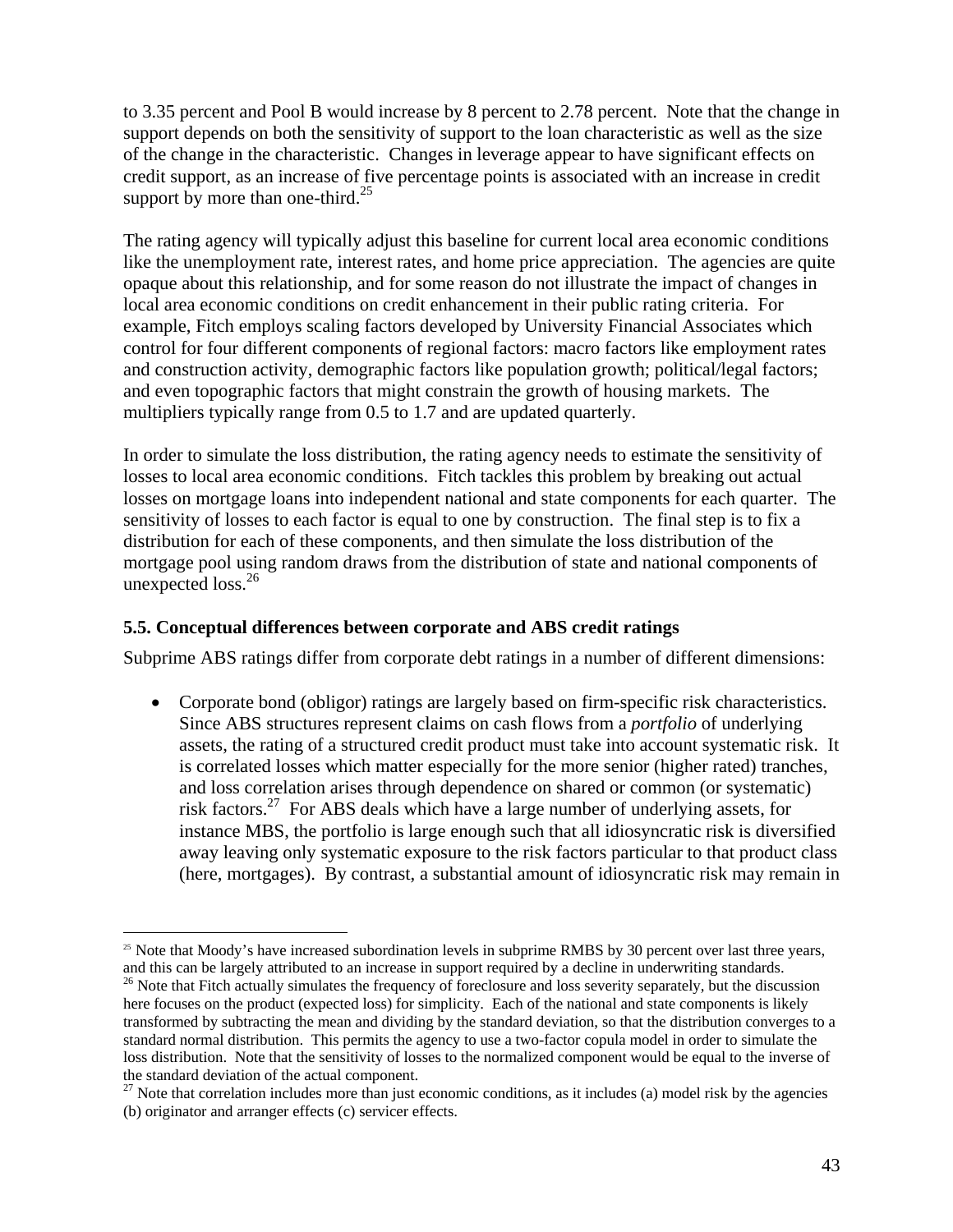ABS transactions with smaller asset pools, for instance CDOs (CGFS, 2005; Amato and Remolona, 2005).

Because these deals are portfolios, the effect of correlation is not the same for all tranches: equity tranches prefer higher correlation, senior tranches prefer lower correlation (tail losses are driven by loss correlation). As correlation increases, so does portfolio loss volatility. The payoff function for the equity tranche is, true to its name, like a call option. Indeed equity itself is a call option on the assets of the underlying firm, and the value of a call option is increasing in volatility. If the equity tranche is long a call option, the senior tranche is short a call option, so that their payoffs behave in an opposite manner. The impact of increased correlation on the value of mezzanine tranches is ambiguous and depends on the structure of a particular deal (Duffie, 2007). By contrast, correlation with systematic risk factors should not matter for corporate ratings.

As a result of the portfolio nature of the rated products, the ratings migration behavior may also be different than for ordinary obligor ratings. Moody's (2007a) reports that rating changes are much more common for corporate bond than for structured product ratings, but the magnitude of changes (number of notches up- or downgraded) was nearly double for the structured products.

- Subprime ABS ratings refer to the performance of a static pool instead of a dynamic corporation. When a firm becomes distressed, it has the option to change its investment strategy and inject more capital. As long as a firm is deemed to be creditworthy during neutral economic conditions, it is reasonable to expect that the firm could take prompt corrective action in order to avoid defaulting on its debt during a transitory decline in aggregate or industry conditions. However, the pool of mortgages underlying subprime ABS is fixed, and investors do not expect an issuer to support a weakly-performing deal.
- Subprime ABS ratings rely heavily on quantitative models while corporate debt ratings rely heavily on analyst judgment. In particular, corporate credit ratings require the separation of a firm's long-run condition and competitiveness from the business cycle, the assessment of whether or not an industry downturn is cyclical or permanent, and determination about whether or not a firm could actually survive a pro-longed transitory downturn.
- Unlike corporate credit ratings, ABS ratings rely heavily on a forecast of economic conditions. Note that a corporate credit rating is based on the agency's assessment that a firm will default during neutral economic conditions (i.e. full employment at the national and industry level). However, the rating agency is unable to focus on neutral economic conditions when assigning subprime ABS ratings, because in the model, uncertainty about the level of loss in the mortgage pool is driven completely by changes in economic conditions. If one were to fix the level of economic activity – for example at full employment – the level of losses is determined, and according to the model, the probability of default is either zero or one. It follows that the credit rating on an ABS tranche is the agency's assessment that economic conditions will deteriorate to the point where losses on the underlying mortgage pool will exceed the tranche's credit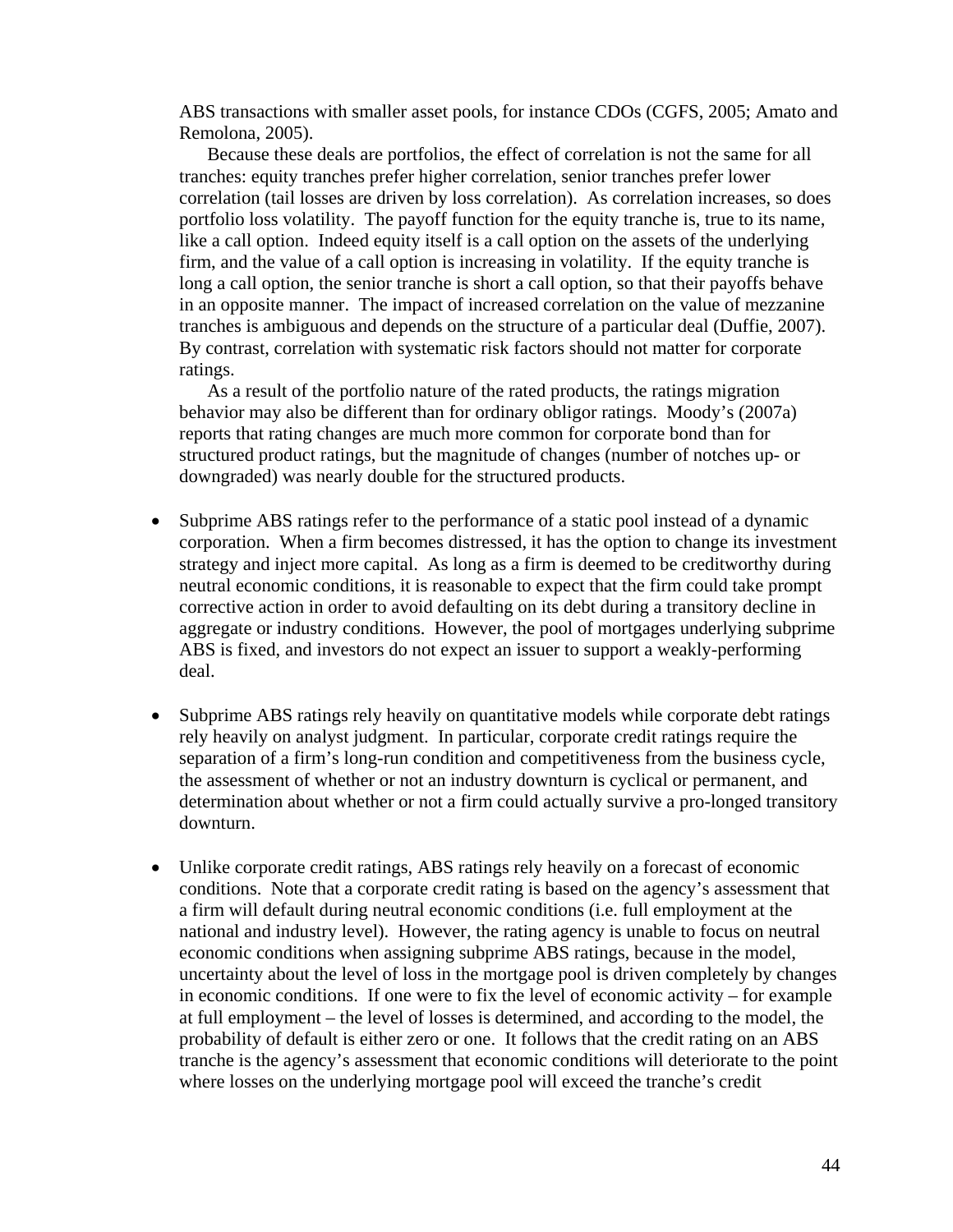enhancement. In other words, it is largely based on a forecast of economic conditions combined with the agency's estimated sensitivity of losses to that forecast.

• Finally, while an ABS credit rating for a particular rating grade should have similar expected loss to corporate credit rating of the same grade, the volatility of loss can be quite different across asset classes.

# **5.6. How through-the-cycle rating could amplify the housing cycle**

Like corporate credit ratings, the agencies seek to make subprime ABS credit ratings through the housing cycle. Stability means that one should not see upgrades concentrated during a housing boom and downgrades concentrated during a housing bust.

It is not difficult to understand that changes in economic conditions affect the distribution of losses on a mortgage pool. The unemployment rate and home price appreciation have obvious effects on the ability of a borrower to avoid default and the severity of loss in the event of default.

Consider a AAA-rated tranche issued during an environment of high home price appreciation (HPA). Figure 10 illustrates that the level of credit enhancement is determined using the probability associated with a AAA credit rating and the rating agency's estimate of the loss distribution (blue) in this economic environment. However, as the housing market slows down, the loss distribution shifts to the right, as any level of probability is now associated with a higher level of loss. If the rating agency does not respond to this new loss distribution and uses the same level of credit enhancement to structure new deals in a tough economic environment, the probability of default associated with these AAA-rated tranche will actually be closer to a AA than a AAA. It follows that keeping enhancement constant through the cycle will result in ratings instability, with upgrades during a boom and downgrades during a bust.

Rating agency must respond to shifts in the loss distribution by increasing the amount of needed credit enhancement to keep ratings stable as economic conditions deteriorate, as illustrated in the Figure. It follows that the stabilizing of ratings through the cycle is associated with pro-cyclical credit enhancement: as the housing market improves, credit enhancement falls; as the housing market slows down, credit enhancement increases.

This phenomenon has two important implications:

• Pro-cyclical credit enhancement has the potential to amplify the housing cycle, creating credit and asset price bubbles on the upside and contributing to severe credit crunches and on the downside. In order to understand this point, consider the hypothetical example in Figure 11. On the left is an aggressive structure based on strong housing market conditions. The AAA tranche is 80 percent of the funding, and the weightedaverage cost of funds is LIBOR+92 bp. However, as the housing market slows down, the rating agency removes leverage from the structure, and increases the subordination of the AAA-rated tranche from 20 to 25 percent. By requiring a larger fraction of the deal to be financed by BBB-rated debt, the weighted-average cost of funds increases to LIBOR+100 bp. This higher cost of funds will require higher interest rates on subprime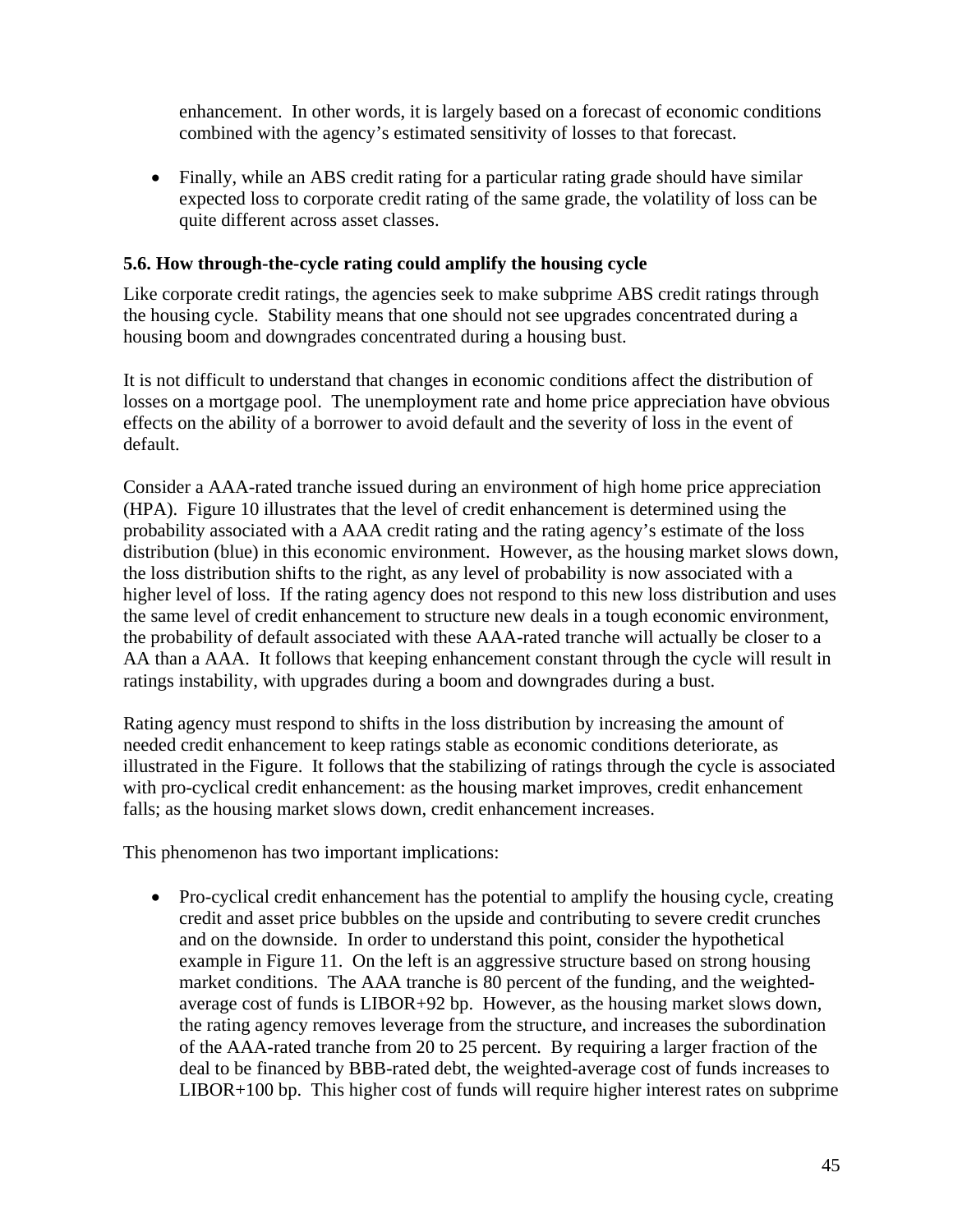mortgage loans, or will require a significant tightening in underwriting standards on the underlying mortgage loans. Note that the de-leveraging the structure has a knock-on effect on economic activity by reducing the supply of credit. It is difficult at this point to assess the importance of this phenomenon to what appeared to be a bubble in housing credit and prices on the upside. One source of concern is that the ratio of upgrades to downgrades appeared to be fairly stable for home equity ABS over 2001-2006 (see the discussion on rating performance below). However, the impact on the downside is fairly certain. One week after a historical downgrade action by the agencies, leading subprime lenders discontinued offering the 2/28 and 3/27 hybrid ARM (see the discussion of ratings performance below).

• Investors in subprime ABS are vulnerable to the ability of the rating agency to predict turning points in the housing cycle and respond appropriately. One must be fair to note that the downturn in housing did not surprise the rating agencies, who had been warning investors about the possibility and the impact on performance for quite some time. However, it does not appear that the agencies appropriately measured the sensitivity of losses to economic activity or anticipated the severity of the downturn.



**Figure 10: Credit enhancement and economic conditions**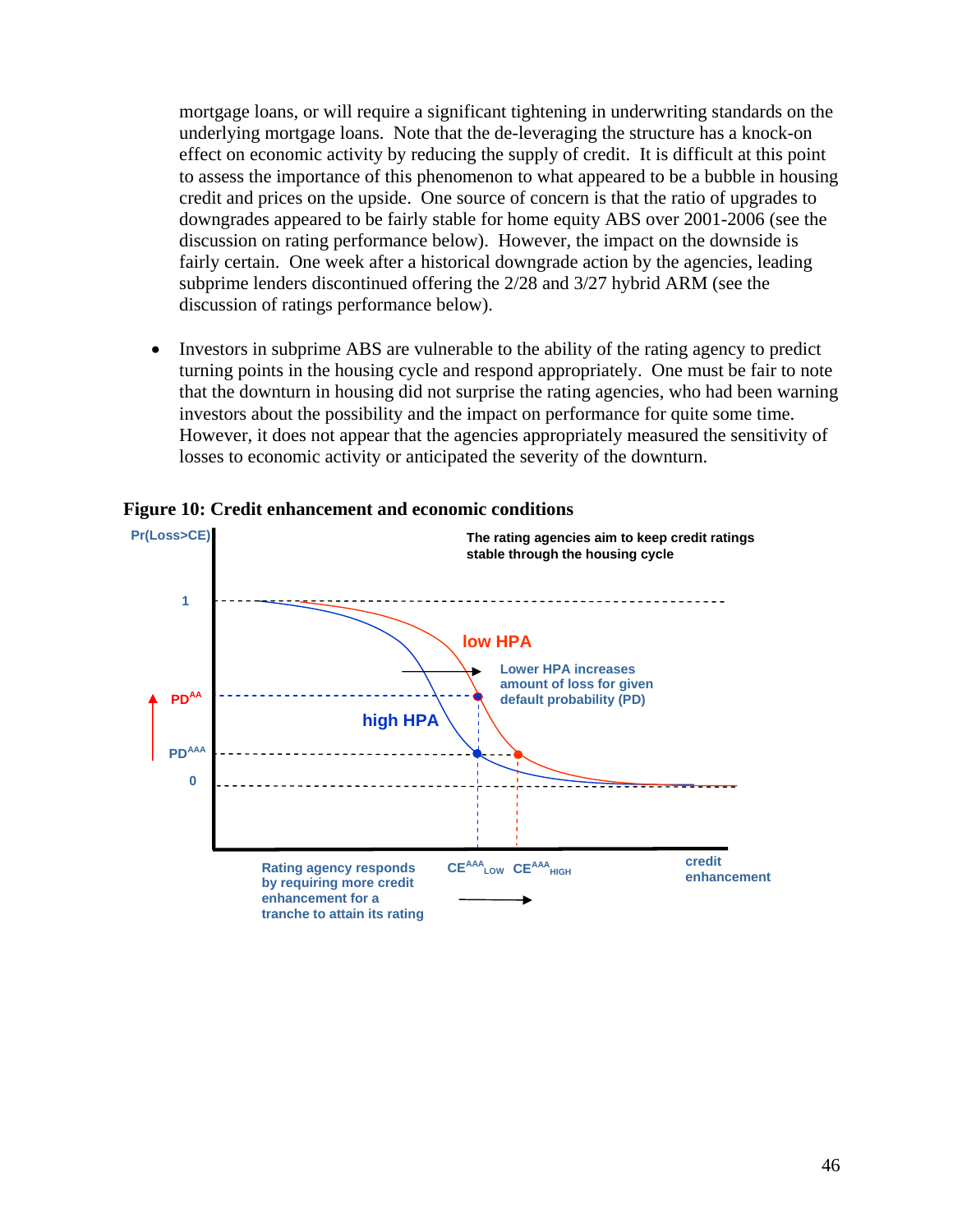



**Amplify the downturn and delay the recovery on the downside** 

# **5.7. Cash Flow Analytics for Excess Spread**

The second part of the rating process involves simulating the cash flows of the structure in order to determine how much credit excess spread will receive towards meeting the required credit enhancement. As an example, in Table 22 we consider the credit enhancement corresponding to a hypothetical pool of subprime mortgage loans. In this example, the required credit enhancement for the Aaa tranche is 22.50%. A simulation of cash flows suggests that excess spread can contribute 9.25% to meet this requirement, suggesting that the amount of subordination for this tranche must be 13.25%. In this section, we briefly describe how the rating agencies measure this credit attributed to excess spread, focusing on subprime RMBS.

| <b>Tranche</b>         | <b>Required Credit</b> | <b>Spread</b> | <b>Subordination</b> | <b>Class Size</b> |  |  |  |
|------------------------|------------------------|---------------|----------------------|-------------------|--|--|--|
| <b>Rating</b>          | <b>Enhancement</b>     | <b>Credit</b> |                      |                   |  |  |  |
| Aaa                    | 22.50%                 | 9.25%         | 13.25%               | 86.75%            |  |  |  |
| Aa2                    | 16.75%                 | 9.25%         | 7.50%                | 5.75%             |  |  |  |
| A2                     | 12.25%                 | 8.75%         | 3.50%                | 4.00%             |  |  |  |
| Baa2                   | 8.50%                  | 8.50%         | $0.00\%$             | 3.50%             |  |  |  |
| <b>Total</b>           |                        |               |                      | 100%              |  |  |  |
| <b>Source: Moody's</b> |                        |               |                      |                   |  |  |  |

# **Table 22: Cash flow analytics**

The key inputs into the cash flow analysis involve:

- the credit enhancement for given credit rating
- the timing of these losses
- prepayment rates
- interest rates and index mismatches
- trigger events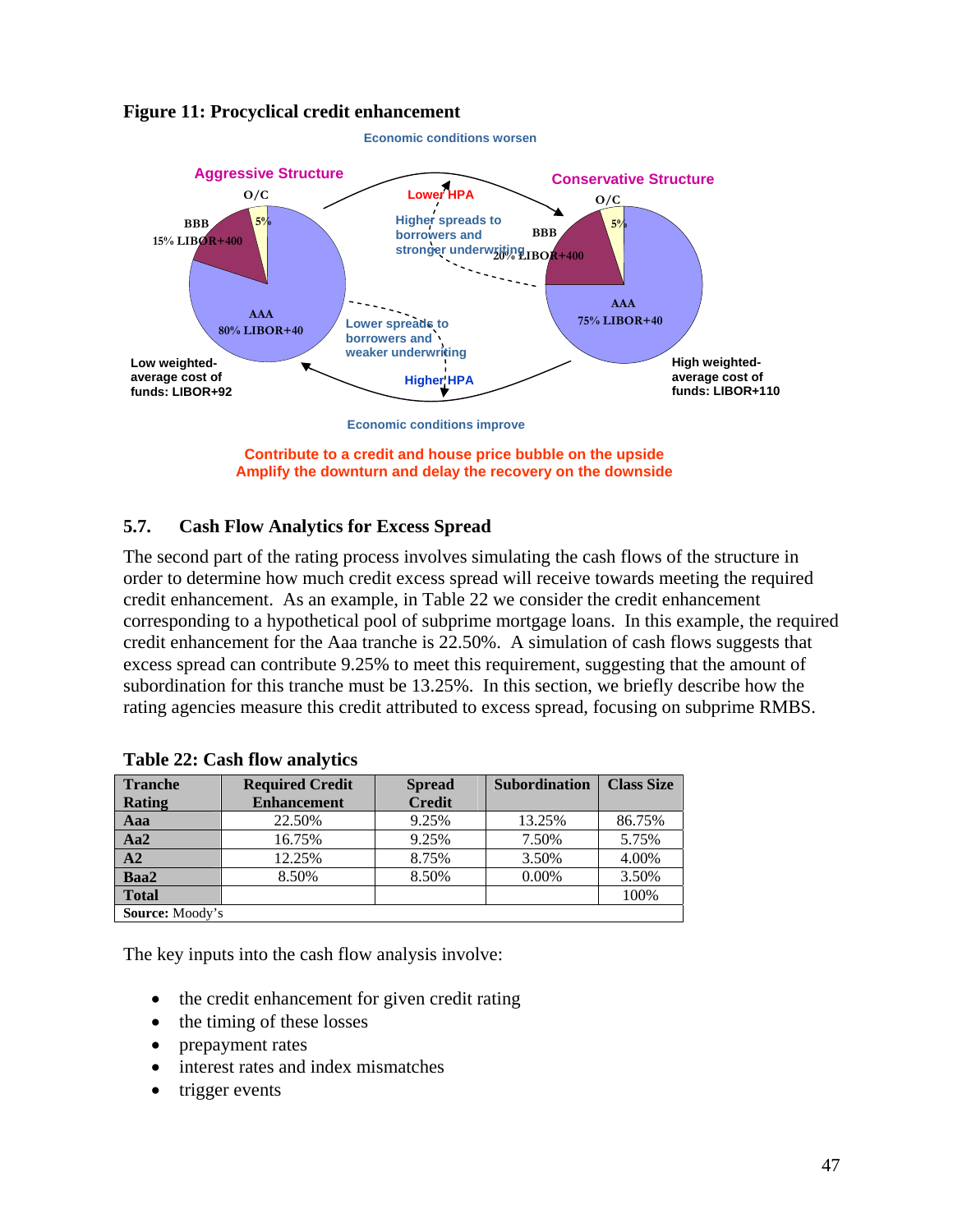- weighted average loan rate decrease
- prepayment penalties
- pre-funding accounts
- swaps, caps, and other derivatives.

The first input to the analysis is amount of losses on collateral that a tranche with a given rating would be able to withstand without sustaining a loss, which corresponds to the required credit enhancement implied from the loss distribution. Note that better credit ratings are associated with higher levels credit enhancement, and thus are associated with a higher level of expected loss on the underlying collateral.

# The timing of losses

Table 23 illustrates Moody's assumption about the timing of losses, which is based on historical performance over 1993-1999. Note there are slight differences in the timing between fixed-rate and ARMs. Except for the first year, losses are assumed to be distributed evenly throughout the year. In the first year, losses are distributed evenly throughout the last six months. Adjustments to this assumption need to be made if the pool contains seasoned or delinquent loans.

| Year                                 | <b>FRMs</b> | <b>ARMs</b> |  |  |  |
|--------------------------------------|-------------|-------------|--|--|--|
| 1                                    | 3%          | 3%          |  |  |  |
| $\overline{2}$                       | 12%         | 17%         |  |  |  |
| 3                                    | 20%         | 25%         |  |  |  |
| $\overline{\mathbf{4}}$              | 25%         | 25%         |  |  |  |
| 5                                    | 20%         | 20%         |  |  |  |
| 6                                    | 15%         | 10%         |  |  |  |
| 7                                    | 5%          | 0%          |  |  |  |
| 8                                    | 0%          | 0%          |  |  |  |
| 100%<br><b>Total</b><br>0%           |             |             |  |  |  |
| Source: Moody's; based on historical |             |             |  |  |  |
| performance over 1993-1999.          |             |             |  |  |  |

# **Table 23: First-lien loss curve (as % of original pool balance)**

Note that an acceleration in the timing of losses implies a lower level of excess spread in later periods, which reduces the contribution that excess spread can make to meet the required credit enhancement. It follows that a conservative approach to rating involves front-loading the timing of losses. Moreover, given the importance of the timing, it is possible to understand how the existence of elevated early payment defaults observed in the 2006 vintages of RMBS will correspond to significant adverse effects on the ratings performance.

# Prepayment risk

Prepayments of principal include both the voluntary and involuntary (i.e. default) varieties. Note that the path of the dollar value of involuntary prepayments over time has been tied down by assumptions about the level and timing of losses. It follows that assumptions about the prepayment curve really just pin down the severity of loss on defaulted mortgages (in order to identify the number of involuntary prepayments) and the number of voluntary prepayments. Table 24 documents Moody's assumptions about prepayment rates for a Baa2-rated tranche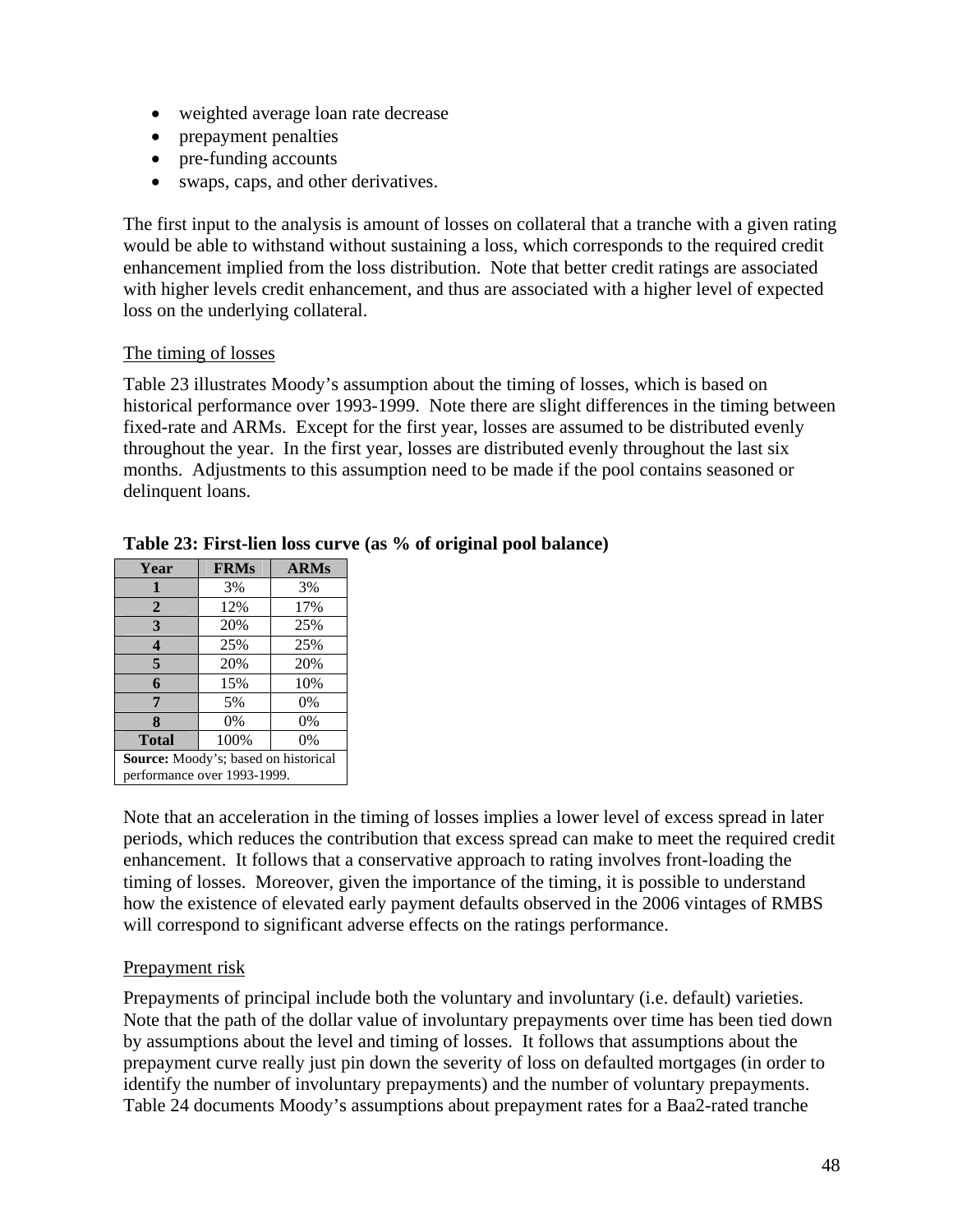secured by a portfolio of subprime loans. The standard measure of prepayment frequency is the Constant Prepayment Rate (CPR), defined as the annualized one-month prepayment rate of loans that remain in the pool.

| Loan age (months)      | <b>FRMs</b>      | <b>ARMs</b>   | 2/28s         | 3/27s         |
|------------------------|------------------|---------------|---------------|---------------|
|                        | 6%               | 5.5%          | 5.5%          | 5.5%          |
| $2 - 18$               | by $1.33\%$ /mth | by 1.639%/mth | by 1.639%/mth | by 1.639%/mth |
| 19-24                  | 30%              | 35%           | 33%           | 33%           |
| $25 - 30$              | 30%              | 35%           | 55%           | 33%           |
| $31 - 36$              | 30%              | 35%           | 33%           | 33%           |
| $37-42$                | 30%              | 35%           | 33%           | 55%           |
| $43+$                  | 30%              | 35%           | 33%           | 33%           |
| <b>Source: Moody's</b> |                  |               |               |               |

**Table 24: Pre-payment assumption for Baa2-rated tranches** 

For both fixed-rate (FRMs) and adjustable-rate mortgages (ARMs), the CPR increases every month until the  $19<sup>th</sup>$  month, where it stays constant through the remaining life of the deal. However, for hybrid ARMs, which have a fixed interest rate for either 2 or 3 years and then revert to an ARM, there is a spike in the CPR in the six months following payment reset. Note that since prepayments include defaults, it is necessary to adjust the prepayment curve for the credit rating of the tranche under analysis. Recall that a better credit rating is associated with a higher level of loss on collateral, which means a higher frequency of involuntary prepayments. Table 25 documents adjustments that Moody's makes to the CPR by rating category. For example, the prepayment rate is 15 percent higher for a Aaa-rated tranche than a Baa2-rated tranche in order to capture the higher frequency of involuntary prepayment (i.e. default) associated with the Aaa level of loss.

| <b>Rating</b> | <b>FRM</b>             | <b>ARM</b> |  |  |  |  |  |
|---------------|------------------------|------------|--|--|--|--|--|
| Aaa           | 133%                   | 115%       |  |  |  |  |  |
| Aa1           | 126%                   | 112.5%     |  |  |  |  |  |
| Aa2           | 120%                   | 110%       |  |  |  |  |  |
| Aa3           | 117%                   | 108.5%     |  |  |  |  |  |
| ${\bf A1}$    | 113%                   | 106.5%     |  |  |  |  |  |
| A2            | 110%                   | 105%       |  |  |  |  |  |
| A3            | 107%                   | 103.5%     |  |  |  |  |  |
| <b>Baa1</b>   | 103%                   | 101.5%     |  |  |  |  |  |
| Baa2          | 100%                   | 100%       |  |  |  |  |  |
| Baa3          | 97%                    | 98.5%      |  |  |  |  |  |
| Ba1           | 93%                    | 96.5%      |  |  |  |  |  |
| Ba2           | 90%                    | 95%        |  |  |  |  |  |
| Ba3           | 87%                    | 93.5%      |  |  |  |  |  |
| <b>B1</b>     | 83%                    | 91.5%      |  |  |  |  |  |
| B2            | 80%                    | 90%        |  |  |  |  |  |
| <b>B3</b>     | 77%                    | 88.5%      |  |  |  |  |  |
|               | <b>Source: Moody's</b> |            |  |  |  |  |  |

|  |  | Table 25: Adjustments by tranche credit rating to Baa2 pre-payment curves |
|--|--|---------------------------------------------------------------------------|
|  |  |                                                                           |

The assumptions made above identify the dollar value of involuntary prepayments and the total number of prepayments. In order to identify the number of involuntary prepayments (and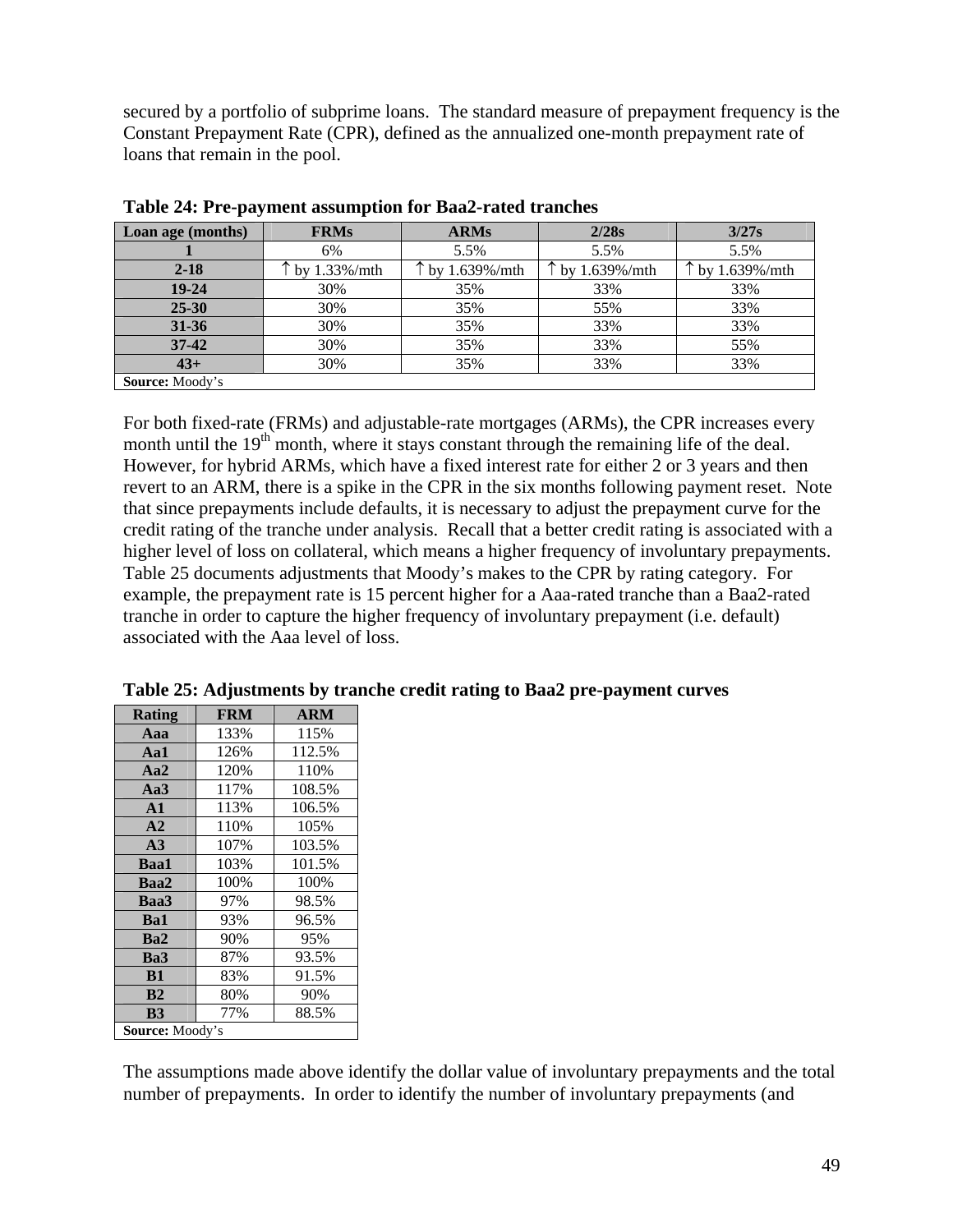consequently the number of voluntary prepayments), it is necessary to make an assumption about loss severity. Note that this assumption about severity is different from the one used in the determination of credit enhancement in the first step outlined above. Moody's makes the assumption that the fraction of involuntary prepayments in total prepayments increases with the severity of loss (i.e. as the credit rating improves). This phenomenon is described in Table 26.

| Aaa                    | 60%   |  |  |  |
|------------------------|-------|--|--|--|
| Aa                     | 55%   |  |  |  |
| A                      | 50%   |  |  |  |
| Baa                    | 45%   |  |  |  |
| Ba                     | 42.5% |  |  |  |
| B                      | 40%   |  |  |  |
| <b>Source: Moody's</b> |       |  |  |  |

**Table 26: Loss Severity Assumptions for 1st lien subprime mortgages** 

In the end, voluntary prepayments reduce principal and thus the benefit of excess spread. It follows that a conservative view toward rating will typically make high and front-loaded assumptions about the path of voluntary prepayments, as this reduces the contribution that excess spread makes towards credit enhancement.

## Interest rate risk

The key remaining source of uncertainty in the analysis of cash flows is the behavior of interest rates. Note that the coupons on tranches typically have floating interest rates tied to the onemonth LIBOR. Moreover, note that interest rates on some of the underlying loans are adjustable, which makes receipts from collateral vary with the level of interest rates. Interest rate risk is created by mis-matches between the sensitivity of collateral and tranches to interest rates. Some examples include:

- Fixed rate loans funded with floating rate certificates
- Prime rate index funded with LIBOR based certificates
- six-month LIBOR loans funded with one-month LIBOR certificates

Based on a number of factors, including the state of the economy, the forward-rate curve, and the current level of interest rates, interest rate stresses are determined.

Interest rate risk had an adverse impact on the performance of RMBS structures issued during the 2002 to 2004. In particular, throughout 2002 to mid-2004, the one-month LIBOR maintained a level to 1% - 1.8%. However, in June 2004, the one-month LIBOR began to increase quickly, reaching 5.3% in 2006. This increase in interest rates has an adverse impact through three channels. First, the coupons on ARM collateral adjust less quickly than the coupons on floating-rate certificates. Second, while rising rates will reduce the prepayment of fixed-rate loans, they also encourage a deterioration in the coupons on adjustable-rate loans as these obligors refinance out of high interest-rate loans, leaving a higher fraction of low- and fixed-interest rates in the pool. Finally, the increase in prepayment rates leads to quick return of principal to investors in senior tranches, where credit spreads are the smallest. Each of these factors leads to a compression of excess spread.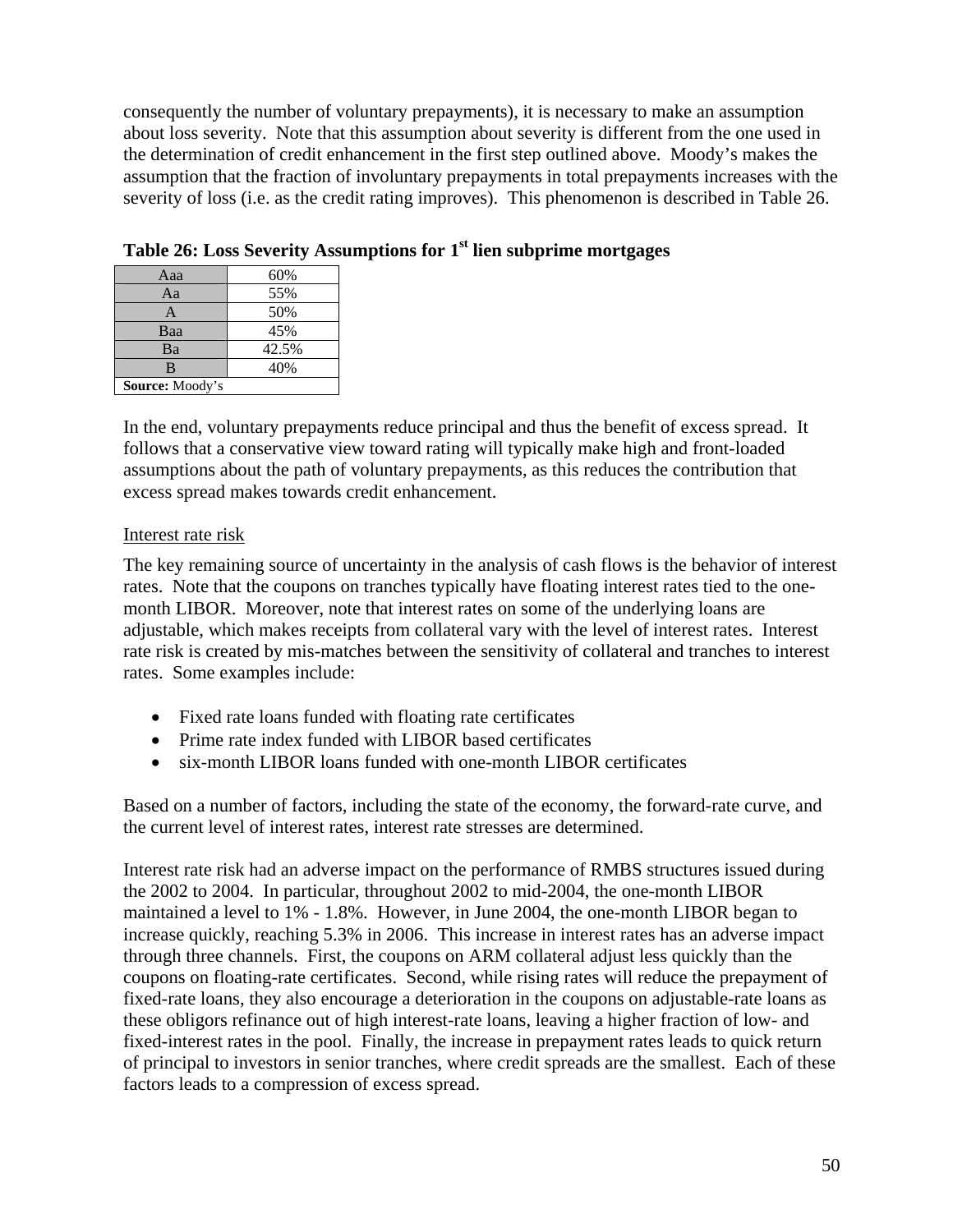Many structures enter into an interest rate swap agreement which replaces the flexible-rate coupon paid to the tranches with a fixed-rate coupon in order to avoid this type of problem. However, note that this swap does not completely remove interest rate risk. For example, when pools contain ARM mortgages, the structure is vulnerable to a decline in interest rates which reduces the cash flows from collateral.

The approach of the rating agencies to interest rate risk is to construct a path of interest rate stresses in order to capture the worst likely movement in interest rates. Table 24 illustrates the interest rate stresses used by Fitch.

|                                    | <b>Decreases from LIBOR</b> |           |           |            | <b>Increases from LIBOR</b> |       |       |            |
|------------------------------------|-----------------------------|-----------|-----------|------------|-----------------------------|-------|-------|------------|
| <b>Month</b>                       | <b>BBB</b>                  | A         | AA        | <b>AAA</b> | <b>BBB</b>                  | A     | AA    | <b>AAA</b> |
| 6                                  | $-1.06\%$                   | $-1.24%$  | $-1.42%$  | $-1.68%$   | 0.88%                       | 1.40% | 2.07% | 3.10%      |
| 12                                 | $-1.81%$                    | $-2.09\%$ | $-2.37%$  | $-2.76%$   | 1.22%                       | 2.02% | 3.06% | 4.66%      |
| 24                                 | $-2.28%$                    | $-2.68%$  | $-3.08\%$ | $-3.64%$   | 2.01%                       | 3.15% | 4.63% | 6.90%      |
| 36                                 | $-2.52%$                    | $-2.95%$  | $-3.39\%$ | $-4.00\%$  | 2.18%                       | 3.43% | 5.05% | 7.53%      |
| 48                                 | $-2.52%$                    | $-2.97\%$ | $-3.43\%$ | $-4.09\%$  | 2.52%                       | 3.85% | 5.58% | 8.24%      |
| 60                                 | $-2.52%$                    | $-2.98%$  | $-3.45%$  | $-4.12%$   | 2.65%                       | 4.02% | 5.79% | 8.52%      |
| <b>Source:</b> Fitch (August 2007) |                             |           |           |            |                             |       |       |            |

## **Table 27: Interest Rate Stresses**

Note that these are changes (in percentage points) relative to the one-month LIBOR. The magnitude of the interest rate shocks is larger for better credit ratings and longer maturities.

# Other details

Cash flow analysis is performed incorporating step-down triggers. For each rating level, the triggers are analyzed for the probability that they will be breached. As the triggers are set at levels which protect the rated tranches, they typically will be breached in stress scenarios. It follows that one typically assumes that the transaction does not step down (i.e. credit enhancement is not released) and that all tranches are paid sequentially for its life. Finally, mortgage loans with higher interest rates tend to prepay first, which reduces excess spread of the transaction over time. In order to capture this, Moody's assumes that the weighted average coupon (WAC) of the loans decreases by one basis point each month over the first three years of the deal.

## Motivating example

In order to better understand the cash flow analysis, we will illustrate using a structure similar to GSAMP Trust 2006-NC2. In particular, we focus on a hypothetical pool of 2/28 ARM mortgage loans with an initial interest rate of 8 percent, a margin of 6 percent, and interest rate caps of 1.5%. The servicer receives a fee of 50 bp and master servicer receives a fee of 1 bp, each per annum and senior to any distributions to investors. The trust enters into an interest rate swap with a counterparty paying a fixed rate of 5.45% and receiving LIBOR – initially at 5.32% --according to a swap notional schedule described in Figure 8. Each month, the net payment to the swap counterparty is senior to any distributions to investors. Table 28 documents that the capital structure is similar to that of the New Century deal, but with fewer tranches in order to simplify the analysis.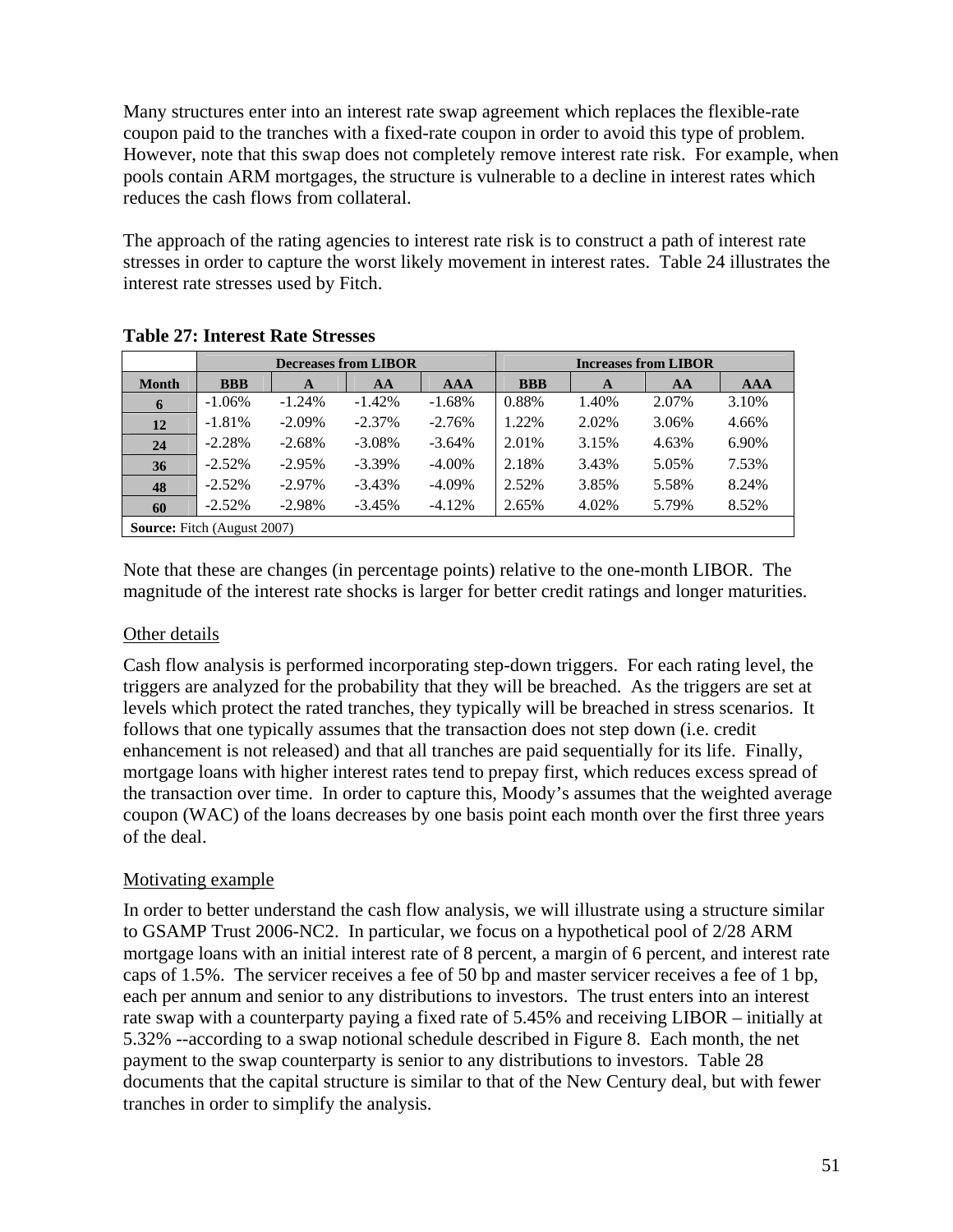| <b>Tranche</b> | Width  | <b>Spread</b> |
|----------------|--------|---------------|
| <b>AAA</b>     | 79.35% | 0.25%         |
| AA             | 9.20%  | 0.31%         |
|                | 4.90%  | 0.37%         |
| <b>BBB</b>     | 3.45%  | 1.00%         |
| <b>BB</b>      | 1.70%  | 2.50%         |
| O/C            | 1.40%  |               |

**Table 28: Capital Structure**

**Note:** spread over 1-month LIBOR

We focus our analysis on the BBB-rated tranche. Our analysis starts with prepayment rates, which are illustrated in Figure 12. The total CPR is the fraction of remaining loans which prepay each month at an annualized rate, and is taken from Table 24 above for 2/28 ARMs. Notice the spike in prepayment rates shortly following payment rest at 24 months. The involuntary CPR is tied down by (a) the level of losses, assumed in this case to be 10% given the BBB rating; (b) the timing of losses documented in Table 23; (c) and the severity of losses from Table 26 in order to convert dollars of principal loss into an involuntary prepayment rate. Since the timing assumption precludes losses after 72 months, we only focus on the first six years of the deal life. As the capital structure of the deal is fixed, this exercise is essentially a test of whether or not the BBB-rated tranche as structured can receive a 6.9% credit ( $= 10\%$ . 3.1%) from excess spread to meet the required credit enhancement.

#### **Figure 12: Decomposing Constant Prepayment Rates (CPRs)**

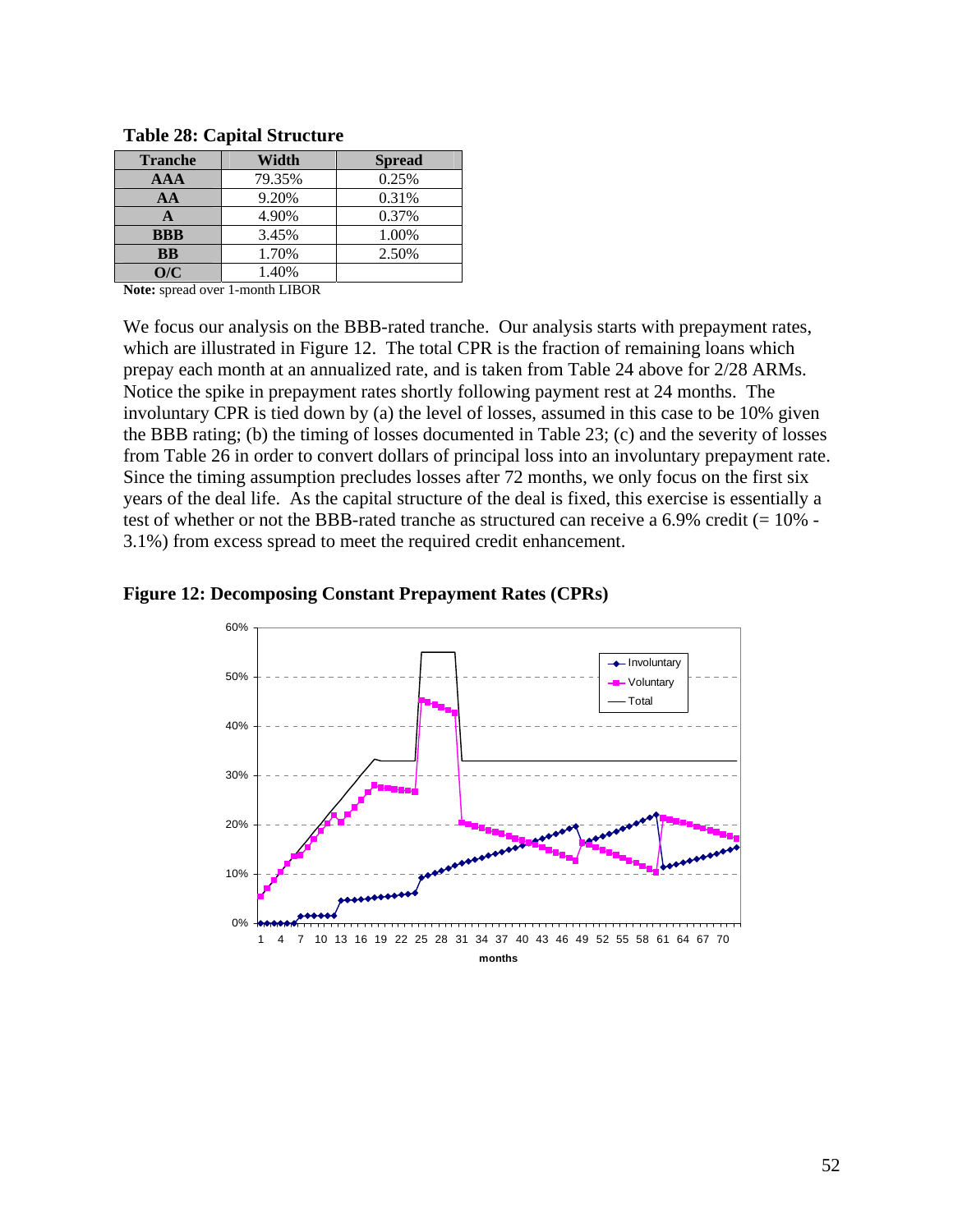

**Figure 13: LIBOR stress, trust earnings, and the net swap payment**

**Note:** the swap payment and earnings are each measured at a monthly rate and relative to original portfolio par. Earnings is defined as the difference between mortgage interest income, the net swap payment, and servicer fees of 51 basis points per annum.

Given the path of pre-payments, one needs to use the interest rate stresses in order to simulate future cash flows. Since the structure is hedged, the most severe interest rate shock is a decline in interest rates. When the interest rate on mortgages declines but the interest rate on tranches is fixed there is pressure on earnings. Figure 13 documents that assumed path of LIBOR, taken from Table 27 above, but converted into a monthly interest rate. The slow decrease over the first 24 months in the mortgage income reflects adverse selection in prepayment (high interest rates pre-paying first). There is an obvious spike in the mortgage interest rate at 24 months once payments reset. As LIBOR is falling, there is a net payment made to the swap counterparty, but this declines over time as the amount of swap notional goes to zero over the five-year life of the contract. The earnings of the trust before distributions and loss falls over time as mortgages prepay and the interest rate on remaining mortgages falls.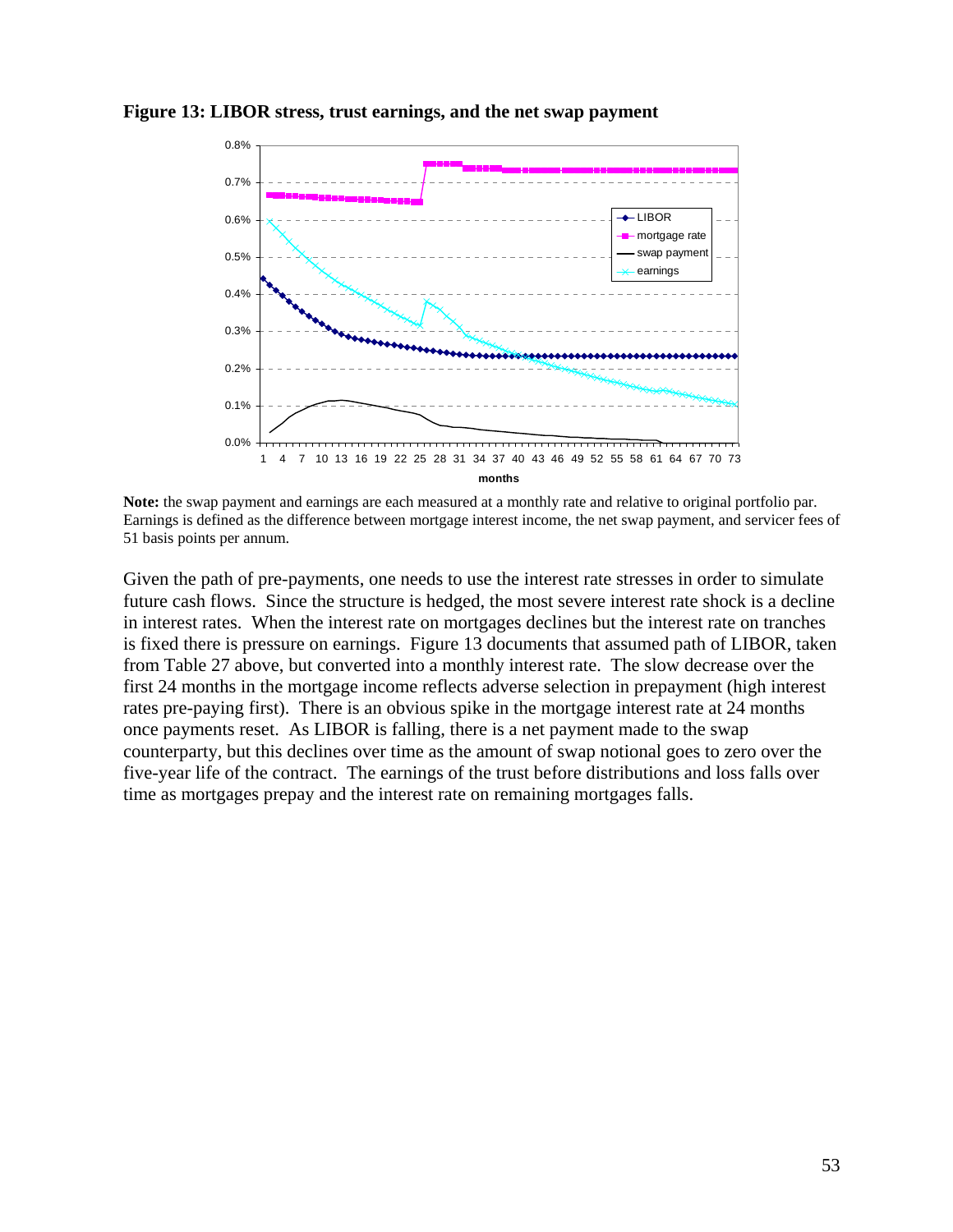

**Figure 14: Earnings, Tranche Interest, and Credit Loss**

**Note:** Earnings, tranche interest, and credit loss are measured each at a monthly rate and relative to original portfolio par

Figure 14 documents the path of trust earnings, tranche interest, and credit losses over time, each measured at a monthly rate and relative to portfolio par. Tranche interest declines over time as interest rates fall and as pre-payments reduce the principal value of the senior tranche. While earnings are adequate to cover tranche interest initially, after the first year credit losses are eating into over-collateralization. After 42 months, earnings no longer cover losses, and the structure is struggling greatly.

**Figure 15: Dynamic subordination of mezzanine tranches (10% required enhancement)**

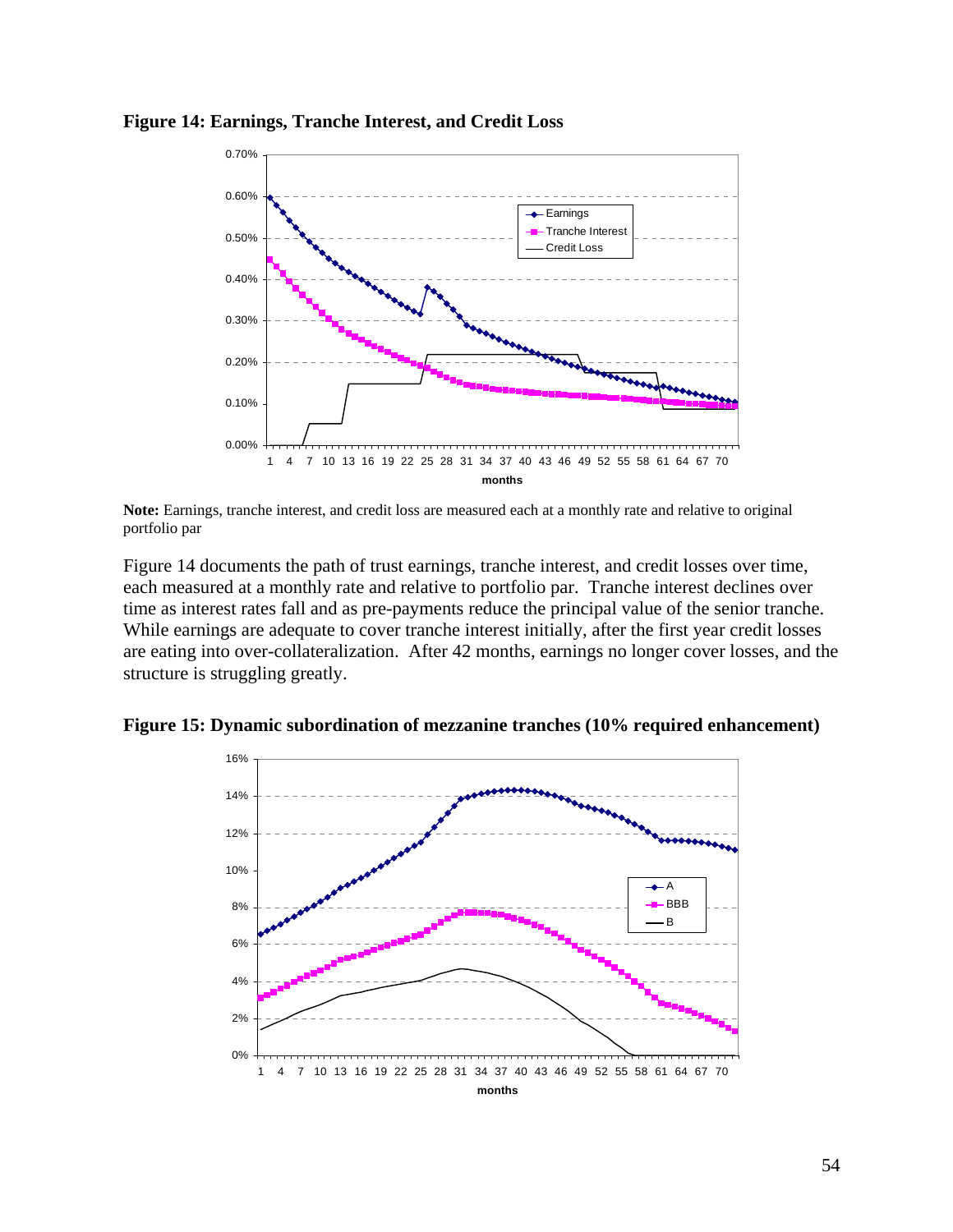Figure 15 documents that these losses reduce the subordination available to each tranche over time. At 56 months, over-collateralization has been exhausted and the BB-rated tranche defaults. However, the BBB-rate tranche is able to survive until 72 months, suggesting that this tranche could withstand a loss rate of 10 percent. It follows that the deal is structured adequately.



**Figure 16: Dynamic subordination of mezzanine tranches (10.5% required enhancement)**

Figure 16 documents the dynamic subordination of the same capital structure in the event that losses are only 50 basis points higher. In this case, the BBB rated tranche defaults in month 70. The actual losses to investors in this tranche would be quite low because there are no losses after 72 months. However, when losses on the pool increase to 14%, the investors in the BBBrated tranche are completely wiped out and the A-rated tranche defaults.

## **5.8. Performance Monitoring**

The rating agencies currently monitor the performance of approximately 10,000 pools of mortgage loan collateral. Deal performance is tracked using monthly remittance from Intex Solutions, Inc. Since there is no uniform reporting methodology, the first step is to ensure the integrity of the data.

The agencies use this performance data in order to identify which deals merit a detailed review, but do complete such a review for every deal at least once a year. The key performance metric is the loss coverage ratio (LCR), which is defined as the ratio of the current credit enhancement for a tranche relative to estimated unrealized losses. Note that losses are estimated using underwriting characteristics for unseasoned loans (less than 12 months), and actual performance for seasoned loans. When the loss coverage ratio falls below an acceptable level given the rating of the tranche, the agency will perform a detailed review of the transaction, and consider ratings action.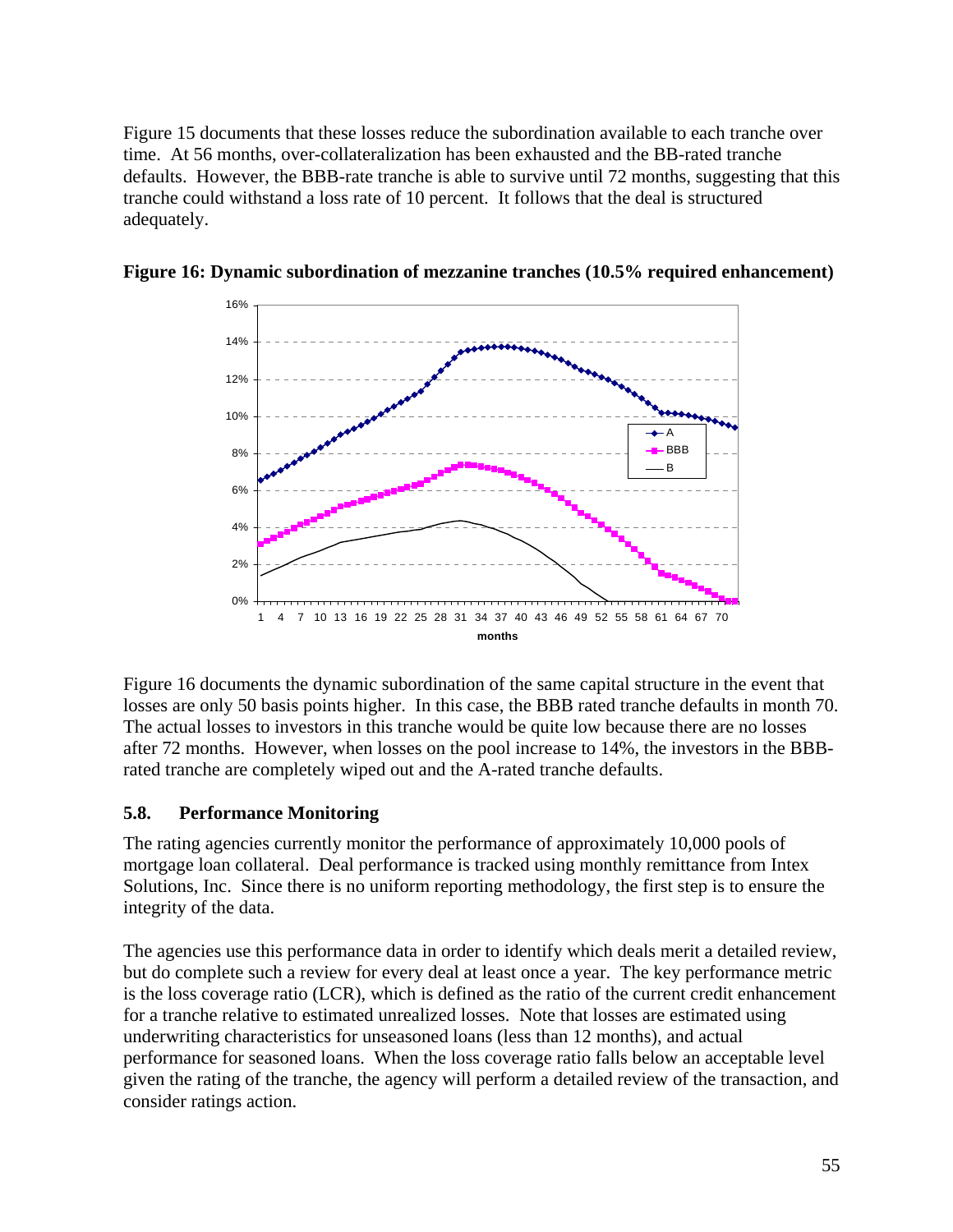In the example subprime deal described in Table 29, which is taken from a Fitch (2007) and does not correspond to the New Century deal, the pipeline measure of loss is constructed by applying historical default rates to the fraction of loans in each delinquency status bucket, and applying a projected loss severity. For example, the rating agency assumes that 68 percent of loans 90 days past due will default, while only 11 percent of current loans will default.

| <b>Status</b>                                                                                                          | <b>Delinquency</b><br><b>Status</b> | Projected<br>Default As % of                                                                                                 | Projected<br>Default As % of | <b>Projected Loss</b><br><b>Severity</b> | <b>Expected Loss</b><br>as % of Pool |  |  |  |  |
|------------------------------------------------------------------------------------------------------------------------|-------------------------------------|------------------------------------------------------------------------------------------------------------------------------|------------------------------|------------------------------------------|--------------------------------------|--|--|--|--|
|                                                                                                                        | <b>Distribution</b>                 | <b>Bucket</b>                                                                                                                | Pool                         |                                          |                                      |  |  |  |  |
| <b>Current</b>                                                                                                         | 83                                  | 11                                                                                                                           | 9.1                          | 35                                       | 3.2                                  |  |  |  |  |
| 30 Days                                                                                                                | 4.0                                 | 37                                                                                                                           | 1.5                          | 35                                       | 0.5                                  |  |  |  |  |
| 60 Days                                                                                                                | 2.6                                 | 54                                                                                                                           | 1.4                          | 35                                       | 0.5                                  |  |  |  |  |
| 90 Days                                                                                                                | 2.5                                 | 68                                                                                                                           | 1.7                          | 35                                       | 0.6                                  |  |  |  |  |
| <b>Bankruptcies</b>                                                                                                    | 1.7                                 | 54                                                                                                                           | 0.9                          | 35                                       | 0.3                                  |  |  |  |  |
| Foreclosure                                                                                                            | 3.8                                 | 76                                                                                                                           | 2.9                          | 35                                       | 1.0                                  |  |  |  |  |
| <b>REO</b>                                                                                                             | 2.6                                 | 100                                                                                                                          | 2.6                          | 35                                       | 0.9                                  |  |  |  |  |
| <b>Total</b>                                                                                                           | 100.0                               |                                                                                                                              | 20.0                         | 35                                       | 7.1                                  |  |  |  |  |
| Notes: The example transaction is 18 months seasoned, has 63% of the original pool remaining (called the pool factor), |                                     |                                                                                                                              |                              |                                          |                                      |  |  |  |  |
|                                                                                                                        |                                     | incurred 0.77% loss to date, and reports a 60+ day of 13.15% $(=2.6+2.5+1.7+3.8+2.6)$ . The delinguency bucket figures (with |                              |                                          |                                      |  |  |  |  |
|                                                                                                                        |                                     | the exception of REO) have a 98% home price appreciation adjustment applied. The example deal's current three-month loss     |                              |                                          |                                      |  |  |  |  |

**Table 29: Example of Projected Loss as a Percentage of Current Pool Balance** 

) have a 98% home price appreciation adjustment applied. The example deal's current threeseverity is 25%, and the projected lifetime loss severity is approximately 35%. The expected loss figures are as a percentage of the remaining pool balance. The expected loss as a percentage of original pool balance is  $5.25\% = (7.1\% * 63\% + 0.77\%)$ The current subordination of a tranche reflects excess spread that has been retained as well as

any losses to date. In this example in Table 30 the M-1 tranche rated AA currently has subordination of 20.61 percent. However, due to expected future accumulation of excess spread, this class can withstand losses of 26.90 percent, corresponding to a loss coverage ratio of  $3.8 (= 26.9/7.1)$ . Note that the target loss coverage ratio for the AA rating is 2.82, suggesting that the original rating is sound. However, the B-2 class rated BBB- currently has subordination of 3 percent and a break-loss rate of 10.41 percent. Note that the target breakloss for this rating is 11.04 percent, and the target break-loss of 9.95 for the BB+ rating (not reported). In this case, the rating agency is using tolerance to prevent this tranche from being downgraded at this time. A conversation with a ratings analyst suggested that a tranche would not be downgraded until it failed the target break-loss level for one full rating-grade below the current level.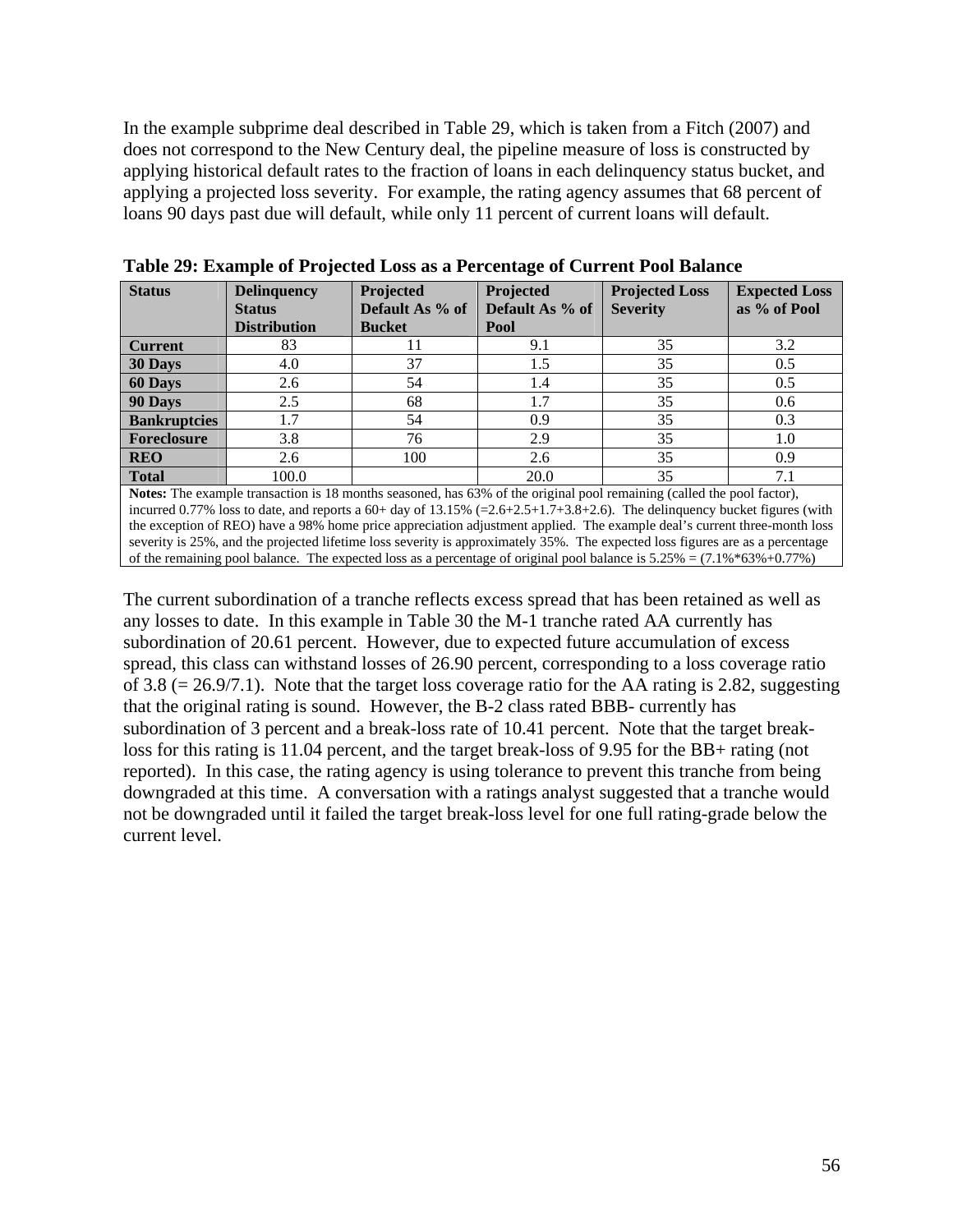| <b>Class</b> | <b>Current</b> | <b>Current</b>                 | <b>Current</b>                | <b>Current Loss</b>       | <b>Target</b>                 | <b>Target Loss</b>        | <b>Model</b>                                         |
|--------------|----------------|--------------------------------|-------------------------------|---------------------------|-------------------------------|---------------------------|------------------------------------------------------|
|              | <b>Rating</b>  | <b>Subordination</b><br>$($ %) | <b>Break-</b><br>Loss $(\% )$ | Coverage<br>Ratio $(\% )$ | <b>Break-</b><br>Loss $(\% )$ | Coverage<br>Ratio $(\% )$ | <b>Proposed</b><br><b>After</b><br><b>Tolerances</b> |
| $\mathbf{A}$ | AAA            | 31.59                          | 39.71                         | 5.61                      | 27.18                         | 3.84                      | AAA                                                  |
| $M-1$        | AA             | 20.61                          | 26.90                         | 3.80                      | 19.95                         | 2.82                      | AA                                                   |
| $M-2$        | A              | 12.08                          | 18.25                         | 2.58                      | 15.79                         | 2.23                      | A                                                    |
| $M-3$        | $BBB+$         | 7.50                           | 15.62                         | 2.21                      | 13.32                         | 1.88                      | $BBB+$                                               |
| $B-1$        | <b>BBB</b>     | 5.92                           | 13.14                         | 1.86                      | 12.09                         | 1.71                      | <b>BBB</b>                                           |
| $B-2$        | BBB-           | 3.00                           | 10.41                         | 1.47                      | 11.04                         | 1.56                      | BBB-                                                 |

**Table 30: Example of Ratings Analysis Using Break-Loss Figures**

**Notes:** The example transaction is 18 months seasoned and has a projected loss as a percent of current balance of 7.1%. Based on the projected delinquency, the triggers will pass at the step-down date and toggle thereafter. The current annualized excess spread available to cover losses is 3.10% (including interest rate derivatives). Current break-loss: the amount of collateral loss that would call the class to default. This figure includes excess spread and triggers. Current loss coverage ratio (LCR): determined by dividing the bond's current break-loss amount by the current base-case projected loss of 7.1%. Model proposed: Considers the difference between the current LCR and the target LCR

**Figure 17: Anatomy of a downgrade** 



It is worth taking the time to highlight how changes in rating criteria affect the ratings monitoring process. In particular, if the rating agencies become more conservative in structuring new deals, it is not clear that anything should change when it comes to making a decision to downgrade securities secured by seasoned loans. The numerator of the loss coverage ratio is the current subordination of the tranche, which is unaffected by any change in criteria. The denominator is the estimated unrealized loss. Unless the rating agency also changes its mapping from current loan performance to the probability of default, or updates its view on loss severity, the key input into the ratings monitoring process is unchanged. In this sense, there is no need to change the way the agency monitors existing transactions. If an existing transaction was structured with inadequate initial subordination, the normal ratings monitoring process will pick this up and downgrade appropriately. In this sense, there is no need to update existing transactions.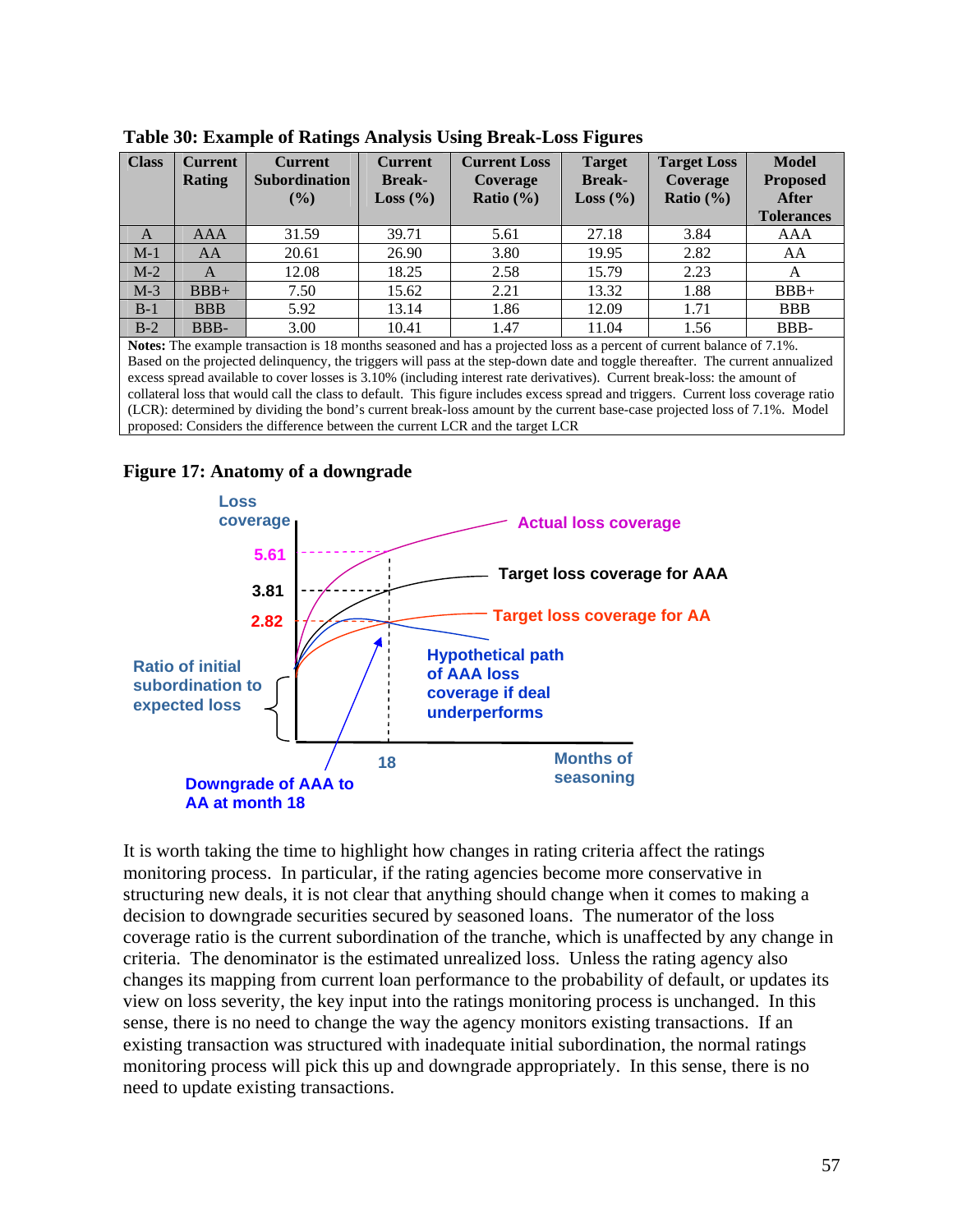# **5.9. Home Equity ABS rating performance**

Table 31 documents the performance of Moody's Subprime RMBS over the last five years. The table documents downgrades in the top panel and upgrades in the bottom panel, broken out across first- and second-lien mortgage loans, as well as by origination year. Rating actions are measured by fraction of origination volume affected, the fraction of tranches affected, and the fraction of deals affected. The first observation to note is that by any measure, the rating agencies have appeared to struggle rating subprime deals throughout the period, as the ratio of downgrades to upgrades is larger than one. That being said, the recent performance of subprime RMBS ratings has been historically bad. The table documents that 92 percent of  $1<sup>st</sup>$ lien subprime deals originated in 2006 as well as 84.5 percent of  $2<sup>nd</sup>$ -lien deals originated in 2005 and 91.8 percent of  $2<sup>nd</sup>$ -lien deals originated in 2006 have been downgraded.

Note that half of all downgrades of tranches in the history of Home Equity ABS were made in the first seven months of 2007. About half of these were made during the week of 9 July, when Moody's downgraded 399 tranches. About two-thirds of these downgrades involved securitizations by four issuers who accounted for about one-third of 2006 issuance: New Century, WMC, Long Beach, and Fremont. Note that 86% of the downgraded tranches were originally rated Baa2 or worse, which meant that the notional amount downgraded was only about \$9 billion. However, the ratings action affected just under 50 percent of 2006  $1<sup>st</sup>$ -lien deals and almost two-thirds of 2005  $2<sup>nd</sup>$ -lien deals, and the mean downgrade severity was 3.2 notches. Table 32 documents the ratings transition matrices for the 2005 and 2006 vintages across  $1<sup>st</sup>$  and  $2<sup>nd</sup>$ -lien status as of October 2007. It is clear from the table that ratings action has been concentrated in the mezzanine tranches, but there are some notable downgrades of Aaarated tranches in the 2006 vintage of  $2<sup>nd</sup>$ -lien loans.

In addition to the ratings action, the rating agencies announced significant changes to rating criteria, and took a more pessimistic view on the housing market. At the time of the downgrade action, Moody's announced that it expected median existing family home prices to fall by 10 percent from the peak in 2005 to a trough at the end of 2008. The rating agency also significantly increased its loss expectations for certain flavors of sub-prime mortgages (hybrid ARMs, stated-income, high CLTV, first-time home-buyer), reduced the credit for excess spread, and adjusted its cash flow analysis to incorporate the likely impact of loan modifications.

In response to the historic rating action on subprime ABS during the week of 9 July 2007, the rating agencies were heavily criticized in the press about the timing. In particular, investors pointed to the fact that the ABX had been trading at very high implied spreads since February. Some examples of recent business press:

"A lot of these should be downgraded sooner rather than later," said Jeff Given at John Hancock Advisors LLC in Boston, who oversees \$3.5 billion of mortgage bonds. The ratings companies may be embarrassed to downgrade the bonds, he said. "It's easier to say two years from now that you were wrong on a rating than it is to say you were wrong five months after you rated it." [*Bloomberg*, 29 June 2007]

"Standard & Poor's, Moody's Investors Service and Fitch Ratings are masking burgeoning losses in the market for subprime mortgage bonds by failing to cut the credit ratings on about \$200 billion of securities backed by home loans...Almost 65 percent of the bonds in indexes that track subprime mortgage debt don't meet the ratings criteria in place when they were sold, according to data compiled by Bloomberg." **[**ibid**]**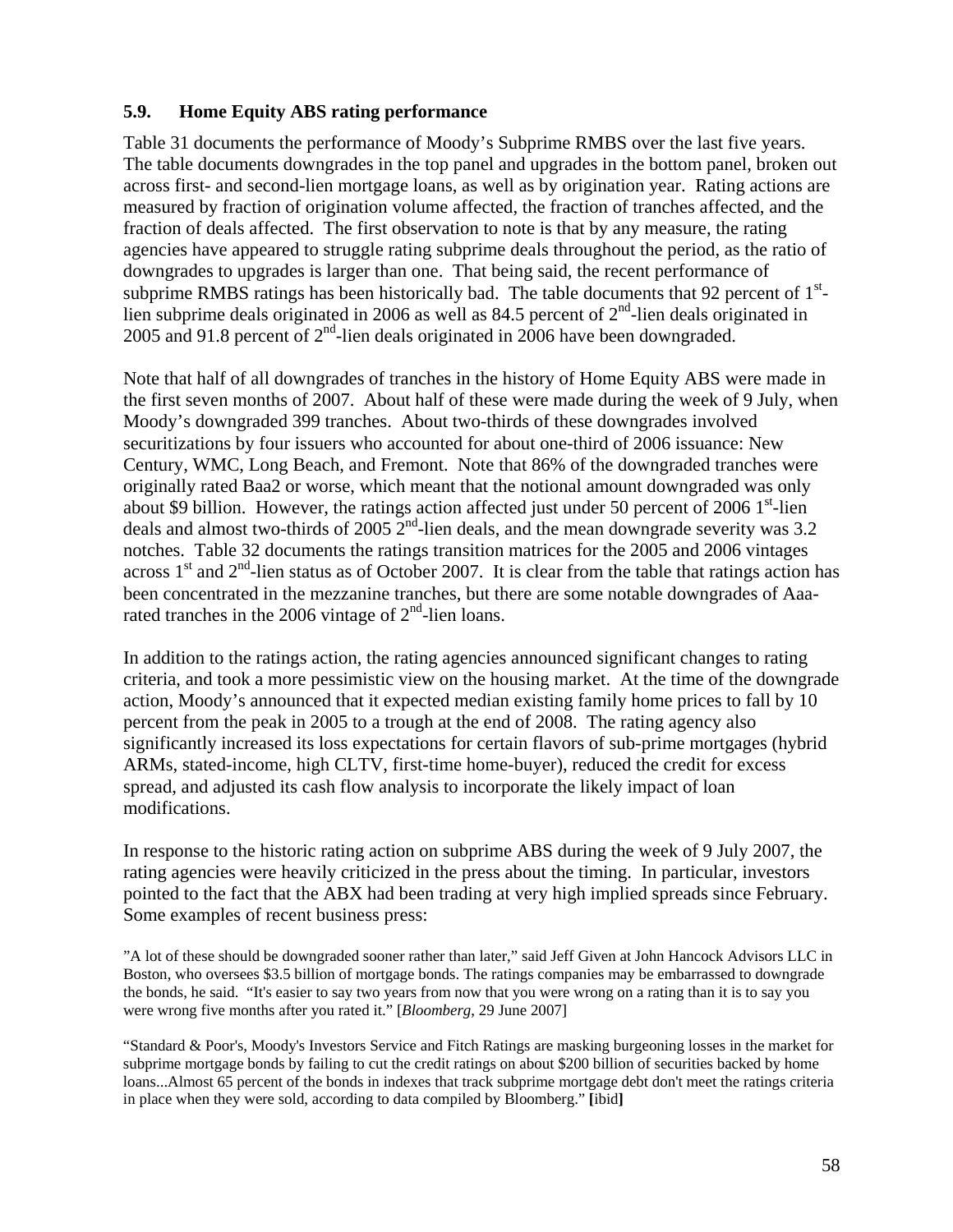In response, the rating agencies counter that their actions are justified.

"People are surprised there haven't been more downgrades," Claire Robinson, a managing director at Moody's, said during an investor conference sponsored by the firm in New York on June 5. "What they don't understand about the rating process is that we don't change our ratings on speculation about what's going to happen." Bloomberg, 10 July 2007]

From the description of the ratings monitoring process above, it is clear that for unseasoned loans, the rating agencies weight their initial expectations of loss heavily in computing lifetime expected loss on the vintage. While the 2006 vintage did show some early signs of trouble with early payment defaults (EPDs), it was not clear if this just reflected the impact of lower home price appreciation on investors using subprime loans to flip properties, or foreshadowed more serious problems.

Figure 17 documents that the increase in serious delinquencies on a month-over-month basis on the ABX 06-1 and 06-2 vintages was actually slowing down through the remittance report released at the end of April. Figure 18 documents that implied spreads on the ABX tranches retreated from their February highs through the end of May. However, the remittance report at the end of May suggested a reversal of this trend, as serious delinquency accelerated. This pattern was confirmed with the report at the end of June, and the ratings action came approximately two weeks after the June 25 report.

While the aggregated data helps the rating agencies tell a reasonable story, it is certainly possible that aggregation hides a number of deals that were long overdue for downgrade. Given the public rating downgrade criteria, this is a quantitative question that we intend to address with future empirical work.<sup>28</sup>

 $\overline{a}$ 

 $^{28}$  Note that the rating agencies took another wave of rating actions on RMBS in October.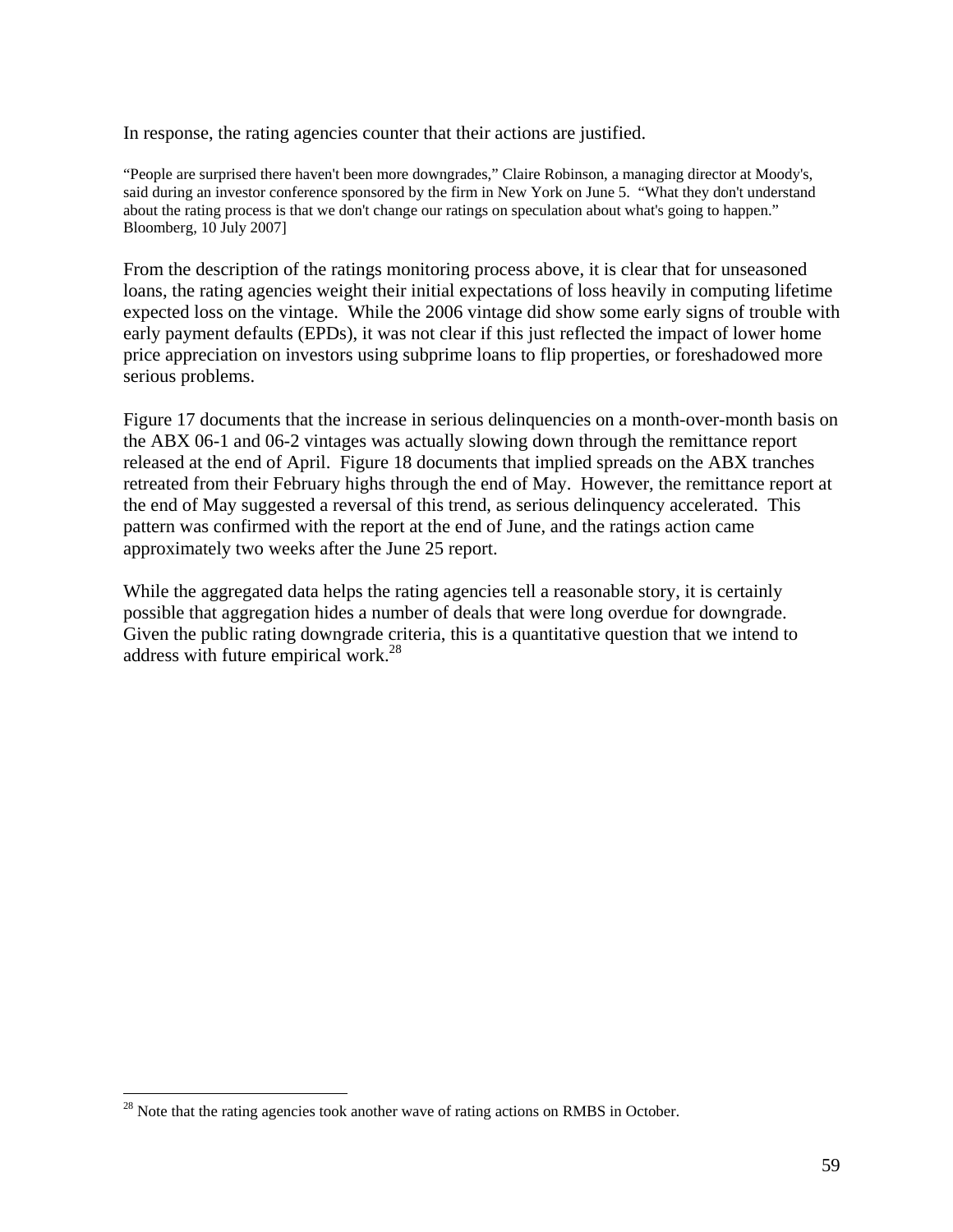

**Figure 17: Change in Serious Delinquency on Mortgages Referenced by the ABX** 

**Figure 18: ABX Implied Spreads and Remittance Reporting Dates** 

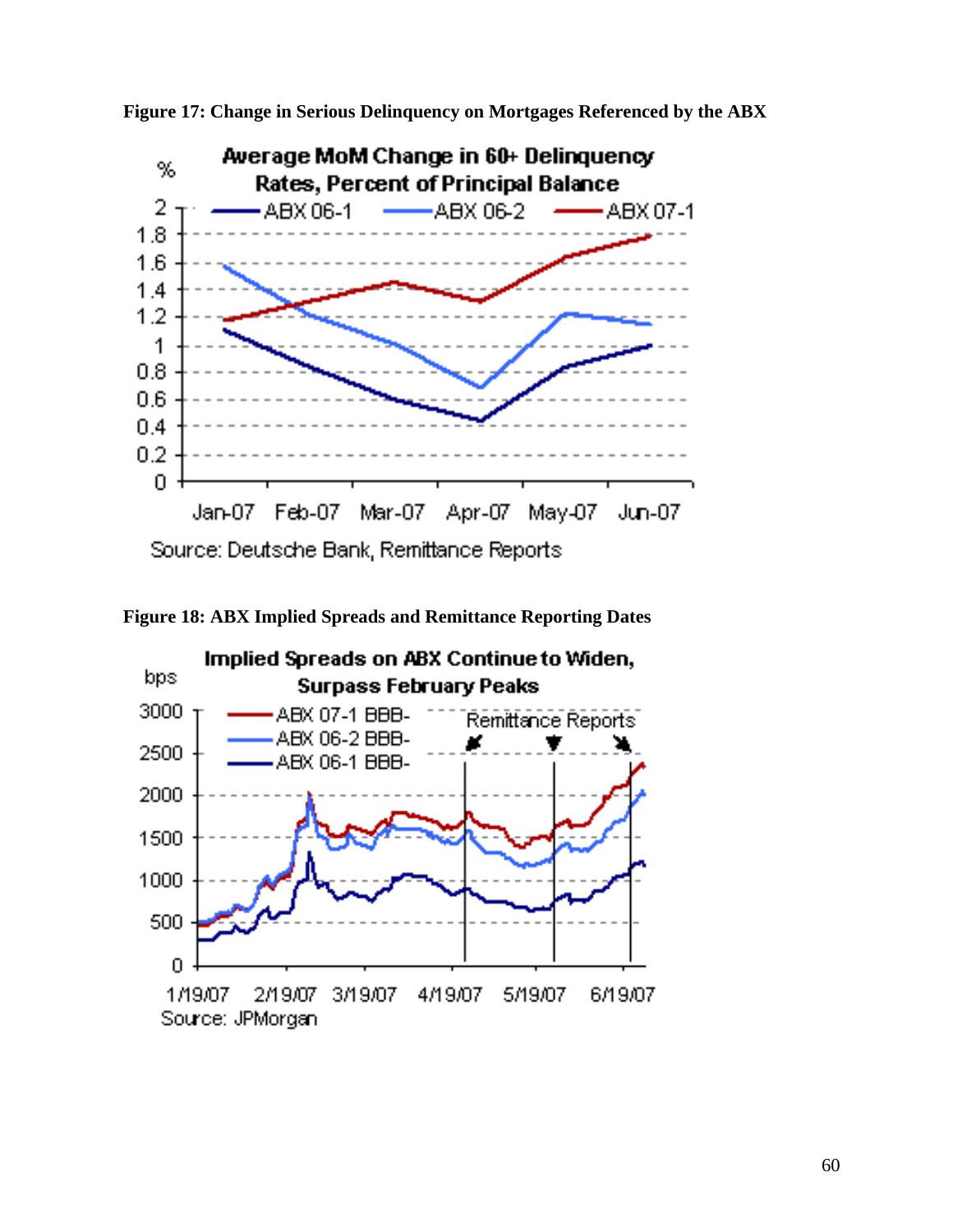| Negative rating action           |                                        |                   |           |        |                        |                   |        |                          |           |
|----------------------------------|----------------------------------------|-------------------|-----------|--------|------------------------|-------------------|--------|--------------------------|-----------|
|                                  | Subprime 2nd lein<br>Subprime 1st lein |                   |           |        |                        | Subprime all Lein |        |                          |           |
| <b>Vintage</b>                   | \$                                     | $#$ tranche       | $#$ deals | \$     | # tranche              | $#$ deals         | \$     | $#$ tranche              | $#$ deals |
| 2002                             | 2.90%                                  | 13.80%            | 48.80%    | 1.50%  | 4.00%                  | 9.10%             | 2.90%  | 13.20%                   | 46.40%    |
| 2003                             | 1.70%                                  | 10.10%            | 38.50%    | 0.70%  | 2.90%                  | 11.10%            | 10.60% | 9.60%                    | 36.50%    |
| 2004                             | 0.90%                                  | 6.20%             | 34.30%    | 1.70%  | 5.90%                  | 44.00%            | 0.90%  | 6.20%                    | 35.00%    |
| 2005                             | 0.60%                                  | 3.60%             | 20.90%    | 3.30%  | 18.50%                 | 85.40%            | 0.70%  | 4.90%                    | 28.00%    |
| 2006                             | 13.40%                                 | 48.00%            | 92.10%    | 60.00% | 84.50%                 | 91.80%            | 16.70% | 52.30%                   | 92.00%    |
|                                  |                                        |                   |           |        | Positive rating action |                   |        |                          |           |
|                                  |                                        | Subprime 1st lein |           |        | Subprime 2nd lein      |                   |        | <b>Subprime all Lein</b> |           |
| <b>Vintage</b>                   | \$                                     | # tranche         | $#$ deals | \$     | $#$ tranche            | # deals           | \$     | $#$ tranche              | # deals   |
| 2002                             | 2.10%                                  | 6.40%             | 20.80%    | 6.70%  | 17.30%                 | 63.60%            | 2.30%  | 7.00%                    | 23.50%    |
| 2003                             | 2.80%                                  | 8.60%             | 26.40%    | 9.20%  | 30.10%                 | 83.30%            | 2.90%  | 10.00%                   | 30.50%    |
| 2004                             | 1.20%                                  | 3.30%             | 15.00%    | 7.20%  | 22.30%                 | 56.00%            | 1.40%  | 4.30%                    | 17.90%    |
| 2005                             | $0.00\%$                               | $0.00\%$          | $0.00\%$  | 5.30%  | 9.60%                  | 39.60%            | 0.20%  | 0.90%                    | 4.40%     |
| 2006                             | $0.00\%$                               | $0.00\%$          | $0.00\%$  | 0.00%  | $0.00\%$               | $0.00\%$          | 0.00%  | 0.00%                    | $0.00\%$  |
| Source: Moodys (26 October 2007) |                                        |                   |           |        |                        |                   |        |                          |           |

## **Table 31: Rating Changes in RMBS and Home Equity ABS, by Year**

**Table 32: Rating Transition Matrices**

|            | <b>Current Rating/Last Rating (1st lein)</b> |         |              |        |        |          |        |       |              |              |                  |                  |
|------------|----------------------------------------------|---------|--------------|--------|--------|----------|--------|-------|--------------|--------------|------------------|------------------|
| 2005       | Aaa                                          | Aa      | $\mathbf{A}$ | Baa    | Ba     | $\bf{B}$ | Caa    | Ca    | $\mathbf C$  | <b>Total</b> | <b>Down</b>      | Up               |
| Aaa        | 100.00%                                      |         |              |        |        |          |        |       |              | 2,058        | $\boldsymbol{0}$ | $\boldsymbol{0}$ |
| Aa         |                                              | 100.00% |              |        |        |          |        |       |              | 983          | $\boldsymbol{0}$ | $\boldsymbol{0}$ |
| A          |                                              |         | 99.40%       | 0.60%  |        |          |        |       |              | 1.003        | 6                | $\overline{0}$   |
| Baa        |                                              |         |              | 94.90% | 3.50%  | 1.40%    | 0.20%  |       |              | 1,066        | 54               | $\boldsymbol{0}$ |
| Ba         |                                              |         |              |        | 81.10% | 14.50%   | 4.40%  |       |              | 318          | 60               | $\overline{0}$   |
|            | <b>Current Rating/Last Rating (2nd lein)</b> |         |              |        |        |          |        |       |              |              |                  |                  |
| 2005       | Aaa                                          | Aa      | $\mathbf{A}$ | Baa    | Ba     | $\bf{B}$ | Caa    | Ca    | $\mathbf C$  | <b>Total</b> | <b>Down</b>      | Up               |
| Aaa        | 100.00%                                      |         |              |        |        |          |        |       |              | 113          | $\mathbf{0}$     | $\overline{0}$   |
| Aa         | 22.00%                                       | 78.00%  |              |        |        |          |        |       |              | 100          | $\boldsymbol{0}$ | 22               |
| A          | 0.90%                                        | 14.70%  | 81.90%       | 1.70%  | 0.90%  |          |        |       |              | 116          | 3                | 18               |
| Baa        |                                              |         |              | 81.50% | 9.60%  | 6.80%    | 1.40%  | 0.007 |              | 146          | 27               | $\boldsymbol{0}$ |
| Ba         |                                              |         |              |        | 21.20% | 34.80%   | 0.30%  | 0.273 | 0.136        | 66           | 52               | $\overline{0}$   |
|            | <b>Current Rating/Last Rating (1st lein)</b> |         |              |        |        |          |        |       |              |              |                  |                  |
| 2006       | Aaa                                          | Aa      | $\mathbf{A}$ | Baa    | Ba     | $\bf{B}$ | Caa    | Ca    | $\mathbf C$  | <b>Total</b> | <b>Down</b>      | Up               |
| Aaa        | 100.00%                                      |         |              |        |        |          |        |       |              | 2,121        | $\mathbf{0}$     | $\overline{0}$   |
| Aa         |                                              | 100.00% |              |        |        |          |        |       |              | 1,265        | $\mathbf{0}$     | $\boldsymbol{0}$ |
| A          |                                              |         | 43.90%       | 27.90% | 17.80% | 10.10%   | 0.20%  | 0.001 |              | 1,295        | 726              | $\boldsymbol{0}$ |
| Baa        |                                              |         |              | 17.30% | 18.80% | 32.40%   | 13.50% | 0.111 | 0.07         | 1,301        | 1,076            | $\boldsymbol{0}$ |
| Ba         |                                              |         |              |        | 6.20%  | 18.40%   | 8.20%  | 0.14  | 0.531        | 450          | 422              | $\overline{0}$   |
|            | <b>Current Rating/Last Rating (2nd lein)</b> |         |              |        |        |          |        |       |              |              |                  |                  |
| 2006       | Aaa                                          | Aa      | $\mathbf{A}$ | Baa    | Ba     | $\bf{B}$ | Caa    | Ca    | $\mathbf{C}$ | <b>Total</b> | <b>Down</b>      | Up               |
| Aaa        | 53.80%                                       | 34.90%  | 7.00%        | 4.30%  |        |          |        |       |              | 186          | $\mathbf{0}$     | 86               |
| Aa         |                                              | 23.50%  | 38.80%       | 27.90% | 6.60%  | 1.60%    | 0.50%  | 0.011 |              | 183          | $\boldsymbol{0}$ | 140              |
| A          |                                              |         | 7.00%        | 32.60% | 35.80% | 11.80%   | 0.50%  | 0.064 | 0.059        | 187          | $\mathbf{0}$     | 174              |
| <b>Baa</b> |                                              |         |              | 5.60%  | 13.60% | 17.80%   | 6.10%  | 0.145 | 0.425        | 214          | $\mathbf{0}$     | 202              |
| Ba         |                                              |         |              |        | 1.00%  | 6.10%    |        | 0.051 | 0.879        | 99           | $\mathbf{0}$     | 98               |
|            | Source: Moodys (26 October 2007)             |         |              |        |        |          |        |       |              |              |                  |                  |

# **6. The reliance of investors on credit ratings: A case study**

A recent New York Times Editorial (08/07/2007) writes:

Protecting pensioners from bad investments will not be easy. A good place to start would be to make rating agencies more accountable, perhaps by asking regulators to monitor their quality. Many pension plans lack the analytical skills needed to evaluate these investments, relying on outside advisers and rating agencies. But the stellar triple-A rating assigned to many of these bonds proved to be misleading -- with the agencies now rushing to downgrade them.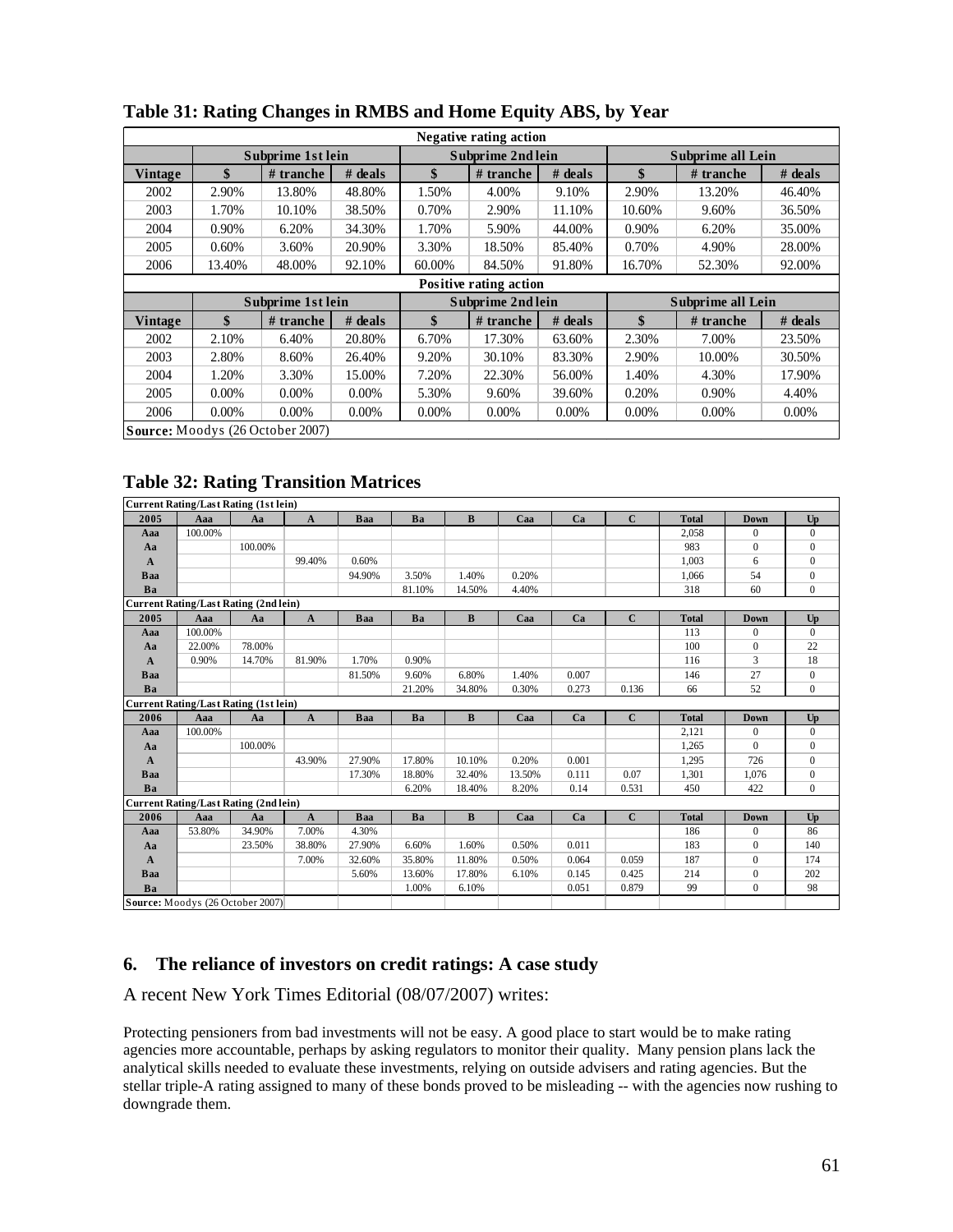In a recent Fortune article by Benner and Lachinsky (5 July 2007), Ohio Attorney General Marc Dann claims that the Ohio state pension funds have been defrauded by the rating agencies. "The ratings agencies cashed a check every time one of these subprime pools was created and an offering was made. [They] continued to rate these things AAA. [So they are] among the people who aided and abetted this continuing fraud." The authors note that Ohio has the third-largest group of public pensions in the United States, and that The Ohio Police & Fire Pension Fund has nearly 7 percent of its portfolio in mortgage- and asset-backed obligations:

Dann and a growing legion of critics contend that the agencies dropped the ball by issuing investment-grade ratings on securities backed by subprime mortgages they should have known were shaky. To his mind, the seemingly cozy relationship between ratings agencies and investment banks like Bear Stearns only heightens the appearance of impropriety.

In this section, we review the extent to which investors rely on rating agencies, focusing on the case of this Ohio pension fund, drawing upon on public disclosures of the fund.

- Overview of the fund
- Fixed-income investment guidelines
- Conclusions

## **6.1. Overview of the fund**

The Ohio Police & Fire Pension Fund  $\frac{http://www.op-f.org/}{http://www.op-f.org/}{\;}$  is a cost sharing multipleemployer public employee retirement system. The fund provides pension and disability benefits to qualified participants, survivor and death benefits as well as access to health care coverage for qualified spouses children, and dependent parents. In 2006, the fund had 912 participating employers from police and fire departments in Ohio municipalities, townships, and villages. Membership in the plan at the end of 2006 included 24,766 retired employees and 28,026 active employees. At the end of 2006, the fund had an investment portfolio of \$11.2 billion. The fund's total rate of return was 16.15 percent in 2006 and 9.07 percent in 2005, each relative to an assumed actuarial rate of return of 8.25 percent.

## Fund adequacy

 $\overline{a}$ 

The current actuarial analysis performed on the pension benefits reflects an "infinite" amortization period and a funding level of 78.3 percent. While the fund believes that the current funding status is strong, Ohio law requires that a 30-year amortization period is achieved.<sup>29</sup> A plan was approved by the Board and submitted to ORSC that included major changes to health care funding and benefits, and a recommendation that the legislature amend the law to provide for member contribution increases and employer contribution increases. However, the legislature has not taken action on the recommended contribution increases.

 $29$  Page ix in the 2006 Comprehensive Annual Financial Report, available at http://www.opf.org/downloads/reports/CAFR2006.pdf.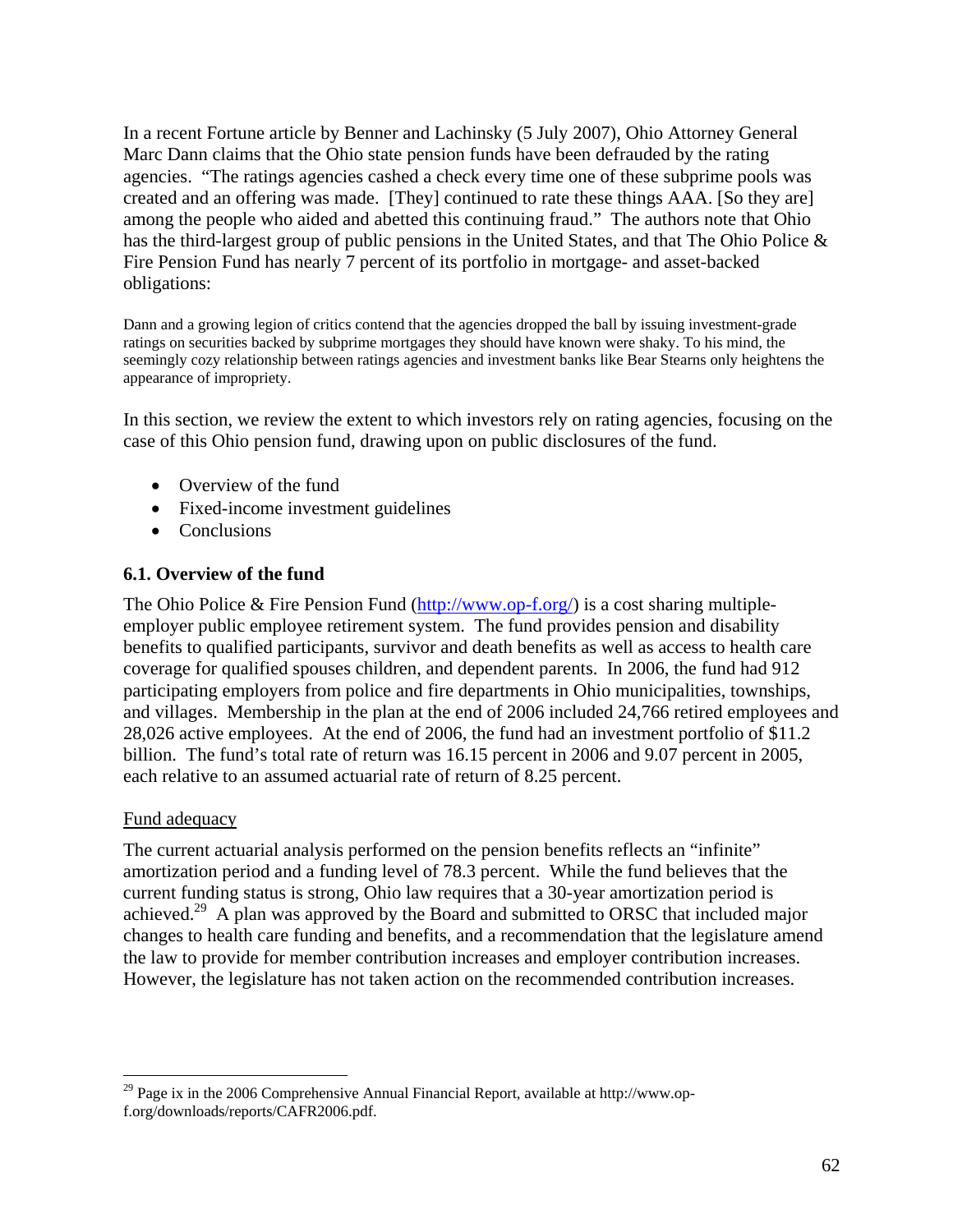#### Portfolio composition

Table 33 documents the exposure of the total fund to different asset classes. At the end of 2006, about 6.7% of total assets are invested in mortgages and mortgage-backed securities.

|                                                | 2006    |               | 2005    |               |
|------------------------------------------------|---------|---------------|---------|---------------|
|                                                | \$m)    | $\frac{0}{0}$ | \$m\$   | $\frac{0}{0}$ |
| <b>Commercial Paper</b>                        | 594.6   | 5.03%         | 425.1   | 3.97          |
| <b>US Government Bonds</b>                     | 596.2   | 5.04          | 574.3   | 5.36          |
| <b>Corporate Bonds and Obligations</b>         | 783.7   | 6.62          | 709.5   | 6.62          |
| <b>Mortgage &amp; Asset Backed Obligations</b> | 799.4   | 6.76          | 734.6   | 6.85          |
| <b>Municipal Bonds</b>                         |         | 0.00          | 3.8     | 0.04          |
| <b>Domestic Stocks</b>                         | 2209.4  | 18.67         | 1967.7  | 18.36         |
| <b>Domestic Pooled Stocks</b>                  | 3181.9  | 26.89         | 2957.3  | 27.59         |
| <b>International Securities</b>                | 2642.9  | 22.34         | 2328.2  | 21.72         |
| <b>Real Estate</b>                             | 658.    | 5.56          | 606.6   | 5.66          |
| <b>Commercial Mortgage Funds</b>               | 73.3    | 0.62          | 80.4    | 0.75          |
| <b>Private Equity</b>                          | 291.9   | 2.47          | 230.2   | 2.15          |
| <b>Grand Total</b>                             | 11832.3 | 100.0         | 10717.9 | 100.0         |

## **Table 33: Investment Portfolio**

**Source:** 2006 Comprehensive Annual Financial Report, Ohio Police & Fire Pension Fund

Table 34 documents the composition of the investment-grade fixed-income portfolio in 2006 and 2005. Non-agency MBS are likely included in the first four columns of the second row, which report the amount of mortgage and MBS broken out by credit rating. At the end of 2006, it appears that the fund held \$740 million in non-agency MBS which had a credit rating of Aor better. Moreover, note that the share of non-agency MBS in the total fixed-income portfolio increased from 12% (245/2022) in 2005 to 34% (740/2179) in 2006. In other words, the pension fund almost tripled its exposure to non-agency MBS. Further, note that this increase in exposure to risky MBS was at the expense of exposure to MBS backed by full faith and credit of the United States government, or an agency or instrumentality thereof, which dropped from \$489.6 million to \$58.9 million.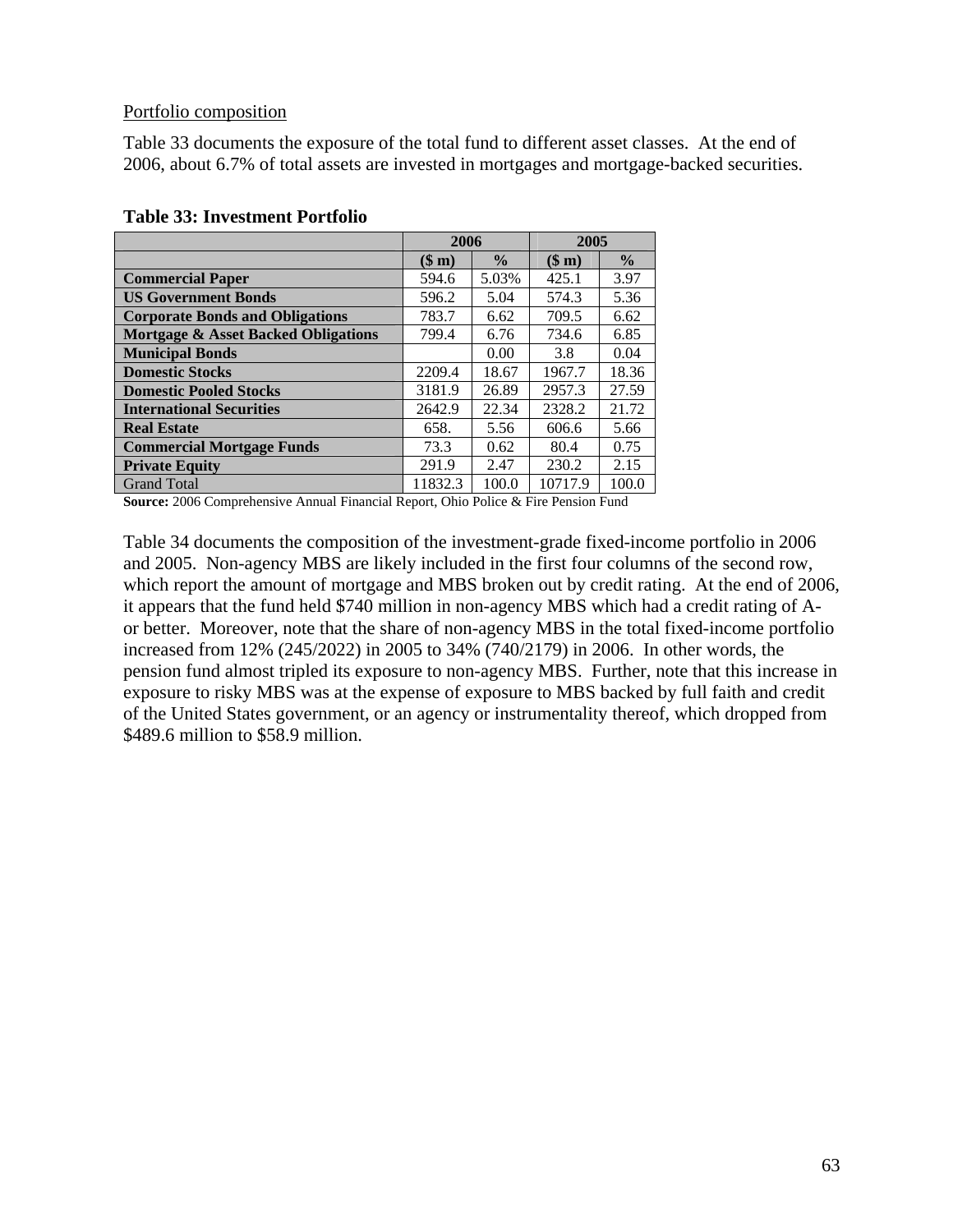| <b>Rating of at least</b> | $A -$     | <b>BBB-</b> | $B -$    | $C-$     | <b>Full Faith</b> | <b>Unrated</b> | <b>Total</b> |
|---------------------------|-----------|-------------|----------|----------|-------------------|----------------|--------------|
|                           |           |             |          |          | & Credit          |                |              |
| <b>Corporate Bond</b>     | \$179.9   | \$73.9      | \$458.2  | \$69.5   |                   | \$2.1          | \$783.7      |
| <b>Obligations</b>        | [\$187.6] | [\$67.1]    | \$416.21 | [\$35.8] |                   | [\$2.9]        | [\$709.5]    |
| Mortgage and              | \$740.4   |             |          |          | \$58.9            |                | \$799.4      |
| <b>ABS</b>                | [\$245.0] |             |          |          | [\$489.6]         |                | [\$734.6]    |
| <b>Agency ABS</b>         | \$37.7    |             |          |          |                   |                | \$37.7       |
|                           | [\$3.8]   |             |          |          |                   |                | [\$3.8]      |
| <b>Munis</b>              |           |             |          |          |                   |                |              |
|                           | [\$36.4]  |             |          |          |                   |                | [\$36.4]     |
| <b>Treasury Strips</b>    |           |             |          |          | \$62.3            |                | \$62.3\$     |
|                           |           |             |          |          | [\$29.4]          |                | [\$29.4]     |
| <b>Treasury Notes</b>     |           |             |          |          | \$496.1           |                | \$496.1      |
|                           |           |             |          |          | [\$508.5]         |                | [\$508.5]    |
| <b>Total</b>              | \$958.1   | \$73.9      | \$458.2  | \$69.5   | \$617.4           | \$2.1          | \$2179.3     |
|                           | [\$472.8] | [\$67.1]    | \$416.2] | [\$35.8] | [\$1027.5]        | [\$2.9]        | [\$2022.3]   |

**Table 34: Fixed Income Investment Portfolio for 2006 [2005]** 

**Source:** 2006 Comprehensive Annual Financial Report, Ohio Police & Fire Pension Fund

In order to better understand the motivation for such a shift, consider Table 35, which illustrates spreads on the ABX and credit derivatives (CDS) by credit rating during 2006. While MBS backed by full faith and credit trade at close to zero credit spreads, securities secured by subprime loans pay significantly higher spreads.

|            |     | <b>June 2006</b> |     | December 2006                    |
|------------|-----|------------------|-----|----------------------------------|
|            | ABX | <b>CDS</b>       | ABX | $\mathbf{C}\mathbf{D}\mathbf{S}$ |
| AAA        | 18  |                  |     |                                  |
| AA         | 32  | 16               | 17  | 12                               |
| A          | 54  | 24               | 44  | 20                               |
| <b>BBB</b> | 154 | 48               | 133 | 43                               |

#### **Table 35: Subprime ABS vs. Corporate CDS Spreads**

Source: ABX from Markit tranche coupon; CDS spread from Markit, average across US firms for 5-year contract with modified restructuring documentation clause.

## **6.2. Fixed-income asset management**

From the investment guidelines in the 2006 annual report:

- The fixed-income portfolio has a target allocation of 18% of total fund assets, with a range of 13% to 23%. The portfolio includes investment grade securities (target of 12%), global inflation-protected securities (target of 6%), and commercial real estate (target of 0% and maximum of 2%).
- The investment grade fixed income allocation will be managed solely on an active basis in order to exploit the perceived inefficiencies in the investment grade fixed income markets.
- The return should exceed the return on the Lehman Aggregate Index over a three-year period on an annual basis.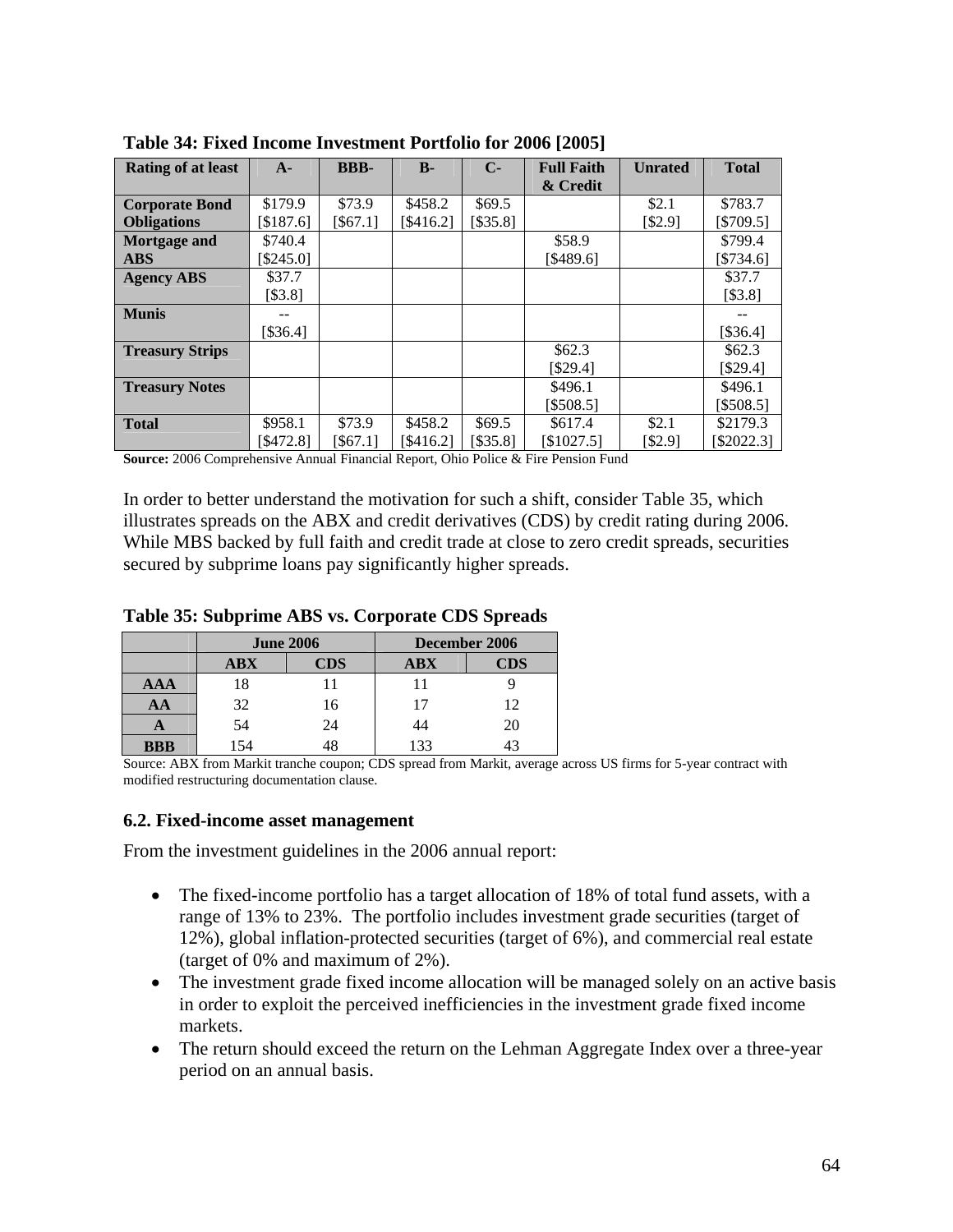• The total return of each manager's portfolio should rank above the median when compared to their peer group over a three-year period on an annualized basis and should exceed their benchmark return as specified in each manager's guidelines.

# Mandates (from ORC Sec 742.11)

- 1. The main focus of investing will be on dollar denominated fixed income securities. Non-US dollar denominated securities are prohibited.
- 2. The composite portfolio as well as each manager's portfolio shall have similar portfolio characteristics as that of the Lehman Aggregate Index.
- 3. Issues must have a minimum credit rating of BBB- or equivalent at the time of purchase.
- 4. Each manager's portfolio has a specified effective duration band.
- 5. For diversification purposes, sector exposure limits exist for each manager's portfolio. In addition, each manager's portfolio will have a minimum number of issues.
- 6. Each manager's portfolio has a maximum threshold for the amount of cash that may be held at any one time.
- 7. Each manager's portfolio must have a dollar-weighted average quality of A or above.

Note that the Lehman Aggregate Index has a weight of less than one percent on non-agency MBS.

# Asset management

In 2006, the fund's assets were 100% managed by external investment managers. The fixedincome group is comprised of eight asset managers who collectively have over \$2.2 trillion in assets under management (AUM). They are (with AUM in parentheses):

- JPMorgan Investment Advisors, Inc. (\$1.1 trillion, 2006)
- Lehman Brothers Asset Management (\$225 billion, 2006)
- Bridgewater Associates (\$165 billion, 2006)
- Loomis Sayles & Company, LP (\$115 billion, 2006)
- MacKay Shields LLC (\$40 billion, 2006)
- Prima Capital Advisors, LLC (\$1.8 billion, 2006)
- Quadrant Real Estate Advisors LLC (\$2.7 billion, 2006)
- Western Asset Management (\$598 billion, 2007)

The 2005 performance audit of this fund suggested that investment managers in the core fixed income portfolio are compensated 16.3 basis points. The fund paid these investment managers approximately \$1.304 million in 2006 in order to manage an \$800 million portfolio of investment-grade fixed-income securities. While the 2006 financial statement reports that these managers out-performed the benchmark index by 26 basis points  $(= 459 - 433)$ , this was accomplished in part through a significant reallocation of the portfolio from relatively safe to relatively risk non-agency mortgage-backed securities. One might note that after adjusting for the compensation of asset managers, this aggressive strategy netted the pension fund only 10 basis points of extra yield relative to the benchmark index, for about \$2.1 million.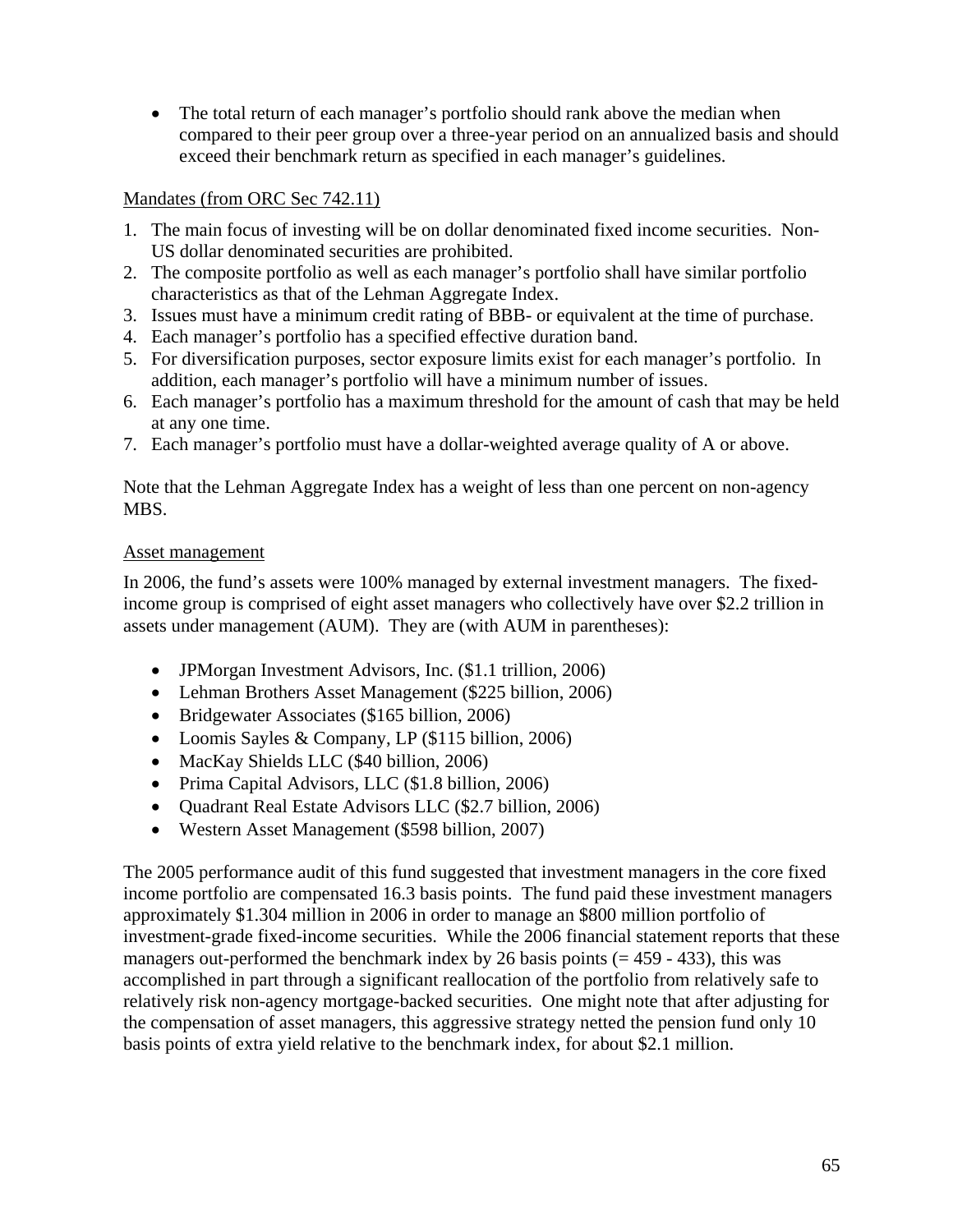# **7. Conclusions**

While this paper focuses on the securitization of subprime mortgages, many of the basic issues – intermediation and the frictions it introduces – are generic to the securitization process, regardless of the underlying pool of assets. The credit rating agencies play an important role in resolving or at least mitigating several of these frictions.

Our view is that the rating of securities secured by subprime mortgage loans by credit rating agencies has been flawed. There is no question that there will be some painful consequences, but we think that the rating process can be fixed along the lines suggested in the text above.

However, it is important to understand that repairing the securitization process does not end with the rating agencies. The incentives of investors and investment managers need to be aligned. The structured investments of investment managers should be evaluated relative to an index of structured products in order to give the manager appropriate incentives to conduct his own due diligence. Either the originator or the arranger needs to retain unhedged equity tranche exposure to every securitization deal. And finally, originators should have adequate capital so that warranties and representations can be taken seriously.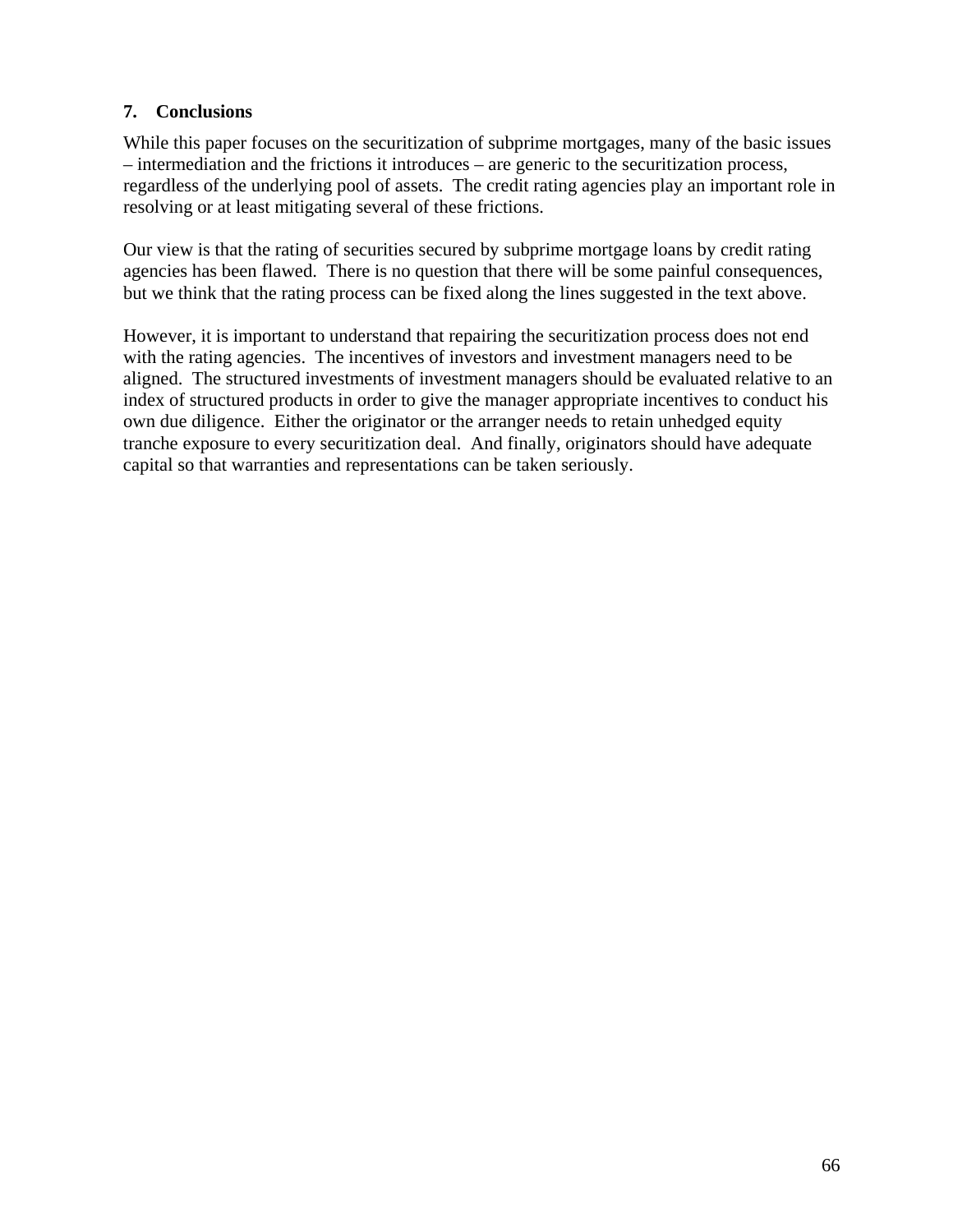#### **References**

- Aguesse, P. (2007). "Is Rating an Efficient Response to the Challenges of the Structured Finance Markets?" Risk and Trend Mapping No.2, Autorité des Marchés Financiers; available at http://www.amf-france.org/documents/general/7693\_1.pdf.
- Altman, E.I. and H.A. Rijken (2004). "How Rating Agencies Achieve Rating Stability." *Journal of Banking & Finance* 28, 2679-2714.
- Amato, J.D. and E.M. Remolona (2005). "The Pricing of Unexpected Credit Losses." BIS Working Paper No. 190.
- Bangia, A., F.X. Diebold, A. Kronimus, C. Schagen, and T. Schuermann (2002). "Ratings Migration and the Business Cycle, With Applications to Credit Portfolio Stress Testing." *Journal of Banking & Finance* 26: 2/3, 445-474.
- Basel Committee on Banking Supervision (1996). "Amendment to the Capital Accord to Incorporate Market Risks." Basel Committee Publication No. 24. Available: www.bis.org/publ/bcbs24.pdf.

\_\_\_\_\_\_\_\_\_\_\_\_\_ (2000). "Credit Ratings and Complementary Sources of Credit Quality Information." BCBS Working Paper No. 3, available at http://www.bis.org/publ/bcbs\_wp3.htm, August.

\_\_\_\_\_\_\_\_\_\_\_\_\_ (2005). "International Convergence of Capital Measurement and Capital Standards: A Revised Framework." Available at http://www.bis.org/publ/bcbs118.htm, November.

- Cagan, Christopher (2007): "Mortgage Payment Reset," unpublished mimeo, May; available at http://www.facorelogic.com/landingpages/caganform.jsp?id=8037.
- Cantor, R. and F. Packer (1995). "The Credit Rating Industry", *Journal of Fixed Income* 5:3 (December), 10-34.
- Cantor, R. and C. Mann (2007). "Analyzing the Tradeoff between Ratings Accuracy and Stability." *Journal of Fixed Income* 16:4 (Spring), 60-68.
- Committee on the Global Financial System (2005). "The Role of Ratings in Structured Finance: Issues and Implications." Available at http://www.bis.org/publ/cgfs23.htm, January.
- Duffie, Darrell (2007), "Innovations in Credit Risk Transfer: Implications for Financial Stability," Stanford University GSB Working Paper, available at http://www.stanford.edu/~duffie/BIS.pdf.

*The Economist* (2007). "Measuring the Measurers." May 31.

\_\_\_\_\_\_\_\_\_\_\_\_ (2007). "Securitisation: When it goes wrong..." September 20.

- Federal Reserve Board (2003). "Supervisory Guidance on Internal Ratings-Based Systems for Corporate Credit," Attachment 2 in http://www.federalreserve.gov/boarddocs/meetings/2003/20030711/attachment.pdf.
- Fitch Ratings (2007): "U.S. Subprime RMBS/HEL Upgrade/Downgrade Criteria," Residential Mortgage Criteria Report, 12 July 2007.
- Gourse, Alexander (2007): "The Subprime Bait and Switch," In These Times, July 16.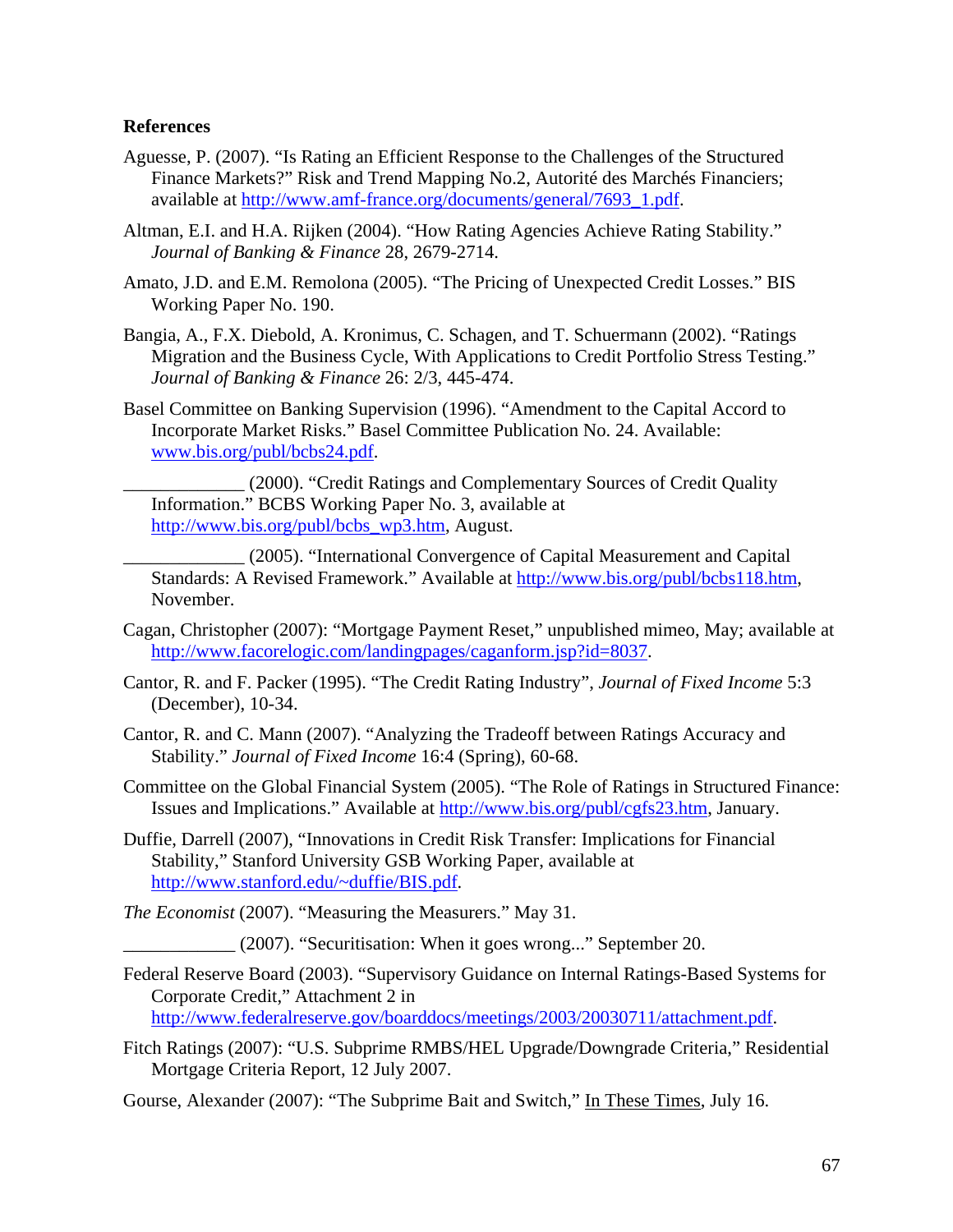- Hagerty, James and Hudson (2006): "Town's Residents Say They Were Targets of Big Mortgage Fraud," Wall Street Journal, September 27.
- Hanson, S.G. and T. Schuermann (2006). "Confidence Intervals for Probabilities of Default." *Journal of Banking & Finance* 30:8, 2281-2301.
- Inside Mortgage Finance (2007): "The 2007 Mortgage Market Statistical Annual."
- Knox, Noelle (2006): "Ten mistakes that I made flipping a flop," USA Today, 22 October.
- Kliger, D. and O. Sarig (2000). "The Information Value of Bond Ratings." *Journal of Finance*, 55:6, 2879-2902.
- Lando, D. and T. Skødeberg (2002). "Analyzing Ratings Transitions and Rating Drift with Continuous Observations." *Journal of Banking & Finance* 26: 2/3, 423-444.
- Levich, R.M., G. Majnoni, and C.M. Reinhart (2002). "Introduction: Ratings, Ratings Agencies and the Global Financial System: Summary and Policy Implications." In R.M. Levich, C. Reinhart, and G. Majnoni, eds. *Ratings, Rating Agencies and the Global Financial System*, Amsterdam, NL: Kluwer. 1-15.
- Lopez, J.A. and M. Saidenberg (2000). "Evaluating Credit Risk Models." *Journal of Banking & Finance* 24, 151-165.
- Mason, J.R. and J. Rosner (2007). "Where Did the Risk Go? How Misapplied Bond Ratings Cause Mortgage Backed Securities and Collateralized Debt Obligation Market Disruptions." Hudson Institute Working Paper.
- Moody's Investors Services (1996). "Avoiding the 'F' Word: The Risk of Fraud in Securitized Transaction," Moody's Special Report, New York,

\_\_\_\_\_\_\_\_\_\_\_\_\_ (1999). "Rating Methodology: The Evolving Meanings of Moody's Bond Ratings." Moody's Global Credit Research, New York, August.

\_\_\_\_\_\_\_\_\_\_\_\_\_ (2003). "Impact of Predatory Lending an RMBS Securitizations," Moody's Special Report, New York, May.

(2004). "Introduction to Moody's Structured Finance Analysis and Modelling." Presentation given by Frederic Drevon, May 13.

\_\_\_\_\_\_\_\_\_\_\_\_\_ (2005a). "The Importance of Representations and Warranties in RMBS Transactions," Moody's Special Report, New York, January.

\_\_\_\_\_\_\_\_\_\_\_\_\_ (2005b). "Spotlight on New Century Financial Corporation," Moody's Special Report, New York, July.

\_\_\_\_\_\_\_\_\_\_\_\_\_ (2007a). "Structured Finance Rating Transitions: 1983-2006." Special Comment, Moody's Global Credit Research, New York, January.

\_\_\_\_\_\_\_\_\_\_\_\_\_ (2007b) "Early Defaults Rise in Mortgage Securitization," Moody's Special Report, New York, January.

\_\_\_\_\_\_\_\_\_\_\_\_\_ (2007c). "Corporate Default and Recovery Rates: 1920-2006." Special Comment, Moody's Global Credit Research, New York, February.

\_\_\_\_\_\_\_\_\_\_\_\_\_(2007d). "Update on 2005 and 2006 Vintage U.S. Subprime RMBS Rating Actions: October 2007," Moodys Special Report, New York, October 26.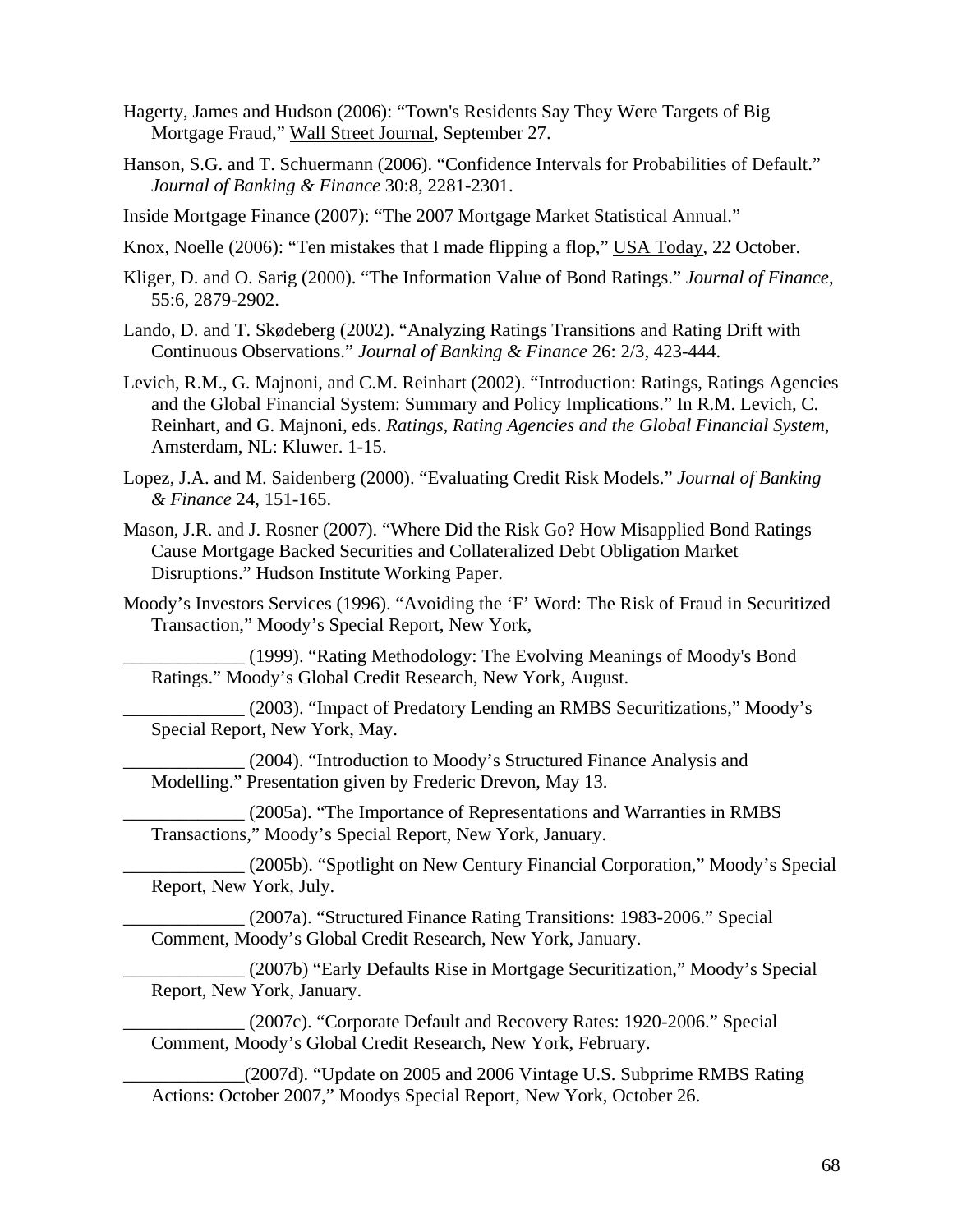- Morgan, Don (2007): "Defining and Detecting Predatory Lending," Staff Report #273, Federal Reserve Bank of New York.
- New York Times (2007): "Pensions and the Mortgage Mess," Editorial, 7 August.
- Nickell, P, W. Perraudin and S. Varotto, 2000, "Stability of Rating Transitions", *Journal of Banking & Finance*, 24, 203-227.
- Scholtes, Saskia (2007). "Moody's alters its subprime rating model." *Financial Times*, September 25.
- Sichelman, L. (2007). "Tighter Underwriting Stymies Refinancing of Subprime Loans." *Mortgage Servicing News*, May 1.
- Smith, R.C. and I. Walter (2002). "Rating Agencies: Is there an Agency Issue?" in R.M. Levich, C. Reinhart, and G. Majnoni, eds. *Ratings, Rating Agencies and the Global Financial System*, Amsterdam, NL: Kluwer. 290-318.
- Standard & Poor's (2001). "Rating Methodology: Evaluating the Issuer." Standard & Poor's Credit Ratings, New York, September.

(2007). "Principles-Based Rating Methodology for Global Structured Finance Securities." Standard & Poor's RatingsDirect Research, New York, May.

- Sylla, R. (2002). "An Historical Primer on the Business of Credit Rating." In R.M. Levich, C. Reinhart, and G. Majnoni, eds. *Ratings, Rating Agencies and the Global Financial System*, Amsterdam, NL: Kluwer. 19-40.
- Thompson, Chris (2006): "Dirty Deeds," East Bay Express, July 23, 2007.
- Tomlinson, R. and D. Evans (2007). "CDO Boom Masks Subprime Losses, Abetted by S&P, Moody's, Fitch." Bloomberg News, May 31.
- Treacy, W.F. and M. Carey (2000). "Credit Risk Rating Systems at Large U.S. Banks." *Journal of Banking & Finance* 24, 167-201.
- UBS Investment Research (26 June 2007): "Mortgage Strategist."
- UBS Investment Research (23 October 2007): "Mortgage Strategist."
- Wei, L (2007). "Subprime Lenders May Face Funding Crisis." *Wall Street Journal*, 10 January.
- White, L. (2002). "The Credit Rating Industry: An Industrial Organization Analysis." in R.M. Levich, C. Reinhart, and G. Majnoni, eds. *Ratings, Rating Agencies and the Global Financial System*, Amsterdam, NL: Kluwer. 41-64.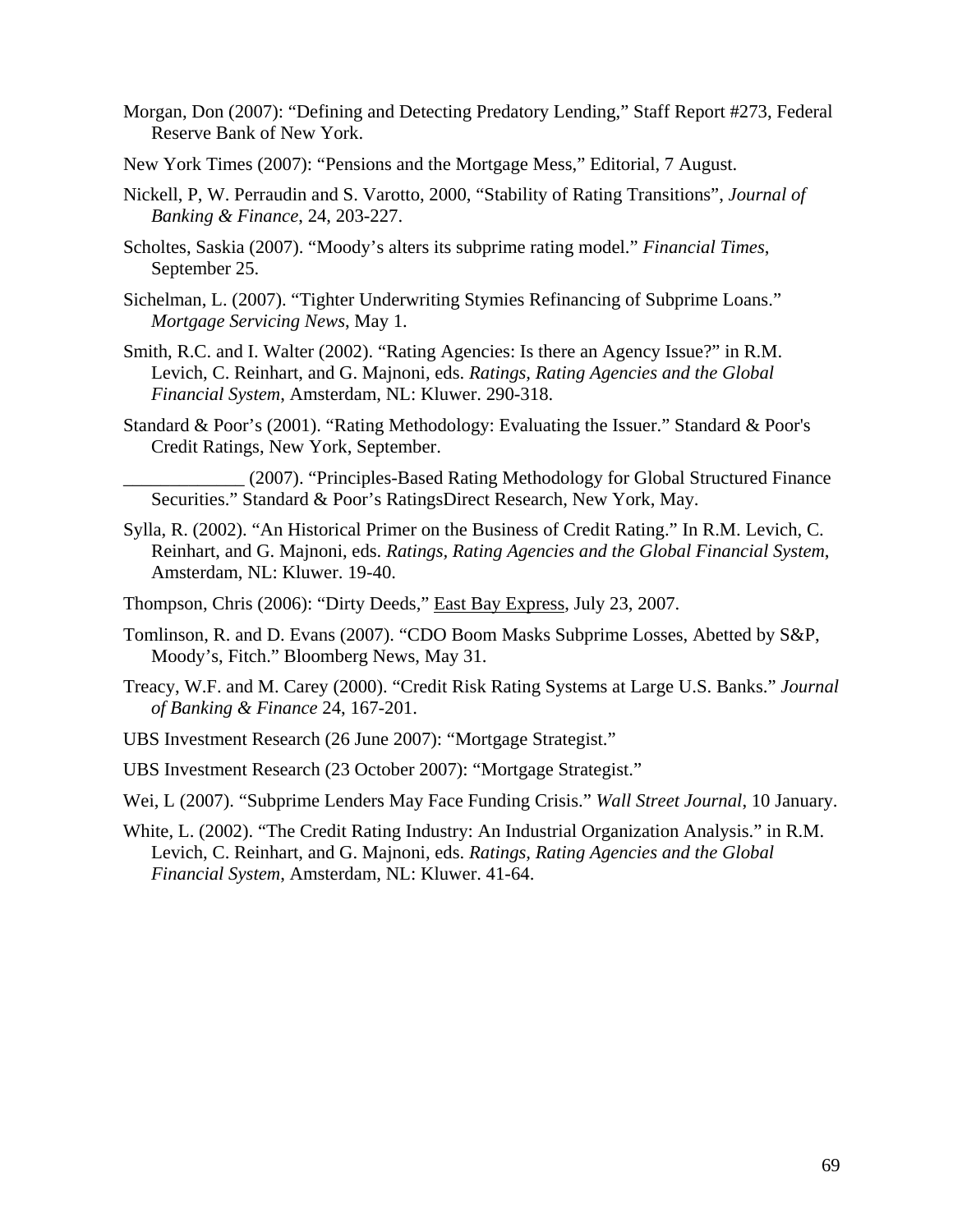## **Appendix 1: Predatory Lending**

Predatory lending is defined by Morgan (2007) as the welfare-reducing provision of credit. In other words, the borrower would have been better off without the loan. While this practice includes the willful misrepresentation of material facts about a real estate transaction by an insider without the knowledge of a borrower, it has been defined much more broadly. For example, the New Jersey Division of Banking and Insurance (2007) defines predatory lending as an activity that involves at least one, and perhaps all three, of the following elements:

- Making unaffordable loans based on the assets of the borrower rather than on the borrower's ability to repay an obligation;
- Inducing a borrower to refinance a loan repeatedly in order to charge high points and fees each time the loan is refinanced ("loan flipping"); or
- Engaging in fraud or deception to conceal the true nature of the loan obligation, or ancillary products, from an unsuspecting or unsophisticated borrower.

Loans to borrowers who do not demonstrate the capacity to repay the loan, as structured, from sources other than the collateral pledged are generally considered unsafe and unsound. Some anecdotal examples of predatory lending:

Ira and Hazel purchased their home in 1983, shortly after getting married, financing their purchase with a loan from the Veterans' Administration. By 2002, they had nearly paid off their first mortgage. The elderly couple got a call from a lender, urging them to consolidate all of their debt into a single mortgage. The lender assured the husband who had excellent credit that the couple would receive an interest rate between 5-6% which would reduce their monthly mortgage payments. However, according to the couple, when the lender came to their house to have them sign the paperwork for their new mortgage, the lender failed to mention that the loan did not contain the low interest rate which they had been promised. Instead, it contained an interest rate of 9.9% and an annual percentage rate of 11.8%. Moreover, the loan contained 10 "discount points" (\$15,289.00) which were financed into the loan, inflating the loan amount and stripping away the elderly couple's equity. Under the new loan, the monthly mortgage payments increased to \$1,655.00, amounting to roughly 57% of the couple's monthly income. Moreover, the loan contained a substantial prepayment penalty, forcing them to pay approximately \$7,500 to escape this predatory loan.

#### **Source: Center for Responsible Lending (2007)**

In 2005, Betty and Tyrone, a couple living on the south side of Chicago, took out a refinance loan with a lender in order to refurnish their basement. "We just kept asking them whether we were going to remain on a fixed rate, and they just kept lying to us, telling us we'd get a fixed rate," Betty alleges in a lawsuit against lender. As they later discovered, however, the terms of the loan were not as they expected. Not only did the loan have an adjustable rate that can go as high as 13.4 percent, but the couple allege that the lender falsely told them that their home had doubled in value since they had bought it a few years earlier, thus qualifying them for a larger loan amount. As the lender didn't give them copies of their loan documents at closing, and the couple did not realize that the terms had been changed until well after the three-day period during which they could legally cancel the loan. They have since tried to refinance, but have been unable to find another lender willing to lend them the amount currently owed, as the artificially-inflated appraisal value has in effect trapped them in a loan with a rising interest rate.

#### **Source: Gourse (2007)**

One scheme targets distressed borrowers at risk of foreclosure. The predator claims to the borrower that it is necessary to add someone else with good credit to the title, and their good credit will help secure a new loan on good terms. After the title holder uses the loan to make payments for a year, predator claims that the title would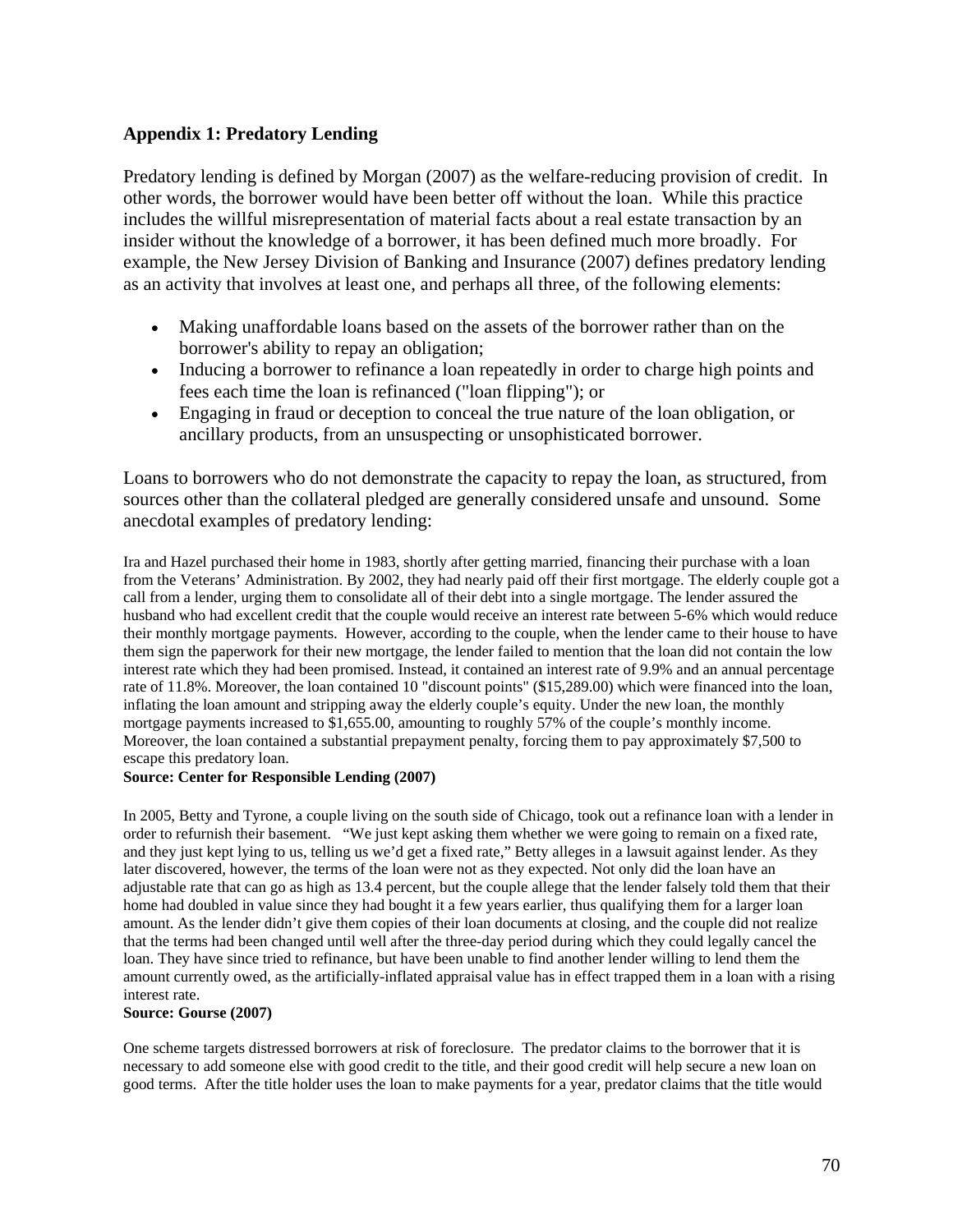be transferred back to the original borrower. However, predator cashes most of the remaining equity out of the house with a larger loan, and leaves the distressed borrower in a worse situation. **Source: Thompson (2006)** 

# **The Center for Responsible Lending has identified seven signs of a predatory loan:**

- Excessive fees, defined as points and other fees of five percent or more of the loan
- Abusive prepayment penalties, defined as a penalty for more than three years or in an amount larger than six months interest
- Kickbacks to brokers, defined as compensation to a broker for selling a loan to a borrower at a higher interest rate than the minimum rate that the lender would be willing to charge
- Loan flipping, defined as the repeated refinancing of loans in order to generate fee income without any tangible benefit to the borrower
- Unnecessary products
- Mandatory arbitration requires a borrower to waive legal remedies in the event that loan terms are later determined to be abusive
- Steering and targeting borrowers into subprime products when they would qualify for prime products. Fannie Mae has estimated that up to half of borrowers with subprime mortgages could have qualified for loans with better terms

## The role of the rating agencies

The rating agencies care about predatory lending to the extent that federal, state, and local laws might affect the amount of cash available to pay investors in residential mortgage-backed securitizations (RMBS) in the event of violations. Moody's analysis of RMBS transactions "includes an assessment of the likelihood that a lender might have violated predatory lending laws, and the extent to which violations by the lender would reduce the proceeds available to repay securitization investors" (Moody's, 2003).

In particular, Moody's requires that loans included in a securitization subject to predatory lending statutes satisfy certain conditions: (1) the statue must be sufficiently clear so that the lender can effectively comply; (2) the penalty to the trust for non-compliance is limited; (3) the lender demonstrates effective compliance procedures, which include a third-party review; (4) the lender represents that the loans comply with statutory requirements and agrees to repurchase loans that do not comply; (5) the lender indemnifies the trust for damages resulting from a particular statute; (6) the lender's financial resources and commitment to the business are sufficient to make these representations meaningful; and (7) concentration limits manage the risk to investors when penalties are high or statues are ambiguous.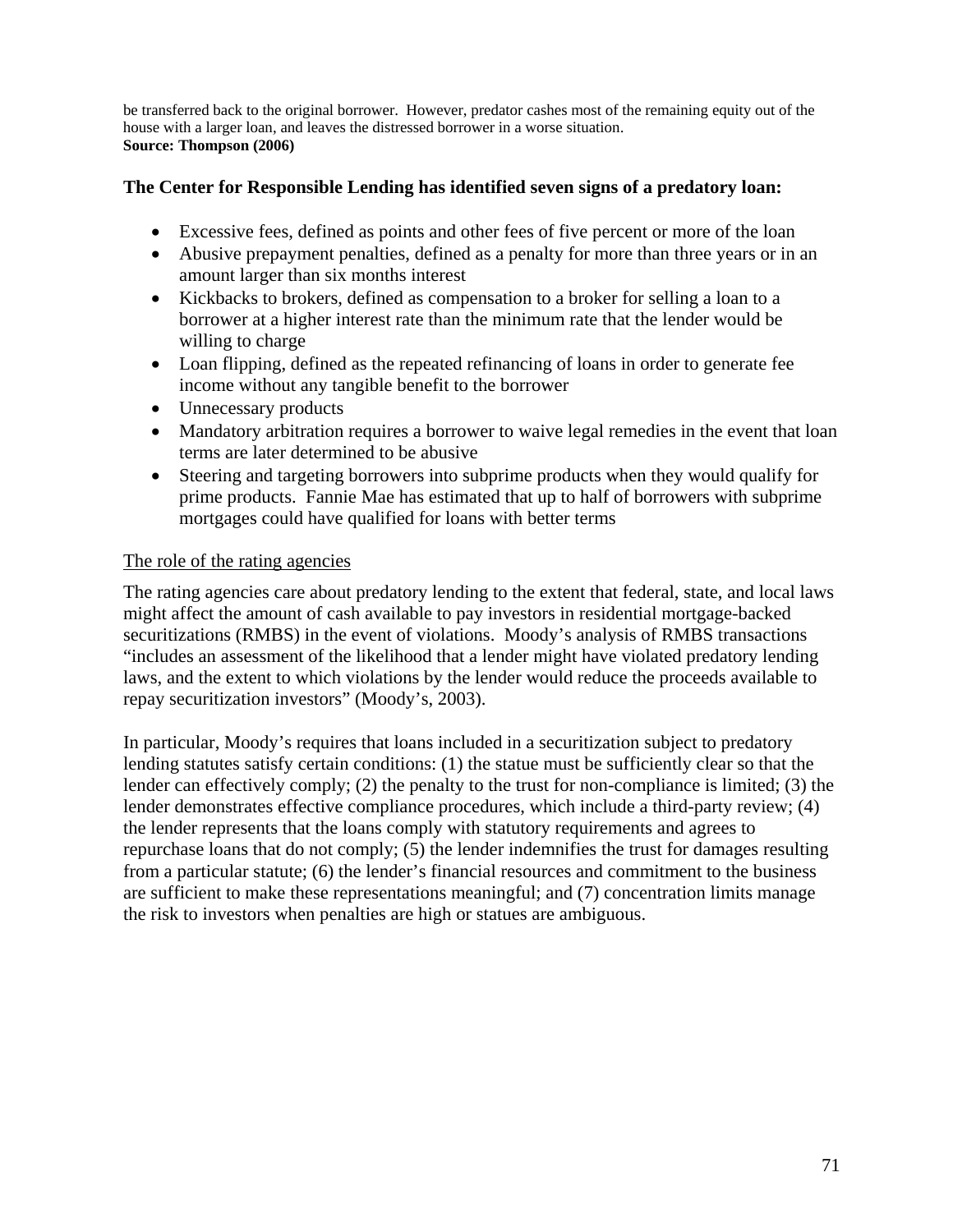## **Appendix 2: Predatory Borrowing:**

While mortgage fraud has been around as long as the mortgage loan, it is important to understand that fraud becomes more prevalent in an environment of high and increasing home prices. In particular, when home prices are high relative to income, borrowers unwilling to accept a low standard of living can be tempted into lying on a mortgage loan application. When prices are high and rapidly increasing, there is an even greater incentive to commit fraud given that the cost of waiting is an even lower standard of living. Rapid home price appreciation also increases the return to speculative and criminal activity. Moreover, while benefits of fraud are increasing, the costs of fraud decline as expectations of higher future prices create equity that reduces the probability of default and severity of loss in the event of default.

In support of this claim, the IRS reports that the number of real-estate fraud investigations doubled between 2001 and 2003. Recent statistics from the FBI and Financial Crimes Network (FINCEN) document that suspicious activity reports (SARs) filed by federally-regulated institutions related to mortgage fraud have increased from 3,500 in 2000 to 28,000 in 2006. The Mortgage Asset Research Institute (2007) estimates that direct losses from mortgage fraud exceeded \$1 billion in 2006, more than double the amount from 2005. The rapid slowdown in home price appreciation has made it more difficult to buy and sell houses quickly for profit, is quickly revealing the extent to which fraud permeated mortgage markets. For example, subprime and Alt-A loans originated in 2006 have experienced historical levels of serious early payment default (EPD), defined as being 90 days delinquent only three months after origination. Moody's (2007) notes that EPDs appear to be driven by borrowers using the loan to purchase for investment purposes, as opposed to borrowers refinancing an existing loan or purchasing a home for occupancy.

Predatory borrowing is defined as the willful misrepresentation of material facts about a real estate transaction by a borrower to the ultimate purchaser of the loan. This financial fraud might also involve cooperation of other insiders – realtors, mortgage brokers, appraisers, notaries, attorneys. The victims of this fraud include the ultimate purchaser of the loan (for example a public pension), but also include honest borrowers who have to pay higher interest rates for mortgage loans and prices for residential real estate. Below, I summarize the most common forms of predatory borrowing.

# Fraud for housing

Fraud for housing constitutes illegal actions perpetrated solely by the borrower in order to acquire and maintain ownership of a home. This type of fraud is typified by a borrower who makes misrepresentations regarding income, employment, credit history, or the source of down payment. A recent example from Dollar (2006):

A real estate agent would tell potential home buyers that they could receive substantial funds at closing under the guise of repair costs that they would be able to use for their personal benefit so long as they agreed to purchase certain "hard to sell" homes at an inflated price. Brokers would facilitate the submission of fraudulent loan applications for the potential homeowners that could not qualify for the loans. In some cases temporary loans were provided to buyers for down payments with the understanding they would be reimbursed at closing from the purported remodeling or repair costs, marketing services fees and other undisclosed disbursements. The buyers in those cases would falsely represent the sources of the down payments.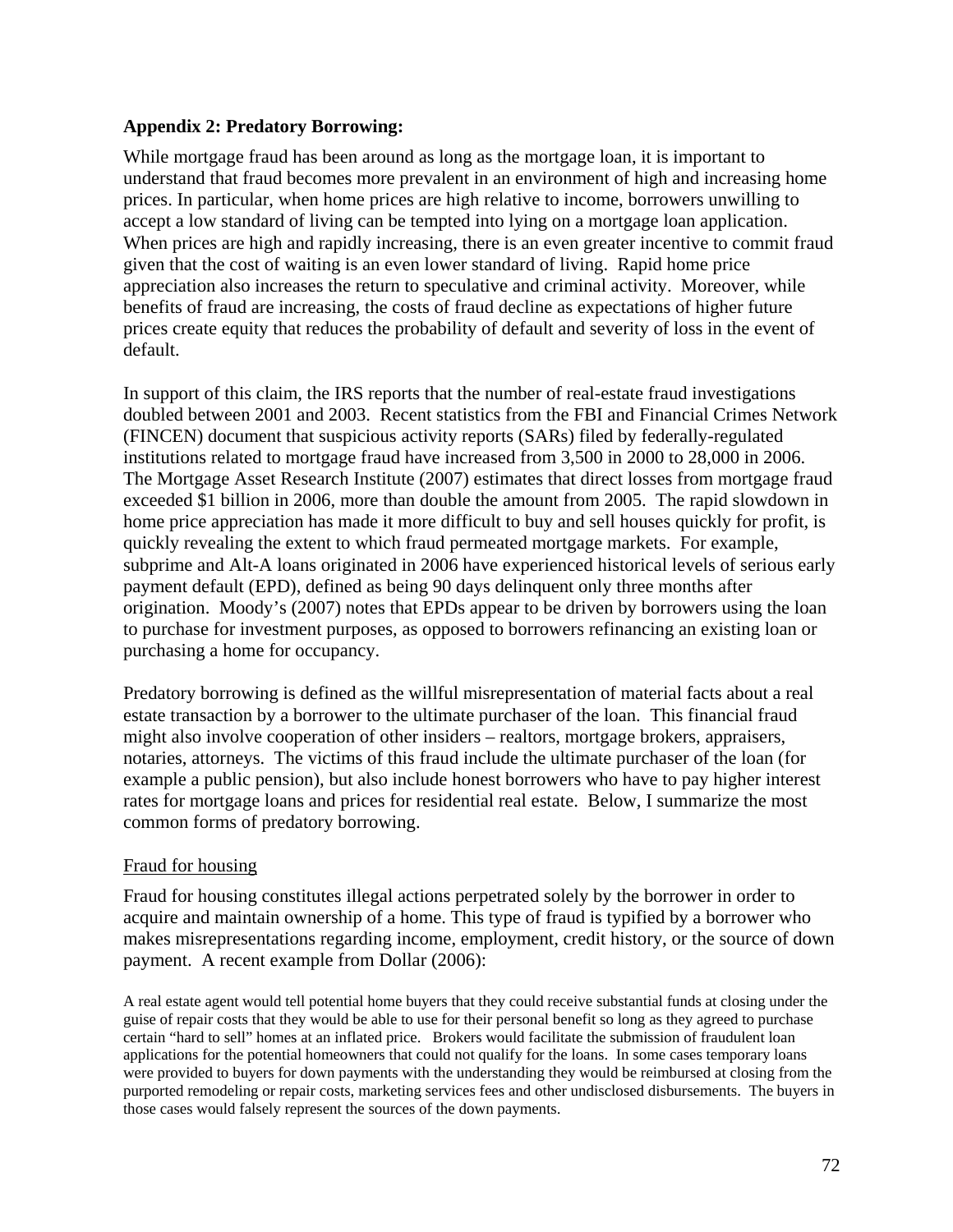# Fraud for profit

Fraud for profit refers to illegal actions taken jointly by a borrower and insiders to inflate the price of a property with no motivation to maintain ownership. The FBI generally focuses its effort on fraud perpetrated by industry insiders, as historically it involves an estimated 80 percent of all reported fraud losses. A recent example from Hagerty and Hudson (2006):

The borrowers, who include truck drivers, factory workers, a pastor and a hair stylist, say they were duped by acquaintances into signing stacks of documents and didn't know they were applying for loans. Instead, they thought they were joining a risk-free "investment group." Now, many of the loans are in default, the borrowers' credit ratings are in ruins, and lenders are pursuing the organizers of the purported investment group in court. Companies stuck with the defaulting loans include Countrywide Financial Corp., the nation's largest home lender, and Argent Mortgage Co., another big lender. A lawsuit filed by Countrywide accuses the organizers of acquiring homes and then fraudulently selling them for a quick profit to the Virginia borrowers. Representatives of the borrowers put the total value of loans involved at about \$80 million, which would make it one of the largest mortgage-fraud cases ever.

A summary by the Federal Bureau of Investigation of some popular fraud-for-profit schemes:

- Property flipping involves repeatedly selling a property to an associate at an artificially inflated price through false appraisals.
- A silent second the non-disclosure of a loaned down-payment to a first lien lender.
- Nominee loans involve concealing the true identify of the true borrower, who use the name and credit history of the of the nominee's name to qualify for a loan. The nominee could be a fictitious or stolen identity.
- Inflated appraisals involve an appraiser acts in collusion with a borrower and provides a misleading appraisal report to the lender.
- Foreclosure schemes involve convincing homeowners who are at risk of defaulting on loans or whose houses are already in foreclosure to transfer their deed and pay up-front fees. The perpetrator profits from these schemes by re-mortgaging the property or pocketing fees paid by the homeowner.
- Equity skimming involves the purchase of a property by an investor through a nominee, who does not make any mortgage payments and rents the property until foreclosure takes place several months later.
- Air Loans involve a non-existent property loan where a broker invents borrowers and properties, establishes accounts for payments, and maintains custodial accounts for escrows.

**Source:** Federal Bureau of Investigation

### The role of the rating agencies

(Moody's, 1996) claim that the vast majority of all securitizations are tightly structured to eliminate virtually all fraud risk. The risk of fraud is greatest when

structures and technology developed for large, established issuers are mis-applied to smaller, less experienced issuers. Moreover, the lack of third-party monitors or involvement of entities with little or no track record increases the risk of fraud. The authors identify three potential types of fraud in a securitization:

- borrower fraud: the misrepresentation of key information during the application process by the borrower
- fraud in origination: misrepresentation of assets by the originator before securitization occurs, resulting in assets which do not conform with transaction's underwriting standards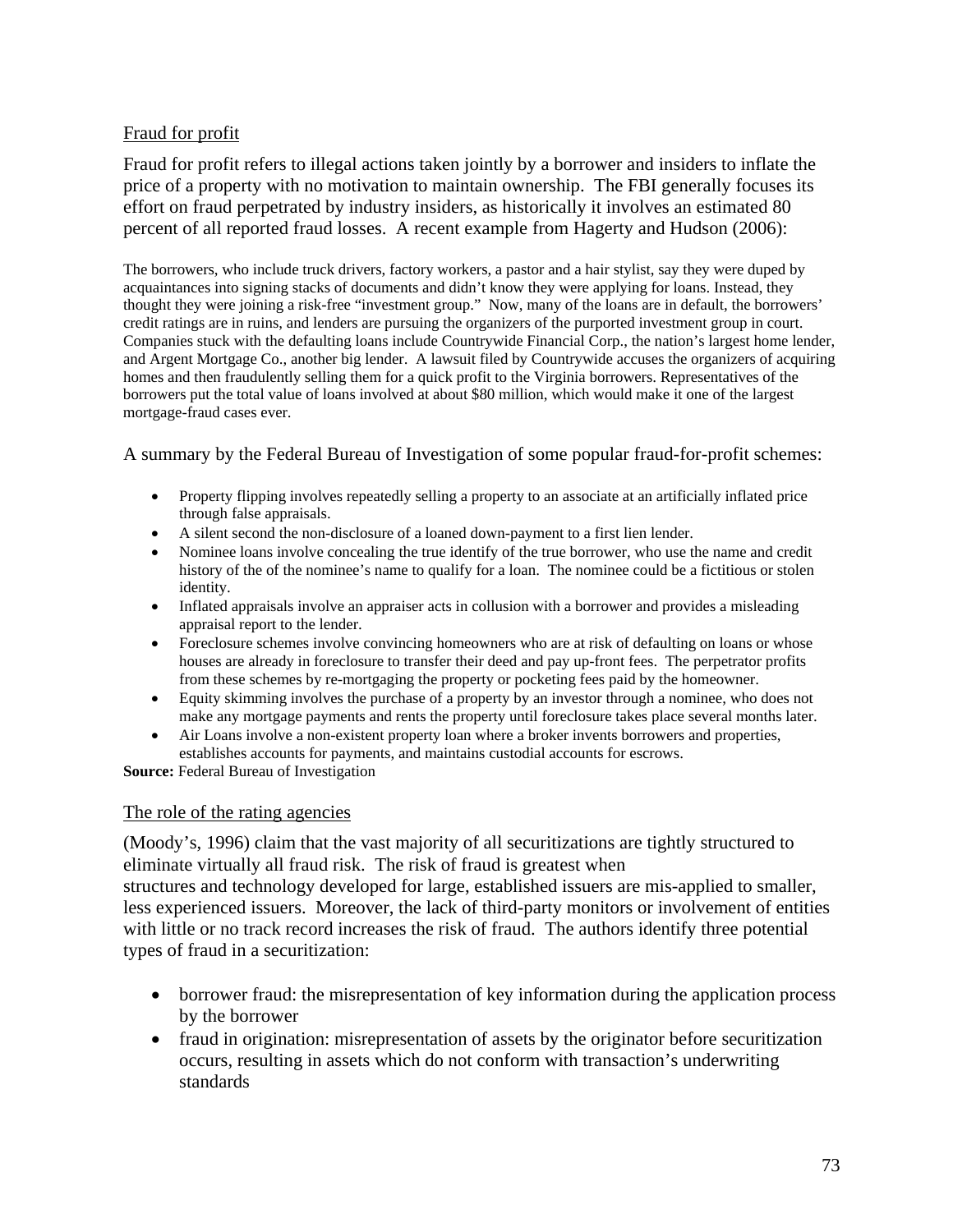• servicer fraud: the deliberate diversion, commingling, or retention of funds that are otherwise due to investors; the risk most significant among unrated, closely-held servicers that operate without third-party monitoring.

ComFed is a historical example of fraud in a mortgage securitization:

The parties involved at ComFed exaggerated property values to increase the volume-oriented commissions that they received for originating loans. To increase underwriting volumes still more, ComFed employees granted loans to unqualified borrowers by concealing the fact that these obligors had financed down payments with second-lien mortgages.

To prevent such instances of lower-level fraud, the originator's entire underwriting process should be reviewed to ensure that marketing and underwriting capacities remain entirely separate. Personnel involved in credit decisions should report to executives who are not responsible for marketing or sales. Underwriters' compensation should not be tied to volume; rather, if an incentive program is in place, the performance of the originated loans should be factored into the level of compensation.

(Moody's, 1996) claim that exposure to fraud can be minimized by the following:

- determine the integrity and competence of the management of the seller/servicer of a transaction through due diligence and background checks
- complete a thorough review of the underwriting process, including lines of reporting and employee compensation, to eliminate interests conflicting with those of investors
- establish independent third part monitoring of closely held entities with little external accountability that originate or service assets
- consider internal and external factors that could influence a servicer's conduct during the life of a securitization

This statement makes it clear that it is largely the responsibility of investors to conduct their own due diligence in order to avoid becoming victims of fraud.

Investors do receive a small but important amount of protection against fraud from representations and warranties made by the originator. Standard provisions protect investors from misinformation regarding loan characteristics, as well as guard against risks such as fraud, previous liens, and/or regulatory noncompliance.

(Moody's, 2005a) documents that an originator's ability to honor it obligation is the crucial component in evaluating the importance of these warranties. An investment grade credit rating often suffices to meet this standard. Otherwise, the rating agency claims that it will review established practices and procedures in order to ensure compliance and adequate tangible net worth relative to the liability created by the representations and warranties.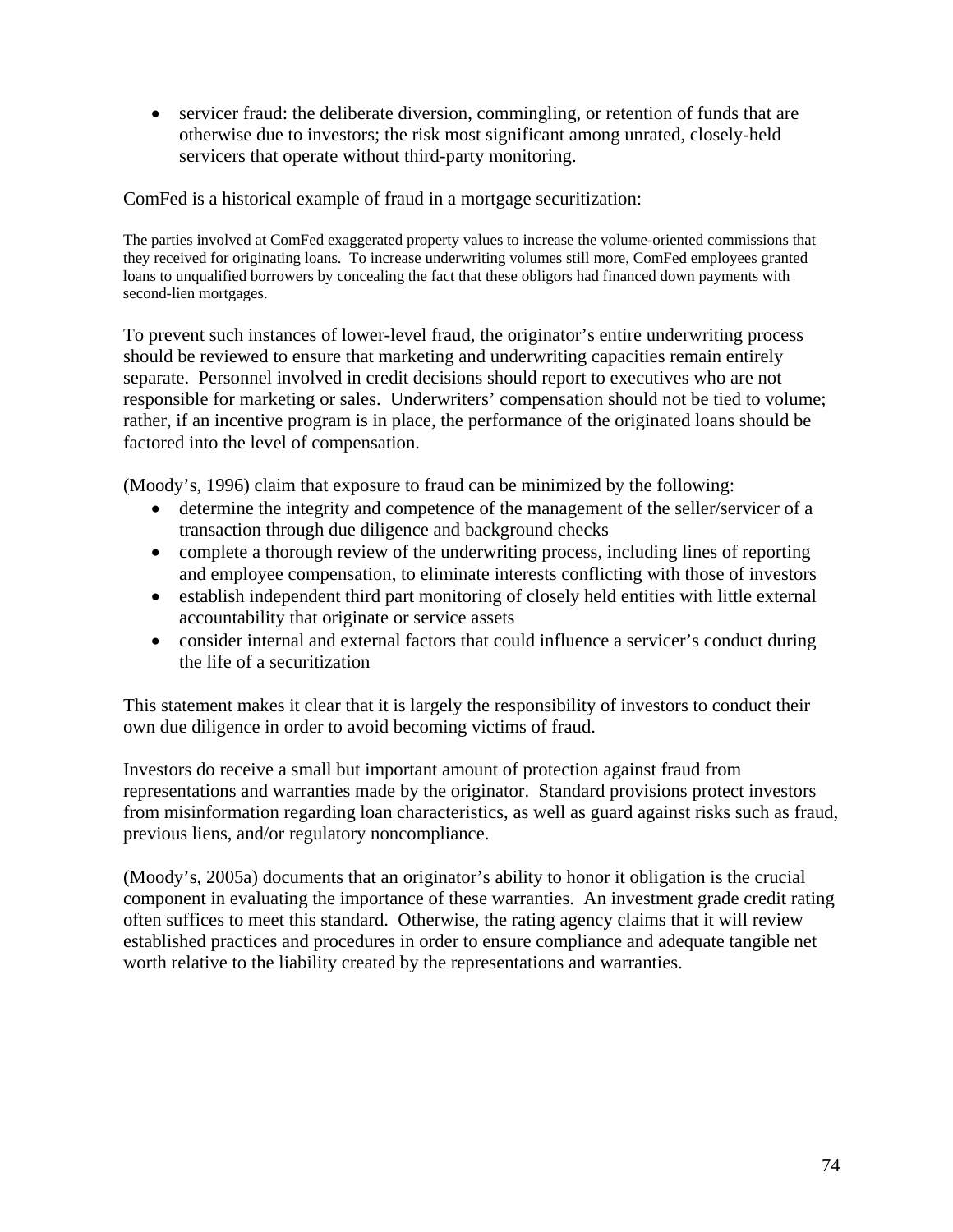### **Appendix 3: Some Estimates of PD by Rating**

 $\overline{a}$ 

A credit rating at a minimum provides an ordinal risk ranking: an AAA rating is better (in the sense of lower likelihood of default and loss) than an AA rating which is better than a BBB rating, and so on. More useful, however, is a cardinal ranking which would assign a numerical value such as a PD to each rating. Roughly speaking obligor PDs increase exponentially as one descends the credit spectrum.

The three major rating agencies have seven broad rating categories as well as rating modifiers, bringing the total to 19 rating classes, plus 'D' (default, an absorbing state<sup>30</sup>) and 'NR' (not rated – S&P, Fitch) or 'WR' (withdrawn rating – Moody's).<sup>31</sup> Typically ratings below 'CCC', e.g. 'CC' and 'C', are collapsed into 'CCC', reducing the total ratings to 17.32 Although the rating modifiers provide a finer differentiation between issuers within one letter rating category, an investor may suffer a false sense of accuracy. Empirical estimates of *PD*s using credit rating histories can be quite noisy, even with over twenty-five year years of data. Under the new Basel Capital Accord (Basel 2), U.S. regulators would require banks to have a minimum of seven non-default rating categories (FRB, 2003).

A detailed discussion of PD accuracy is given in Hanson and Schuermann (2006), but in Table 36 we provide smoothed one-year PD estimates using S&P ratings histories from 1981-2006 for their global corporate obligor base. We present estimates at both the grade and notch level. Guided by the results Hanson and Schuermann (2006), we assign color codes to the PD estimates reflecting their estimation accuracy, with green being accurate, yellow moderately and red not accurate.<sup>33</sup> Hanson and Schuermann, using a shorter sample period (1981-2002), show that 95% confidence intervals of notch-level PD estimates are highly overlapping for investment grades (AAA through BBB-) but not so for speculative grades (BB through CCC). Since the point estimates for investment grade ratings are very small, a few basis points or less, it is effectively impossible to statistically distinguish the PD for an AA-rated obligor from an A-rated one. Indeed the new Basel Capital Accord, perhaps with this in mind, has set a lower bound of 3bp for any PD estimate (BCBS 2005, §285), commensurate with about a single-A rating.

<sup>&</sup>lt;sup>30</sup> One consequence of default being an absorbing state arises when a firm re-emerges from bankruptcy. They are classified as a new firm.

<sup>&</sup>lt;sup>31</sup> The CCC (S&P) and Caa (Moody's) ratings contain all ratings below as well – except default, of course. Fitch uses the same labeling or ratings nomenclature as S&P.

 $32$  Sometimes a C rating constitutes a default in which case it is included in the 'D' category. For no reason other than convenience and expediency, we will make use of the S&P nomenclature for the remainder of the paper.

<sup>&</sup>lt;sup>33</sup> Accurate (green) means that adjacent notch-level PDs are statistically distinguishable, moderately accurate (yellow) means that PDs two notches apart are distinguishable, and not accurate (red) means that PDs two notches apart are not distinguishable (but may be so three or more notches apart).